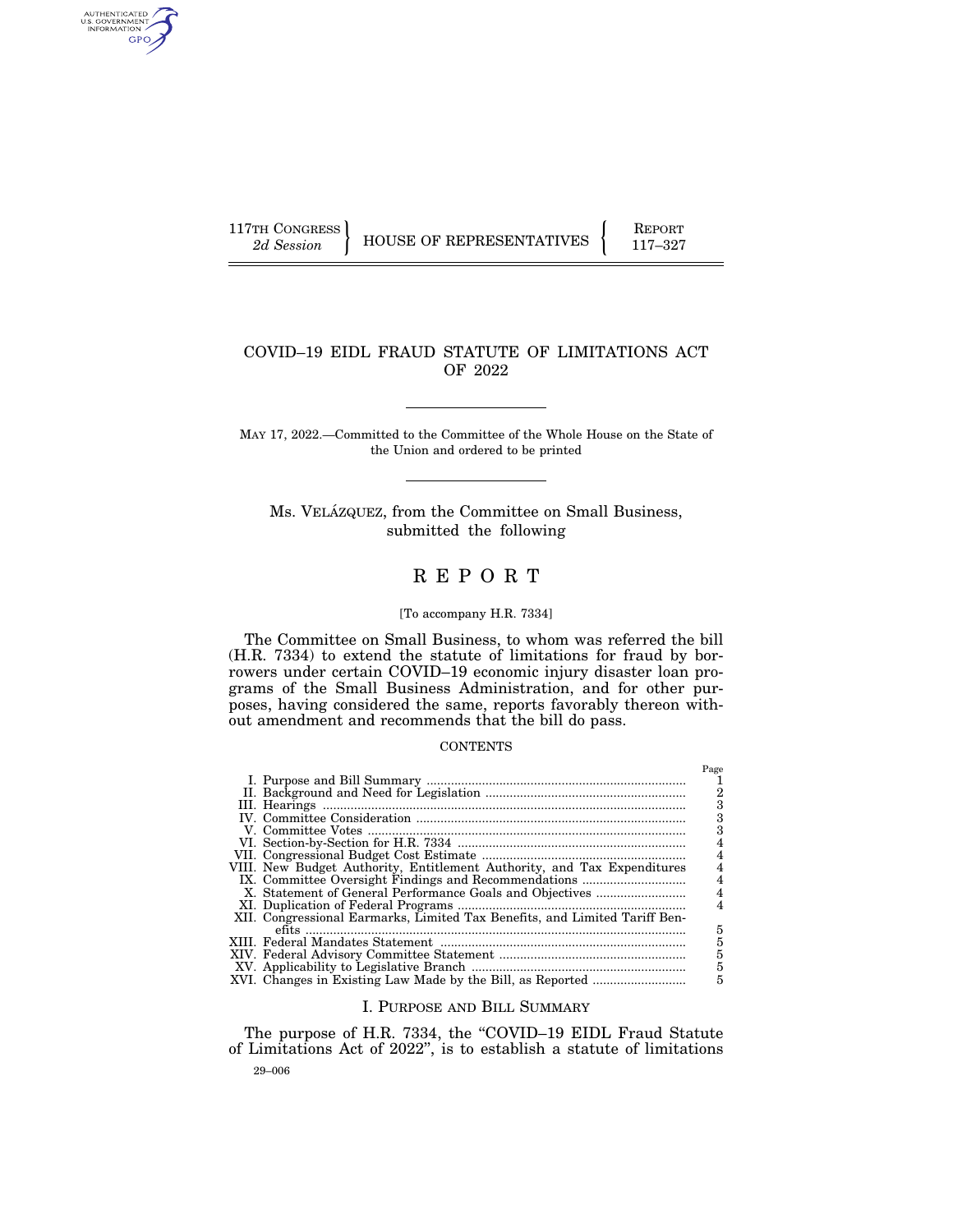of ten years for COVID–19 Economic Injury Disaster Loan (EIDL) fraud cases.

## II. BACKGROUND AND NEED FOR LEGISLATION

H.R. 7334 was introduced by Ranking Member Blaine Luetkemeyer (R–MO) and Chairwoman Nydia M. Velázquez (D–NY) on March 31, 2022.

The Small Business Administration's (SBA) disaster assistance for businesses is mostly in the form of loans to help businesses repair and replace damaged property and provide financial assistance to businesses that suffered economic loss due to a natural disaster. SBA's Economic Injury Disaster Loans (EIDLs) provide up to \$2 million for working capital (including fixed debts, payroll, accounts payable, and other bills that cannot be paid because of the disaster's impact) to help small businesses, small agricultural cooperatives, small businesses engaged in aquaculture, and most private, nonprofit organizations meet their financial obligations and operating expenses that cannot be met as a direct result of the disaster (regardless if there has been physical damage to the business).

While the outbreak of COVID–19 was impacting small businesses in some parts of the country as early as January, SBA was slow in issuing the county-by-county disaster declarations that allow small businesses to apply for EIDLs. On March 6, 2020, Congress passed the Coronavirus Preparedness and Response Supplemental Appropriations Act, 2020, which deemed the COVID–19 outbreak a declarable disaster under the Small Business Act and provided SBA with an additional \$20 million for disaster assistance administrative expenses. The measure also permitted SBA to issue disaster declarations that make EIDLs available to eligible small businesses. On March 16, 2020, the Administrator began issuing such declarations in response to states seeking SBA disaster assistance. New criteria issued by SBA relaxed eligibility requirements for states/territories, requiring a certification that at least five small businesses within the state/territory suffered substantial economic injury, regardless of where the businesses are located. By March 21, 2020, the SBA had issued disaster declarations for all

50 states and 3 territories.<br>On March 27, 2020, Congress passed the Coronavirus Aid, Relief, and Economic Security (CARES) Act, which provided \$10 billion for Emergency EIDL grants, a new SBA program that would provide advance payments of up to \$10,000 that would not need to be repaid, even if borrowers are later denied disaster loans. According to the law, borrowers must request the advances in the applications, and SBA must disburse the advances within three days. To get the money into the hands of borrowers swiftly, the law streamlines the process for loan approvals and disbursals. Furthermore, the American Rescue Plan Act of 2021 provided an additional \$15 billion for the Targeted EIDL Advances and directed SBA to address any potential funding shortfalls in the first 28 days after enactment to ensure that remaining eligible businesses can access the \$10,000 grant. The American Rescue Plan Act also directed SBA to make any remaining funding available for supplemental grants to ''severely impacted'' small businesses that suffered a loss of at least 50 percent, are located in a low-income census tract as defined by section 45D(e) of the Internal Revenue Code and have ten employ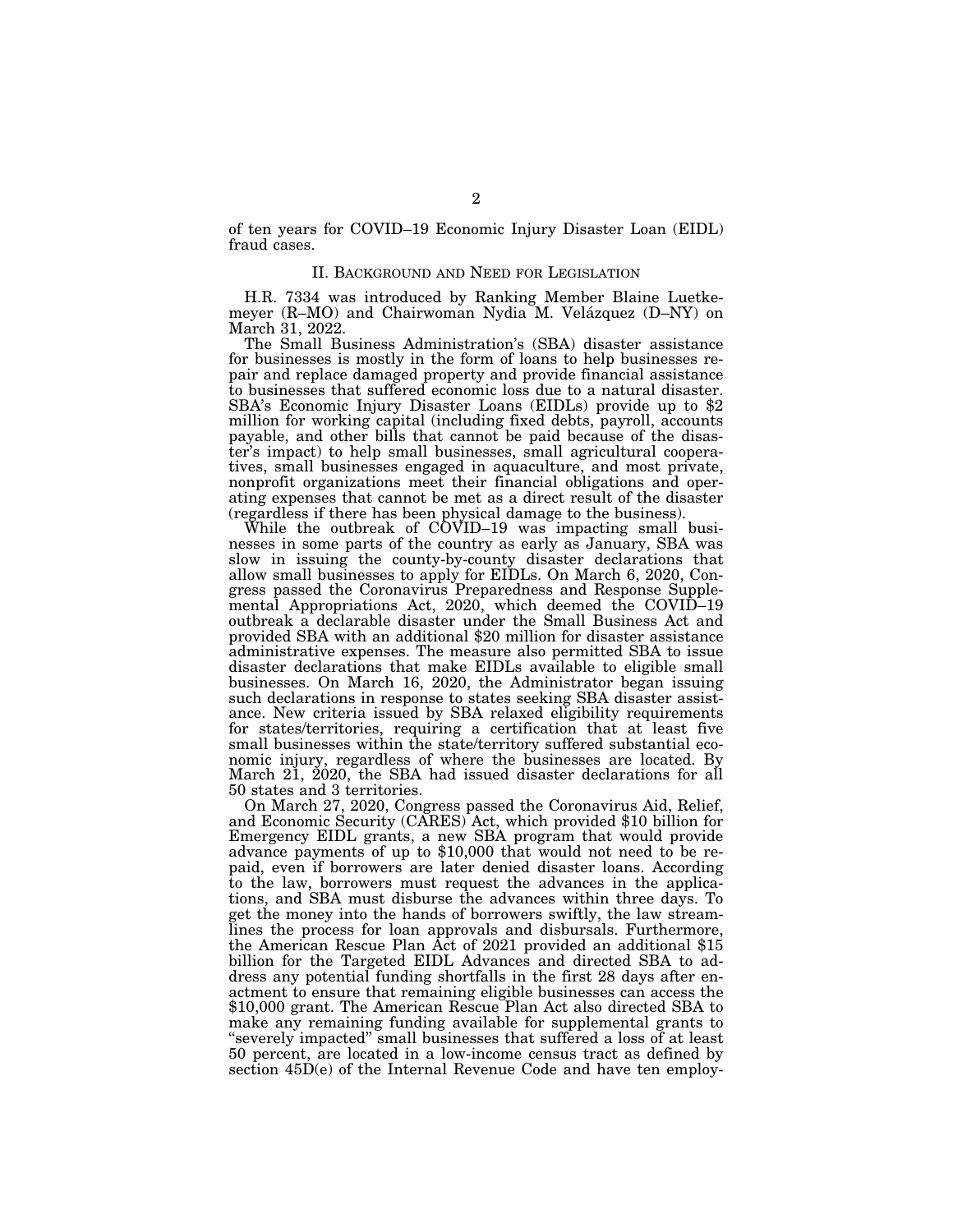ees or fewer. On October 15, 2021, SBA's Office of Inspector General (OIG) published a report on the top management and performance challenges facing SBA in fiscal year 2022, which included the COVID EIDL program's susceptibility to fraud as a top challenge. Specifically, the management and performance challenges report cited previous OIG reports that identified \$78.1 billion in potentially fraudulent loans and grants to ineligible entities, as well as \$6.7 billion in loans and grants related to identity theft allegations. On March 1, 2022, in his State of the Union address, President Biden announced the appointment of a DOJ Special Prosecutor for COVID–19 Pandemic Fraud as part of an ongoing Administrationwide effort to punish pandemic-related fraud, including COVID EIDL fraud. Accordingly, by extending the statute of limitations for COVID EIDL fraud to ten years, this legislation gives prosecutors more time to bring pandemic fraudsters to justice.

#### III. HEARINGS

In the 117th Congress, the Committee has spent a significant amount of time examining fraud within SBA's pandemic relief programs and evaluating policy options to curtail fraud within those programs. On April 20, 2021, the Committee held a hearing where Members heard an update on SBA's Pandemic Response Programs—which included PPP and COVID EIDL—from SBA's Office of Inspector General (OIG) and the Government Accountability Office. During the hearing, Mr. Hannibal ''Mike'' Ware, Inspector General, testified that fraud investigations related to these programs will be a decades-long effort due to the performance of these loans within SBA's portfolios and the statute of limitations on fraud.

On January 12, 2022, the Committee held a hearing with the OIG where Members reviewed the OIG's semiannual report to Congress and its report on SBA's top management and performance challenges in fiscal year 2022. Part of the hearing focused on OIG's efforts to combat fraud within the PPP and COVID EIDL program. At the hearing, Mr. Ware mentioned that a significant portion of COVID EIDLs will come due for payment near the end of fiscal year 2024, which will be a key moment to realize the true scope of fraud related with the program. The billions of dollars of potential fraud associated with the PPP and COVID EIDL program, as mentioned in the two hearings above, highlights the need to extend the statute of limitations to allow the federal government to continue investigating and prosecuting bad actors.

#### IV. COMMITTEE CONSIDERATION

The Committee on Small Business met in open session, with a quorum being present, on May 11, 2022, and ordered H.R. 7334 reported to the House of Representatives. During the markup, no amendments were offered.

#### V. COMMITTEE VOTES

Clause 3(b) of rule XIII of the Rules of the House of Representatives requires the Committee to list the recorded votes on the motion to report legislation and amendments thereto. The Committee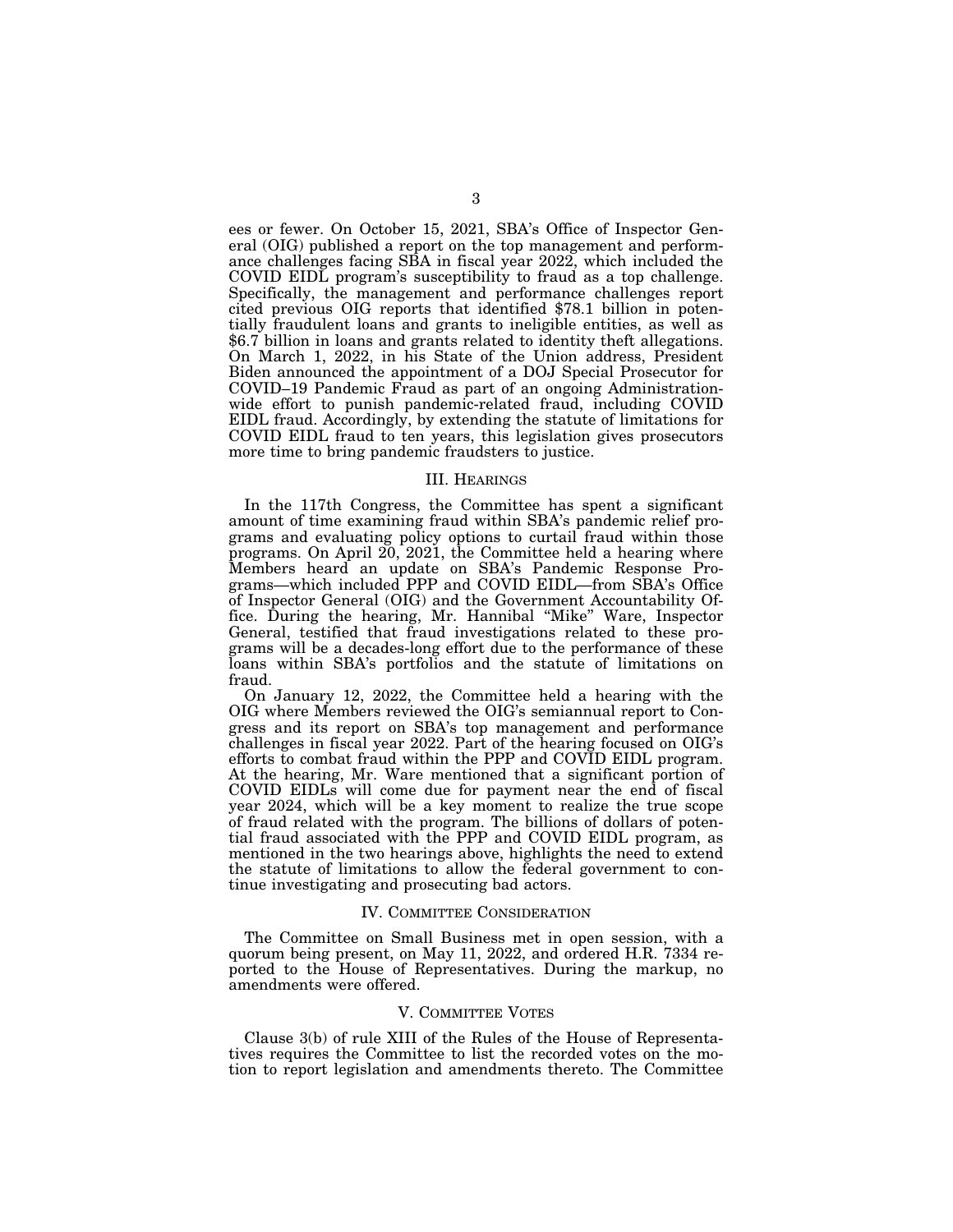voted by voice vote to favorably report H.R. 7334 to the House at 10:30 a.m.

#### VI. SECTION-BY-SECTION FOR H.R. 7334

### *Section 1. Short title*

This Act may be cited as the "COVID–19 EIDL Fraud Statute of Limitations Act of 2022''.

## *Section 2. Extension of statute of limitations for certain COVID–19 Economic Injury Disaster Loan programs*

This section establishes a 10-year statute of limitations for fraud related to COVID–19 EIDLs, EIDL Advances, and Targeted EIDL Advances.

### VII. CONGRESSIONAL BUDGET COST ESTIMATE

The Committee has requested but not received a cost estimate from the Director of the Congressional Budget Office.

### VIII. NEW BUDGET AUTHORITY, ENTITLEMENT AUTHORITY, AND TAX **EXPENDITURES**

Pursuant to clause  $3(c)(2)$  of rule XIII of the Rules of the House of Representatives and section 308(a) of the Congressional Budget Act of 1974, the Committee provides the following opinion and estimate with respect to new budget authority, entitlement authority, and tax expenditures. While the Committee has not received an estimate of new budget authority contained in the cost estimate prepared by the Director of the Congressional Budget Office pursuant to Sec. 402 of the Congressional Budget Act of 1974, the Committee does not believe that there will be any additional costs attributable to this legislation.

## IX. COMMITTEE OVERSIGHT FINDINGS AND RECOMMENDATIONS

In accordance with clause  $3(c)(1)$  of rule XIII and clause  $2(b)(1)$ of rule X of the Rules of the House of Representatives, the oversight findings and recommendations of the Committee on Small Business with respect to the subject matter contained in H.R. 7334 are incorporated into the descriptive portions of this report.

#### X. STATEMENT OF GENERAL PERFORMANCE GOALS AND OBJECTIVES

With respect to the requirements of clause  $3(c)(4)$  of rule XIII of the Rules of the House of Representatives, the performance goals and objectives of H.R. 7334 are to improve accountability for COVID–19 EIDL fraud by ensuring prosecutors have a ten-year statute of limitations to bring fraud charges.

# XI. DUPLICATION OF FEDERAL PROGRAMS

Pursuant to clause 3(c)(5) of rule XIII of the Rules of the House of Representatives, no provision of H.R. 7334 is known to be duplicative of another Federal program, including any program that was included in a report to Congress pursuant to section 21 of Public Law 111–139 or the most recent Catalog of Federal Domestic Assistance.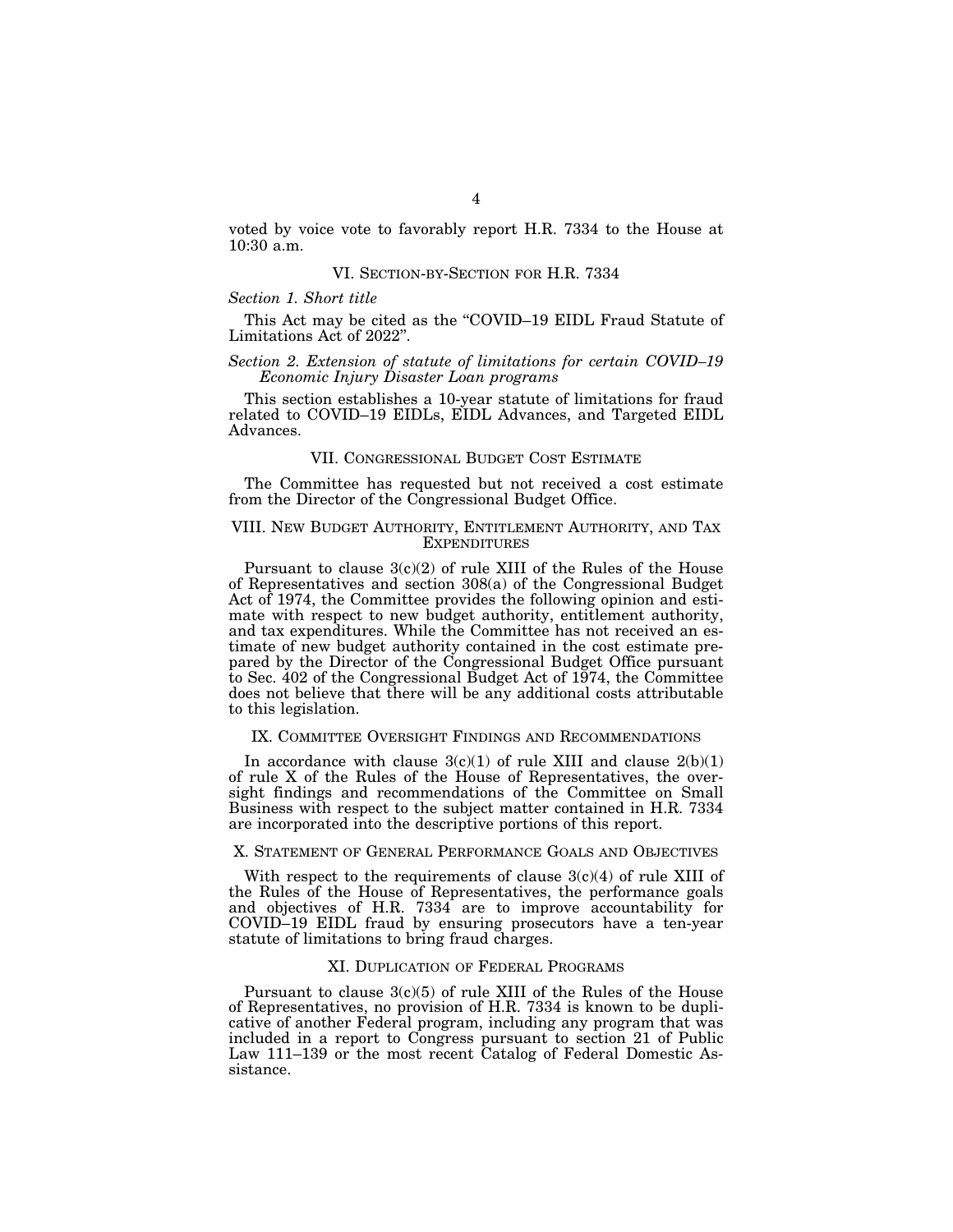## XII. CONGRESSIONAL EARMARKS, LIMITED TAX BENEFITS, AND LIMITED TARIFF BENEFITS

With respect to clause 9 of rule XXI of the Rules of the House of Representatives, the Committee finds that the bill does not contain any congressional earmarks, limited tax benefits, or limited tariff benefits as defined in clause  $9(e)$ ,  $9(f)$ , or  $9(g)$  of rule XXI of the Rules of the House of Representatives.

# XIII. FEDERAL MANDATES STATEMENT

An estimate of Federal mandates prepared by the Director of the Congressional Budget Office pursuant to section 423 of the Unfunded Mandates Reform Act was not made available to the Committee in time for the filing of this report. The Chairwoman of the Committee shall cause such estimate to be printed in the Congressional Record upon its receipt by the Committee.

#### XIV. FEDERAL ADVISORY COMMITTEE STATEMENT

No advisory committees within the meaning of section 5(b) of the Federal Advisory Committee Act were created by this legislation.

#### XV. APPLICABILITY TO LEGISLATIVE BRANCH

The Committee finds that the legislation does not relate to the terms and conditions of employment or access to public services or accommodations within the meaning of section  $10\overline{2(b)}(3)$  of the Congressional Accountability Act.

#### XVI. CHANGES IN EXISTING LAW MADE BY THE BILL, AS REPORTED

In compliance with clause 3(e) of rule XIII of the Rules of the House of Representatives, changes in existing law made by the bill, as reported, as shown as follows: existing law proposed to be omitted is enclosed in black brackets, new matter is printed in italic, and existing law in which no change is proposed is shown in roman:

#### CHANGES IN EXISTING LAW MADE BY THE BILL, AS REPORTED

In compliance with clause 3(e) of rule XIII of the Rules of the House of Representatives, changes in existing law made by the bill, as reported, are shown as follows (new matter is printed in italics and existing law in which no change is proposed is shown in roman):

### **SMALL BUSINESS ACT**

\* \* \* \* \* \* \* SEC. 7. (a) LOANS TO SMALL BUSINESS CONCERNS; ALLOWABLE PURPOSES; QUALIFIED BUSINESS; RESTRICTIONS AND LIMITATIONS.— The Administration is empowered to the extent and in such amounts as provided in advance in appropriation Acts to make loans for plant acquisition, construction, conversion, or expansion, including the acquisition of land, material, supplies, equipment, and working capital, and to make loans to any qualified small business concern, including those owned by qualified Indian tribes, for purposes of this Act. Such financings may be made either directly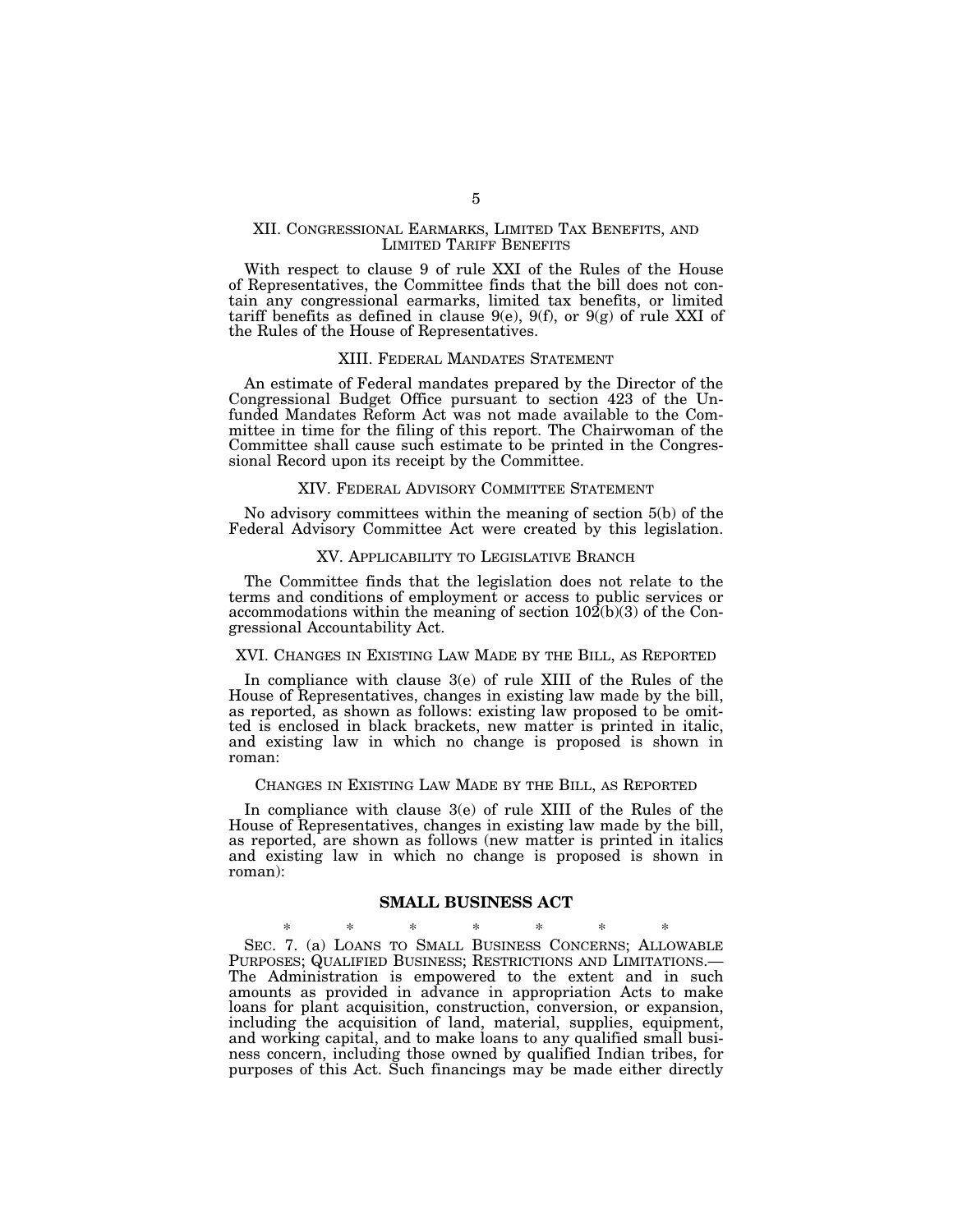or in cooperation with banks or other financial institutions through agreements to participate on an immediate or deferred (guaranteed) basis. These powers shall be subject, however, to the following restrictions, limitations, and provisions:<br>(1) IN GENERAL.—

(A) CREDIT ELSEWHERE.—<br>(i) IN GENERAL.—The Administrator has the authority to direct, and conduct oversight for, the methods by which lenders determine whether a borrower is able to obtain credit elsewhere. No financial assistance shall be extended pursuant to this subsection if the applicant can obtain credit elsewhere. No immediate participation may be purchased unless it is shown that a deferred participation is not available; and no direct financing may be made unless it is shown that a participation is not available.

(ii) LIQUIDITY.—On and after October 1, 2015, the Administrator may not guarantee a loan under this subsection if the lender determines that the borrower is unable to obtain credit elsewhere solely because the liquidity of the lender depends upon the guaranteed portion of the loan being sold on the secondary market.

(B) BACKGROUND CHECKS.—Prior to the approval of any loan made pursuant to this subsection, or section 503 of the Small Business Investment Act of 1958, the Administrator may verify the applicant's criminal background, or lack thereof, through the best available means, including, if possible, use of the National Crime Information Center computer system at the Federal Bureau of Investigation.

(C) LENDING LIMITS OF LENDERS.—On and after October 1, 2015, the Administrator may not guarantee a loan under this subsection if the sole purpose for requesting the guarantee is to allow the lender to exceed the legal lending limit of the lender.

(2) LEVEL OF PARTICIPATION IN GUARANTEED LOANS.— (A) IN GENERAL.—Except as provided in subparagraphs (B), (D), (E), and (F), in an agreement to participate in a loan on a deferred basis under this subsection (including a loan made under the Preferred Lenders Program), such participation by the Administration shall be equal to—

 $(i)$  75 percent of the balance of the financing outstanding at the time of disbursement of the loan, if such balance exceeds \$150,000; or

(ii) 85 percent of the balance of the financing outstanding at the time of disbursement of the loan, if such balance is less than or equal to \$150,000. (B) REDUCED PARTICIPATION UPON REQUEST.—

(i) IN GENERAL.—The guarantee percentage specified by subparagraph (A) for any loan under this subsection may be reduced upon the request of the participating lender.

(ii) PROHIBITION.—The Administration shall not use the guarantee percentage requested by a participating lender under clause (i) as a criterion for establishing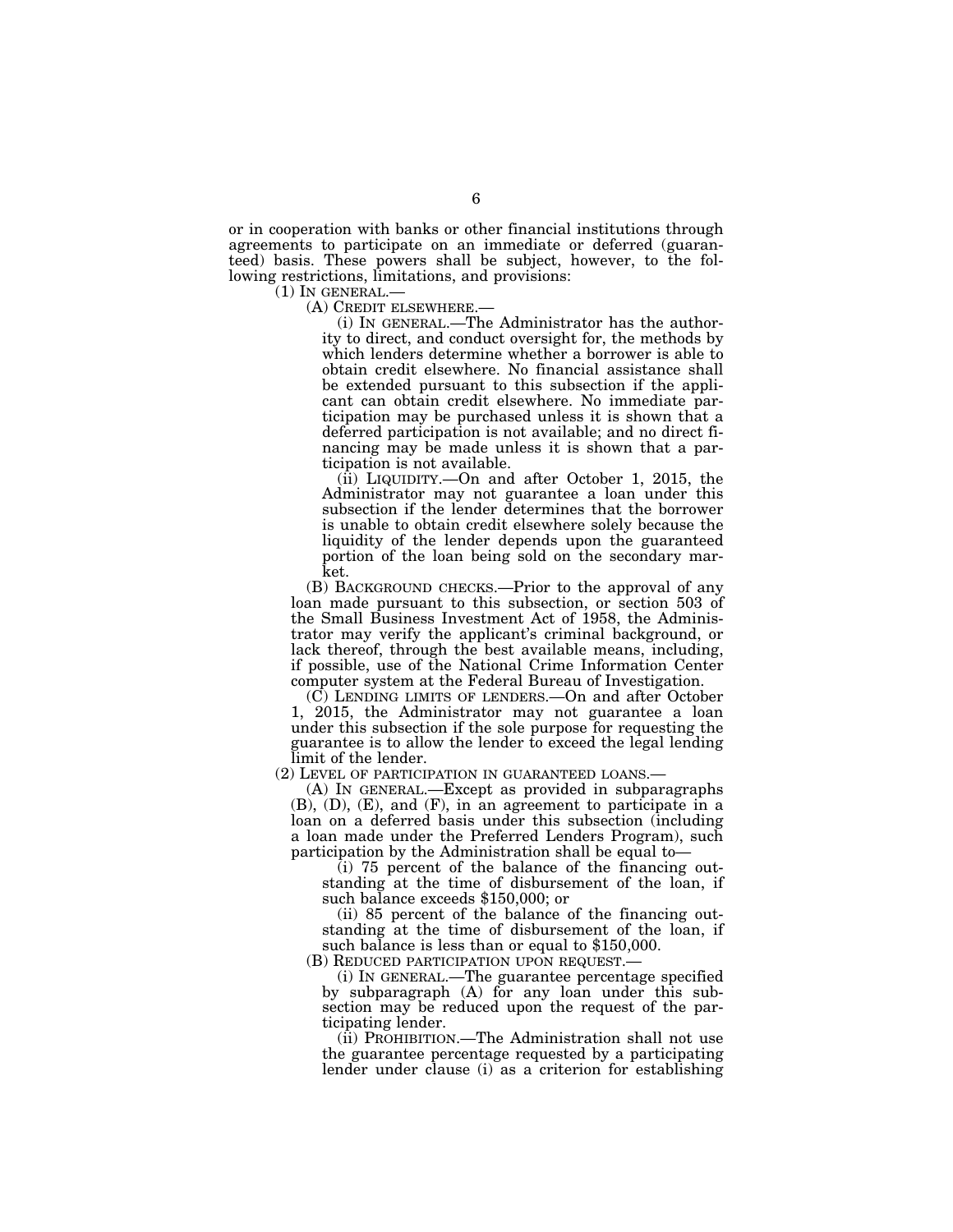priorities in approving loan guarantee requests under this subsection.

(C) INTEREST RATE UNDER PREFERRED LENDERS PRO-<br>GRAM.—

(i) IN GENERAL.—The maximum interest rate for a loan guaranteed under the Preferred Lenders Program shall not exceed the maximum interest rate, as determined by the Administration, applicable to other loans guaranteed under this subsection.

(ii) EXPORT-IMPORT BANK LENDERS.—Any lender that is participating in the Delegated Authority Lender Program of the Export-Import Bank of the United States (or any successor to the Program) shall be eligible to participate in the Preferred Lenders Program.

(iii) PREFERRED LENDERS PROGRAM DEFINED.—For purposes of this subparagraph, the term ''Preferred Lenders Program'' means any program established by the Administrator, as authorized under the proviso in section  $5(b)(7)$ , under which a written agreement between the lender and the Administration delegates to the lender—

(I) complete authority to make and close loans with a guarantee from the Administration without obtaining the prior specific approval of the Administration; and

(II) complete authority to service and liquidate such loans without obtaining the prior specific approval of the Administration for routine servicing and liquidation activities, but shall not take any actions creating an actual or apparent conflict of interest.

(D) PARTICIPATION UNDER EXPORT WORKING CAPITAL PRO-GRAM.—In an agreement to participate in a loan on a deferred basis under the Export Working Capital Program established pursuant to paragraph (14)(A), such participation by the Administration shall be 90 percent.

(E) PARTICIPATION IN INTERNATIONAL TRADE LOAN.—In an agreement to participate in a loan on a deferred basis under paragraph  $(16)$ , the participation by the Administration may not exceed 90 percent.

(F) PARTICIPATION IN THE PAYCHECK PROTECTION PRO-GRAM.—In an agreement to participate in a loan on a deferred basis under paragraph (36), the participation by the Administration shall be 100 percent.

(3) No loan shall be made under this subsection—

(A) if the total amount outstanding and committed (by participation or otherwise) to the borrower from the business loan and investment fund established by this Act would exceed \$3,750,000 (or if the gross loan amount would exceed \$5,000,000), except as provided in subparagraph (B);

(B) if the total amount outstanding and committed (on a deferred basis) solely for the purposes provided in paragraph (16) to the borrower from the business loan and investment fund established by this Act would exceed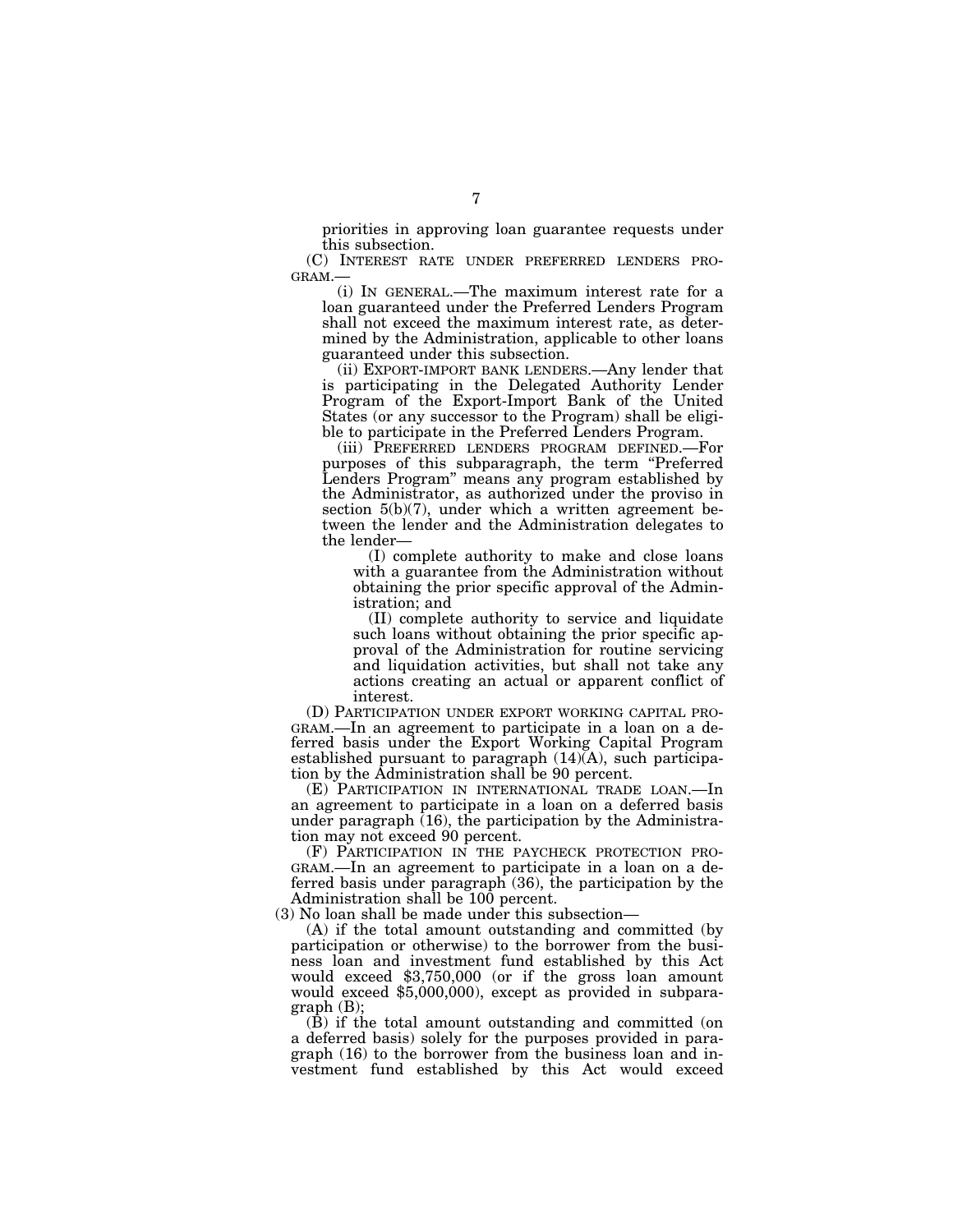\$4,500,000 (or if the gross loan amount would exceed \$5,000,000), of which not more than \$4,000,000 may be used for working capital, supplies, or financings under section 7(a)(14) for export purposes; and

(C) if effected either directly or in cooperation with banks or other lending institutions through agreements to participate on an immediate basis if the amount would exceed \$350,000.

(4) INTEREST RATES AND PREPAYMENT CHARGES.—

(A) INTEREST RATES.—Notwithstanding the provisions of the constitution of any State or the laws of any State limiting the rate or amount of interest which may be charged, taken, received, or reserved, the maximum legal rate of interest on any financing made on a deferred basis pursuant to this subsection shall not exceed a rate prescribed by the Administration, and the rate of interest for the Administration's share of any direct or immediate participation loan shall not exceed the current average market yield on outstanding marketable obligations of the United States with remaining periods to maturity comparable to the average maturities of such loans and adjusted to the nearest one-eighth of 1 per centum, and an additional amount as determined by the Administration, but not to exceed 1 per centum per annum: *Provided,* That for those loans to assist any public or private organization for the handicapped or to assist any handicapped individual as provided in paragraph (10) of this subsection, the interest rate shall be 3 per centum per annum.

(B) PAYMENT OF ACCRUED INTEREST.—

(i) IN GENERAL.—Any bank or other lending institution making a claim for payment on the guaranteed portion of a loan made under this subsection shall be paid the accrued interest due on the loan from the earliest date of default to the date of payment of the claim at a rate not to exceed the rate of interest on the loan on the date of default, minus one percent.

(ii) LOANS SOLD ON SECONDARY MARKET.—If a loan described in clause (i) is sold on the secondary market, the amount of interest paid to a bank or other lending institution described in that clause from the earliest date of default to the date of payment of the claim shall be no more than the agreed upon rate, minus one percent.

(iii) APPLICABILITY.—Clauses (i) and (ii) shall not apply to loans made on or after October 1, 2000.

(C) PREPAYMENT CHARGES.—

(i) IN GENERAL.—A borrower who prepays any loan guaranteed under this subsection shall remit to the Administration a subsidy recoupment fee calculated in accordance with clause (ii) if—

(I) the loan is for a term of not less than 15 years;

(II) the prepayment is voluntary;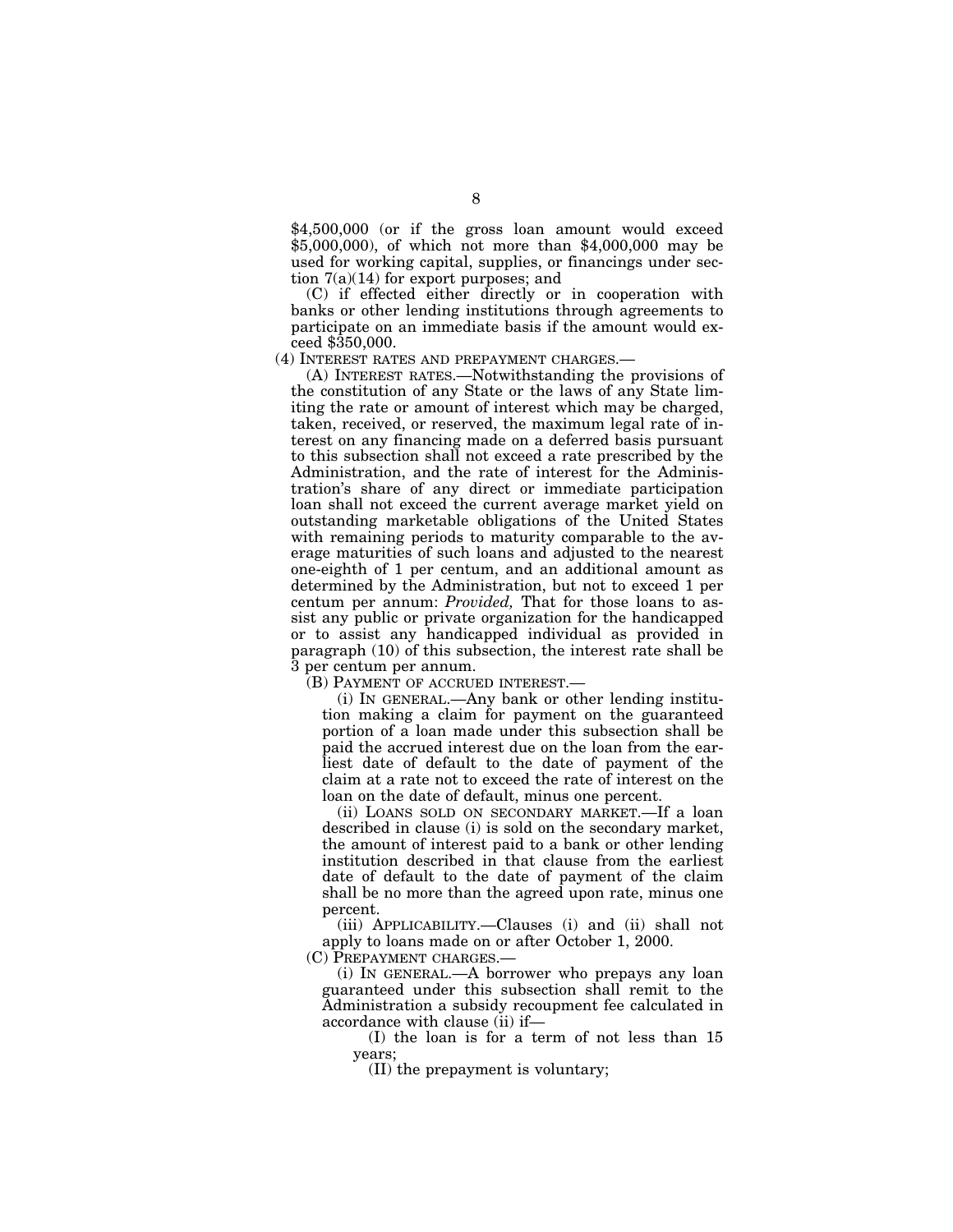(III) the amount of prepayment in any calendar year is more than 25 percent of the outstanding balance of the loan; and

(IV) the prepayment is made within the first 3 years after disbursement of the loan proceeds.<br>
SUBSIDY RECOUPMENT FEE.—The subsidy

(ii) SUBSIDY RECOUPMENT FEE.—The recoupment fee charged under clause (i) shall be—

(I) 5 percent of the amount of prepayment, if the borrower prepays during the first year after disbursement;

(II) 3 percent of the amount of prepayment, if the borrower prepays during the second year after disbursement; and

(III) 1 percent of the amount of prepayment, if the borrower prepays during the third year after disbursement.

(5) No such loans including renewals and extensions thereof may be made for a period or periods exceeding twenty-five years, except that such portion of a loan made for the purpose of acquiring real property or constructing, converting, or expanding facilities may have a maturity of twenty-five years plus such additional period as is estimated may be required to complete such construction, conversion, or expansion.

(6) All loans made under this subsection shall be of such sound value or so secured as reasonably to assure repayment: *Provided, however,* That—

(A) for loans to assist any public or private organization or to assist any handicapped individual as provided in paragraph (10) of this subsection any reasonable doubt shall be resolved in favor of the applicant;

(B) recognizing that greater risk may be associated with loans for energy measures as provided in paragraph (12) of this subsection, factors in determining ''sound value'' shall include, but not be limited to, quality of the product or service; technical qualifications of the applicant or his employees; sales projections; and the financial status of the business concern: *Provided further,* That such status need not be as sound as that required for general loans under this subsection; and

On that portion of the loan used to refinance existing indebtedness held by a bank or other lending institution, the Administration shall limit the amount of deferred participation to 80 per centum of the amount of the loan at the time of disbursement: *Provided further,* That any authority conferred by this subparagraph on the Administration shall be exercised solely by the Administration and shall not be delegated to other than Administration personnel.

(7)(A) IN GENERAL.—The Administrator may defer payments on the principal and interest of such loans for a grace period and use such other methods as it deems necessary and appropriate to assure the successful establishment and operation of such concern.

(B) DEFERRAL REQUIREMENTS.—With respect to a deferral provided under this paragraph, the Administrator may allow lenders under this subsection—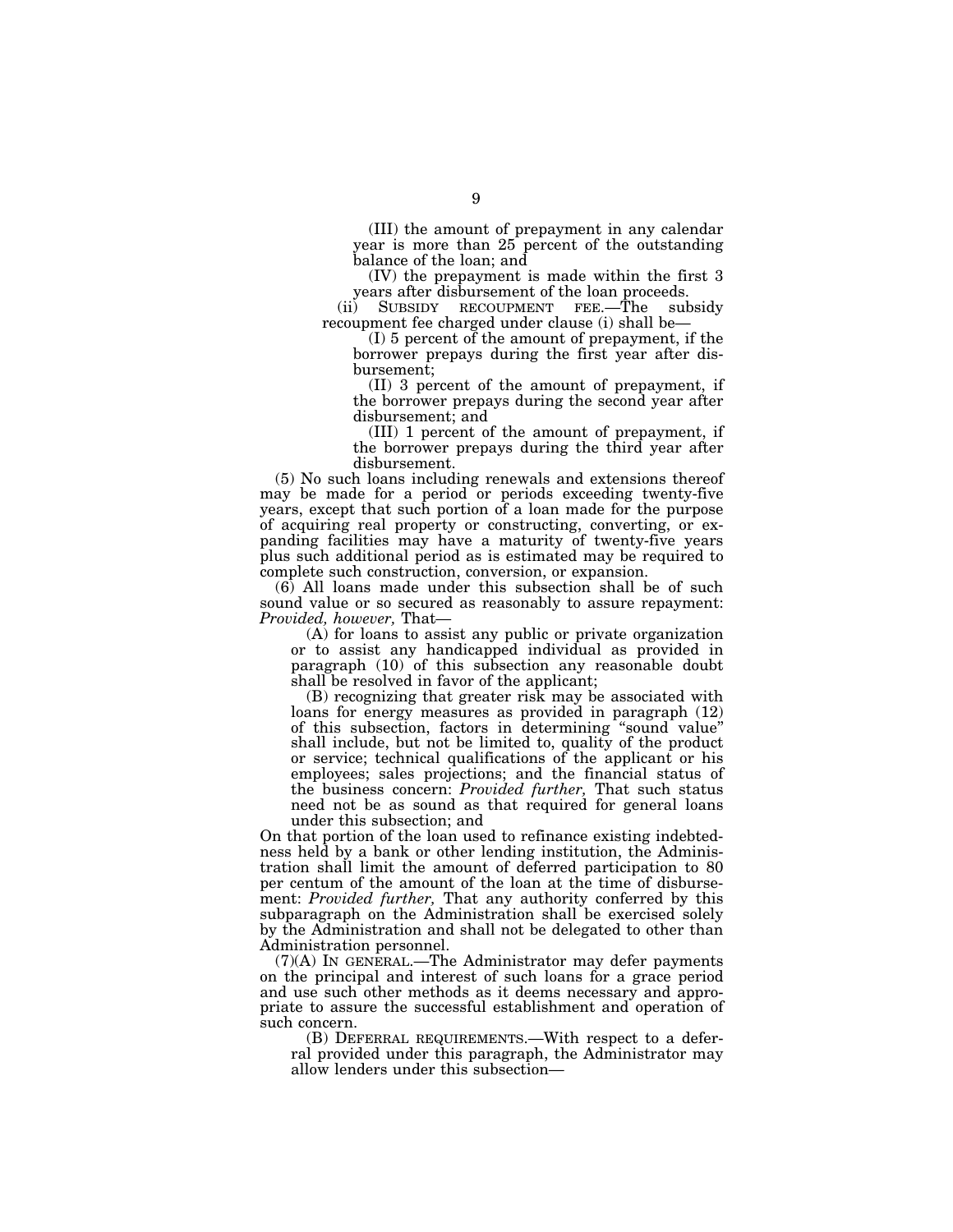(i) to provide full payment deferment relief (including payment of principal and interest) for a period of not more than 1 year; and

(ii) to provide an additional deferment period if the borrower provides documentation justifying such additional deferment.

(C) SECONDARY MARKET.—

(i) IN GENERAL.—Except as provided in clause (ii), if an investor declines to approve a deferral or additional deferment requested by a lender under subparagraph (B), the Administrator shall exercise the authority to purchase the loan so that the borrower may receive full payment deferment relief (including payment of principal and interest) or an additional deferment as described in subparagraph (B).

(ii) EXCEPTION.—If, in a fiscal year, the Administrator determines that the cost of implementing clause (i) is greater than zero, the Administrator shall not implement that clause.

(8) The Administration may make loans under this subsection to small business concerns owned and controlled by disabled veterans (as defined in section 4211(3) of title 38, United States Code).

(9) The Administration may provide loans under this subsection to finance residential or commercial construction or rehabilitation for sale: *Provided, however,* That such loans shall not be used primarily for the acquisition of land.

(10) The Administration may provide guaranteed loans under this subsection to assist any public or private organization for the handicapped or to assist any handicapped individual, including service-disabled veterans, in establishing, acquiring, or operating a small business concern.

(11) The Administration may provide loans under this subsection to any small business concern, or to any qualified person seeking to establish such a concern when it determines that such loan will further the policies established in section 2(c) of this Act, with particular emphasis on the preservation or establishment of small business concerns located in urban or rural areas with high proportions of unemployed or low-income individuals or owned by low-income individuals.

(12)(A) The Administration may provide loans under this subsection to assist any small business concern, including start up, to enable such concern to design architecturally or engineer, manufacture, distribute, market, install, or service energy measures: *Provided, however,* That such loan proceeds shall not be used primarily for research and development.

(b) The Administration may provide deferred participation loans under this subsection to finance the planning, design, or installation of pollution control facilities for the purposes set forth in section 404 of the Small Business Investment Act of 1958. Notwithstanding the limitation expressed in paragraph (3) of this subsection, a loan made under this paragraph may not result in a total amount outstanding and committed to a borrower from the business loan and investment fund of more than \$1,000,000.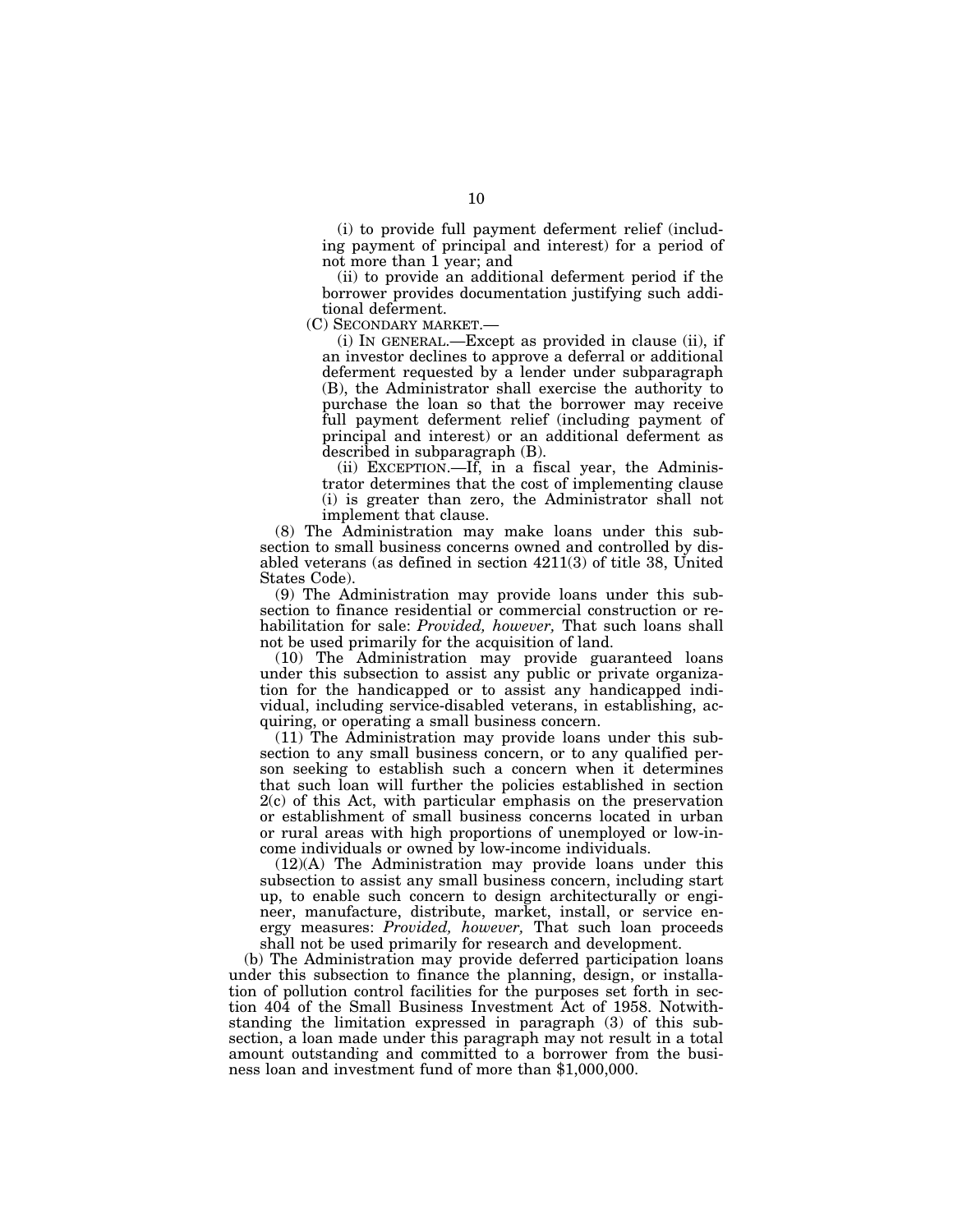(13) The Administration may provide financing under this subsection to State and local development companies for the purposes of, and subject to the restrictions in, title V of the Small Business Investment Act of 1958.<br>(14) EXPORT WORKING CAPITAL PROGRAM.—

 $(A)$  In GENERAL.—The Administrator may provide extensions of credit, standby letters of credit, revolving lines of credit for export purposes, and other financing to enable small business concerns, including small business export trading companies and small business export management companies, to develop foreign markets. A bank or participating lending institution may establish the rate of interest on such financings as may be legal and reasonable.

(B) TERMS.—

(i) LOAN AMOUNT.—The Administrator may not guarantee a loan under this paragraph of more than \$5,000,000.<br>--Gii) Fees.

(I) IN GENERAL.—For a loan under this paragraph, the Administrator shall collect the fee assessed under paragraph (23) not more frequently than once each year.

(II) UNTAPPED CREDIT.—The Administrator may not assess a fee on capital that is not accessed by the small business concern.

(C) CONSIDERATIONS.—When considering loan or guarantee applications, the Administration shall give weight to export-related benefits, including opening new markets for United States goods and services abroad and encouraging the involvement of small businesses, including agricultural concerns, in the export market.

(D) MARKETING.—The Administrator shall aggressively market its export financing program to small businesses. (15)(A) The Administration may guarantee loans under this subsection—

(i) to qualified employee trusts with respect to a small business concern for the purpose of purchasing, and for any transaction costs associated with purchasing, stock of the concern under a plan approved by the Administrator which, when carried out, results in the qualified employee trust owning at least 51 per centum of the stock of the concern; and

(ii) to a small business concern under a plan approved by the Administrator, if the proceeds from the loan are only used to make a loan to a qualified employee trust, and for any transaction costs associated with making that loan, that results in the qualified employee trust owning at least 51 percent of the small business concern.

(B) The plan requiring the Administrator's approval under subparagraph (A) shall be submitted to the Administration by the trustee of such trust or by the small business concern with its application for the guarantee. Such plan shall include an agreement with the Administrator which is binding on such trust and on the small business concern and which provides that—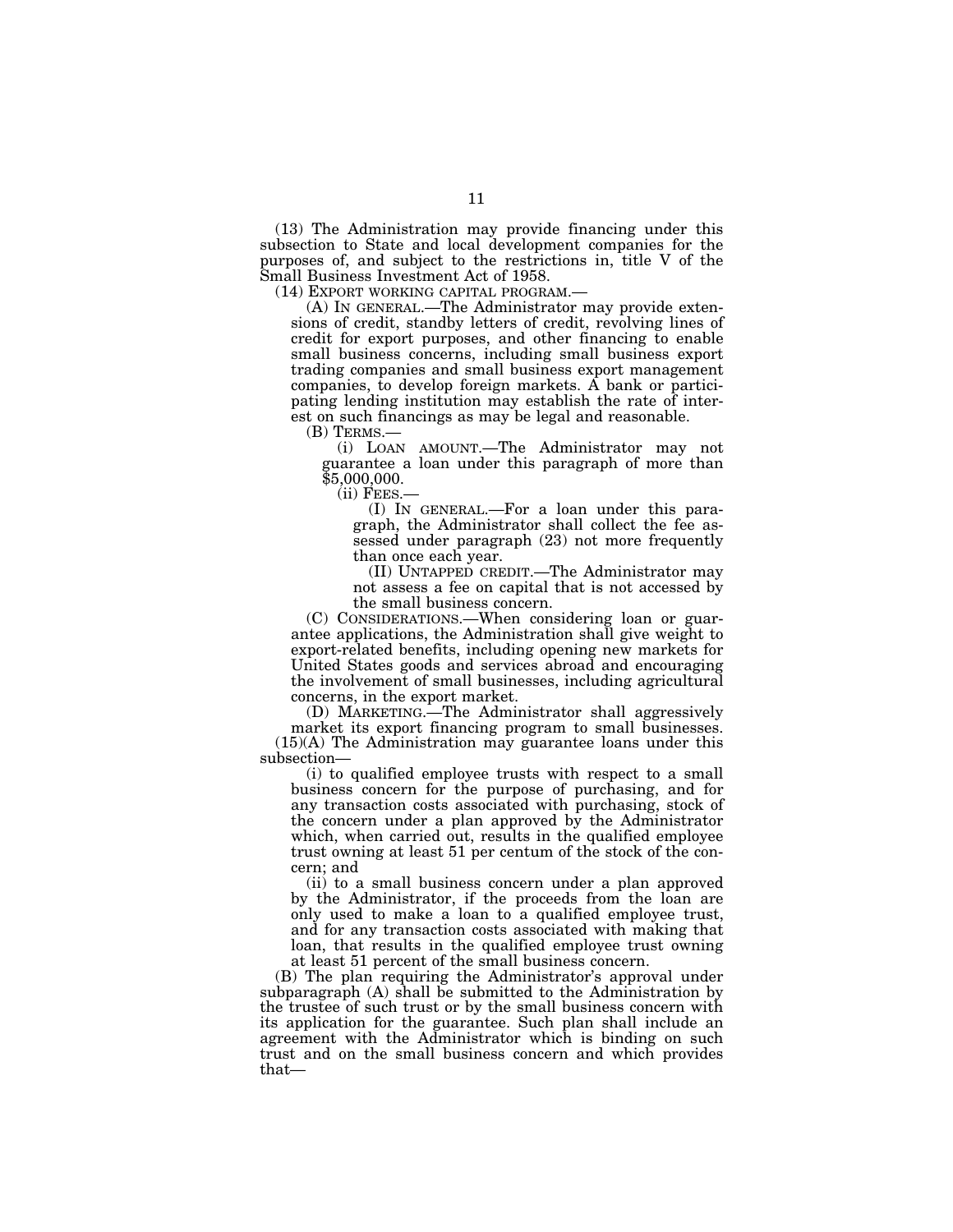(i) not later than the date the loan guaranteed under subparagraph (A) is repaid (or as soon thereafter as is consistent with the requirements of section 401(a) of the Internal Revenue Code of 1954), at least 51 per centum of the total stock of such concern shall be allocated to the accounts of at least 51 per centum of the employees of such concern who are entitled to share in such allocation,

(ii) there will be periodic reviews of the role in the management of such concern of employees to whose accounts stock is allocated,

(iii) there will be adequate management to assure management expertise and continuity, and

(iv) with respect to a loan made to a trust, or to a cooperative in accordance with paragraph (35)—

(I) a seller of the small business concern may remain involved as an officer, director, or key employee of the small business concern when a qualified employee trust or cooperative has acquired 100 percent of ownership of the small business concern; and

(II) any seller of the small business concern who remains as an owner of the small business concern, regardless of the percentage of ownership interest, shall be required to provide a personal guarantee by the Administration.

(C) In determining whether to guarantee any loan under this paragraph, the individual business experience or personal assets of employee-owners shall not be used as criteria, except inasmuch as certain employee-owners may assume managerial responsibilities, in which case business experience may be considered.

(D) For purposes of this paragraph, a corporation which is controlled by any other person shall be treated as a small business concern if such corporation would, after the plan described in subparagraph (B) is carried out, be treated as a small business concern.

(E) The Administration shall compile a separate list of applications for assistance under this paragraph, indicating which applications were accepted and which were denied, and shall report periodically to the Congress on the status of employeeowned firms assisted by the Administration, which shall include—

(i) the total number of loans made to employee-owned business concerns that were guaranteed by the Administrator under section 7(a) of the Small Business Act (15 U.S.C. 636(a)) or section 502 of the Small Business Investment Act of 1958 (15 U.S.C. 696), including the number of loans made—

(I) to small business concerns owned and controlled by socially and economically disadvantaged individuals; and

(II) to cooperatives;

(ii) the total number of financings made to employeeowned business concerns by companies licensed under section 301(c) of the Small Business Investment Act of 1958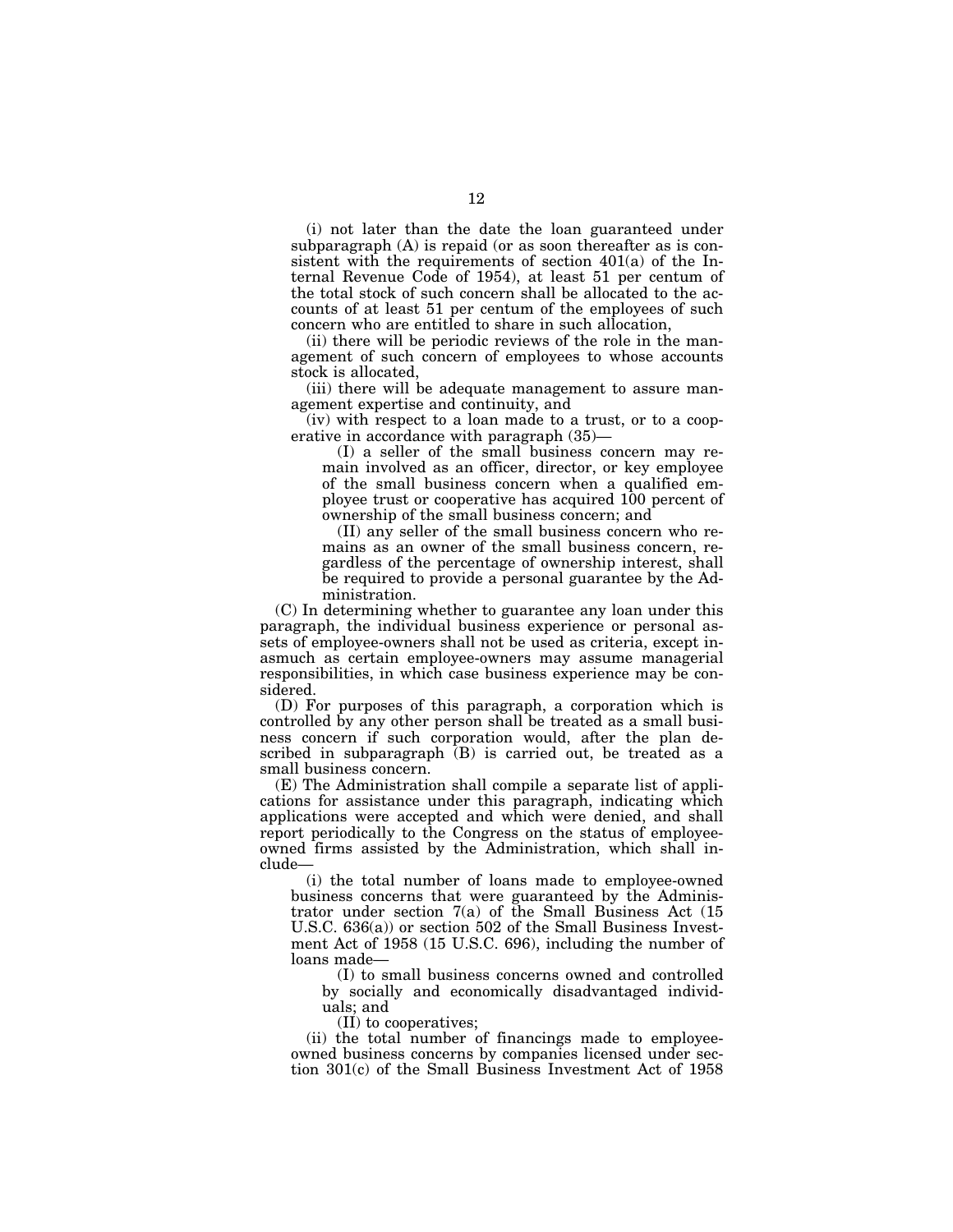(15 U.S.C. 696(c)), including the number of financings made—

(I) to small business concerns owned and controlled by socially and economically disadvantaged individuals; and

(II) to cooperatives; and

(iii) any outreach and educational activities conducted by the Administration with respect to employee-owned business concerns.

(F) A small business concern that makes a loan to a qualified employee trust under subparagraph (A)(ii) is not required to contain the same terms and conditions as the loan made to the small business concern that is guaranteed by the Administration under such subparagraph.

(G) With respect to a loan made to a qualified employee trust under this paragraph, or to a cooperative in accordance with paragraph (35), the Administrator may, as deemed appropriate, elect to not require any mandatory equity to be provided by the qualified employee trust or cooperative to make the loan.

(16) INTERNATIONAL TRADE.—

(A) IN GENERAL.—If the Administrator determines that a loan guaranteed under this subsection will allow an eligible small business concern that is engaged in or adversely affected by international trade to improve its competitive position, the Administrator may make such loan to assist such concern—

(i) in the financing of the acquisition, construction, renovation, modernization, improvement, or expansion of productive facilities or equipment to be used in the United States in the production of goods and services involved in international trade;

(ii) in the refinancing of existing indebtedness that is not structured with reasonable terms and conditions, including any debt that qualifies for refinancing under any other provision of this subsection; or

(iii) by providing working capital.

(B) SECURITY.—

(i) IN GENERAL.—Except as provided in clause (ii), each loan made under this paragraph shall be secured by a first lien position or first mortgage on the property or equipment financed by the loan or on other assets of the small business concern.

(ii) EXCEPTION.—A loan under this paragraph may be secured by a second lien position on the property or equipment financed by the loan or on other assets of the small business concern, if the Administrator determines the lien provides adequate assurance of the payment of the loan.

(C) ENGAGED IN INTERNATIONAL TRADE.—For purposes of this paragraph, a small business concern is engaged in international trade if, as determined by the Administrator, the small business concern is in a position to expand existing export markets or develop new export markets.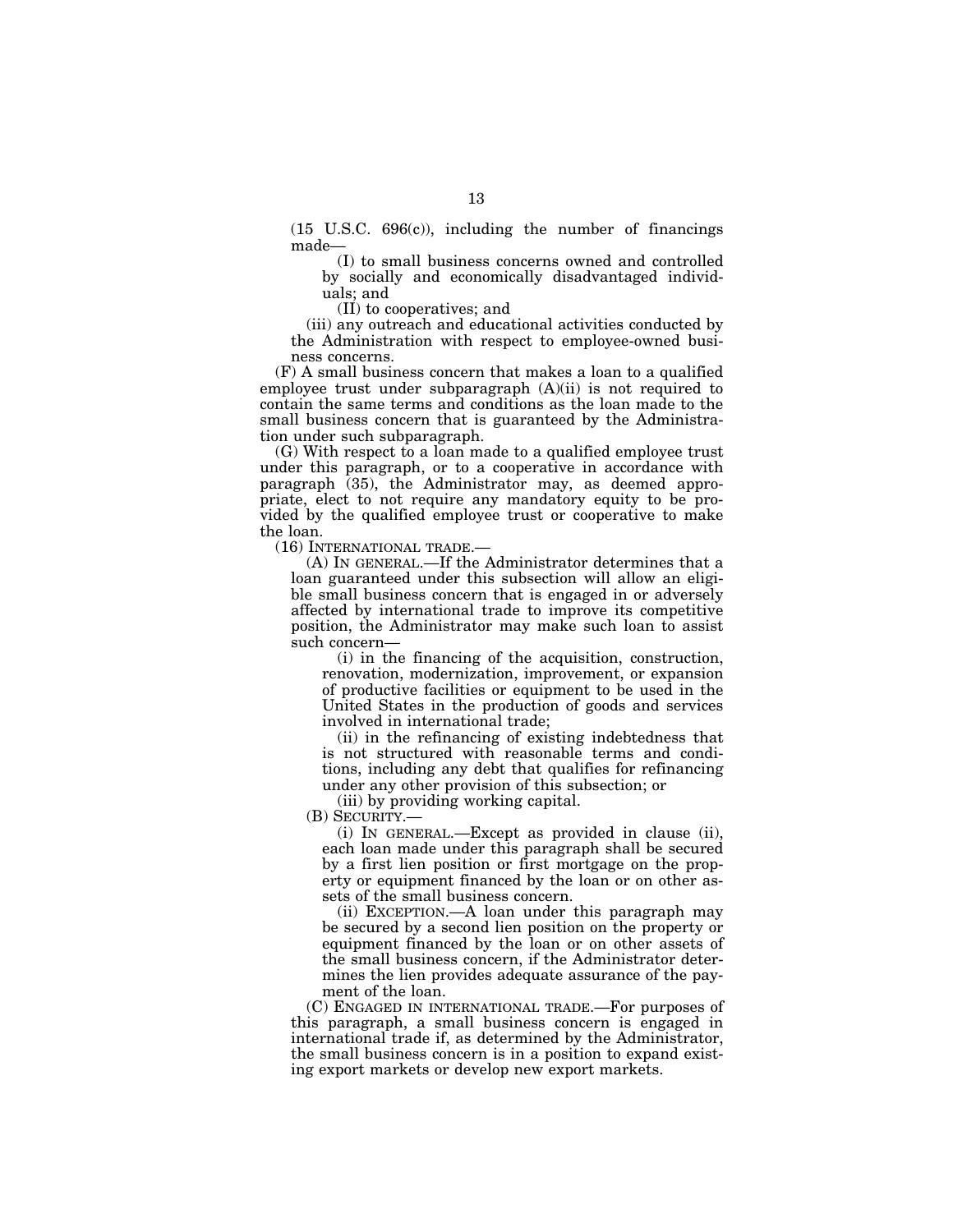(D) ADVERSELY AFFECTED BY INTERNATIONAL TRADE.— For purposes of this paragraph, a small business concern is adversely affected by international trade if, as determined by the Administrator, the small business concern—

(i) is confronting increased competition with foreign firms in the relevant market; and

(ii) is injured by such competition.

(E) FINDINGS BY CERTAIN FEDERAL AGENCIES.—For purposes of subparagraph  $(D)(ii)$  the Administrator shall accept any finding of injury by the International Trade Commission or any finding of injury by the Secretary of Commerce pursuant to chapter 3 of title II of the Trade Act of 1974.

(F) LIST OF EXPORT FINANCE LENDERS.—

(i) PUBLICATION OF LIST REQUIRED.—The Administrator shall publish an annual list of the banks and participating lending institutions that, during the 1 year period ending on the date of publication of the list, have made loans guaranteed by the Administration under—

(I) this paragraph;

(II) paragraph (14); or

(III) paragraph (34).<br>AVAILABILITY OF LIST.—The (ii) AVAILABILITY OF LIST.—The Administrator shall—

(I) post the list published under clause (i) on the website of the Administration; and

(II) make the list published under clause (i) available, upon request, at each district office of the Administration.

(17) The Administration shall authorize lending institutions and other entities in addition to banks to make loans authorized under this subsection.

(18) GUARANTEE FEES.—

(A) IN GENERAL.—With respect to each loan guaranteed under this subsection (other than a loan that is repayable in 1 year or less), the Administration shall collect a guarantee fee, which shall be payable by the participating lender, and may be charged to the borrower, as follows:

(i) A guarantee fee not to exceed 2 percent of the deferred participation share of a total loan amount that is not more than \$150,000.

(ii) A guarantee fee not to exceed 3 percent of the deferred participation share of a total loan amount that is more than \$150,000, but not more than \$700,000.

(iii) A guarantee fee not to exceed 3.5 percent of the deferred participation share of a total loan amount that is more than \$700,000.

(iv) In addition to the fee under clause (iii), a guarantee fee equal to 0.25 percent of any portion of the deferred participation share that is more than \$1,000,000.

(B) RETENTION OF CERTAIN FEES.—Lenders participating in the programs established under this subsection may re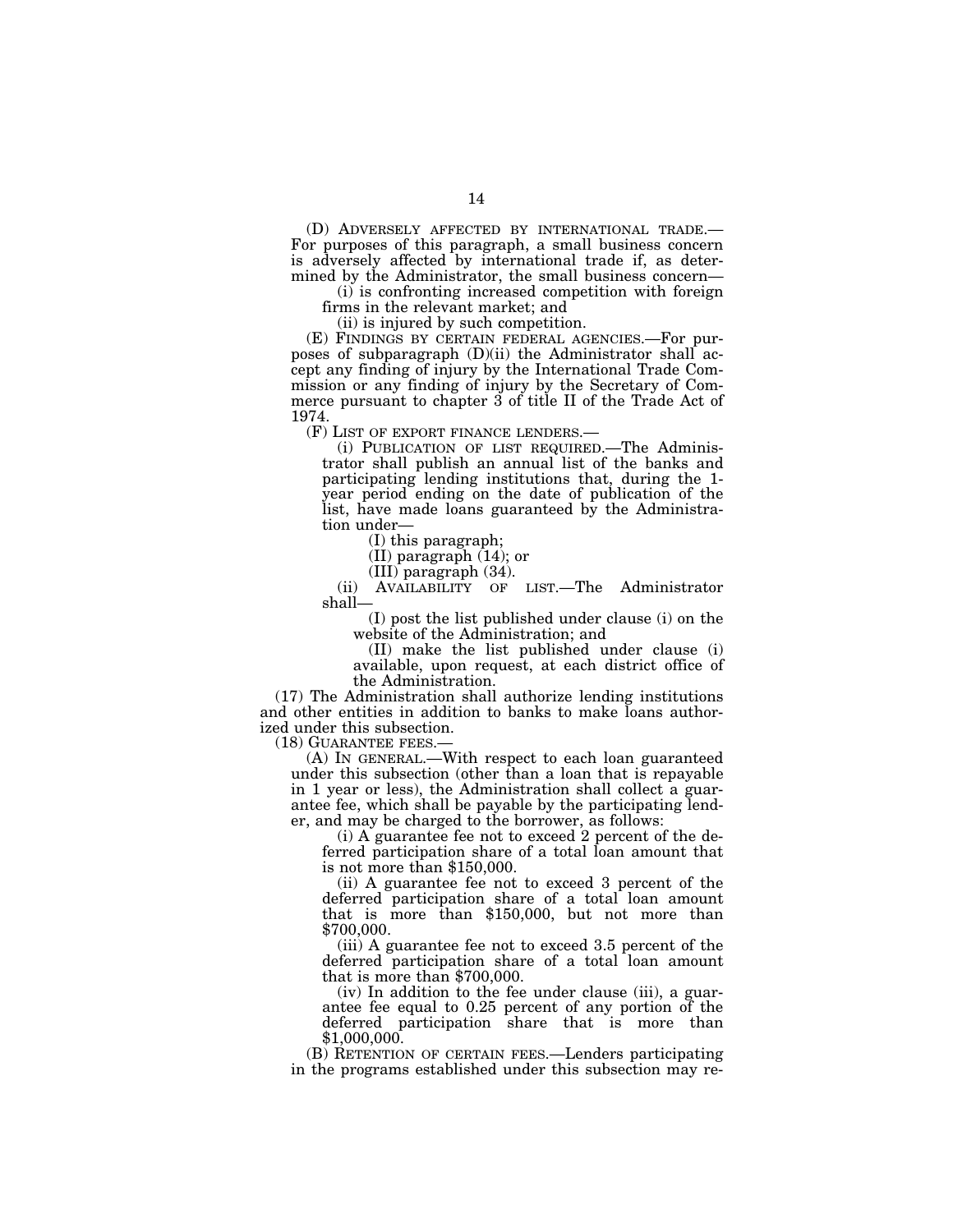tain not more than 25 percent of a fee collected under subparagraph (A)(i).

(19)(A) In addition to the Preferred Lenders Program authorized by the proviso in section  $5(b)(7)$ , the Administration is authorized to establish a Certified Lenders Program for lenders who establish their knowledge of Administration laws and regulations concerning the guaranteed loan program and their proficiency in program requirements. The designation of a lender as a certified lender shall be suspended or revoked at any time that the Administration determines that the lender is not adhering to its rules and regulations or that the loss experience of the lender is excessive as compared to other lenders, but such suspension or revocation shall not affect any outstanding guarantee.

(B) In order to encourage all lending institutions and other entities making loans authorized under this subsection to provide loans of \$50,000 or less in guarantees to eligible small business loan applicants, the Administration shall develop and allow participating lenders to solely utilize a uniform and simplified loan form for such loans.

(C) Authority to liquidate loans.—

(i) IN GENERAL.—The Administrator may permit lenders participating in the Certified Lenders Program to liquidate loans made with a guarantee from the Administration pursuant to a liquidation plan approved by the Administrator.

(ii) Automatic approval.—If the Administrator does not approve or deny a request for approval of a liquidation plan within 10 business days of the date on which the request is made (or with respect to any routine liquidation activity under such a plan, within 5 business days) such request shall be deemed to be approved.

 $(20)(A)$  The Administration is empowered to make loans either directly or in cooperation with banks or other financial institutions through agreements to participate on an immediate or deferred (guaranteed) basis to small business concerns eligible for assistance under subsection  $(j)(10)$  and section  $8(a)$ . Such assistance may be provided only if the Administration determines that—

(i) the type and amount of such assistance requested by such concern is not otherwise available on reasonable terms from other sources;

(ii) with such assistance such concern has a reasonable prospect for operating soundly and profitably within a reasonable period of time;

(iii) the proceeds of such assistance will be used within a reasonable time for plant construction, conversion, or expansion, including the acquisition of equipment, facilities, machinery, supplies, or material or to supply such concern with working capital to be used in the manufacture of articles, equipment, supplies, or material for defense or civilian production or as may be necessary to insure a well-balanced national economy; and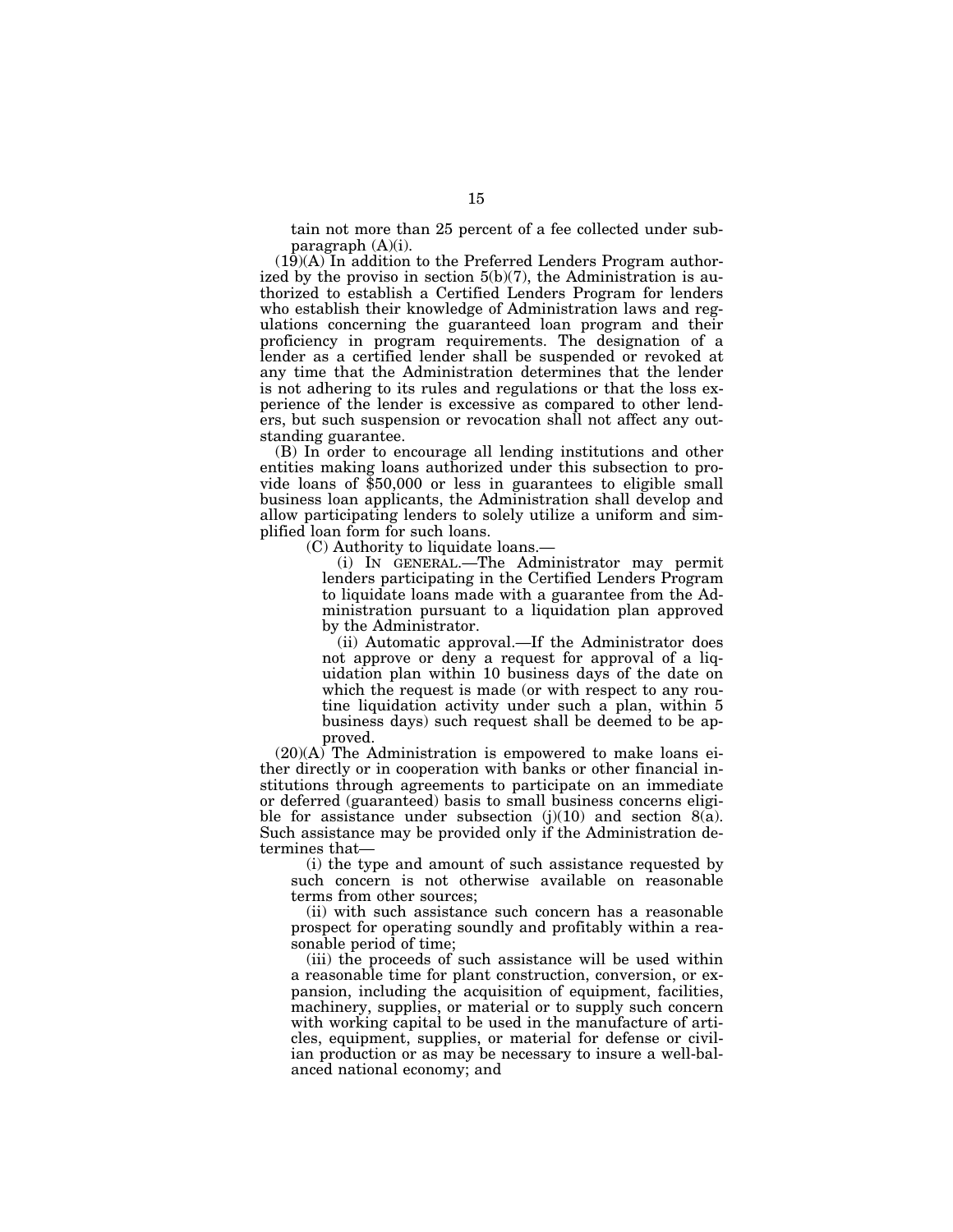(iv) such assistance is of such sound value as reasonably to assure that the terms under which it is provided will not be breached by the small business concern.

(B)(i) No loan shall be made under this paragraph if the total amount outstanding and committed (by participation or otherwise) to the borrower would exceed \$750,000.

(ii) Subject to the provisions of clause (i), in agreements to participate in loans on a deferred (guaranteed) basis, participation by the Administration shall be not less than 85 per centum of the balance of the financing outstanding at the time of disbursement.

(iii) The rate of interest on financings made on a deferred (guaranteed) basis shall be legal and reasonable.

(iv) Financings made pursuant to this paragraph shall be subject to the following limitations:

(I) No immediate participation may be purchased unless

it is shown that a deferred participation is not available. (II) No direct financing may be made unless it is shown

that a participation is unavailable.

(C) A direct loan or the Administration's share of an immediate participation loan made pursuant to this paragraph shall be any secured debt instrument—

(i) that is subordinated by its terms to all other borrowings of the issuer;

(ii) the rate of interest on which shall not exceed the current average market yield on outstanding marketable obligations of the United States with remaining periods to maturity comparable to the average maturities of such loan and adjusted to the nearest one-eighth of 1 per centum;

(iii) the term of which is not more than twenty-five years; and

(iv) the principal on which is amortized at such rate as may be deemed appropriate by the Administration, and the interest on which is payable not less often than annually.

(21)(A) The Administration may make loans on a guaranteed basis under the authority of this subsection—

(i) to a small business concern that has been (or can reasonably be expected to be) detrimentally affected by—

(I) the closure (or substantial reduction) of a Department of Defense installation; or

(II) the termination (or substantial reduction) of a Department of Defense program on which such small business was a prime contractor or subcontractor (or supplier) at any tier; or

(ii) to a qualified individual or a veteran seeking to establish (or acquire) and operate a small business concern.

(B) Recognizing that greater risk may be associated with a loan to a small business concern described in subparagraph (A)(i), any reasonable doubts concerning the firm's proposed business plan for transition to nondefense-related markets shall be resolved in favor of the loan applicant when making any determination regarding the sound value of the proposed loan in accordance with paragraph (6).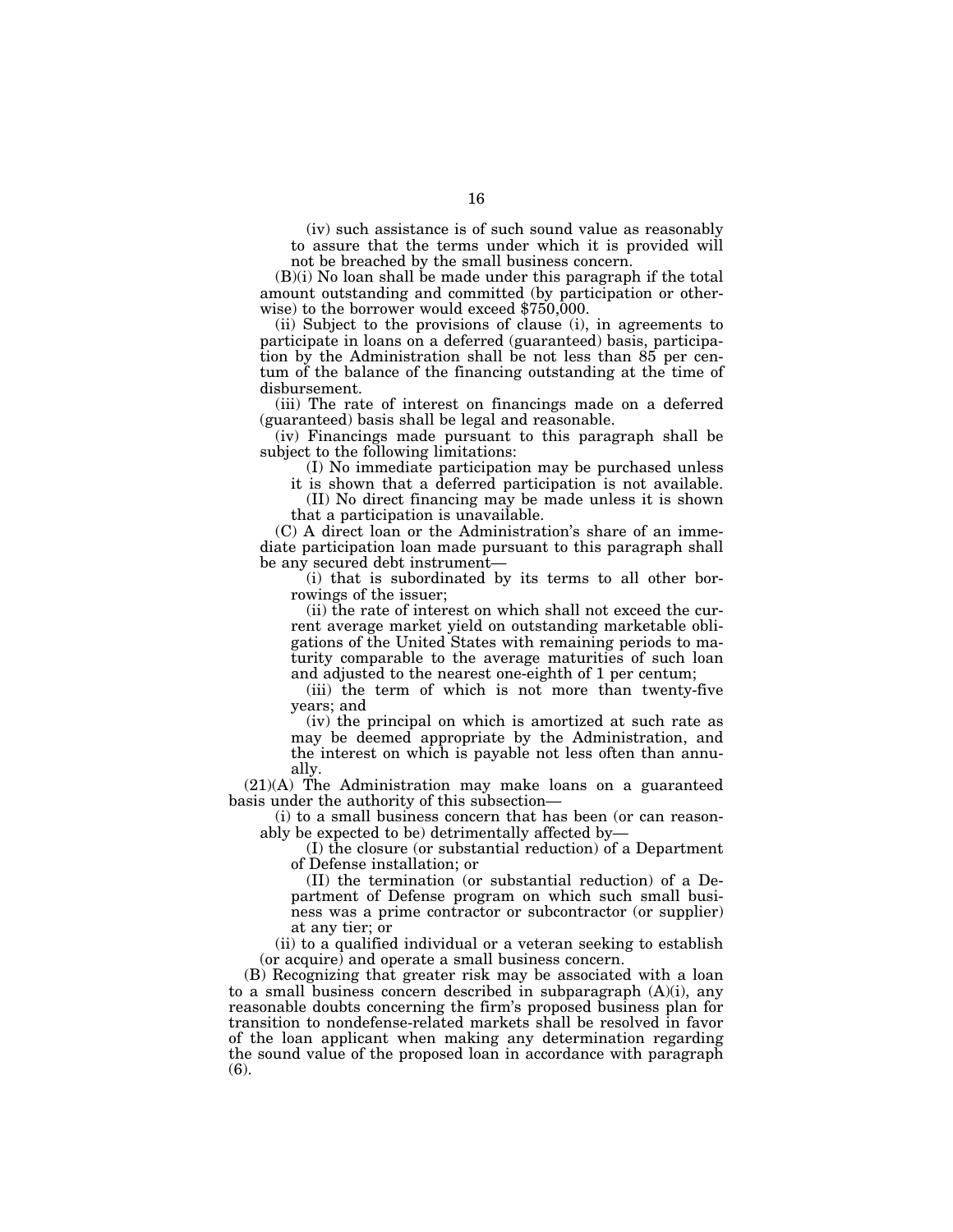(C) Loans pursuant to this paragraph shall be authorized in such amounts as provided in advance in appropriation Acts for the purposes of loans under this paragraph.

(D) For purposes of this paragraph a qualified individual is—

(i) a member of the Armed Forces of the United States, honorably discharged from active duty involuntarily or pursuant to a program providing bonuses or other inducements to encourage voluntary separation or early retirement;

(ii) a civilian employee of the Department of Defense involuntarily separated from Federal service or retired pursuant to a program offering inducements to encourage early retirement; or

(iii) an employee of a prime contractor, subcontractor, or supplier at any tier of a Department of Defense program whose employment is involuntarily terminated (or voluntarily terminated pursuant to a program offering inducements to encourage voluntary separation or early retirement) due to the termination (or substantial reduction) of a Department of Defense program.

(E) JOB CREATION AND COMMUNITY BENEFIT.—In providing assistance under this paragraph, the Administration shall develop procedures to ensure, to the maximum extent practicable, that such assistance is used for projects that—

(i) have the greatest potential for—

(I) creating new jobs for individuals whose employment is involuntarily terminated due to reductions in Federal defense expenditures; or

(II) preventing the loss of jobs by employees of small business concerns described in subparagraph (A)(i); and

(ii) have substantial potential for stimulating new economic activity in communities most affected by reductions in Federal defense expenditures.

(22) The Administration is authorized to permit participating lenders to impose and collect a reasonable penalty fee on late payments of loans guaranteed under this subsection in an amount not to exceed 5 percent of the monthly loan payment per month plus interest.<br>(23) YEARLY FEE.—

(A) IN GENERAL.—With respect to each loan approved under this subsection, the Administration shall assess, collect, and retain a fee, not to exceed 0.55 percent per year of the outstanding balance of the deferred participation share of the loan, in an amount established once annually by the Administration in the Administration's annual budget request to Congress, as necessary to reduce to zero the cost to the Administration of making guarantees under this subsection. As used in this paragraph, the term "cost" has the meaning given that term in section 502 of the Federal Credit Reform Act of 1990 (2 U.S.C. 661a).

(B) PAYER.—The yearly fee assessed under subparagraph (A) shall be payable by the participating lender and shall not be charged to the borrower.

(C) LOWERING OF BORROWER FEES.—If the Administration determines that fees paid by lenders and by small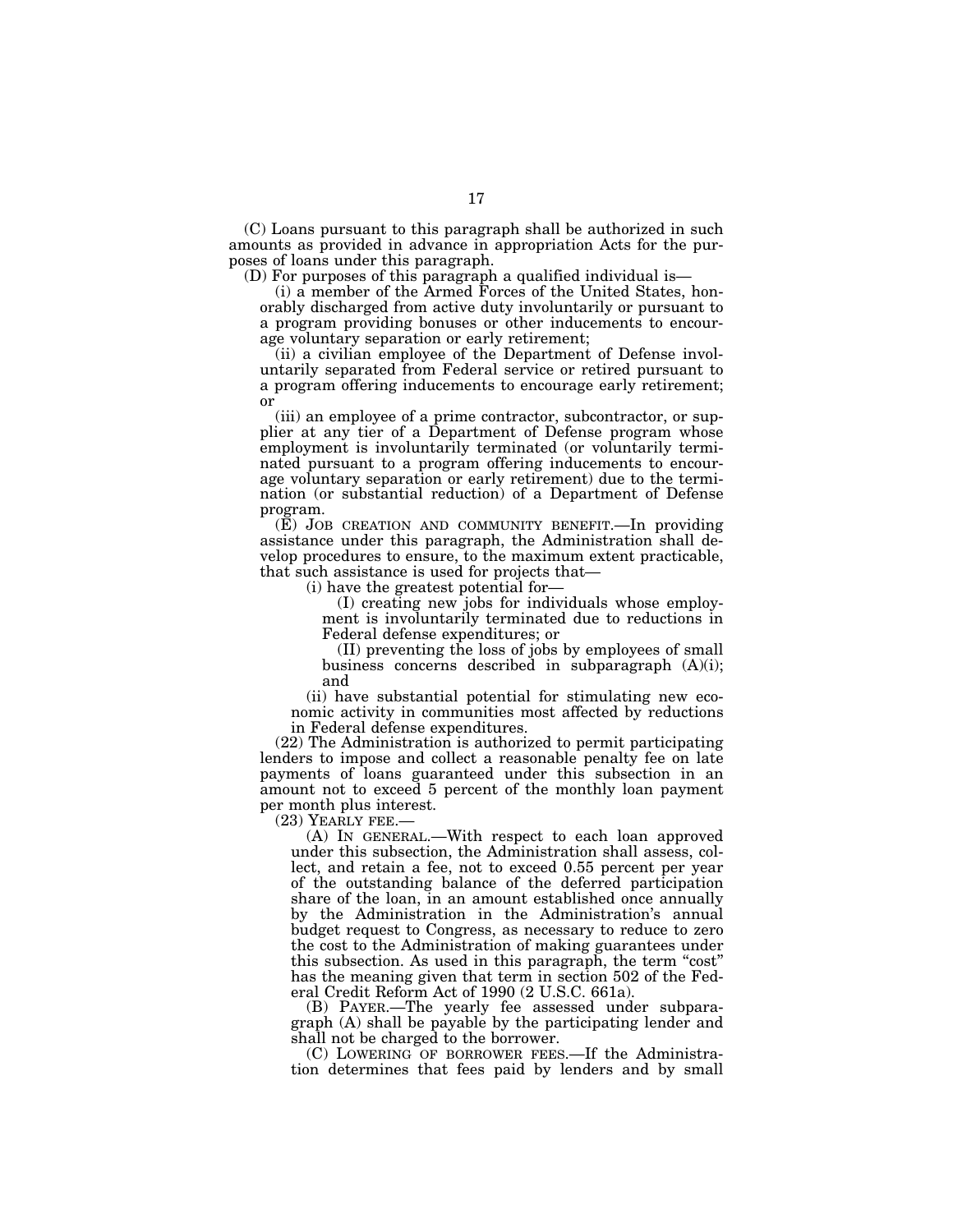business borrowers for guarantees under this subsection may be reduced, consistent with reducing to zero the cost to the Administration of making such guarantees—

(i) the Administration shall first consider reducing fees paid by small business borrowers under clauses (i) through (iii) of paragraph  $(18)(A)$ , to the maximum extent possible; and

(ii) fees paid by small business borrowers shall not be increased above the levels in effect on the date of enactment of this subparagraph.

(24) NOTIFICATION REQUIREMENT.—The Administration shall notify the Committees on Small Business of the Senate and the House of Representatives not later than 15 days before making any significant policy or administrative change affecting the operation of the loan program under this subsection.

(25) LIMITATION ON CONDUCTING PILOT PROJECTS.—

(A) IN GENERAL.—Not more than 10 percent of the total number of loans guaranteed in any fiscal year under this subsection may be awarded as part of a pilot program which is commenced by the Administrator on or after October 1, 1996.

(B) PILOT PROGRAM DEFINED.—In this paragraph, the term "pilot program" means any lending program initiative, project, innovation, or other activity not specifically authorized by law.

(C) LOW DOCUMENTATION LOAN PROGRAM.—The Administrator may carry out the low documentation loan program for loans of \$100,000 or less only through lenders with significant experience in making small business loans. Not later than 90 days after the date of enactment of this subsection, the Administrator shall promulgate regulations defining the experience necessary for participation as a lender in the low documentation loan program.

(26) CALCULATION OF SUBSIDY RATE.—All fees, interest, and profits received and retained by the Administration under this subsection shall be included in the calculations made by the Director of the Office of Management and Budget to offset the cost (as that term is defined in section 502 of the Federal Credit Reform Act of 1990) to the Administration of purchasing and guaranteeing loans under this Act.

(28) LEASING.—In addition to such other lease arrangements as may be authorized by the Administration, a borrower may permanently lease to one or more tenants not more than 20 percent of any property constructed with the proceeds of a loan guaranteed under this subsection, if the borrower permanently occupies and uses not less than 60 percent of the total business space in the property.

(29) REAL ESTATE APPRAISALS.—

(A) IN GENERAL.—With respect to a loan under this subsection that is secured by commercial real property, an appraisal of such property by a State licensed or certified appraiser—

(i) shall be required by the Administration in connection with any such loan, if such loan is in an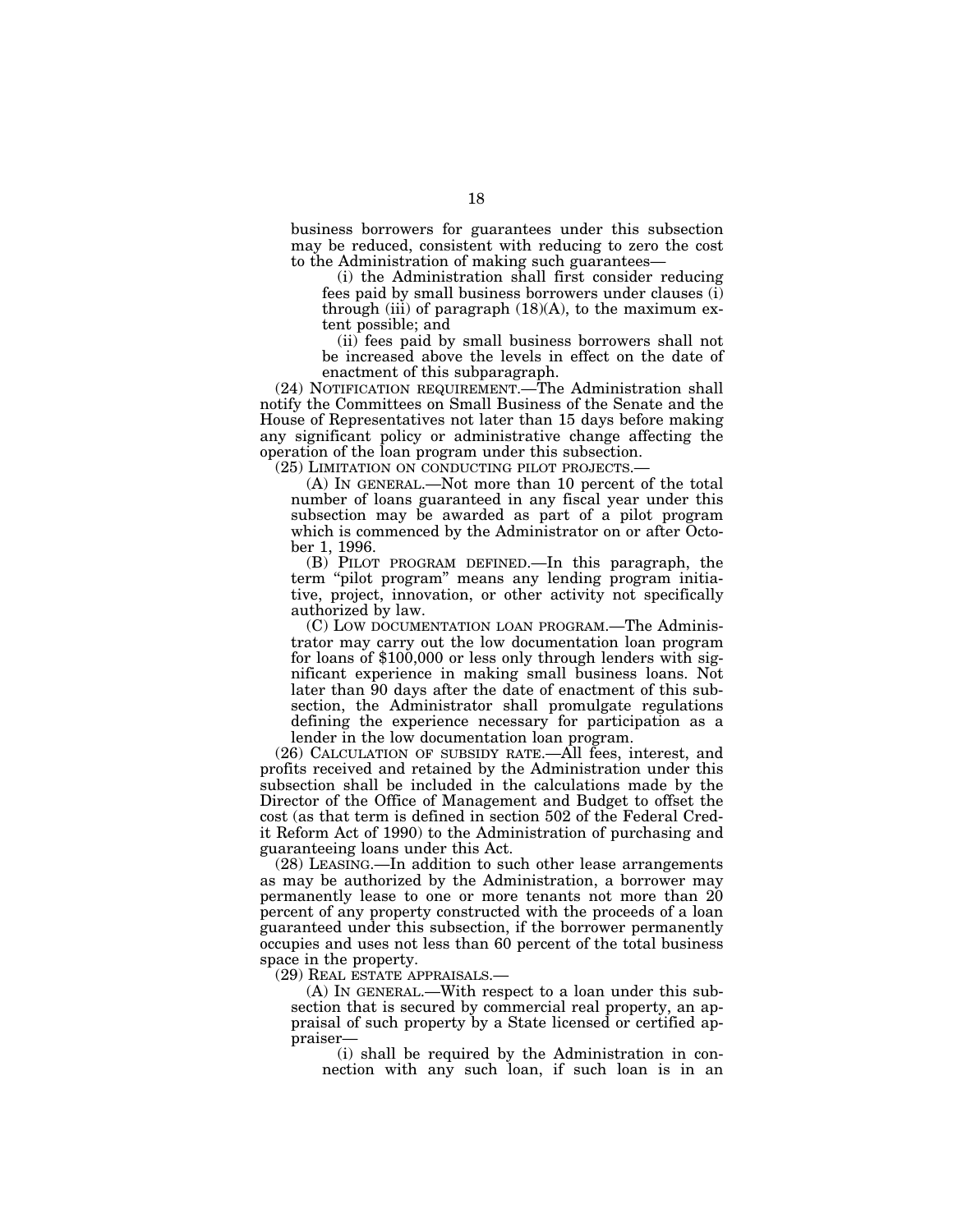amount greater than the Federal banking regulator appraisal threshold; or

(ii) may be required by the Administration or the lender in connection with any such loan, if such loan is in an amount equal to or less than the Federal banking regulator appraisal threshold, if such appraisal is necessary for appropriate evaluation of creditworthiness.

(B) FEDERAL BANKING REGULATOR APPRAISAL THRESHOLD DEFINED.—For purposes of this paragraph, the term "Federal banking regulator appraisal threshold'' means the lesser of the threshold amounts set by the Board of Governors of the Federal Reserve System, the Comptroller of the Currency, and the Federal Deposit Insurance Corporation for when a federally related transaction that is a commercial real estate transaction requires an appraisal prepared by a State licensed or certified appraiser.

(30) OWNERSHIP REQUIREMENTS.—Ownership requirements to determine the eligibility of a small business concern that applies for assistance under any credit program under this Act shall be determined without regard to any ownership interest of a spouse arising solely from the application of the community property laws of a State for purposes of determining marital interests.

(31) EXPRESS LOANS.— (A) DEFINITIONS.—As used in this paragraph:

(i) The term "disaster area" means the area for which the President has declared a major disaster, during the 5-year period beginning on the date of the declaration.

(ii) The term "express lender" means any lender authorized by the Administration to participate in the Express Loan Program.

(iii) The term "express loan" means any loan made pursuant to this paragraph in which a lender utilizes to the maximum extent practicable its own loan analyses, procedures, and documentation.

(iv) The term ''Express Loan Program'' means the program for express loans established by the Administration under paragraph (25)(B), as in existence on April 5, 2004, with a guaranty rate of not more than 50 percent.

(B) RESTRICTION TO EXPRESS LENDER.—The authority to make an express loan shall be limited to those lenders deemed qualified to make such loans by the Administration. Designation as an express lender for purposes of making an express loan shall not prohibit such lender from taking any other action authorized by the Administration for that lender pursuant to this subsection.

(C) GRANDFATHERING OF EXISTING LENDERS.—Any express lender shall retain such designation unless the Administration determines that the express lender has violated the law or regulations promulgated by the Administration or modifies the requirements to be an express lender and the lender no longer satisfies those requirements.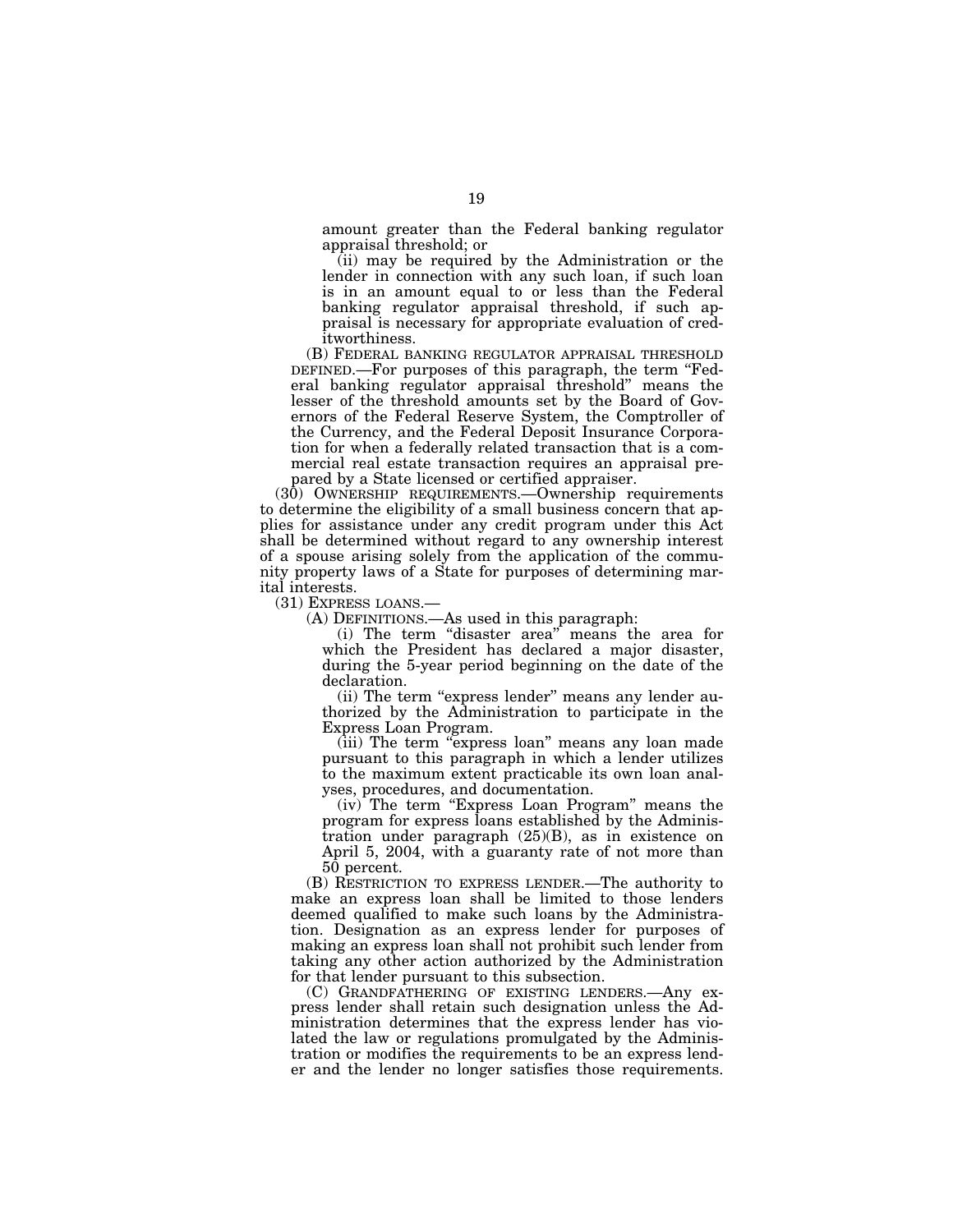(D) MAXIMUM LOAN AMOUNT.—The maximum loan amount under the Express Loan Program is \$500,000.

(E) OPTION TO PARTICIPATE.—Except as otherwise provided in this paragraph, the Administration shall take no regulatory, policy, or administrative action, without regard to whether such action requires notification pursuant to paragraph (24), that has the effect of requiring a lender to make an express loan pursuant to subparagraph (D).

(F) EXPRESS LOANS FOR RENEWABLE ENERGY AND ENERGY EFFICIENCY.— (i) DEFINITIONS.—In this subparagraph—

(I) the term ''biomass''—

(aa) means any organic material that is available on a renewable or recurring basis, including—

(AA) agricultural crops;

(BB) trees grown for energy production;

(CC) wood waste and wood residues;

(DD) plants (including aquatic plants and grasses);

(EE) residues;

(FF) fibers;

(GG) animal wastes and other waste materials; and

(HH) fats, oils, and greases (including recycled fats, oils, and greases); and

(bb) does not include—

(AA) paper that is commonly recycled; or

(BB) unsegregated solid waste;

(II) the term ''energy efficiency project'' means the installation or upgrading of equipment that results in a significant reduction in energy usage; and

(III) the term ''renewable energy system'' means a system of energy derived from—

(aa) a wind, solar, biomass (including biodiesel), or geothermal source; or

(bb) hydrogen derived from biomass or water using an energy source described in item (aa).

(ii) LOANS.—The Administrator may make a loan under the Express Loan Program for the purpose of—

(I) purchasing a renewable energy system; or

(II) carrying out an energy efficiency project for a small business concern.

(G) GUARANTEE FEE WAIVER FOR VETERANS.—

(i) GUARANTEE FEE WAIVER.—The Administrator may not collect a guarantee fee described in paragraph (18) in connection with a loan made under this paragraph to a veteran or spouse of a veteran on or after October 1, 2015.

(ii) DEFINITION.—In this subparagraph, the term ''veteran or spouse of a veteran'' means—

(I) a veteran, as defined in section  $3(q)(4)$ ;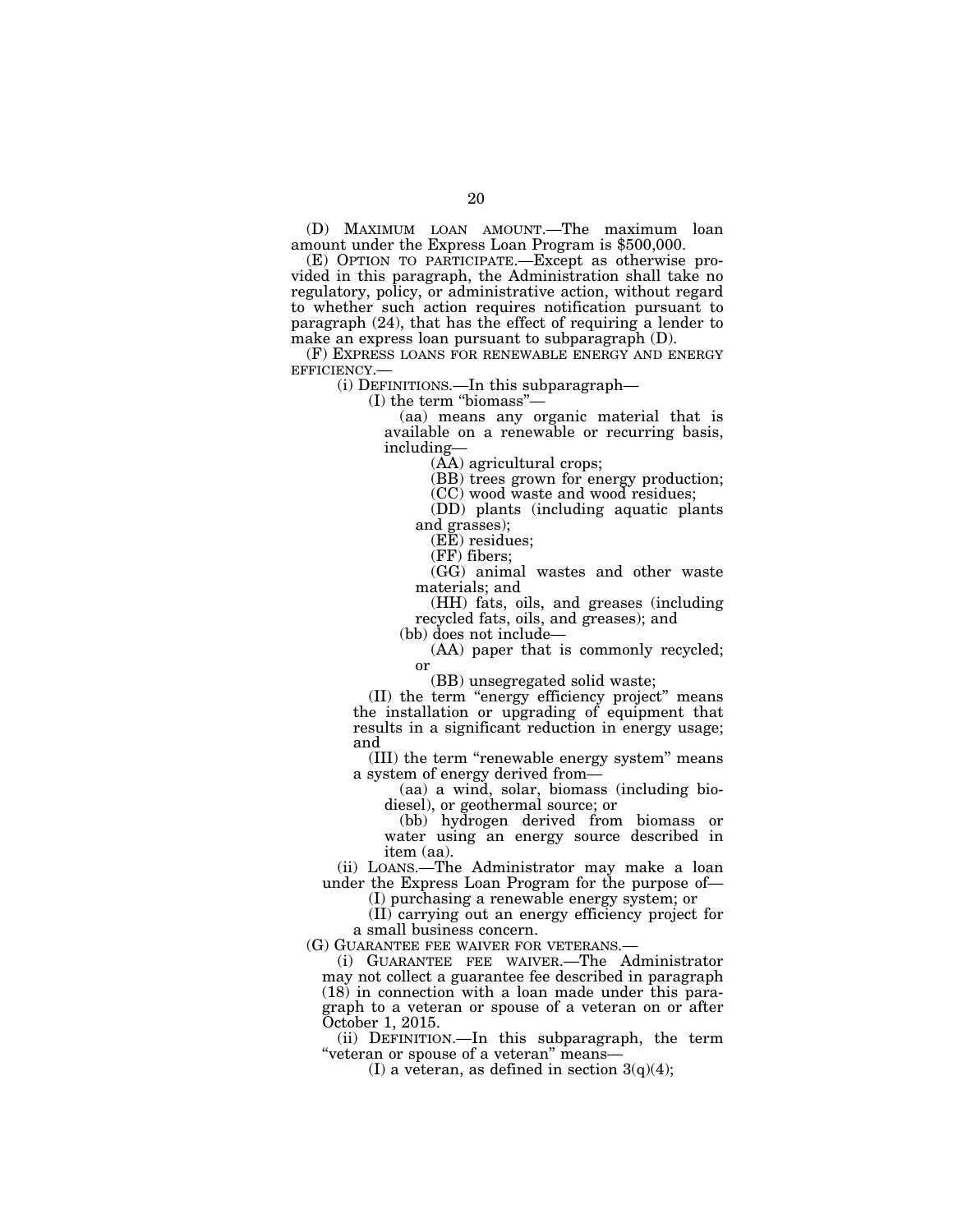(II) an individual who is eligible to participate in the Transition Assistance Program established under section 1144 of title 10, United States Code;

(III) a member of a reserve component of the Armed Forces named in section 10101 of title 10, United States Code;

(IV) the spouse of an individual described in subclause  $(I)$ ,  $(II)$ , or  $(III)$ ; or

(V) the surviving spouse (as defined in section 101 of title 38, United States Code) of an individual described in subclause (I), (II), or (III) who died while serving on active duty or as a result of a disability that is service-connected (as defined in such section).

(H) RECOVERY OPPORTUNITY LOANS.—

(i) IN GENERAL.—The Administrator may guarantee an express loan to a small business concern located in

a disaster area in accordance with this subparagraph. (ii) MAXIMUMS.—For a loan guaranteed under clause  $(i)$ —

(I) the maximum loan amount is \$150,000; and (II) the guarantee rate shall be not more than 85 percent.

(iii) OVERALL CAP.—A loan guaranteed under clause (i) shall not be counted in determining the amount of loans made to a borrower for purposes of subparagraph (D).

(iv) OPERATIONS.—A small business concern receiving a loan guaranteed under clause (i) shall certify that the small business concern was in operation on the date on which the applicable major disaster occurred as a condition of receiving the loan.

(v) REPAYMENT ABILITY.—A loan guaranteed under clause (i) may only be made to a small business concern that demonstrates, to the satisfaction of the Administrator, sufficient capacity to repay the loan.<br>(vi) TIMING OF PAYMENT OF GUARANTEES.—

(I) IN GENERAL.—Not later than 90 days after the date on which a request for purchase is filed with the Administrator, the Administrator shall determine whether to pay the guaranteed portion of the loan.

(II) RECAPTURE.—Notwithstanding any other provision of law, unless there is a subsequent finding of fraud by a court of competent jurisdiction relating to a loan guaranteed under clause (i), on and after the date that is 6 months after the date on which the Administrator determines to pay the guaranteed portion of the loan, the Administrator may not attempt to recapture the paid guarantee.<br>
(vii) FEES.

 $\overline{v}$  IN GENERAL.—Unless the Administrator has waived the guarantee fee that would otherwise be collected by the Administrator under paragraph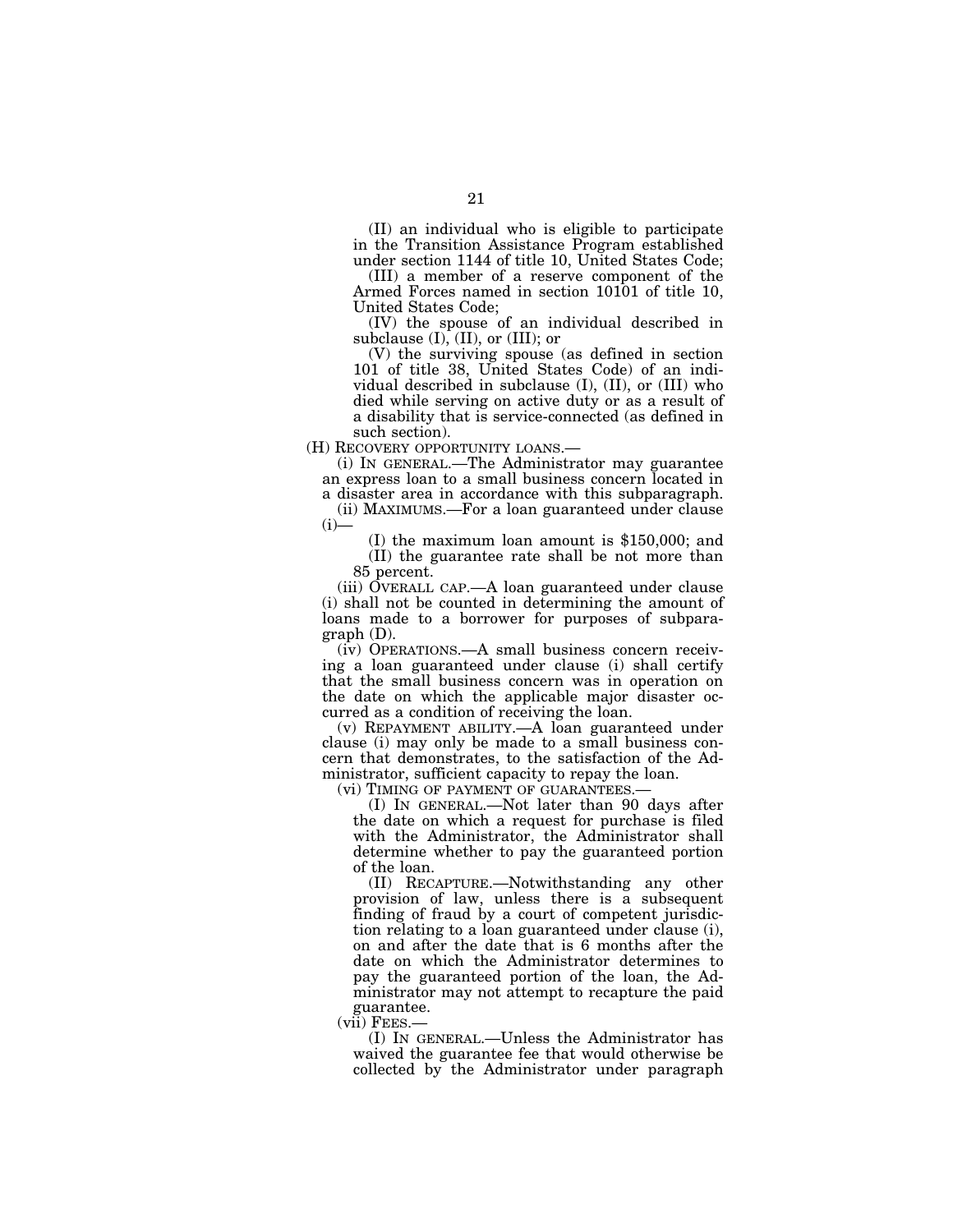(18) for a loan guaranteed under clause (i), and except as provided in subclause (II), the guarantee fee for the loan shall be equal to the guarantee fee that the Administrator would collect if the guarantee rate for the loan was 50 percent.

(II) EXCEPTION.—Subclause (I) shall not apply if the cost of carrying out the program under this subsection in a fiscal year is more than zero and such cost is directly attributable to the cost of guaranteeing loans under clause (i).

(viii) RULES.—Not later than 270 days after the date of enactment of this subparagraph, the Administrator shall promulgate rules to carry out this subparagraph. (32) LOANS FOR ENERGY EFFICIENT TECHNOLOGIES.—

(A) DEFINITIONS.—In this paragraph—

(i) the term ''cost'' has the meaning given that term in section 502 of the Federal Credit Reform Act of 1990 (2 U.S.C. 661a);

(ii) the term "covered energy efficiency loan" means a loan—

(I) made under this subsection; and

(II) the proceeds of which are used to purchase energy efficient designs, equipment, or fixtures, or to reduce the energy consumption of the borrower by 10 percent or more; and

(iii) the term "pilot program" means the pilot program established under subparagraph (B)

(B) ESTABLISHMENT.—The Administrator shall establish and carry out a pilot program under which the Administrator shall reduce the fees for covered energy efficiency loans.

(C) DURATION.—The pilot program shall terminate at the end of the second full fiscal year after the date that the Administrator establishes the pilot program.

(D) MAXIMUM PARTICIPATION.—A covered energy efficiency loan shall include the maximum participation levels by the Administrator permitted for loans made under this subsection.

(E) FEES.—

(i) IN GENERAL.—The fee on a covered energy efficiency loan shall be equal to 50 percent of the fee otherwise applicable to that loan under paragraph (18).

(ii) WAIVER.—The Administrator may waive clause (i) for a fiscal year if—

(I) for the fiscal year before that fiscal year, the annual rate of default of covered energy efficiency loans exceeds that of loans made under this subsection that are not covered energy efficiency loans;

(II) the cost to the Administration of making loans under this subsection is greater than zero and such cost is directly attributable to the cost of making covered energy efficiency loans; and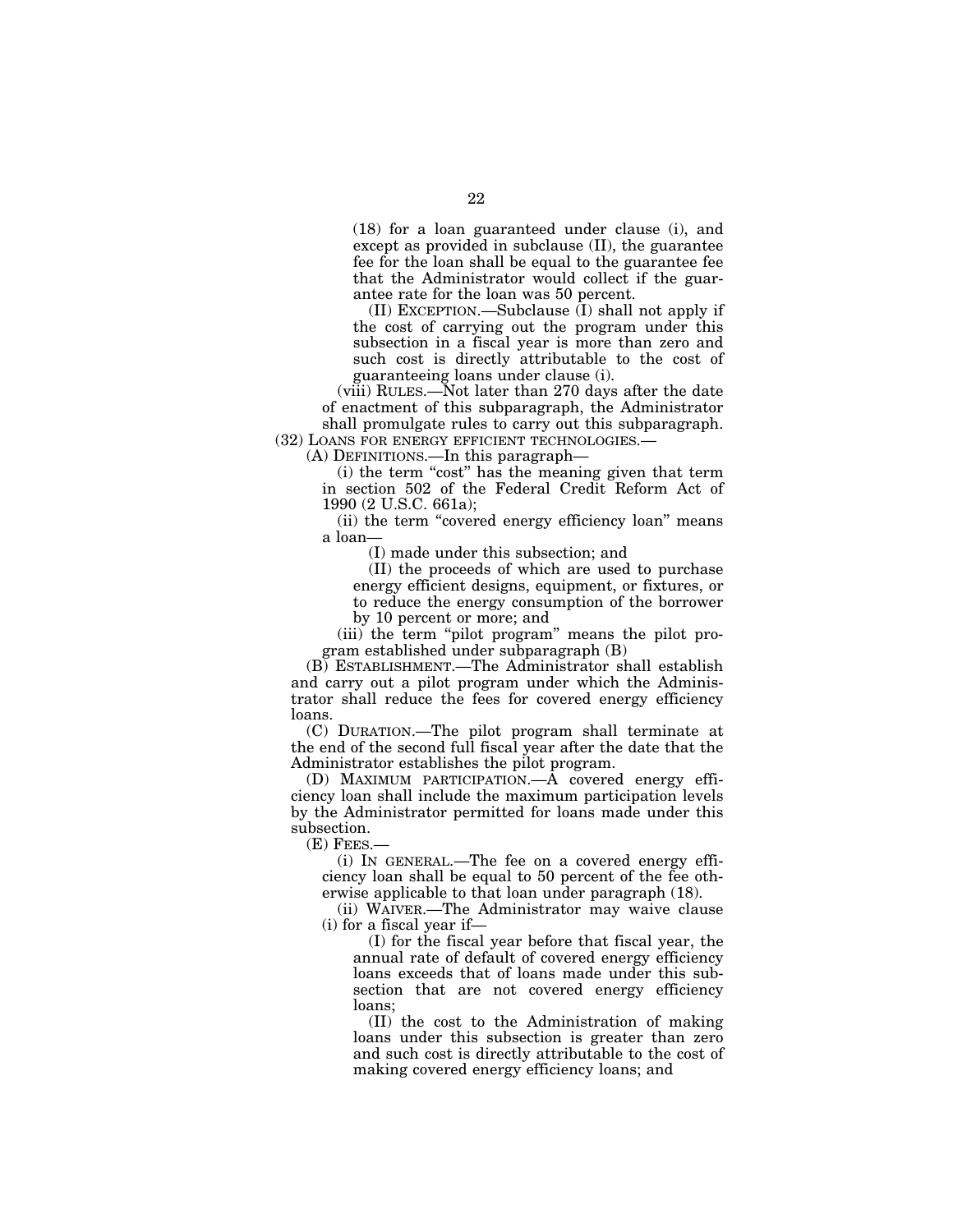(III) no additional sources of revenue authority are available to reduce the cost of making loans under this subsection to zero.

(iii) EFFECT OF WAIVER.—If the Administrator waives the reduction of fees under clause (ii), the Administrator—

(I) shall not assess or collect fees in an amount greater than necessary to ensure that the cost of the program under this subsection is not greater than zero; and

(II) shall reinstate the fee reductions under clause (i) when the conditions in clause (ii) no longer apply.

(iv) NO INCREASE OF FEES.—The Administrator shall not increase the fees under paragraph (18) on loans made under this subsection that are not covered energy efficiency loans as a direct result of the pilot program.

(F) GAO REPORT.—

(i) IN GENERAL.—Not later than 1 year after the date that the pilot program terminates, the Comptroller General of the United States shall submit to the Committee on Small Business of the House of Representatives and the Committee on Small Business and Entrepreneurship of the Senate a report on the pilot program.

(ii) CONTENTS.—The report submitted under clause (i) shall include—

(I) the number of covered energy efficiency loans for which fees were reduced under the pilot program;

(II) a description of the energy efficiency savings with the pilot program;

(III) a description of the impact of the pilot program on the program under this subsection;

(IV) an evaluation of the efficacy and potential fraud and abuse of the pilot program; and

(V) recommendations for improving the pilot program.

(33) INCREASED VETERAN PARTICIPATION PROGRAM.—

(A) DEFINITIONS.—In this paragraph—

(i) the term "cost" has the meaning given that term in section 502 of the Federal Credit Reform Act of 1990 (2 U.S.C. 661a);

(ii) the term "pilot program" means the pilot program established under subparagraph (B); and

(iii) the term "veteran participation loan" means a loan made under this subsection to a small business concern owned and controlled by veterans of the Armed Forces or members of the reserve components of the Armed Forces.

(B) ESTABLISHMENT.—The Administrator shall establish and carry out a pilot program under which the Administrator shall reduce the fees for veteran participation loans.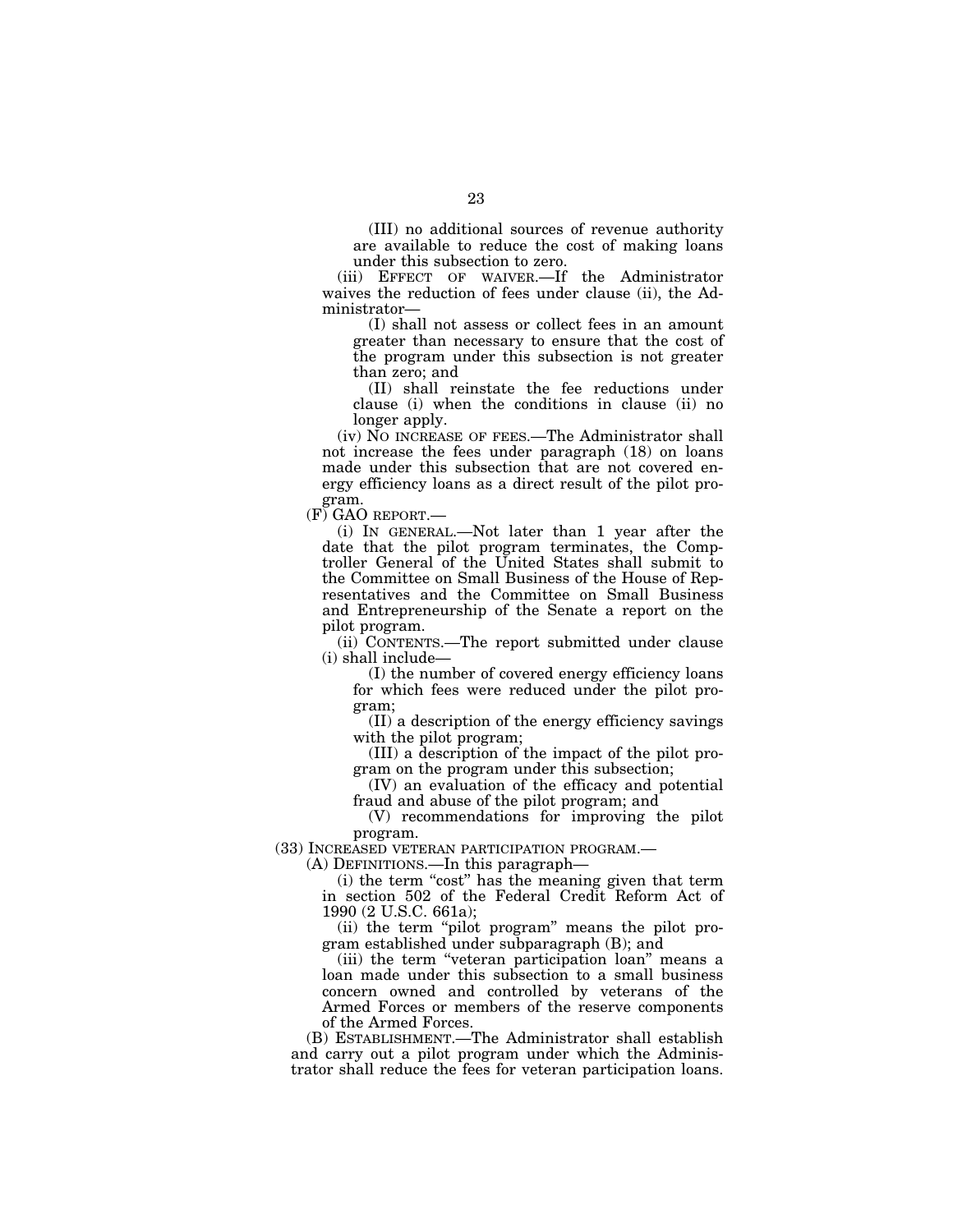(C) DURATION.—The pilot program shall terminate at the end of the second full fiscal year after the date that the Administrator establishes the pilot program.

(D) MAXIMUM PARTICIPATION.—A veteran participation loan shall include the maximum participation levels by the Administrator permitted for loans made under this subsection.<br>(E) FEES.—

(i) IN GENERAL.—The fee on a veteran participation loan shall be equal to 50 percent of the fee otherwise applicable to that loan under paragraph (18).

(ii) WAIVER.—The Administrator may waive clause (i) for a fiscal year if—

(I) for the fiscal year before that fiscal year, the annual estimated rate of default of veteran participation loans exceeds that of loans made under this subsection that are not veteran participation loans;

(II) the cost to the Administration of making loans under this subsection is greater than zero and such cost is directly attributable to the cost of making veteran participation loans; and

(III) no additional sources of revenue authority are available to reduce the cost of making loans under this subsection to zero.

(iii) EFFECT OF WAIVER.—If the Administrator waives the reduction of fees under clause (ii), the Administrator—

(I) shall not assess or collect fees in an amount greater than necessary to ensure that the cost of the program under this subsection is not greater than zero; and

(II) shall reinstate the fee reductions under clause (i) when the conditions in clause (ii) no longer apply.

(iv) NO INCREASE OF FEES.—The Administrator shall not increase the fees under paragraph (18) on loans made under this subsection that are not veteran participation loans as a direct result of the pilot program. (F) GAO REPORT.—

(i) IN GENERAL.—Not later than 1 year after the date that the pilot program terminates, the Comptroller General of the United States shall submit to the Committee on Small Business of the House of Representatives and the Committee on Small Business and Entrepreneurship of the Senate a report on the pilot program.

(ii) CONTENTS.—The report submitted under clause (i) shall include—

(I) the number of veteran participation loans for which fees were reduced under the pilot program;

(II) a description of the impact of the pilot program on the program under this subsection;

(III) an evaluation of the efficacy and potential fraud and abuse of the pilot program; and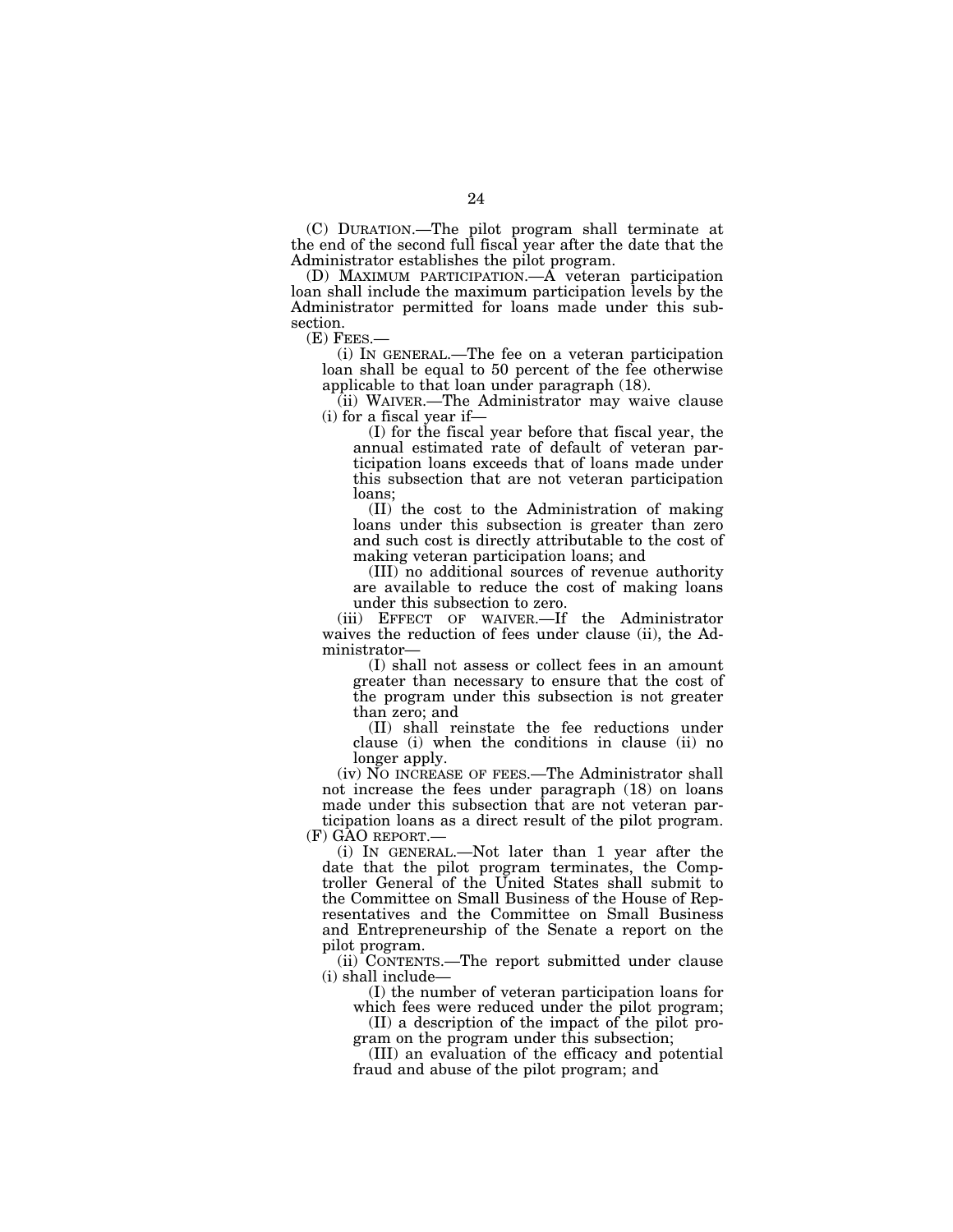(IV) recommendations for improving the pilot program.

(34) EXPORT EXPRESS PROGRAM.—

(A) DEFINITIONS.—In this paragraph—

(i) the term ''export development activity'' includes— (I) obtaining a standby letter of credit when re-

quired as a bid bond, performance bond, or advance payment guarantee;

(II) participation in a trade show that takes place outside the United States;

(III) translation of product brochures or catalogues for use in markets outside the United States;

(IV) obtaining a general line of credit for export purposes;

(V) performing a service contract from buyers located outside the United States;

(VI) obtaining transaction-specific financing associated with completing export orders;

(VII) purchasing real estate or equipment to be used in the production of goods or services for export;

(VIII) providing term loans or other financing to enable a small business concern, including an export trading company and an export management company, to develop a market outside the United States; and

(IX) acquiring, constructing, renovating, modernizing, improving, or expanding a production facility or equipment to be used in the United States in the production of goods or services for export; and

(ii) the term "express loan" means a loan in which a lender uses to the maximum extent practicable the loan analyses, procedures, and documentation of the lender to provide expedited processing of the loan application.

(B) AUTHORITY.—The Administrator may guarantee the timely payment of an express loan to a small business concern made for an export development activity.

(C) LEVEL OF PARTICIPATION.—

(i) MAXIMUM AMOUNT.—The maximum amount of an express loan guaranteed under this paragraph shall be \$500,000.

(ii) PERCENTAGE.—For an express loan guaranteed under this paragraph, the Administrator shall guarantee—

(I) 90 percent of a loan that is not more than \$350,000; and

(II) 75 percent of a loan that is more than \$350,000 and not more than \$500,000.

(35) LOANS TO COOPERATIVES.—

(A) DEFINITION.—In this paragraph, the term ''cooperative'' means an entity that is determined to be a coopera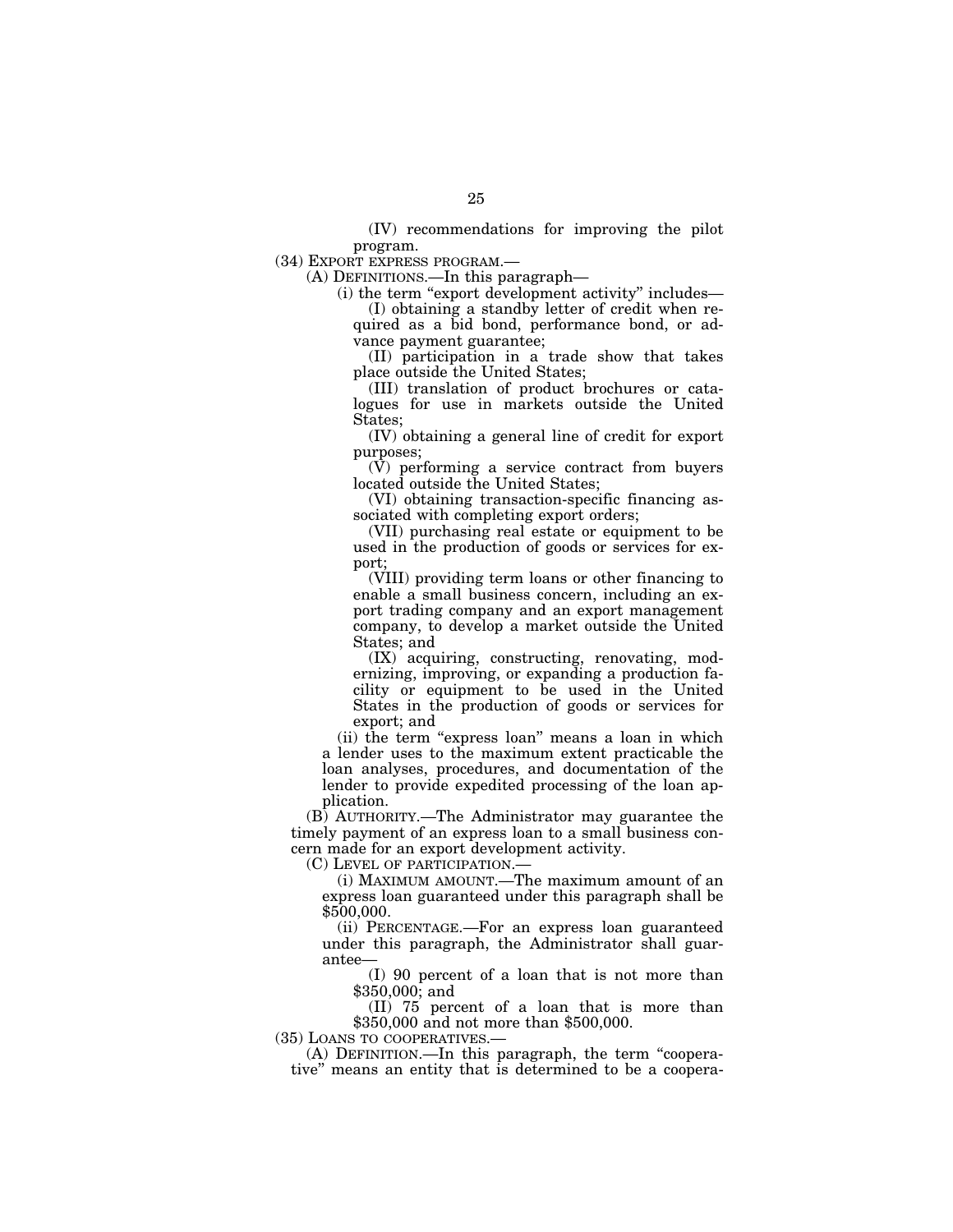tive by the Administrator, in accordance with applicable Federal and State laws and regulation.

(B) AUTHORITY.—The Administration shall guarantee loans made to a cooperative for the purpose described in paragraph (15).<br>(36) PAYCHECK PROTECTION PROGRAM.—

 $(A)$  DEFINITIONS.—In this paragraph—

(i) the terms ''appropriate Federal banking agency'' and ''insured depository institution'' have the meanings given those terms in section 3 of the Federal Deposit Insurance Act (12 U.S.C. 1813);

(ii) the term "covered loan" means a loan made under this paragraph during the covered period;

(iii) the term ''covered period'' means the period beginning on February 15, 2020 and ending on June 30, 2021;

(iv) the term "eligible recipient" means an individual or entity that is eligible to receive a covered loan;

(v) the term ''eligible self-employed individual'' has the meaning given the term in section 7002(b) of the Families First Coronavirus Response Act (Public Law 116–127);

(vi) the term ''insured credit union'' has the meaning given the term in section 101 of the Federal Credit Union Act (12 U.S.C. 1752);

(vii) the term ''nonprofit organization'' means an organization that is described in section  $501(c)(3)$  of the Internal Revenue Code of 1986 and that is exempt from taxation under section 501(a) of such Code;

(viii) the term ''payroll costs''—

(I) means—

(aa) the sum of payments of any compensation with respect to employees that is a—

(AA) salary, wage, commission, or similar compensation;

(BB) payment of cash tip or equivalent;

(CC) payment for vacation, parental, family, medical, or sick leave;

(DD) allowance for dismissal or separation;

(EE) payment required for the provisions of group health care or group life, disability, vision, or dental insurance benefits, including insurance premiums;

(FF) payment of any retirement benefit; or

(GG) payment of State or local tax assessed on the compensation of employees; and

(bb) the sum of payments of any compensation to or income of a sole proprietor or independent contractor that is a wage, commission, income, net earnings from self-employment, or similar compensation and that is in an amount that is not more than \$100,000 on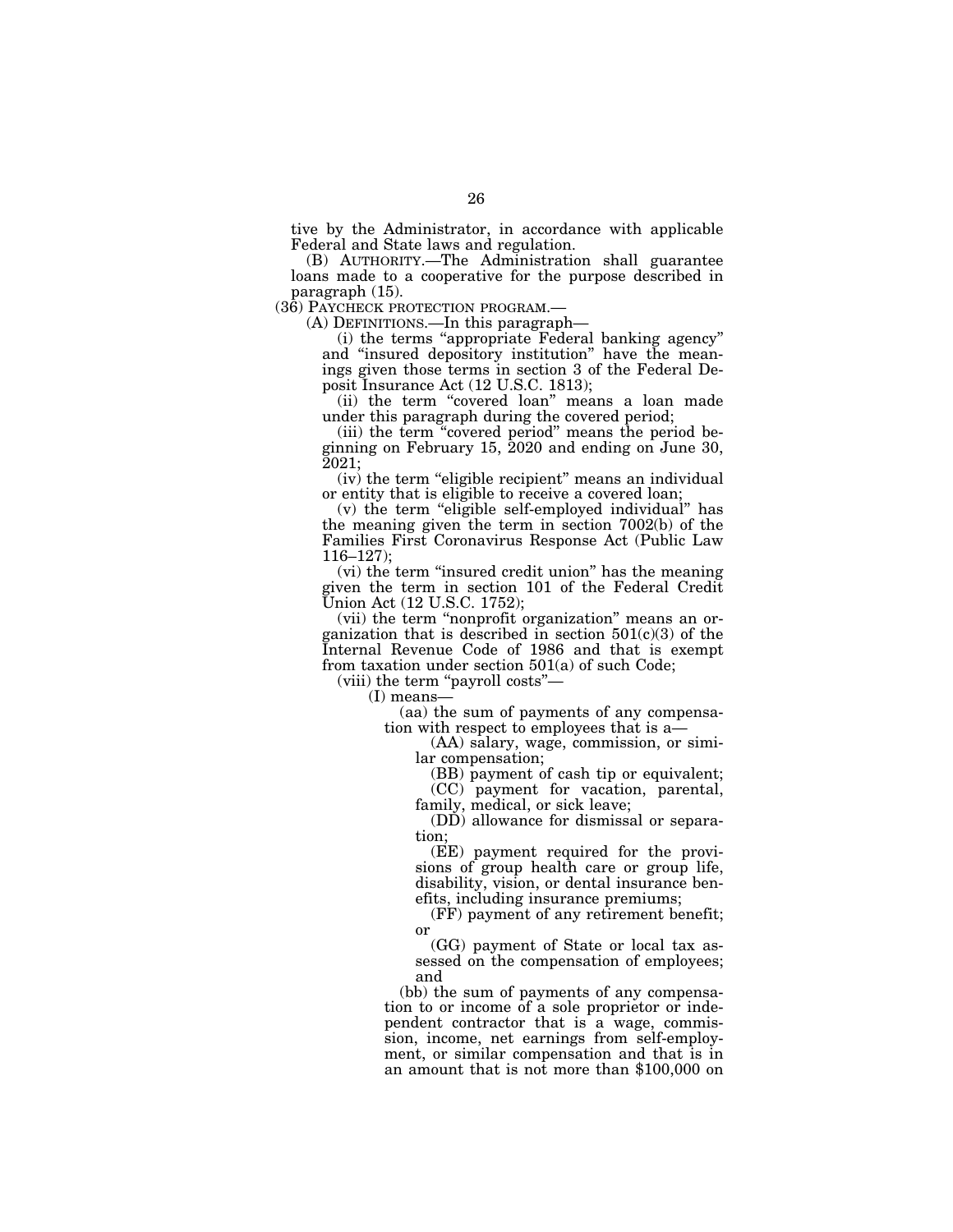an annualized basis, as prorated for the period during which the payments are made or the obligation to make the payments is incurred; and

(II) shall not include ployee in excess of \$100,000 on an annualized basis, as prorated for theperiod during which the compensation is paid or the obligationto pay the compensation is incurred;

(bb) taxes imposed or withheld under chapters 21, 22, or 24 of the Internal Revenue Code of 1986 during the applicable period;

(cc) any compensation of an employee whose principal place of residence is outside of the United States;

(dd) qualified sick leave wages for which a credit is allowed under section 7001 of the Families First Coronavirus Response Act (Public Law 116–127); or

(ee) qualified family leave wages for which a credit is allowed under section 7003 of the Families First Coronavirus Response Act (Public Law 116–127);

(ix) the term ''veterans organization'' means an organization that is described in section  $501(c)(19)$  of the Internal Revenue Code that is exempt from taxation under section 501(a) of such Code;

(x) the term ''community development financial institution'' has the meaning given the term in section 103 of the Riegle Community Development and Regulatory Improvement Act of  $1994$  (12 U.S.C. 4702));

(xi) the term ''community financial institutions'' means—

(I) a community development financial institution;

(II) a minority depository institution, as defined in section 308 of the Financial Institutions Reform, Recovery, and Enforcement Act of 1989 (12 U.S.C. 1463 note);

(III) a development company that is certified under title V of the Small Business Investment Act of 1958 (15 U.S.C. 695 et seq.); and

(IV) an intermediary, as defined in section 7(m)(11);

(xii) the term "credit union" means a State credit union or a Federal credit union, as those terms are defined, respectively, in section 101 of the Federal Credit Union Act (12 U.S.C. 1752);

(xiii) the term ''seasonal employer'' means an eligible recipient that—

(I) does not operate for more than 7 months in any calendar year; or

(II) during the preceding calendar year, had gross receipts for any 6 months of that year that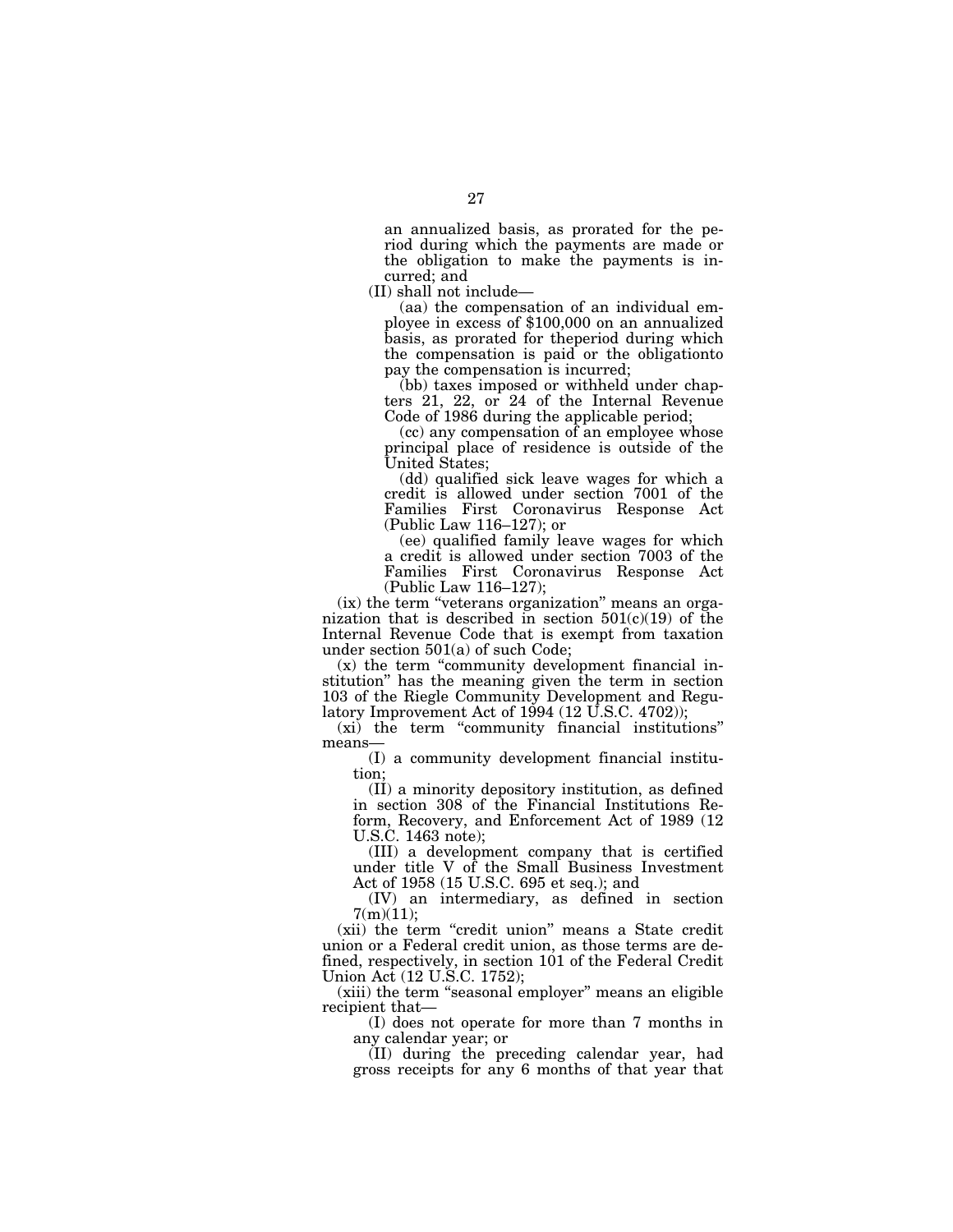were not more than 33.33 percent of the gross receipts of the employer for the other 6 months of that year;

(xiv) the term ''housing cooperative'' means a cooperative housing corporation (as defined in section 216(b) of the Internal Revenue Code of 1986) that employs not more than 300 employees;

(xv) the term ''destination marketing organization'' means a nonprofit entity that is—

(I) an organization described in section 501(c) of the Internal Revenue Code of 1986 and exempt from tax under section 501(a) of such Code; or

(II) a State, or a political subdivision of a State (including any instrumentality of such entities)—

(aa) engaged in marketing and promoting communities and facilities to businesses and leisure travelers through a range of activities, including—

(AA) assisting with the location of meeting and convention sites;

(BB) providing travel information on area attractions, lodging accommodations, and restaurants;

(CC) providing maps; and

(DD) organizing group tours of local historical, recreational, and cultural attractions; or

(bb) that is engaged in, and derives the majority of the operating budget of the entity from revenue attributable to, providing live events;

(xvi) the terms "exchange", "issuer", and "security" have the meanings given those terms in section 3(a) of the Securities Exchange Act of 1934 (15 U.S.C. 78 $c(a)$ ); and

(xvii) the term ''additional covered nonprofit enti $tv^{\prime\prime}$ 

(I) means an organization described in any paragraph of section 501(c) of the Internal Revenue Code of 1986, other than paragraph (3), (4), (6), or (19), and exempt from tax under section 501(a) of such Code; and

(II) does not include any entity that, if the entity were a business concern, would be described in section 120.110 of title 13, Code of Federal Regulations (or in any successor regulation or other related guidance or rule that may be issued by the Administrator) other than a business concern described in paragraph (a) or (k) of such section.

(B) PAYCHECK PROTECTION LOANS.—Except as otherwise provided in this paragraph, the Administrator may guarantee covered loans under the same terms, conditions, and processes as a loan made under this subsection.

(C) REGISTRATION OF LOANS.—Not later than 15 days after the date on which a loan is made under this para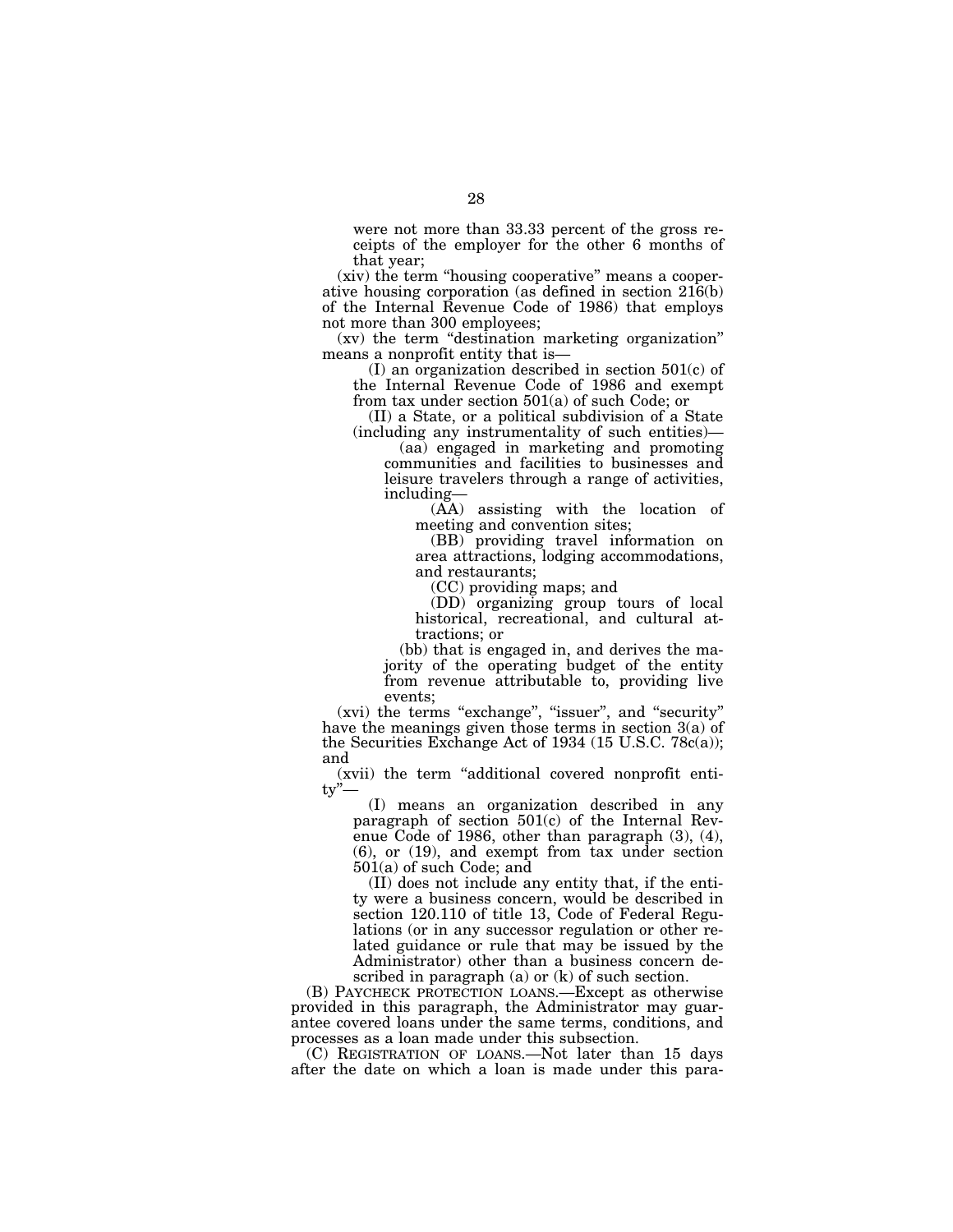graph, the Administration shall register the loan using the TIN (as defined in section 7701 of the Internal Revenue Code of 1986) assigned to the borrower.<br>
(D) INCREASED ELIGIBILITY FOR CERTAIN SMALL BUSI-

NESSES AND ORGANIZATIONS.—<br>(i) IN GENERAL.—During the covered period, in addi-

tion to small business concerns, any business concern, nonprofit organization, housing cooperative, veterans organization, or Tribal business concern described in section  $31(b)(2)(C)$  shall be eligible to receive a covered loan if the business concern, nonprofit organization, housing cooperative, veterans organization, or Tribal business concern employs not more than the greater of—

(I) 500 employees; or

(II) if applicable, the size standard in number of employees established by the Administration for the industry in which the business concern, nonprofit organization, housing cooperative, veterans organization, or Tribal business concern operates.

(ii) INCLUSION OF SOLE PROPRIETORS, INDEPENDENT CONTRACTORS, AND ELIGIBLE SELF-EMPLOYED INDIVID- UALS.—

(I) IN GENERAL.—During the covered period, individuals who operate under a sole proprietorship or as an independent contractor and eligible selfemployed individuals shall be eligible to receive a covered loan.

(II) DOCUMENTATION.—An eligible self-employed individual, independent contractor, or sole proprietorship seeking a covered loan shall submit such documentation as determined necessary by the Administrator and the Secretary, to establish the applicant as eligible.<br>(iii) BUSINESS CONCERNS WITH MORE THAN 1 PHYS-

ICAL LOCATION.—<br>(I) IN GENERAL.—During the covered period, any

business concern that employs not more than 500 employees per physical location of the business concern and that is assigned a North American Industry Classification System code beginning with 72 at the time of disbursal shall be eligible to receive a covered loan.

(II) ELIGIBILITY OF NEWS ORGANIZATIONS.—

(aa) DEFINITION.—In this subclause, the term ''included business concern'' means a business concern, including any station which broadcasts pursuant to a license granted by the Federal Communications Commission under title III of the Communications Act of 1934 (47 U.S.C. 301 et seq.) without regard for whether such a station is a concern as defined in section 121.105 of title 13, Code of Federal Regulations, or any successor thereto—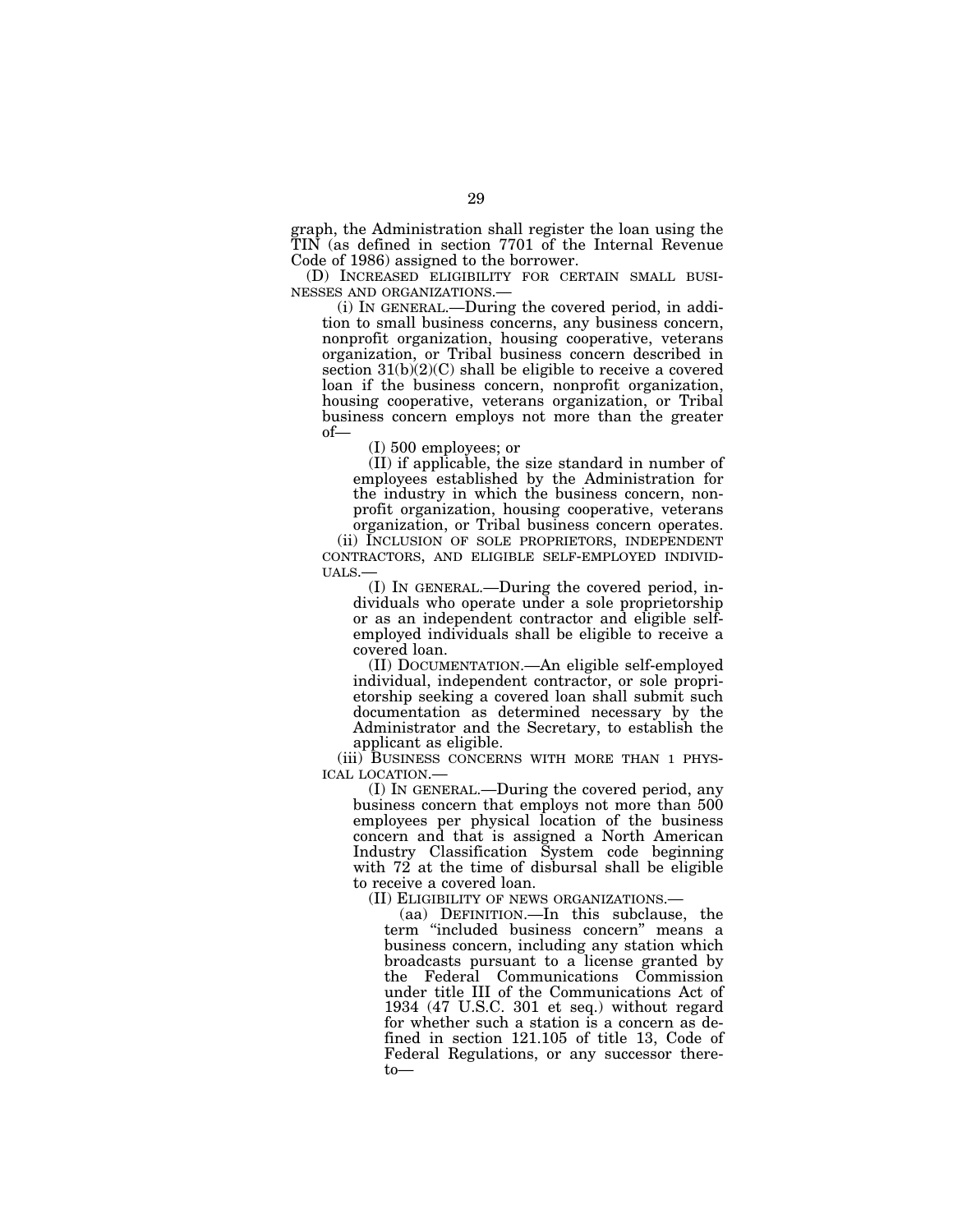(AA) that employs not more than 500 employees, or the size standard established by the Administrator for the North American Industry Classification System code applicable to the business concern, per physical location of such business concern; or

(BB) any nonprofit organization or any organization otherwise subject to section  $511(a)(2)(B)$  of the Internal Revenue Code of 1986 that is a public broadcasting entity (as defined in section 397(11) of the Communications Act of 1934 (47 U.S.C. 397(11))).

(bb) ELIGIBILITY.—During the covered period, an included business concern shall be eligible to receive a covered loan if—

(AA) the included business concern is majority owned or controlled by a business concern that is assigned a North American Industry Classification System code beginning with 511110 or 5151 or, with respect to a public broadcasting entity (as defined in section 397(11) of the Communications Act of 1934 (47 U.S.C. 397(11))), has a trade or business that falls under such a code; and

(BB) the included business concern makes a good faith certification that proceeds of the loan will be used to support expenses at the component of the included business concern that produces or distributes locally focused or emergency

information.<br>(III) ELIGIBILITY OF CERTAIN ORGANIZATIONS.— Subject to the provisions in this subparagraph, during the covered period—

(aa) a nonprofit organization shall be eligible to receive a covered loan if the nonprofit organization employs not more than 500 employees per physical location of the organization; and

(bb) an additional covered nonprofit entity and an organization that, but for subclauses  $(I)(dd)$  and  $(II)(dd)$  of clause (vii), would be eligible for a covered loan under clause (vii) shall be eligible to receive a covered loan if the entity or organization employs not more than 300 employees per physical location of the entity or organization.

(IV) ELIGIBILITY OF INTERNET PUBLISHING ORGA- NIZATIONS.—A business concern or other organization that was not eligible to receive a covered loan the day before the date of enactment of this subclause, is assigned a North American Industry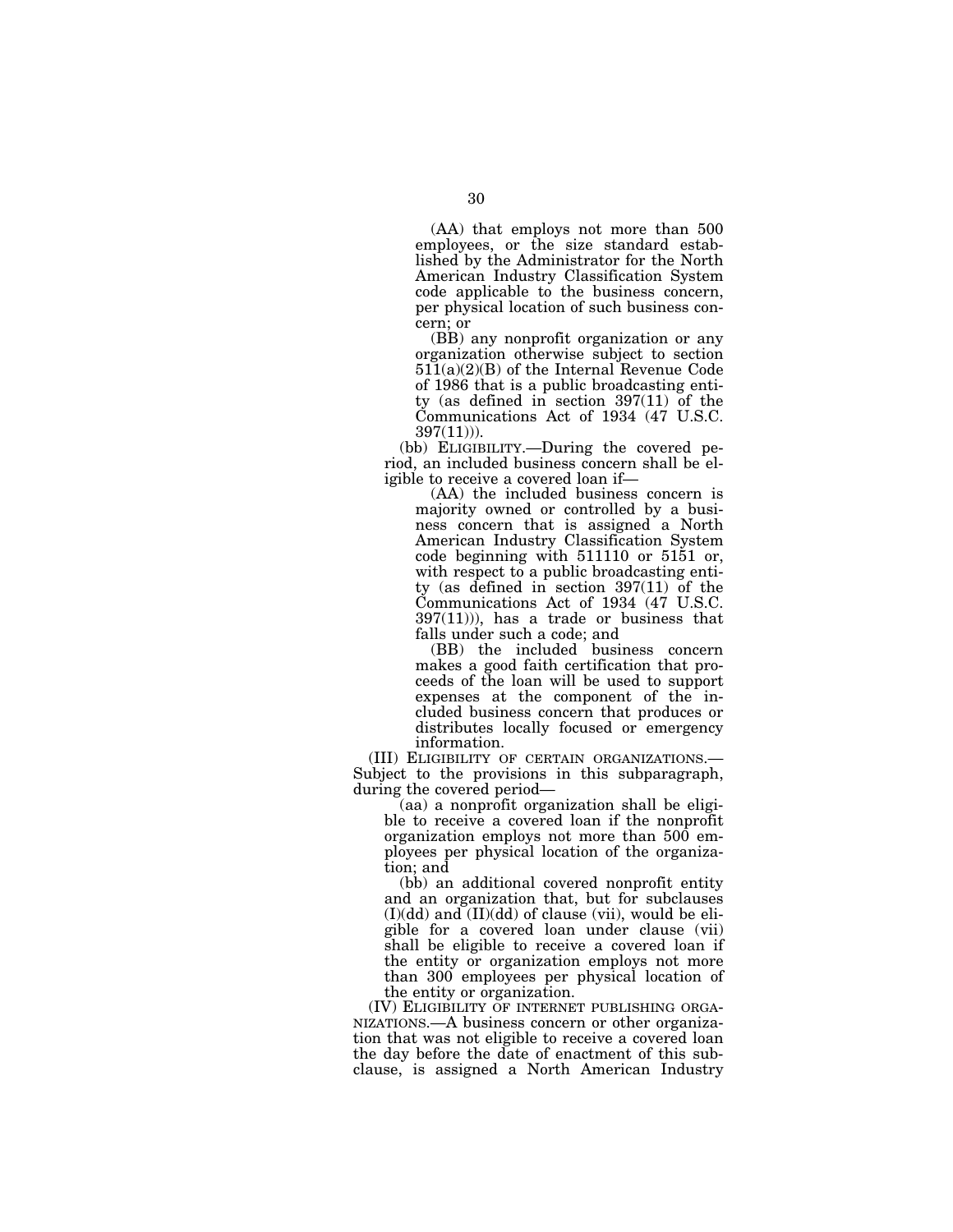Classification System code of 519130, certifies in good faith as an Internet-only news publisher or Internet-only periodical publisher, and is engaged in the collection and distribution of local or regional and national news and information shall be eligible to receive a covered loan for the continued provision of news, information, content, or emergency information if—

(aa) the business concern or organization employs not more than 500 employees, or the size standard established by the Administrator for that North American Industry Classification code, per physical location of the business concern or organization; and

(bb) the business concern or organization makes a good faith certification that proceeds of the loan will be used to support expenses at the component of the business concern or organization that supports local or regional news.

(iv) WAIVER OF AFFILIATION RULES.—During the covered period, the provisions applicable to affiliations under section 121.103 of title 13, Code of Federal Regulations, or any successor regulation, are waived with respect to eligibility for a covered loan for—

(I) any business concern with not more than 500 employees that, as of the date on which the covered loan is disbursed, is assigned a North American Industry Classification System code beginning with 72;

(II) any business concern operating as a franchise that is assigned a franchise identifier code by the Administration;

(III) any business concern that receives financial assistance from a company licensed under section 301 of the Small Business Investment Act of 1958 (15 U.S.C. 681);

(IV)(aa) any business concern (including any station which broadcasts pursuant to a license granted by the Federal Communications Commission under title III of the Communications Act of 1934 (47 U.S.C. 301 et seq.) without regard for whether such a station is a concern as defined in section 121.105 of title 13, Code of Federal Regulations, or any successor thereto) that employs not more than 500 employees, or the size standard established by the Administrator for the North American Industry Classification System code applicable to the business concern, per physical location of such business concern and is majority owned or controlled by a business concern that is assigned a North American Industry Classification System code beginning with 511110 or 5151; or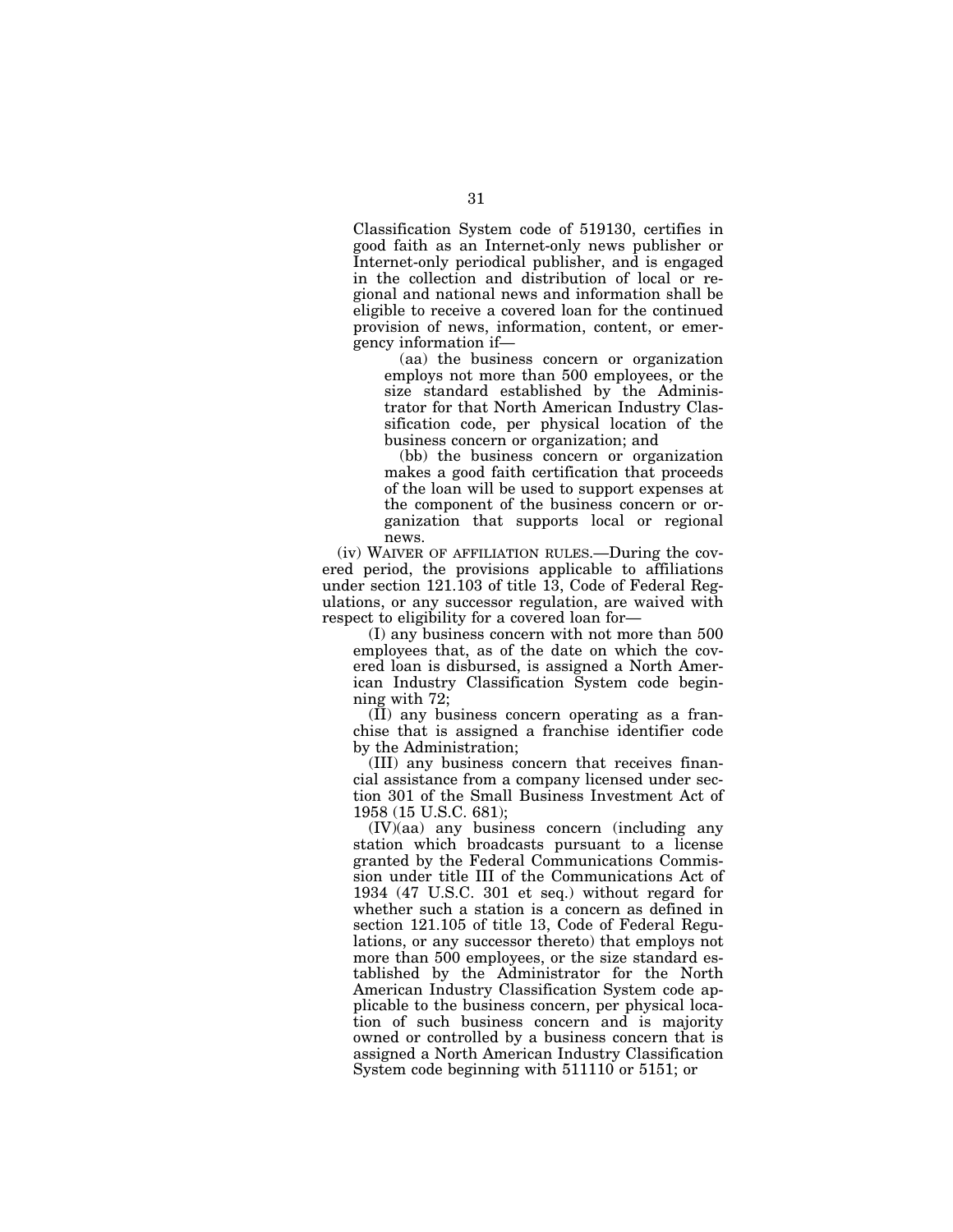(bb) any nonprofit organization that is assigned a North American Industry Classification System code beginning with 5151; and

(V) any business concern or other organization that was not eligible to receive a covered loan the day before the date of enactment of this subclause, is assigned a North American Industry Classification System code of 519130, certifies in good faith as an Internet-only news publisher or Internetonly periodical publisher, and is engaged in the collection and distribution of local or regional and national news and information, if the business concern or organization—

(aa) employs not more than 500 employees, or the size standard established by the Administrator for that North American Industry Classification code, per physical location of the business concern or organization; and

(bb) is majority owned or controlled by a business concern or organization that is assigned a North American Industry Classification System code of 519130.

(v) EMPLOYEE.—For purposes of determining whether a business concern, nonprofit organization, veterans organization, or Tribal business concern described in section  $31(b)(2)(C)$  employs not more than 500 employees under clause  $(i)(I)$ , or for purposes of determining the number of employees of a housing cooperative or a business concern or organization made eligible for a loan under this paragraph under subclause (II), (III), or  $(IV)$  of clause  $(iii)$ , subclause  $(IV)$  or  $(V)$  of clause (iv), clause (vii), or clause (ix), the term ''employee'' includes individuals employed on a full-time, part-time, or other basis.

(vi) AFFILIATION.—The provisions applicable to affiliations under section 121.103 of title 13, Code of Federal Regulations, or any successor thereto, shall apply with respect to a nonprofit organization and, a housing cooperative, a veterans organization in the same manner as with respect to a small business concern.

(vii) ELIGIBILITY FOR CERTAIN  $501(c)(6)$  ORGANIZA-TIONS.—

(I) IN GENERAL.—Any organization that is described in section  $501(c)(6)$  of the Internal Revenue Code and that is exempt from taxation under section  $501(a)$  of such Code (excluding professional sports leagues and organizations with the purpose of promoting or participating in a political campaign or other activity) shall be eligible to receive a covered loan if—

(aa) the organization does not receive more than 15 percent of its receipts from lobbying activities;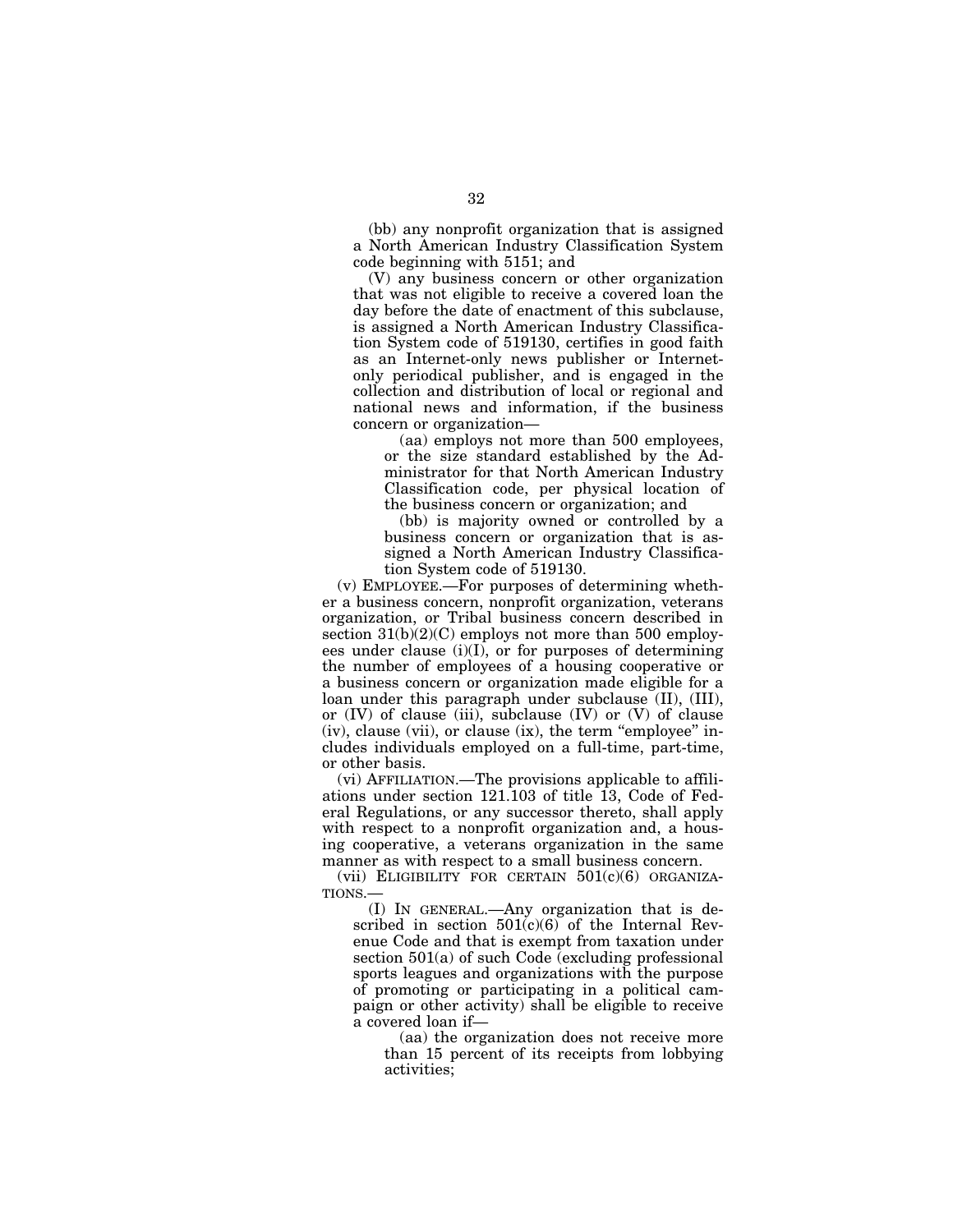(bb) the lobbying activities of the organization do not comprise more than 15 percent of the total activities of the organization;

(cc) the cost of the lobbying activities of the organization did not exceed \$1,000,000 during the most recent tax year of the organization that ended prior to February 15, 2020; and

(dd) the organization employs not more than 300 employees.

(II) DESTINATION MARKETING ORGANIZATIONS.— Any destination marketing organization shall be eligible to receive a covered loan if—

(aa) the destination marketing organization does not receive more than 15 percent of its receipts from lobbying activities;

(bb) the lobbying activities of the destination marketing organization do not comprise more than 15 percent of the total activities of the organization;

(cc) the cost of the lobbying activities of the destination marketing organization did not exceed \$1,000,000 during the most recent tax year of the destination marketing organization that ended prior to February 15, 2020; and

(dd) the destination marketing organization employs not more than 300 employees; and

(ee) the destination marketing organization—

(AA) is described in section 501(c) of the Internal Revenue Code and is exempt from taxation under section 501(a) of such Code; or

(BB) is a quasi-governmental entity or is a political subdivision of a State or local government, including any instrumentality of those entities.

(viii) INELIGIBILITY OF PUBLICLY-TRADED ENTITIES.—

(I) IN GENERAL.—Subject to subclause (II), and notwithstanding any other provision of this paragraph, on and after the date of enactment of the Economic Aid to Hard-Hit Small Businesses, Nonprofits, and Venues Act, an entity that is an issuer, the securities of which are listed on an exchange registered as a national securities exchange under section 6 of the Securities Exchange Act of 1934 (15 U.S.C. 78f), shall be ineligible to receive a covered loan under this paragraph.

(II) RULE FOR AFFILIATED ENTITIES.—With respect to a business concern made eligible by subclause  $(II)$  or  $(IV)$  of clause  $(iii)$  or subclause  $(IV)$ or (V) of clause (iv) of this subparagraph, the Administrator shall not consider whether any affiliated entity, which for purposes of this subclause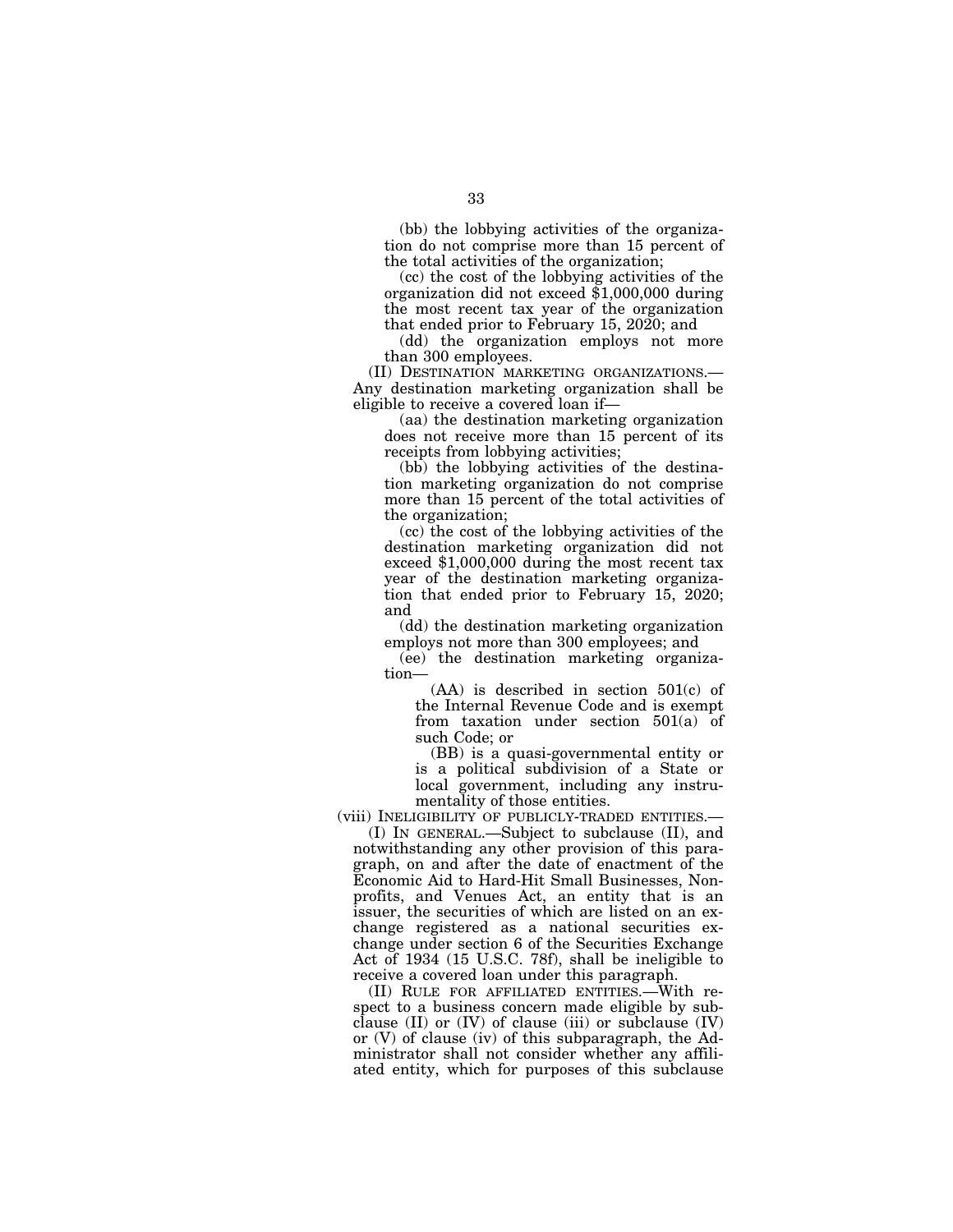shall include any entity that owns or controls such business concern or organization, is an issuer.

(ix) ELIGIBILITY OF ADDITIONAL COVERED NONPROFIT ENTITIES.—An additional covered nonprofit entity shall be eligible to receive a covered loan if—

(I) the additional covered nonprofit entity does not receive more than 15 percent of its receipts from lobbying activities;

(II) the lobbying activities of the additional covered nonprofit entity do not comprise more than 15 percent of the total activities of the organization;

(III) the cost of the lobbying activities of the additional covered nonprofit entity did not exceed \$1,000,000 during the most recent tax year of the additional covered nonprofit entity that ended prior to February 15, 2020; and

(IV) the additional covered nonprofit entity employs not more than 300 employees.

(E) MAXIMUM LOAN AMOUNT.—Except as provided in subparagraph (V), during the covered period, with respect to a covered loan, the maximum loan amount shall be the lesser of—

 $(i)(I)$  the sum of-

(aa) the product obtained by multiplying—

(AA) the average total monthly payments by the applicant for payroll costs incurred during the 1-year period before the date on which the loan is made, except thatan applicant that is a seasonal employer shall use the average total monthly payments for payroll for any 12-week period selected by the seasonal employer between February 15, 2019, and February 15, 2020; by

(BB) 2.5; and

(bb) the outstanding amount of a loan under subsection  $(b)(2)$  that was made during the period beginning on January 31, 2020 and ending on the date on which covered loans are made available to be refinanced under the covered loan; or

(II) if requested by an otherwise eligible recipient that was not in business during the period beginning on February 15, 2019 and ending on June 30, 2019, the sum of—

(aa) the product obtained by multiplying—

(AA) the average total monthly payments by the applicant for payroll costs incurred during the period beginning on January 1, 2020 and ending on February 29, 2020; by

(BB) 2.5; and

(bb) the outstanding amount of a loan under subsection  $(b)(2)$  that was made during the period beginning on January 31, 2020 and ending on the date on which covered loans are made available to be refinanced under the covered loan; or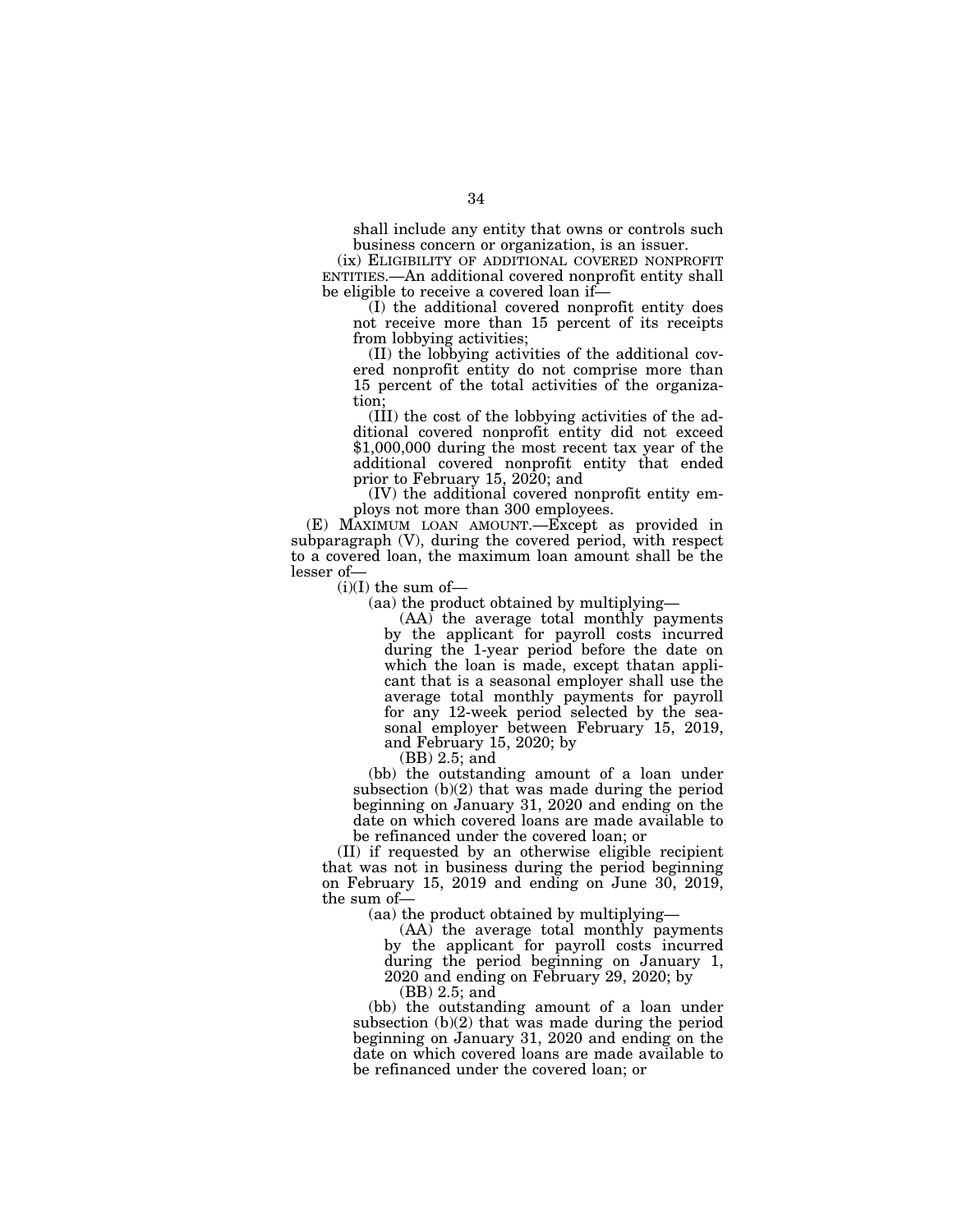$(ii)$  \$10,000,000.<br>(F) ALLOWABLE USES OF COVERED LOANS.

(i) IN GENERAL.—During the covered period, an eligible recipient may, in addition to the allowable uses of a loan made under this subsection, use the proceeds of the covered loan for—

(I) payroll costs;

(II) costs related to the continuation of group health care benefits during periods of paid sick, medical, or family leave, and insurance premiums;

(III) employee salaries, commissions, or similar compensations;

 $(I\bar{V})$  payments of interest on any mortgage obligation (which shall not include any prepayment of or payment of principal on a mortgage obligation);

(V) rent (including rent under a lease agreement);

(VI) utilities;

(VII) interest on any other debt obligations that were incurred before the covered period;

(VIII) covered operations expenditures, as defined in section 7A(a);

(IX) covered property damage costs, as defined in section 7A(a);

(X) covered supplier costs, as defined in section  $7A(a)$ ; and

(XI) covered worker protection expenditures, as defined in section 7A(a).

(ii) DELEGATED AUTHORITY.—

(I) IN GENERAL.—For purposes of making covered loans for the purposes described in clause (i), a lender approved to make loans under this subsection shall be deemed to have been delegated authority by the Administrator to make and approve covered loans, subject to the provisions of this paragraph.

(II) CONSIDERATIONS.—In evaluating the eligibility of a borrower for a covered loan with the terms described in this paragraph, a lender shall consider whether the borrower—

(aa) was in operation on February 15, 2020; and

(bb)(AA) had employees for whom the borrower paid salaries and payroll taxes; or

(BB) paid independent contractors, as reported on a Form 1099–MISC.

(iii) ADDITIONAL LENDERS.—The authority to make loans under this paragraph shall be extended to additional lenders determined by the Administrator and the Secretary of the Treasury to have the necessary qualifications to process, close, disburse and service loans made with the guarantee of the Administration.

(iv) REFINANCE.—A loan made under subsection (b)(2) during the period beginning on January 31, 2020 and ending on the date on which covered loans are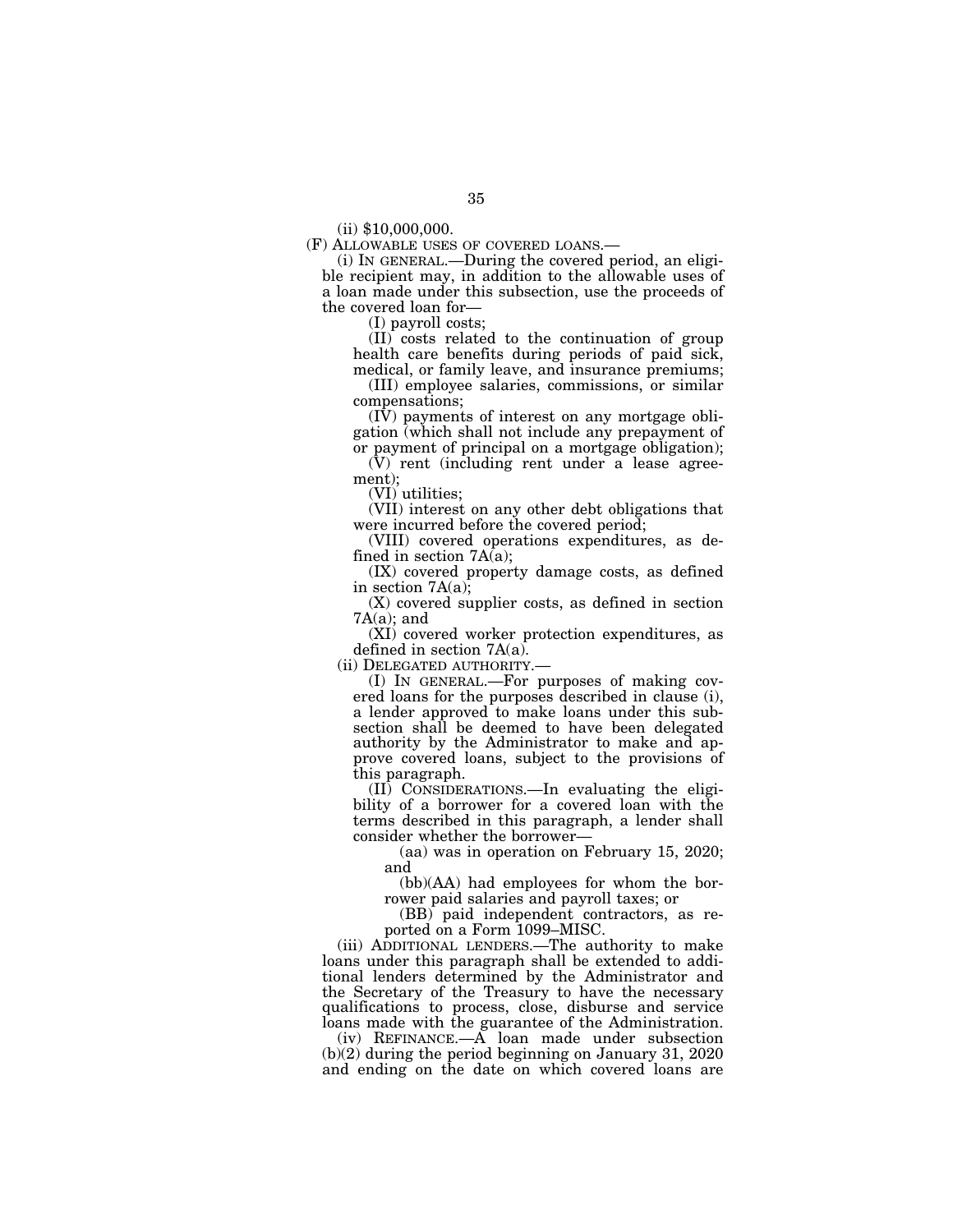made available may be refinanced as part of a covered loan.

(v) NONRECOURSE.—Notwithstanding the waiver of the personal guarantee requirement or collateral under subparagraph (J), the Administrator shall have no recourse against any individual shareholder, member, or partner of an eligible recipient of a covered loan for nonpayment of any covered loan, except to the extent that such shareholder, member, or partner uses the covered loan proceeds for a purpose not authorized under clause (i) or (iv).

(vi) PROHIBITION.—None of the proceeds of a covered loan may be used for—

(I) lobbying activities, as defined in section 3 of the Lobbying Disclosure Act of 1995 (2 U.S.C. 1602);

(II) lobbying expenditures related to a State or local election; or

(III) expenditures designed to influence the enactment of legislation, appropriations, regulation, administrative action, or Executive order proposed or pending before Congress or any State government, State legislature, or local legislature or legislative body.

(G) BORROWER REQUIREMENTS.—

(i) CERTIFICATION.—An eligible recipient applying for a covered loan shall make a good faith certification—

(I) that the uncertainty of current economic conditions makes necessary the loan request to support the ongoing operations of the eligible recipient;

(II) acknowledging that funds will be used to retain workers and maintain payroll or make mortgage payments, lease payments, and utility payments;

(III) that the eligible recipient does not have an application pending for a loan under this subsection for the same purpose and duplicative of amounts applied for or received under a covered loan; and

(IV) during the period beginning on February 15, 2020 and ending on December 31, 2020, that the eligible recipient has not received amounts under this subsection for the same purpose and duplicative of amounts applied for or received under a covered loan.

(H) FEE WAIVER.—With respect to a covered loan—

(i) in lieu of the fee otherwise applicable under paragraph  $(23)(A)$ , the Administrator shall collect no fee; and

(ii) in lieu of the fee otherwise applicable under paragraph (18)(A), the Administrator shall collect no fee.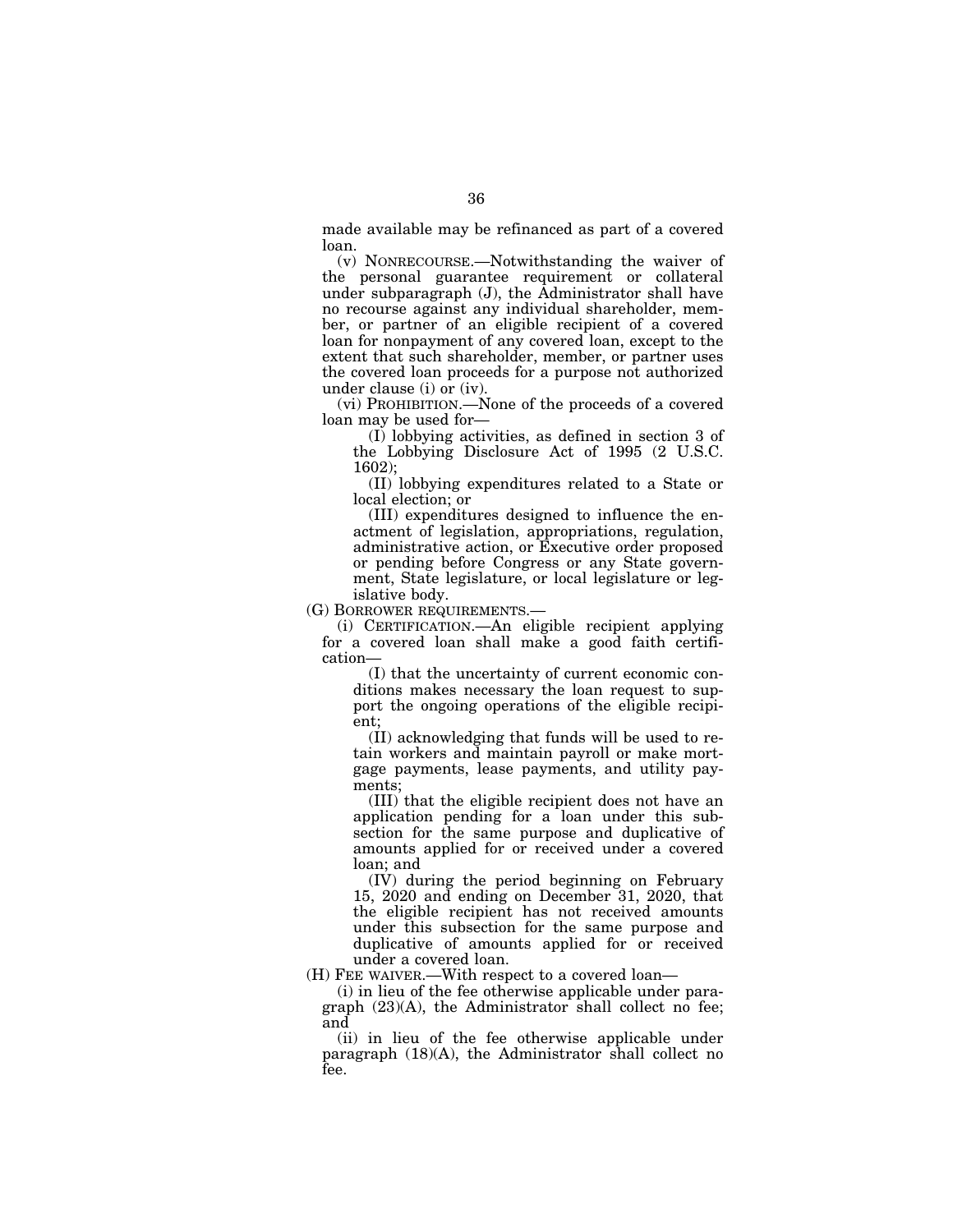(I) CREDIT ELSEWHERE.—During the covered period, the requirement that a small business concern is unable to obtain credit elsewhere, as defined in section 3(h), shall not apply to a covered loan.

(J) WAIVER OF PERSONAL GUARANTEE REQUIREMENT.— With respect to a covered loan—

(i) no personal guarantee shall be required for the covered loan; and

(ii) no collateral shall be required for the covered loan.

(K) MATURITY FOR LOANS WITH REMAINING BALANCE AFTER APPLICATION OF FORGIVENESS.—With respect to a covered loan that has a remaining balance after reduction based on the loan forgiveness amount under section 7A—

(i) the remaining balance shall continue to be guaranteed by the Administration under this subsection; and

(ii) the covered loan shall have a minimum maturity of 5 years and a maximum maturity of 10 years from the date on which the borrower applies for loan forgiveness under that section.

(L) INTEREST RATE REQUIREMENTS.—A covered loan shall bear an interest rate not to exceed 4 percent, calculated on a non-compounding, non-adjustable basis.

(M) LOAN DEFERMENT.—

(i) DEFINITION OF IMPACTED BORROWER.—

(I) IN GENERAL.—In this subparagraph, the term "impacted borrower" means an eligible recipient that—

(aa) is in operation on February 15, 2020; and

(bb) has an application for a covered loan that is approved or pending approval on or

after the date of enactment of this paragraph. (II) PRESUMPTION.—For purposes of this subparagraph, an impacted borrower is presumed to have been adversely impacted by COVID–19.

(ii) DEFERRAL.—The Administrator shall—

(I) consider each eligible recipient that applies for a covered loan to be an impacted borrower; and

(II) require lenders under this subsection to provide complete payment deferment relief for impacted borrowers with covered loans, including payment of principal, interest, and fees, until the date on which the amount of forgiveness determined under section 7A is remitted to the lender.

(iii) SECONDARY MARKET.—With respect to a covered loan that is sold on the secondary market, if an investor declines to approve a deferral requested by a lender under clause (ii), the Administrator shall exercise the authority to purchase the loan so that the impacted borrower may receive a deferral, including payment of principal, interest, and fees, until the date on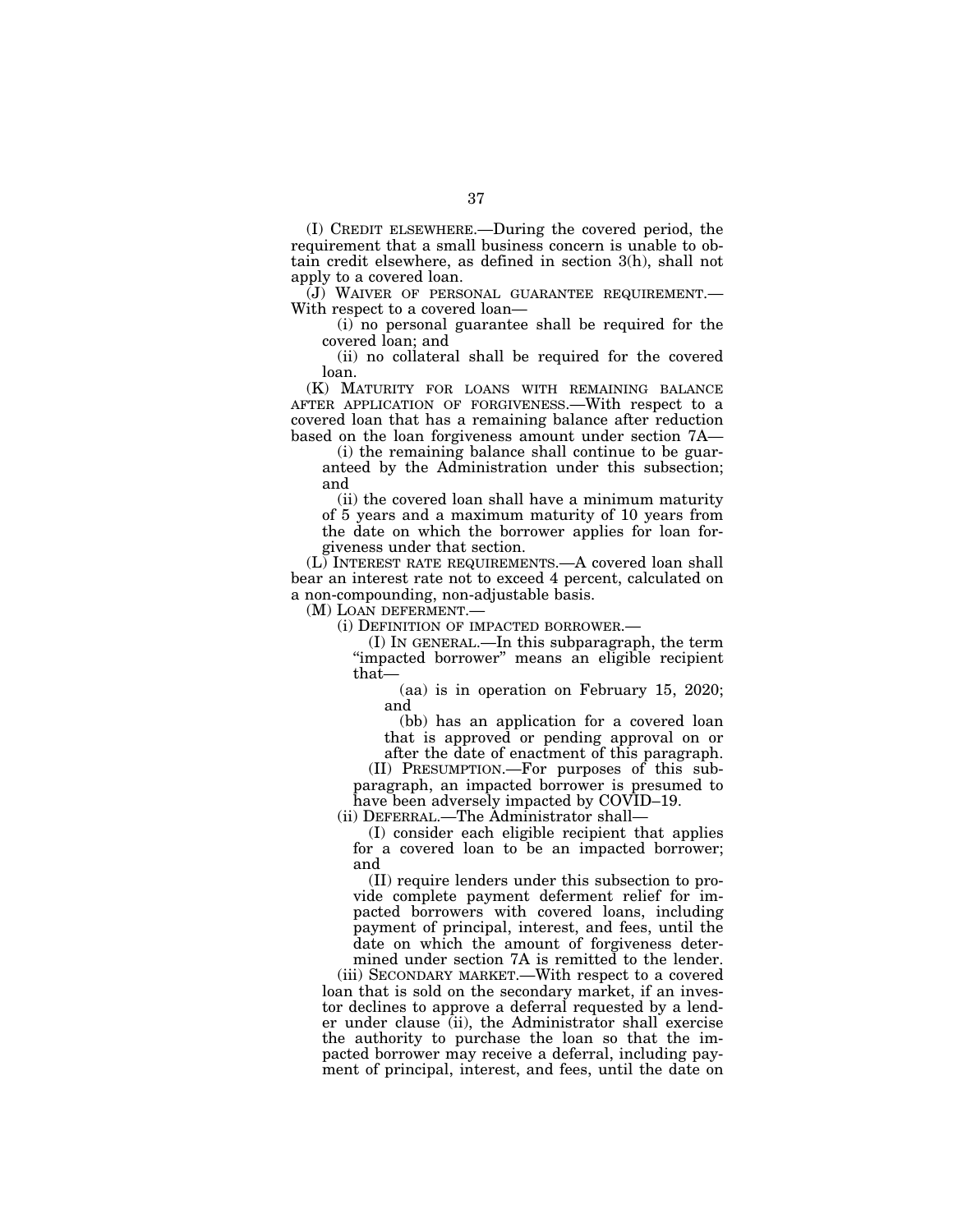which the amount of forgiveness determined under section 7A is remitted to the lender.

(iv) GUIDANCE.—Not later than 30 days after the date of enactment of this paragraph, the Administrator shall provide guidance to lenders under this paragraph on the deferment process described in this subparagraph.

(v) RULE OF CONSTRUCTION.—If an eligible recipient fails to apply for forgiveness of a covered loan within 10 months after the last day of the covered period defined in section 7A(a), such eligible recipient shall make payments of principal, interest, and fees on such covered loan beginning on the day that is not earlier than the date that is 10 months after the last day of such covered period.

(N) SECONDARY MARKET SALES.—A covered loan shall be eligible to be sold in the secondary market consistent with this subsection. The Administrator may not collect any fee for any guarantee sold into the secondary market under this subparagraph.

(O) REGULATORY CAPITAL REQUIREMENTS.—

(i) RISK WEIGHT.—With respect to the appropriate Federal banking agencies or the National Credit Union Administration Board applying capital requirements under their respective risk-based capital requirements, a covered loan shall receive a risk weight of zero percent.

(ii) TEMPORARY RELIEF FROM TDR DISCLOSURES.— Notwithstanding any other provision of law, an insured depository institution or an insured credit union that modifies a covered loan in relation to COVID–19 related difficulties in a troubled debt restructuring on or after March 13, 2020, shall not be required to comply with the Financial Accounting Standards Board Accounting Standards Codification Subtopic 310–40 (''Receivables – Troubled Debt Restructurings by Creditors'') for purposes of compliance with the requirements of the Federal Deposit Insurance Act (12 U.S.C. 1811 et seq.), until such time and under such circumstances as the appropriate Federal banking agency or the National Credit Union Administration Board, as applicable, determines appropriate.

(P) REIMBURSEMENT FOR PROCESSING.—

(i) IN GENERAL.—The Administrator shall reimburse a lender authorized to make a covered loan as follows:

(I) With respect to a covered loan made during the period beginning on the date of enactment of this paragraph and ending on the day before the date of enactment of the Economic Aid to Hard-Hit Small Businesses, Nonprofits, and Venues Act, the Administrator shall reimburse such a lender at a rate, based on the balance of the financing outstanding at the time of disbursement of the covered loan, of—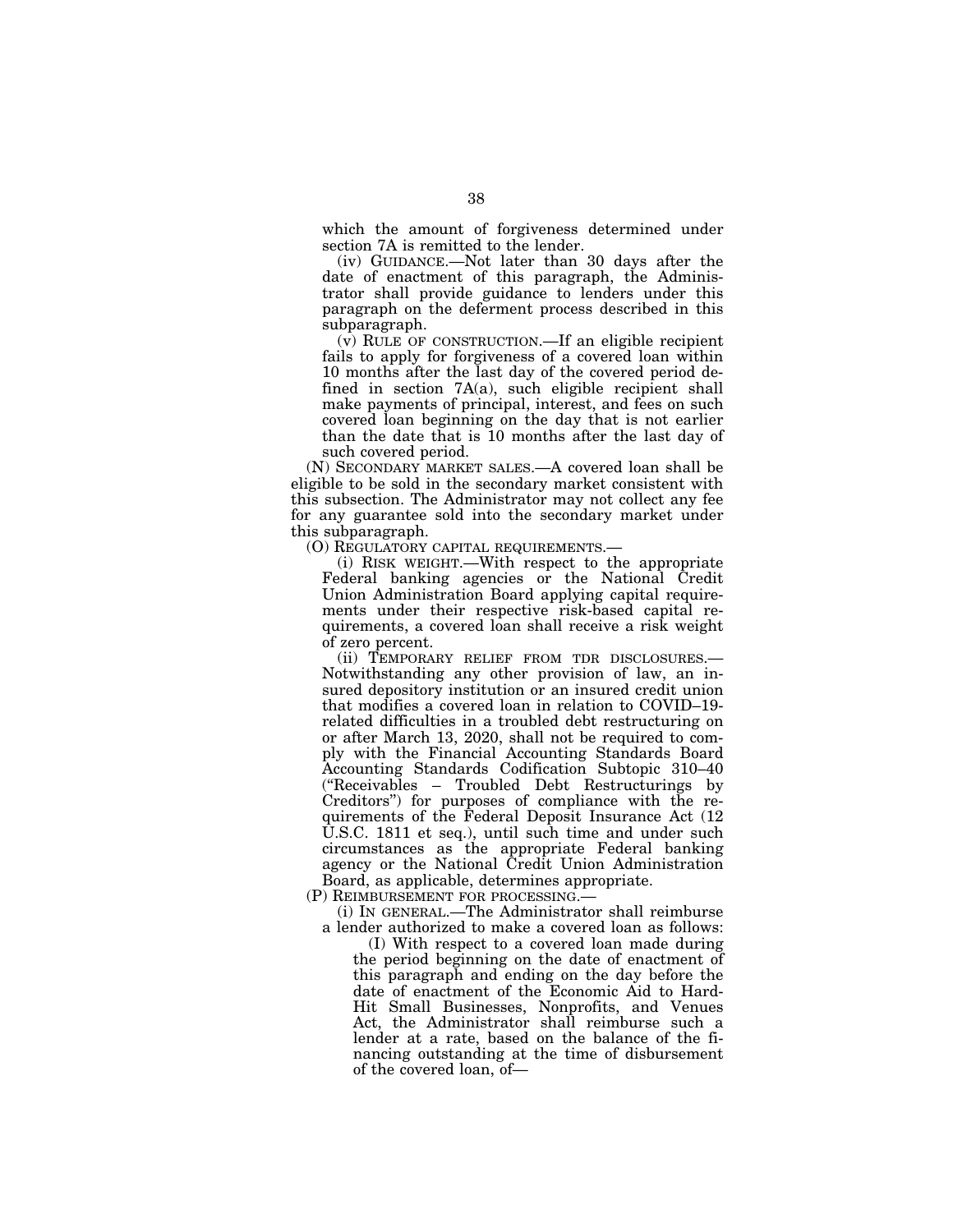(aa) 5 percent for loans of not more than \$350,000;

(bb) 3 percent for loans of more than \$350,000 and less than \$2,000,000; and

(cc) 1 percent for loans of not less than \$2,000,000.

(II) With respect to a covered loan made on or after the date of enactment of the Economic Aid to Hard-Hit Small Businesses, Nonprofits, and Venues Act, the Administrator shall reimburse such a lender—

(aa) for a covered loan of not more than \$50,000, in an amount equal to the lesser of—

(AA) 50 percent of the balance of the financing outstanding at the time of disbursement of the covered loan; or

(BB) \$2,500; and

(bb) at a rate, based on the balance of the financing outstanding at the time of disbursement of the covered loan, of—

(AA) 5 percent for a covered loan of more than \$50,000 and not more than \$350,000;

(BB) 3 percent for a covered loan of more than \$350,000 and less than \$2,000,000; and

(CC) 1 percent for a covered loan of not less than \$2,000,000.

(ii) FEE LIMITS.—An agent that assists an eligible recipient to prepare an application for a covered loan may not collect a fee in excess of the limits established by the Administrator. If an eligible recipient has knowingly retained an agent, such fees shall be paid by the eligible recipient and may not be paid out of the proceeds of a covered loan. A lender shall only be responsible for paying fees to an agent for services for which the lender directly contracts with the agent.

(iii) TIMING.—A reimbursement described in clause (i) shall be made not later than 5 days after the reported disbursement of the covered loan and may not be required to be repaid by a lender unless the lender is found guilty of an act of fraud in connection with the covered loan.

(iv) SENSE OF THE SENATE.—It is the sense of the Senate that the Administrator should issue guidance to lenders and agents to ensure that the processing and disbursement of covered loans prioritizes small business concerns and entities in underserved and rural markets, including veterans and members of the military community, small business concerns owned and controlled by socially and economically disadvantaged individuals (as defined in section  $8(d)(3)(C)$ ), women, and businesses in operation for less than 2 years.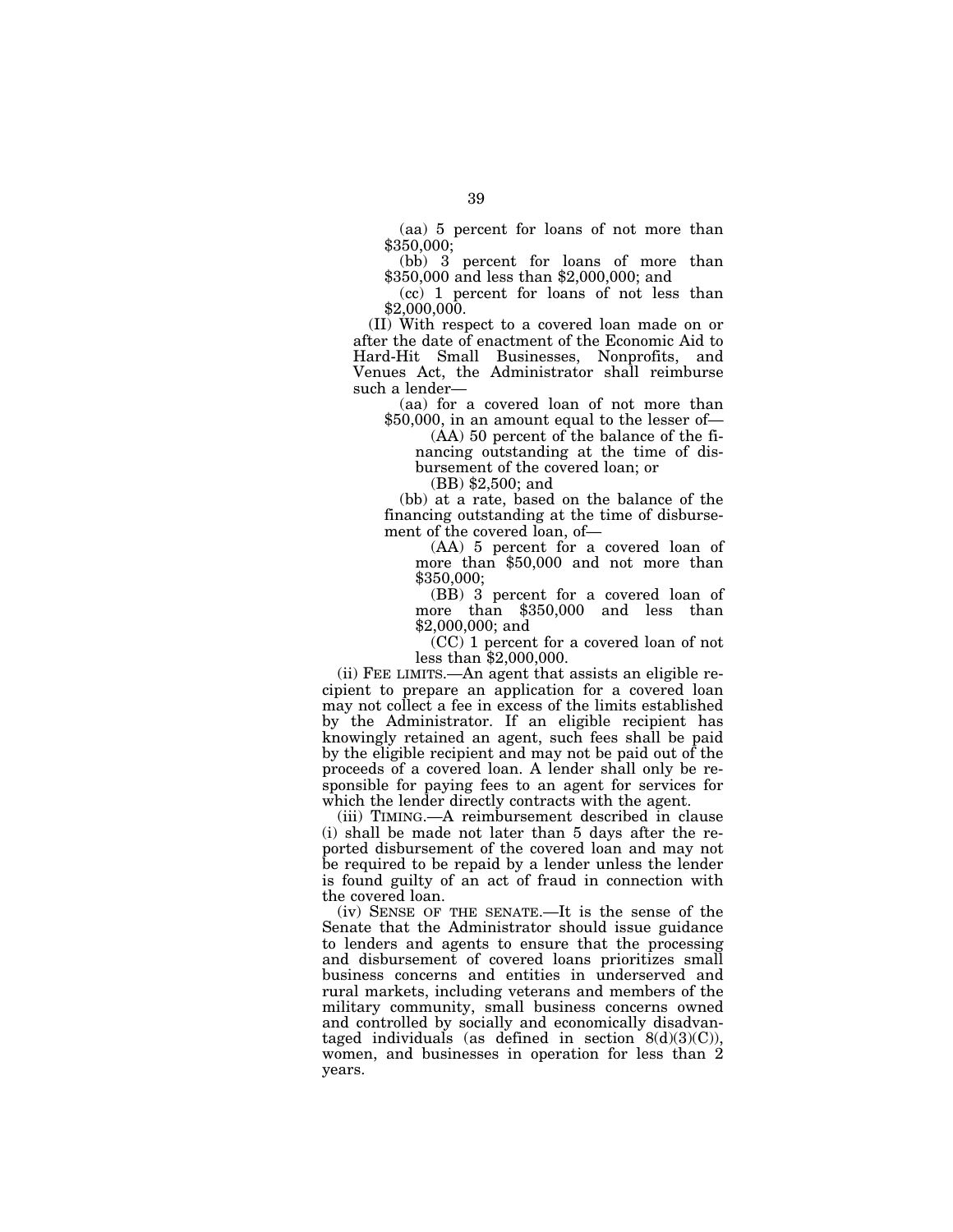(Q) DUPLICATION.—Nothing in this paragraph shall prohibit a recipient of an economic injury disaster loan made under subsection (b)(2) during the period beginning on January 31, 2020 and ending on the date on which covered loans are made available that is for a purpose other than paying payroll costs and other obligations described in subparagraph (F) from receiving assistance under this paragraph.

(R) WAIVER OF PREPAYMENT PENALTY.—Notwithstanding any other provision of law, there shall be no prepayment penalty for any payment made on a covered loan.

(S) SET-ASIDE FOR INSURED DEPOSITORY INSTITUTIONS, CREDIT UNIONS, AND COMMUNITY FINANCIAL INSTITU-TIONS.—

(i) INSURED DEPOSITORY INSTITUTIONS AND CREDIT UNIONS.—In making loan guarantees under this paragraph after the date of enactment of this clause, the Administrator shall guarantee not less than \$30,000,000,000 in loans made by—

(I) insured depository institutions with consolidated assets of not less than \$10,000,000,000 and less than \$50,000,000,000; and

(II) credit unions with consolidated assets of not less than \$10,000,000,000 and less than \$50,000,000,000.

(ii) COMMUNITY FINANCIAL INSTITUTIONS, SMALL IN- SURED DEPOSITORY INSTITUTIONS, AND CREDIT UNIONS.—In making loan guarantees under this paragraph after the date of enactment of this clause, the Administrator shall guarantee not less than \$30,000,000,000 in loans made by—

(I) community financial institutions;

(II) insured depository institutions with consoli- dated assets of less than \$10,000,000,000; and

(III) credit unions with consolidated assets of less than \$10,000,000,000.

(T) REQUIREMENT FOR DATE IN OPERATION.—A business or organization that was not in operation on February 15, 2020 shall not be eligible for a loan under this paragraph.

(U) EXCLUSION OF ENTITIES RECEIVING SHUTTERED VENUE OPERATOR GRANTS.—An eligible person or entity (as defined under of section 24 of the Economic Aid to Hard-Hit Small Businesses, Nonprofits, and Venues Act) that receives a grant under such section 24 shall not be eligible for a loan under this paragraph.

(V) CALCULATION OF MAXIMUM LOAN AMOUNT FOR FARM-ERS AND RANCHERS.—

(i) DEFINITION.—In this subparagraph, the term ''covered recipient'' means an eligible recipient that—

(I) operates as a sole proprietorship or as an independent contractor, or is an eligible self-employed individual;

(II) reports farm income or expenses on a Schedule F (or any equivalent successor schedule); and

(III) was in business as of February 15, 2020.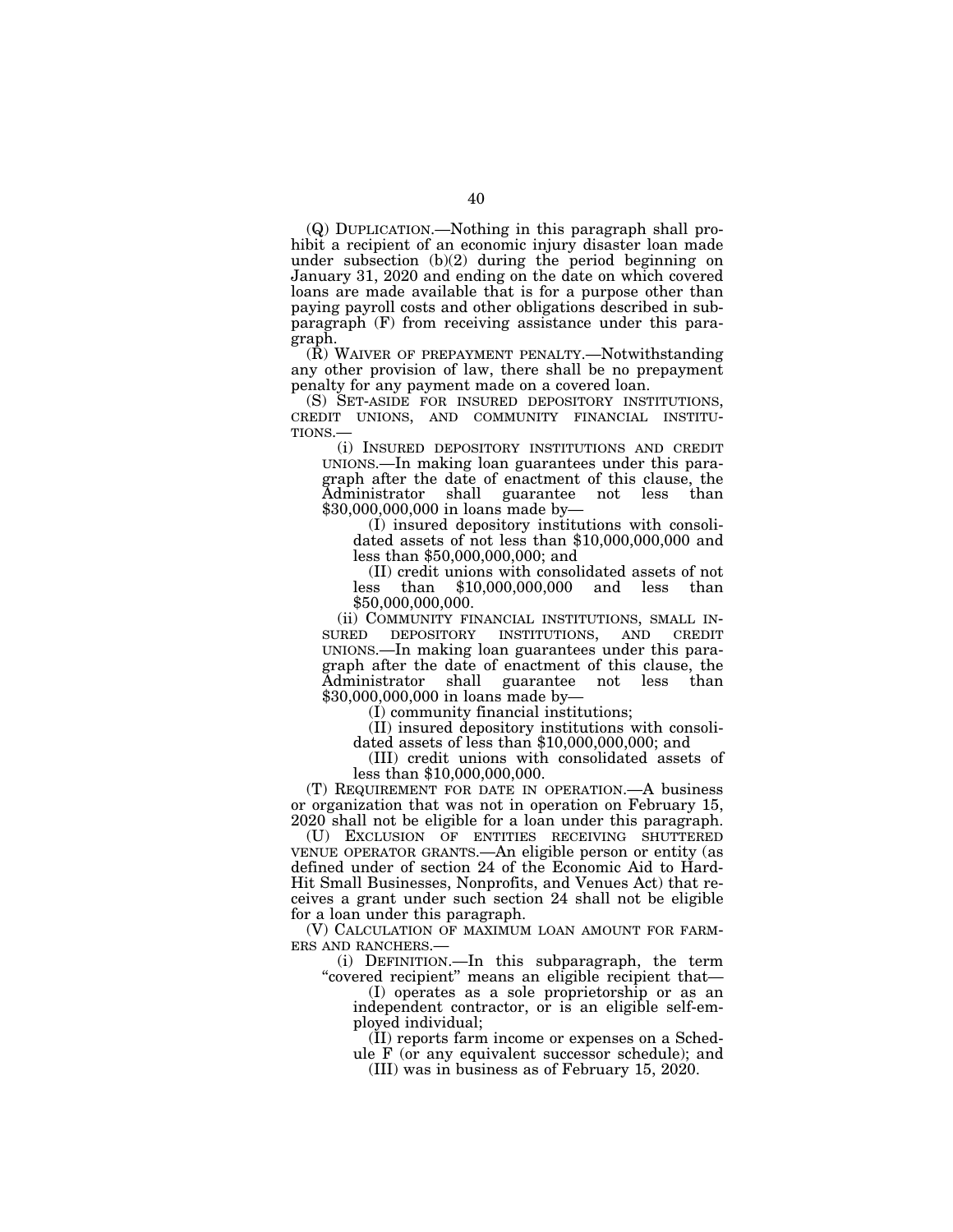(ii) NO EMPLOYEES.—With respect to covered recipient without employees, the maximum covered loan amount shall be the lesser of—

(I) the sum of—

(aa) the product obtained by multiplying—

(AA) the gross income of the covered recipient in 2019, as reported on a Schedule F (or any equivalent successor schedule), that is not more than \$100,000, divided by 12; and

(BB) 2.5; and

(bb) the outstanding amount of a loan under subsection  $(b)(2)$  that was made during the period beginning on January 31, 2020 and ending on April 3, 2020 that the borrower intends to refinance under the covered loan, not including any amount of any advance under the loan that is not required to be repaid; or

(II) \$2,000,000. (iii) WITH EMPLOYEES.—With respect to a covered re-

cipient with employees, the maximum covered loan amount shall be calculated using the formula described in subparagraph (E), except that the gross income of the covered recipient described in clause  $(ii)(I)(aa)(AA)$  of this subparagraph, as divided by 12, shall be added to the sum calculated under subpara $graph$  (E)(i)(I).

(iv) RECALCULATION.—A lender that made a covered loan to a covered recipient before the date of enactment of this subparagraph may, at the request of the covered recipient—

(I) recalculate the maximum loan amount applicable to that covered loan based on the formula described in clause (ii) or (iii), as applicable, if doing so would result in a larger covered loan amount; and

(II) provide the covered recipient with additional covered loan amounts based on that recalculation. (37) PAYCHECK PROTECTION PROGRAM SECOND DRAW LOANS.—

(A) DEFINITIONS.—In this paragraph—

(i) the terms ''additional covered nonprofit entity", "eligible self-employed individual", "housing cooperative", "nonprofit organization", "payroll costs", "seasonal employer'', and ''veterans organization'' have the meanings given those terms in paragraph (36), except that ''eligible entity'' shall be substituted for ''eligible recipient'' each place it appears in the definitions of those terms;

(ii) the term "covered loan" means a loan made under this paragraph;

(iii) the terms ''covered mortgage obligation'', ''covered operating expenditure", "covered property damage cost", "covered rent obligation", "covered supplier cost", "covered utility payment", and "covered worker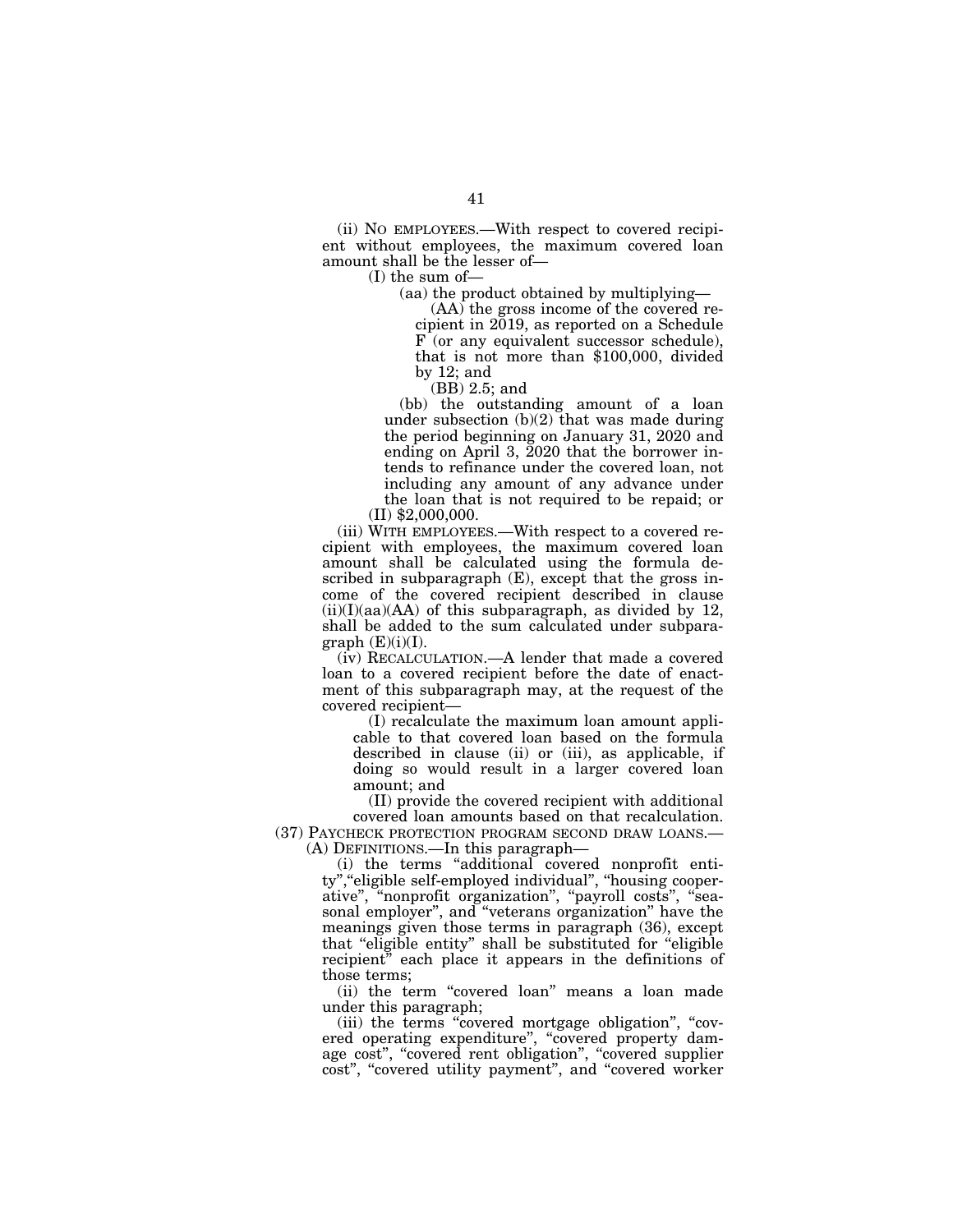protection expenditure'' have the meanings given those terms in section  $7A(a)$ ;

 $(iv)$  the term "eligible entity"—

(I) means any business concern, nonprofit organization, housing cooperative, veterans organization, Tribal business concern, eligible self-employed individual, sole proprietor, independent contractor, or small agricultural cooperative that—

(aa) employs not more than 300 employees; and

(bb)(AA) except as provided in subitems (BB), (CC), and (DD), had gross receipts during the first, second, third, or, only with respect to an application submitted on or after January 1, 2021, fourth quarter in 2020 that demonstrate not less than a 25 percent reduction from the gross receipts of the entity during the same quarter in 2019;

(BB) if the entity was not in business during the first or second quarter of 2019, but was in business during the third and fourth quarter of 2019, had gross receipts during the first, second, third, or, only with respect to an application submitted on or after January 1, 2021, fourth quarter of 2020 that demonstrate not less than a 25 percent reduction from the gross receipts of the entity during the third or fourth quarter of 2019;

(CC) if the entity was not in business during the first, second, or third quarter of 2019, but was in business during the fourth quarter of 2019, had gross receipts during the first, second, third, or, only with respect to an application submitted on or after January 1, 2021, fourth quarter of 2020 that demonstrate not less than a 25 percent reduction from the gross receipts of the entity during the fourth quarter of 2019; or

(DD) if the entity was not in business during 2019, but was in operation on February 15, 2020, had gross receipts during the second, third, or, only with respect to an application submitted on or after January 1, 2021, fourth quarter of 2020 that demonstrate not less than a 25 percent reduction from the gross receipts of the entity during the first quarter of  $2020$ ;

(II) includes a business concern or organization made eligible for a loan under paragraph (36) under subclause (II), (III), or (IV) of clause (iii), subclause  $(IV)$  or  $(V)$  of clause  $(iv)$ , clause  $(vii)$ , or clause (ix) of subparagraph  $(D)$  of paragraph  $(36)$ and that meets the requirements described in items (aa) and (bb) of subclause (I); and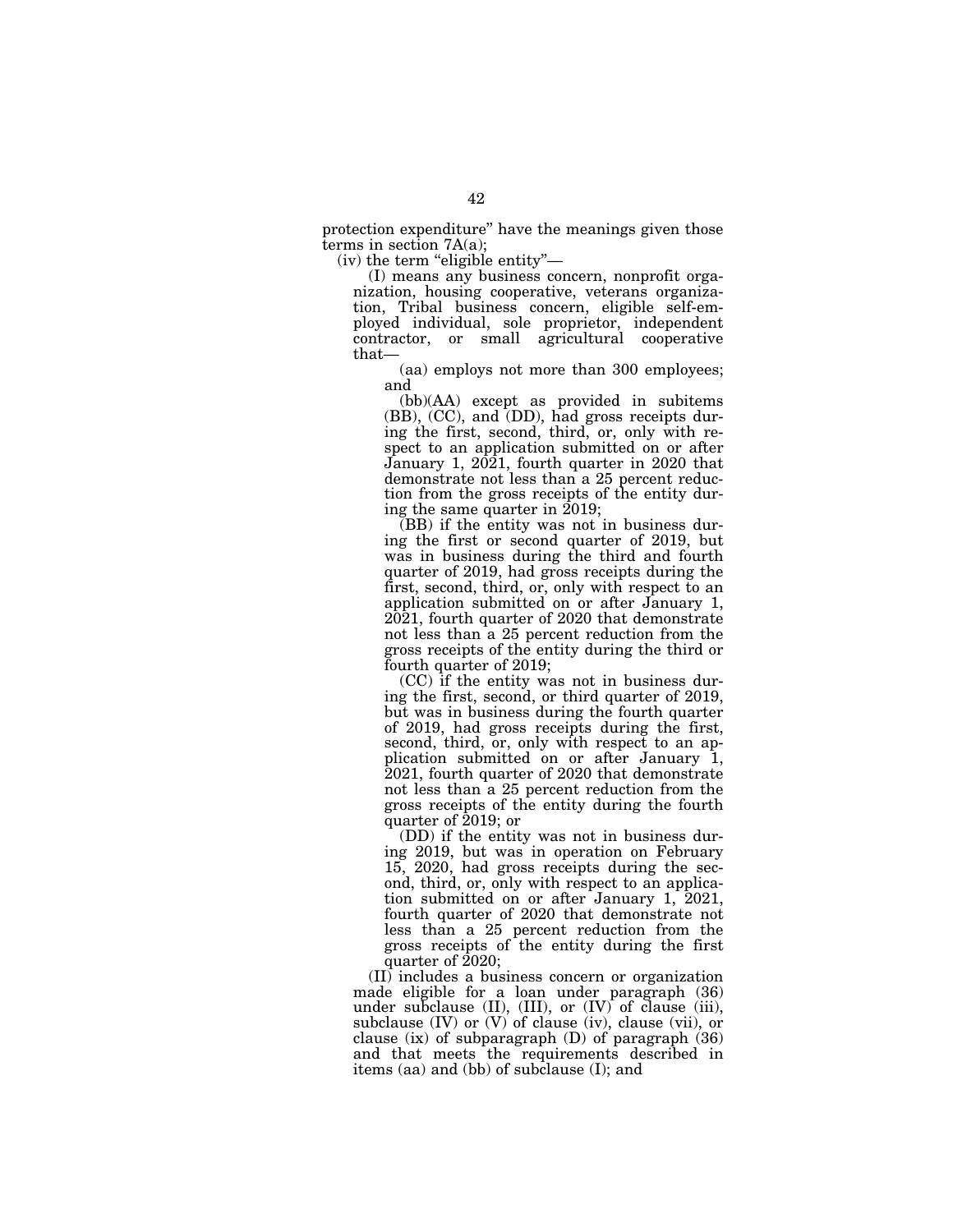(III) does not include—

(aa) any entity that is a type of business concern (or would be, if such entity were a business concern) described in section 120.110 of title 13, Code of Federal Regulations (or in any successor regulation or other related guidance or rule that may be issued by the Administrator) other than a business concern described in subsection (a) or (k) of such section; or

(bb) any business concern or entity primarily engaged in political or lobbying activities, which shall include any entity that is organized for research or for engaging in advocacy in areas such as public policy or political strategy or otherwise describes itself as a think tank in any public documents;

(cc) any business concern or entity—

(AA) for which an entity created in or organized under the laws of the People's Republic of China or the Special Administrative Region of Hong Kong, or that has significant operations in the People's Republic of China or the Special Administrative Region of Hong Kong, owns or holds, directly or indirectly, not less than 20 percent of the economic interest of the business concern or entity, including as equity shares or a capital or profit interest in a limited liability company or partnership; or

(BB) that retains, as a member of the board of directors of the business concern, a person who is a resident of the People's Republic of China;

(dd) any person required to submit a registration statement under section 2 of the Foreign Agents Registration Act of 1938 (22 U.S.C. 612); or

(ee) an eligible person or entity (as defined under section 24 of the Economic Aid to Hard-Hit Small Businesses, Nonprofits, and Venues Act) that receives a grant under such section 24; and

(v) the term ''Tribal business concern'' means a Tribal business concern described in section  $31(b)(2)(C)$ .

(B) LOANS.—Except as otherwise provided in this paragraph, the Administrator may guarantee covered loans to eligible entities under the same terms, conditions, and processes as a loan made under paragraph (36).<br>(C) MAXIMUM LOAN AMOUNT.—

 $(i)$  In GENERAL.—Except as otherwise provided in this subparagraph, the maximum amount of a covered loan made to an eligible entity is the lesser of—

(I) the product obtained by multiplying—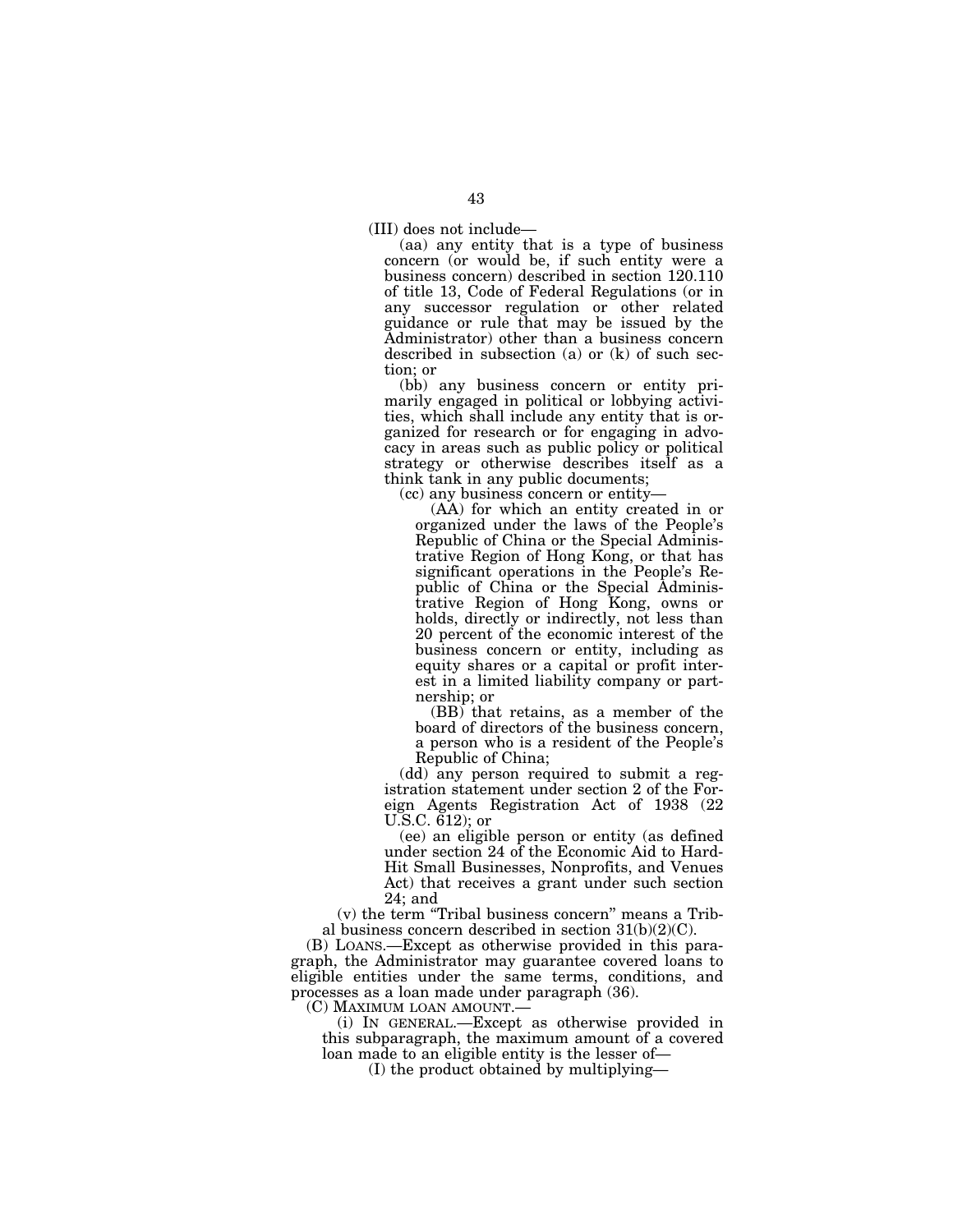(aa) at the election of the eligible entity, the average total monthly payment for payroll costs incurred or paid by the eligible entity during—

(AA) the 1-year period before the date on which the loan is made; or

(BB) calendar year 2019; by

(bb) 2.5; or

(II) \$2,000,000.

(ii) SEASONAL EMPLOYERS.—The maximum amount of a covered loan made to an eligible entity that is a seasonal employer is the lesser of—

(I) the product obtained by multiplying—

(aa) at the election of the eligible entity, the average total monthly payments for payroll costs incurred or paid by the eligible entity for any 12-week period between February 15, 2019 and February 15, 2020; by

(bb) 2.5; or

(II) \$2,000,000.

(iii) NEW ENTITIES.—The maximum amount of a covered loan made to an eligible entity that did not exist during the 1-year period preceding February 15, 2020 is the lesser of—

(I) the product obtained by multiplying—

(aa) the quotient obtained by dividing—

(AA) the sum of the total monthly payments by the eligible entity for payroll costs paid or incurred by the eligible entity as of the date on which the eligible entity applies for the covered loan; by

 $(BB)$  the number of months in which those payroll costs were paid or incurred; by

(bb) 2.5; or

(II) \$2,000,000.

(iv) NAICS 72 ENTITIES.—The maximum amount of a covered loan made to an eligible entity that is assigned a North American Industry Classification System code beginning with 72 at the time of disbursal is the lesser of—

(I) the product obtained by multiplying—

(aa) at the election of the eligible entity, the average total monthly payment for payroll costs incurred or paid by the eligible entity during—

(AA) the 1-year period before the date on which the loan is made; or

(BB) calendar year 2019; by

(bb) 3.5; or

(II) \$2,000,000.

(D) BUSINESS CONCERNS WITH MORE THAN 1 PHYSICAL LO- CATION.—

(i) IN GENERAL.—For a business concern with more than 1 physical location, the business concern shall be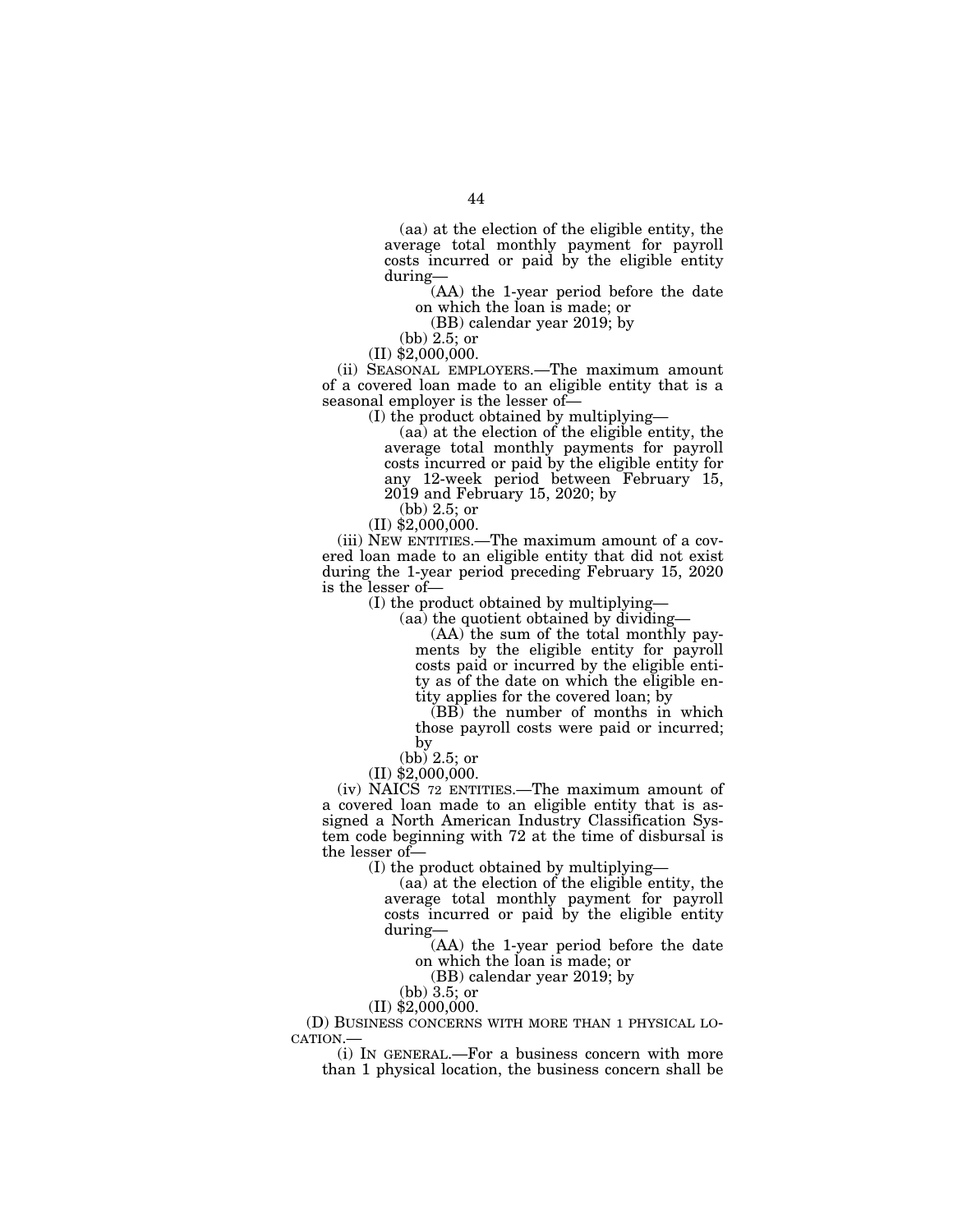an eligible entity if the business concern would be eligible for a loan under paragraph (36) pursuant to clause (iii) of subparagraph (D) of such paragraph, as applied in accordance with clause (ii) of this subparagraph, and meets the revenue reduction requirements described in item (bb) of subparagraph  $(A)(iv)(I)$ .

(ii) SIZE LIMIT.—For purposes of applying clause (i), the Administrator shall substitute ''not more than 300 employees" for "not more than 500 employees" in paragraph  $(36)(D)(iii)$ .

(E) WAIVER OF AFFILIATION RULES.—

(i) IN GENERAL.—The waiver described in paragraph  $(36)(D)(iv)$  shall apply for purposes of determining eligibility under this paragraph.

(ii) SIZE LIMIT.—For purposes of applying clause (i), the Administrator shall substitute ''not more than 300 employees'' for ''not more than 500 employees'' in subclause (I) and (IV) of paragraph  $(36)(D)(iv)$ .

(F) LOAN NUMBER LIMITATION.—An eligible entity may only receive 1 covered loan.

(G) EXCEPTION FROM CERTAIN CERTIFICATION REQUIRE-MENTS.—An eligible entity applying for a covered loan shall not be required to make the certification described in clause (iii) or (iv) of paragraph  $(36)(G)$ .

(H) FEE WAIVER.—With respect to a covered loan—

(i) in lieu of the fee otherwise applicable under paragraph (23)(A), the Administrator shall collect no fee; and

(ii) in lieu of the fee otherwise applicable under paragraph (18)(A), the Administrator shall collect no fee.

(I) GROSS RECEIPTS AND SIMPLIFIED CERTIFICATION OF REVENUE TEST.—

(i) LOANS OF UP TO \$150,000.—For a covered loan of not more than \$150,000, the eligible entity—

(I) may submit a certification attesting that the eligible entity meets the applicable revenue loss requirement under subparagraph  $(A)(iv)(I)(bb)$ ; and

(II) if the eligible entity submits a certification under subclause (I), shall, on or before the date on which the eligible entity submits an application for forgiveness under subparagraph (J), produce adequate documentation that the eligible entity met such revenue loss standard.

(ii) FOR NONPROFIT AND VETERANS ORGANIZATIONS.— For purposes of calculating gross receipts under subparagraph  $(A)(iv)(I)(bb)$  for an eligible entity that is a nonprofit organization, a veterans organization, or an organization described in subparagraph  $(A)(iv)(II)$ , gross receipts means gross receipts within the meaning of section 6033 of the Internal Revenue Code of 1986.

(J) LOAN FORGIVENESS.—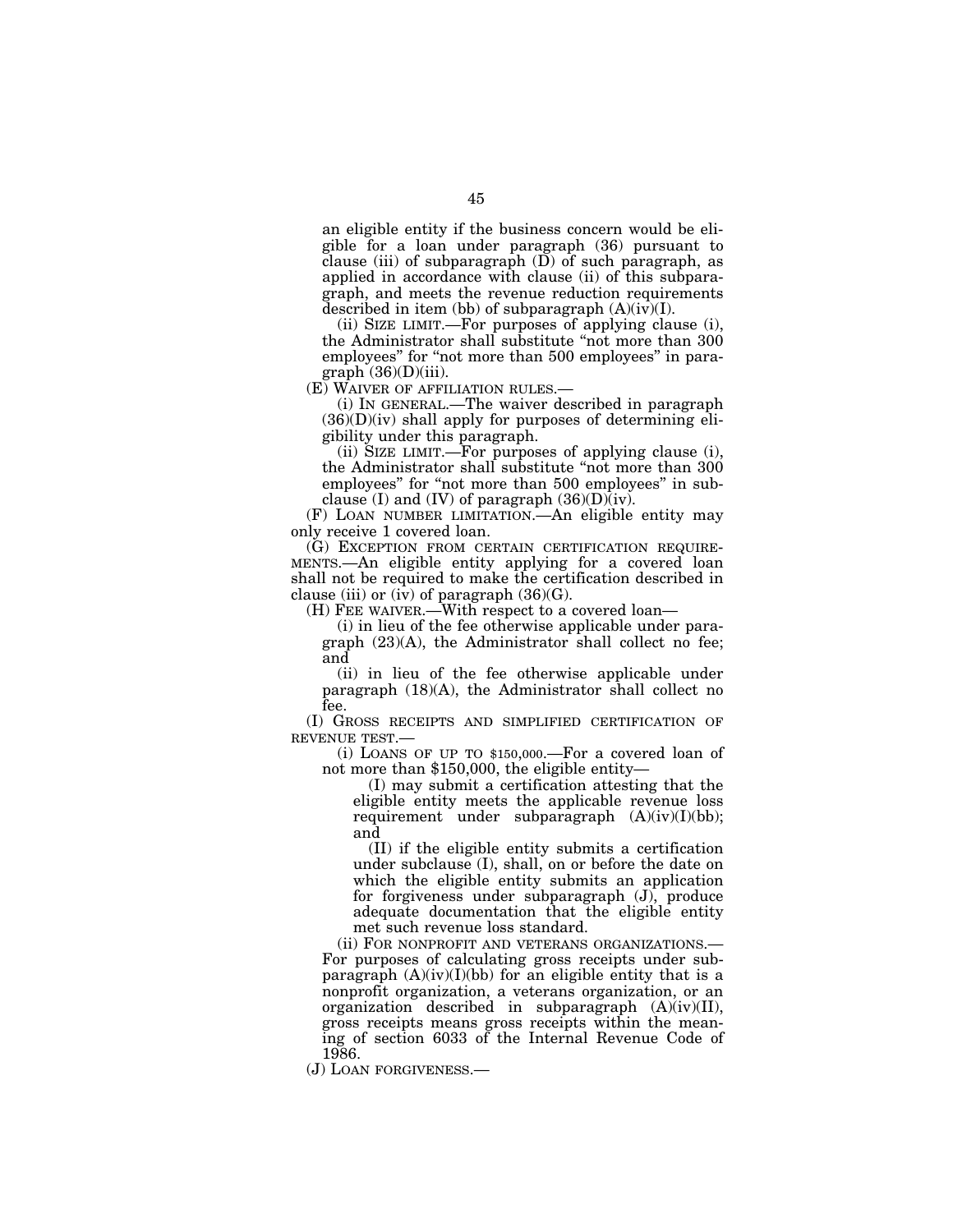(i) DEFINITION OF COVERED PERIOD.—In this subparagraph, the term ''covered period'' has the meaning given that term in section 7A(a).

(ii) FORGIVENESS GENERALLY.—Except as otherwise provided in this subparagraph, an eligible entity shall be eligible for forgiveness of indebtedness on a covered loan in the same manner as an eligible recipient with respect to a loan made under paragraph (36) of this section, as described in section 7A.

(iii) FORGIVENESS AMOUNT.—An eligible entity shall be eligible for forgiveness of indebtedness on a covered loan in an amount equal to the sum of the following costs incurred or expenditures made during the covered period:

(I) Payroll costs, excluding any payroll costs that are—

(aa) qualified wages, as defined in subsection (c)(3) of section 2301 of the CARES Act (26 U.S.C. 3111 note), taken into account in determining the credit allowed under such section;

(bb) qualified wages taken into account in determining the credit allowed under subsection (a) or (d) of section 303 of the Taxpayer Certainty and Disaster Relief Act of 2020; or

(cc) premiums taken into account in determining the credit allowed under section 6432 of the Internal Revenue Code of 1986.

(II) Any payment of interest on any covered mortgage obligation (which shall not include any prepayment of or payment of principal on a covered mortgage obligation).

(III) Any covered operations expenditure.

(IV) Any covered property damage cost.

(V) Any payment on any covered rent obligation.

(VI) Any covered utility payment.

(VII) Any covered supplier cost.

(VIII) Any covered worker protection expenditure.

(iv) LIMITATION ON FORGIVENESS FOR ALL ELIGIBLE ENTITIES.—Subject to any reductions under section 7A(d), the forgiveness amount under this subparagraph shall be equal to the lesser of—

(I) the amount described in clause (ii); and

(II) the amount equal to the quotient obtained by dividing—

(aa) the amount of the covered loan used for payroll costs during the covered period; and

(bb)  $0.60$ .<br>(v) SUBMISSION OF MATERIALS FOR FORGIVENESS. For purposes of applying subsection  $(l)(1)$  of section 7A to a covered loan of not more than \$150,000 under this paragraph, an eligible entity may be required to provide, at the time of the application for forgiveness, doc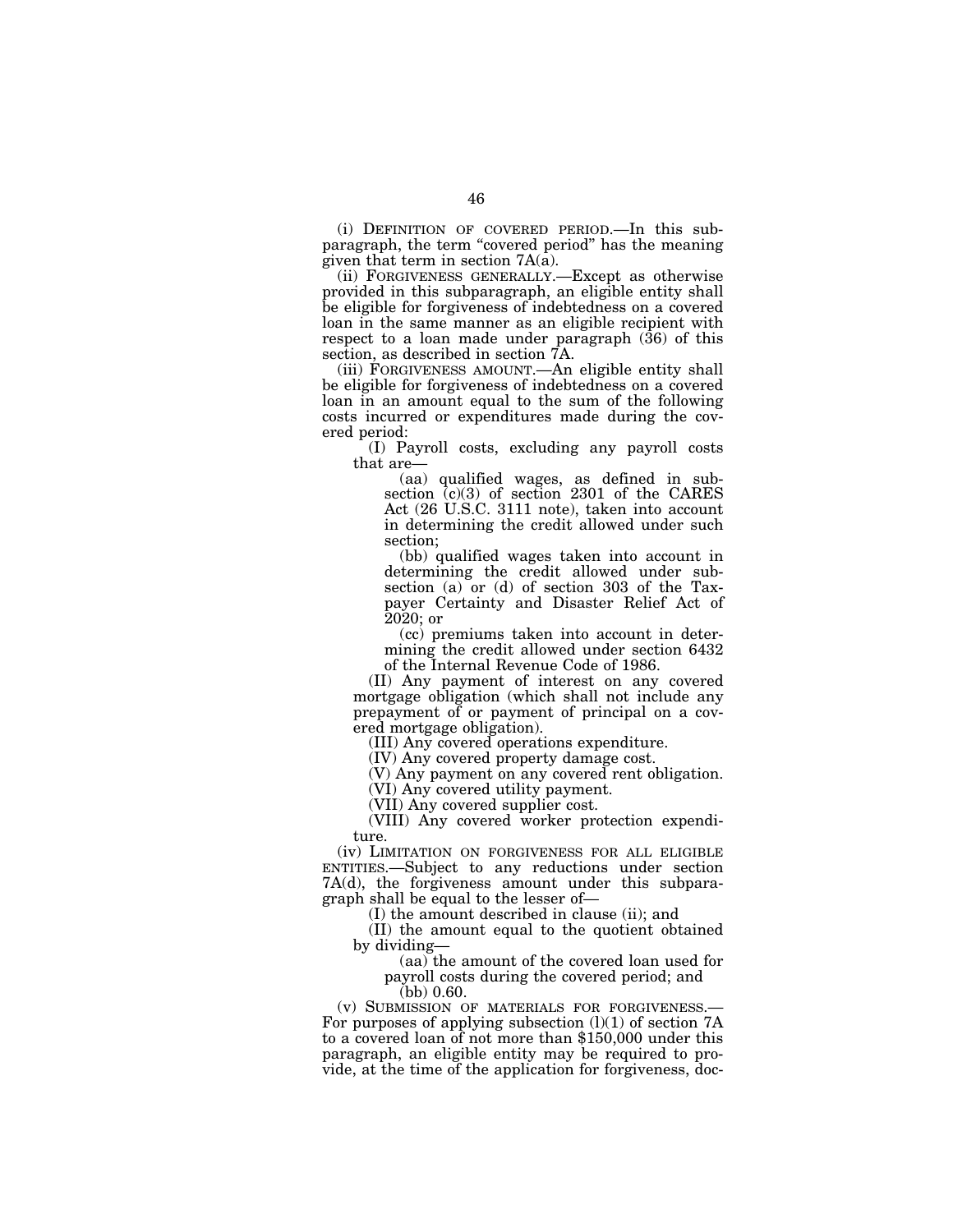umentation required to substantiate revenue loss in accordance with subparagraph (I).

(K) LENDER ELIGIBILITY.—Except as otherwise provided in this paragraph, a lender approved to make loans under paragraph (36) may make covered loans under the same terms and conditions as in paragraph (36).<br>(L) REIMBURSEMENT FOR LOAN PROCESSING AND SERV-

 $ICING$ .—The Administrator shall reimburse a lender authorized to make a covered loan—

(i) for a covered loan of not more than \$50,000, in an amount equal to the lesser of—

(I) 50 percent of the balance of the financing outstanding at the time of disbursement of the covered loan; or

(II) \$2,500;

(ii) at a rate, based on the balance of the financing outstanding at the time of disbursement of the covered loan, of—

(I) 5 percent for a covered loan of more than \$50,000 and not more than \$350,000; and

(II) 3 percent for a covered loan of more than \$350,000.

(M) PUBLICATION OF GUIDANCE.—Not later than 10 days after the date of enactment of this paragraph, the Administrator shall issue guidance addressing barriers to accessing capital for minority, underserved, veteran, and womenowned business concerns for the purpose of ensuring equitable access to covered loans.

(N) STANDARD OPERATING PROCEDURE.—The Administrator shall, to the maximum extent practicable, allow a lender approved to make covered loans to use existing program guidance and standard operating procedures for loans made under this subsection.

(O) SUPPLEMENTAL COVERED LOANS.—A covered loan under this paragraph may only be made to an eligible entity that—

(i) has received a loan under paragraph (36); and

(ii) on or before the expected date on which the covered loan under this paragraph is disbursed to the eligible entity, has used, or will use, the full amount of the loan received under paragraph (36).

(b) Except as to agricultural enterprises as defined in section  $18(b)(1)$  of this Act, the Administration also is empowered to the extent and in such amounts as provided in advance in appropriation Acts—

(1)(A) to make such loans (either directly or in cooperation with banks or other lending institutions through agreements to participate on an immediate or deferred (guaranteed) basis) as the Administration may determine to be necessary or appropriate to repair, rehabilitate or replace property, real or personal, damaged or destroyed by or as a result of natural or other disasters: *Provided,* That such damage or destruction is not compensated for by insurance or otherwise: *And provided further,* That the Administration may increase the amount of the loan by up to an additional 20 per centum of the aggregate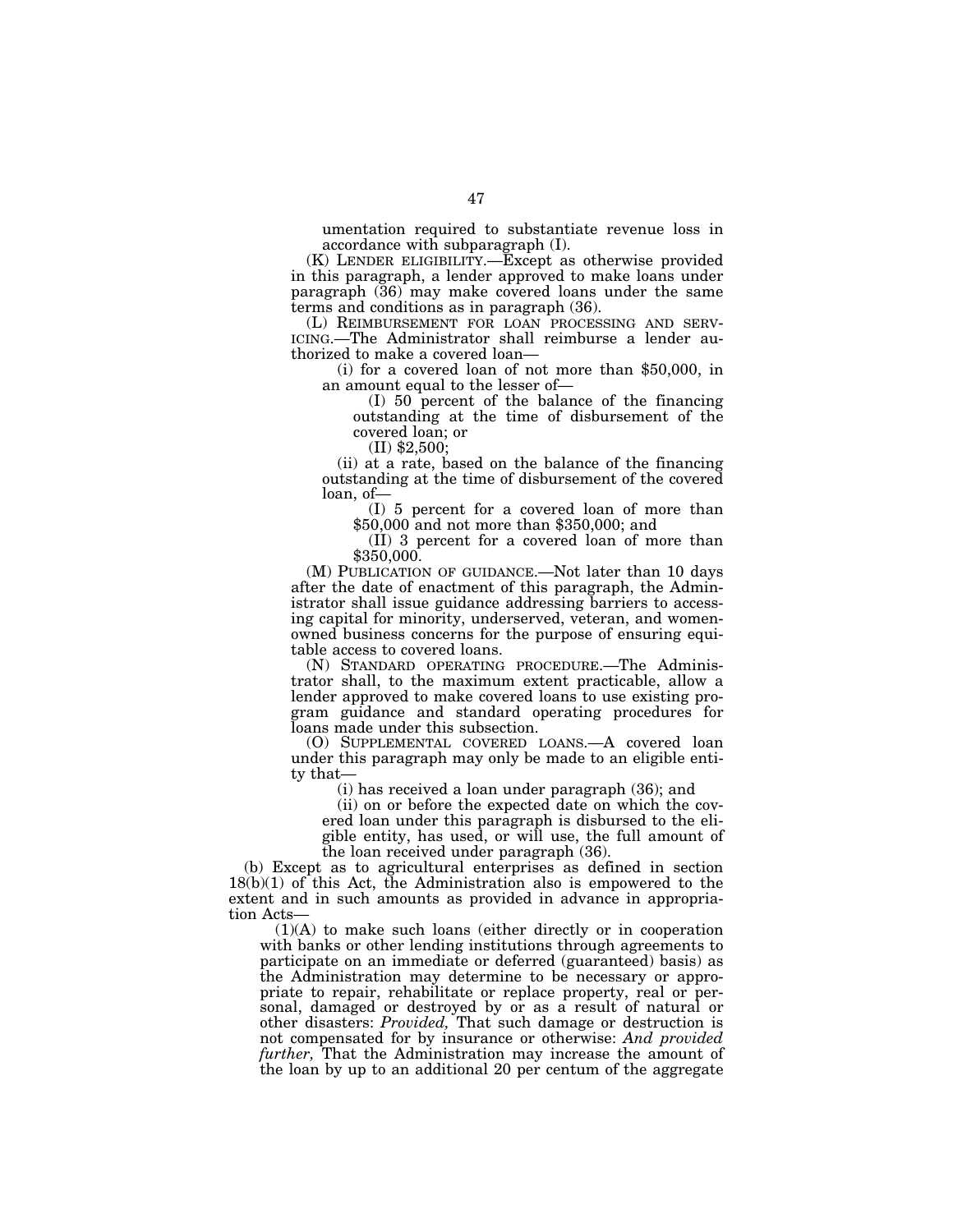costs of such damage or destruction (whether or not compensated for by insurance or otherwise) if it determines such increase to be necessary or appropriate in order to protect the damaged or destroyed property from possible future disasters by taking mitigating measures, including—

(i) construction of retaining walls and sea walls;

(ii) grading and contouring land; and

(iii) relocating utilities and modifying structures, including construction of a safe room or similar storm shelter designed to protect property and occupants from tornadoes or other natural disasters, if such safe room or similar storm shelter is constructed in accordance with applicable standards issued by the Federal Emergency Management Agency;

(B) to refinance any mortgage or other lien against a totally destroyed or substantially damaged home or business concern: *Provided,* That no loan or guarantee shall be extended unless the Administration finds that (i) the applicant is not able to obtain credit elsewhere; (ii) such property is to be repaired, rehabilitated, or replaced; (iii) the amount refinanced shall not exceed the amount of physical loss sustained; and (iv) such amount shall be reduced to the extent such mortgage or lien is satisfied by insurance or otherwise; and

(C) during fiscal years 2000 through 2004, to establish a predisaster mitigation program to make such loans (either directly or in cooperation with banks or other lending institutions through agreements to participate on an immediate or deferred (guaranteed) basis), as the Administrator may determine to be necessary or appropriate, to enable small businesses to use mitigation techniques in support of a formal mitigation program established by the Federal Emergency Management Agency, except that no loan or guarantee may be extended to a small business under this subparagraph unless the Administration finds that the small business is otherwise unable to obtain credit for the purposes described in this subparagraph;

 $(2)$  to make such loans (either directly or in cooperation with banks or other lending institutions through agreements to participate on an immediate or deferred (guaranteed) basis) as the Administration may determine to be necessary or appropriate to any small business concern, private nonprofit organization, or small agricultural cooperative located in an area affected by a disaster, (including drought), with respect to both farm-related and nonfarm-related small business concerns, if the Administration determines that the concern, the organization, or the cooperative has suffered a substantial economic injury as a result of such disaster and if such disaster constitutes—

(A) a major disaster, as determined by the President under the Robert T. Stafford Disaster Relief and Emergency Assistance Act (42 U.S.C. 5121 et seq.);

(B) a natural disaster, as determined by the Secretary of Agriculture pursuant to section 321 of the Consolidated Farm and Rural Development Act (7 U.S.C. 1961), in which case, assistance under this paragraph may be provided to farm-related and nonfarm-related small business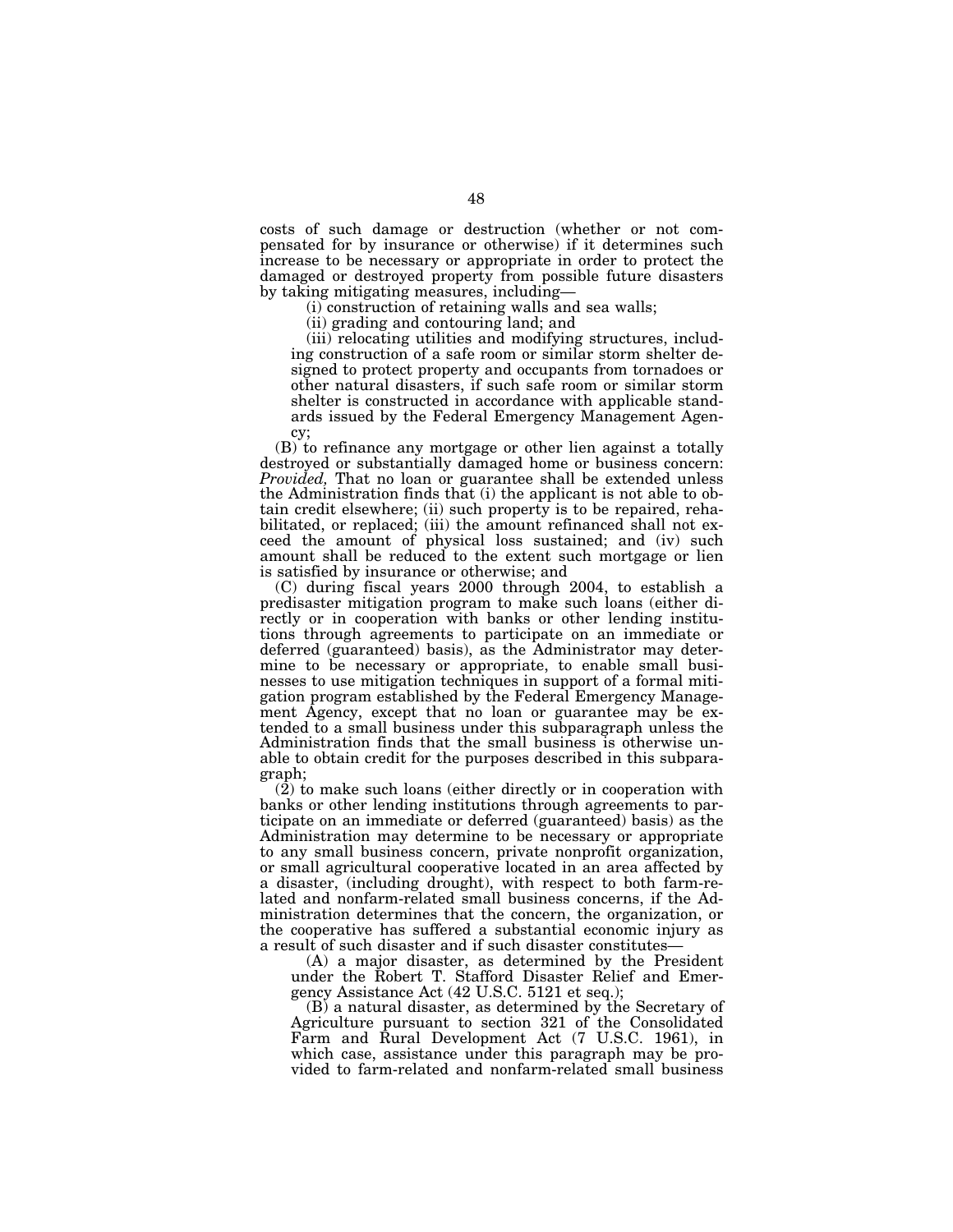concerns, subject to the other applicable requirements of this paragraph;

 $(C)$  a disaster, as determined by the Administrator of the Small Business Administration;

(D) an emergency involving Federal primary responsibility determined to exist by the President under the section 501(b) of the Robert T. Stafford Disaster Relief and Emergency Assistance Act (42 U.S.C. 5191(b)); or

(E) if no disaster or emergency declaration has been issued pursuant to subparagraph  $(A)$ ,  $(B)$ ,  $(C)$ , or  $(D)$ , the Governor of a State in which a disaster or emergency has occurred may certify to the Small Business Administration that small business concerns, private nonprofit organizations, or small agricultural cooperatives (1) have suffered economic injury as a result of such disaster or emergency, and (2) are in need of financial assistance which is not available on reasonable terms in the disaster- or emergency-stricken area. Not later than 30 days after the date of receipt of such certification by a Governor of a State, the Administration shall respond in writing to that Governor on its determination and the reasons therefore, and may then make such loans as would have been available under this paragraph if a disaster or emergency declaration had been issued.

*Provided,* That no loan or guarantee shall be extended pursuant to this paragraph (2) unless the Administration finds that the applicant is not able to obtain credit elsewhere: *Provided further*, That for purposes of subparagraph (D), the Administrator shall deem that such an emergency affects each State or subdivision thereof (including counties), and that each State or subdivision has sufficient economic damage to small business concerns to qualify for assistance under this paragraph and the Administrator shall accept applications for such assistance immediately.

 $(3)(A)$  In this paragraph—

(i) the term ''active service'' has the meaning given that term in section 101(d)(3) of title 10, United States Code;

(ii) the term "essential employee" means an individual who is employed by a small business concern and whose managerial or technical expertise is critical to the successful day-to-day operations of that small business concern; and

(iii) the term ''substantial economic injury'' means an economic harm to a business concern that results in the inability of the business concern—

(I) to meet its obligations as they mature;

(II) to pay its ordinary and necessary operating expenses; or

(III) to market, produce, or provide a product or service ordinarily marketed, produced, or provided by the business concern.

(B) The Administration may make such disaster loans (either directly or in cooperation with banks or other lending institutions through agreements to participate on an immediate or deferred basis) to assist a small business concern that has suf-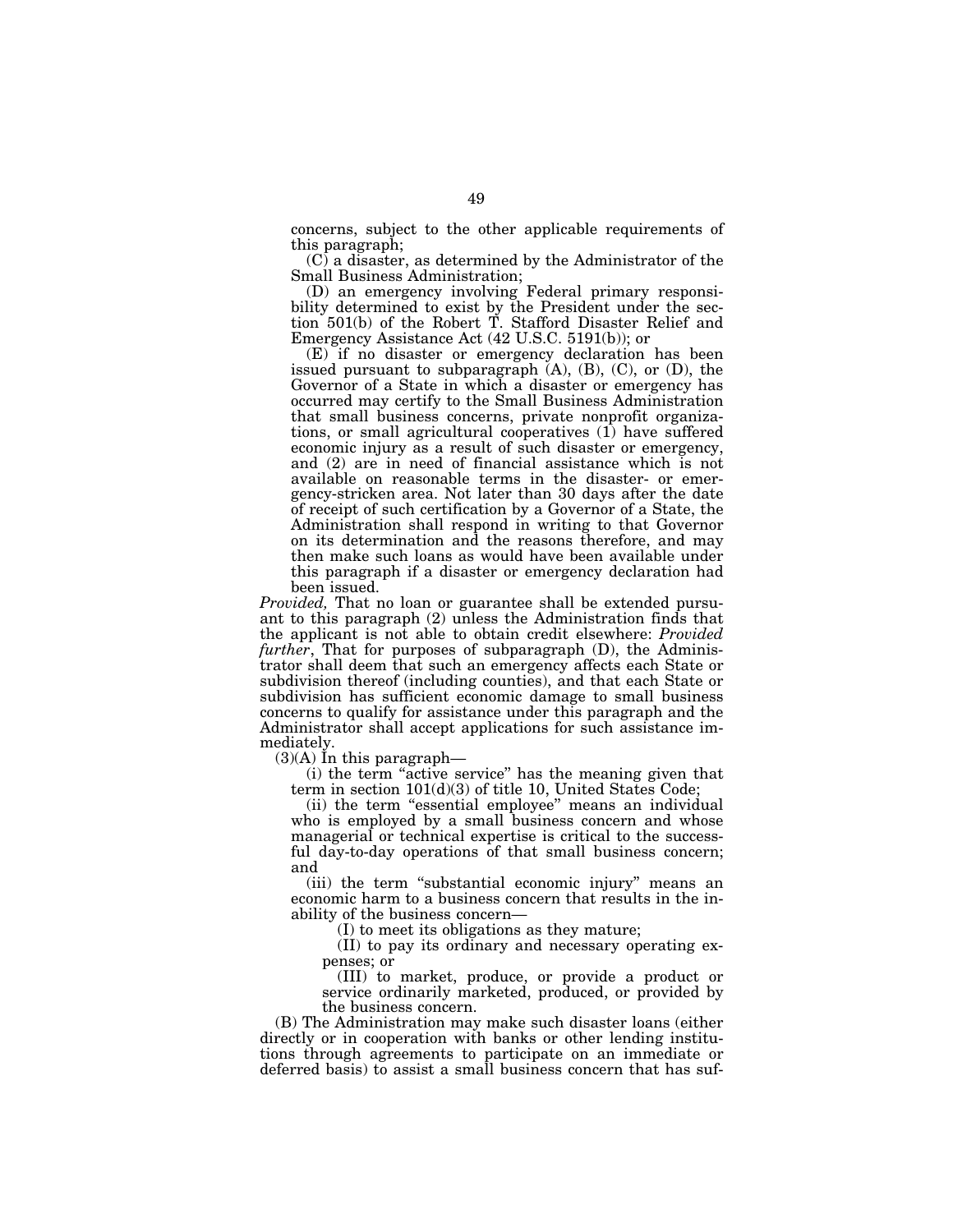fered or that is likely to suffer substantial economic injury as the result of an essential employee of such small business concern being ordered to perform active service for a period of more than 30 consecutive days.

(C) A small business concern described in subparagraph (B) shall be eligible to apply for assistance under this paragraph during the period beginning on the date on which the essential employee is ordered to active service and ending on the date that is 1 year after the date on which such essential employee is discharged or released from active service. The Administrator may, when appropriate (as determined by the Administrator), extend the ending date specified in the preceding sentence by not more than 1 year.

(D) Any loan or guarantee extended pursuant to this paragraph shall be made at the same interest rate as economic injury loans under paragraph (2).

(E) No loan may be made under this paragraph, either directly or in cooperation with banks or other lending institutions through agreements to participate on an immediate or deferred basis, if the total amount outstanding and committed to the borrower under this subsection would exceed \$1,500,000, unless such applicant constitutes, or have become due to changed economic circumstances, a major source of employment in its surrounding area, as determined by the Administration, in which case the Administration, in its discretion, may waive the \$1,500,000 limitation.

(F) For purposes of assistance under this paragraph, no declaration of a disaster area shall be required.

(G)(i) Notwithstanding any other provision of law, the Administrator may make a loan under this paragraph of not more than \$50,000 without collateral.

(ii) The Administrator may defer payment of principal and interest on a loan described in clause (i) during the longer of—

(I) the 1-year period beginning on the date of the initial disbursement of the loan; and

(II) the period during which the relevant essential employee is on active service.

(H) The Administrator shall give priority to any application for a loan under this paragraph and shall process and make a determination regarding such applications prior to processing or making a determination on other loan applications under this subsection, on a rolling basis.

(4) COORDINATION WITH FEMA.—

(A) IN GENERAL.—Notwithstanding any other provision of law, for any disaster declared under this subsection or major disaster (including any major disaster relating to which the Administrator declares eligibility for additional disaster assistance under paragraph (9)), the Administrator, in consultation with the Administrator of the Federal Emergency Management Agency, shall ensure, to the maximum extent practicable, that all application periods for disaster relief under this Act correspond with application deadlines established under the Robert T. Stafford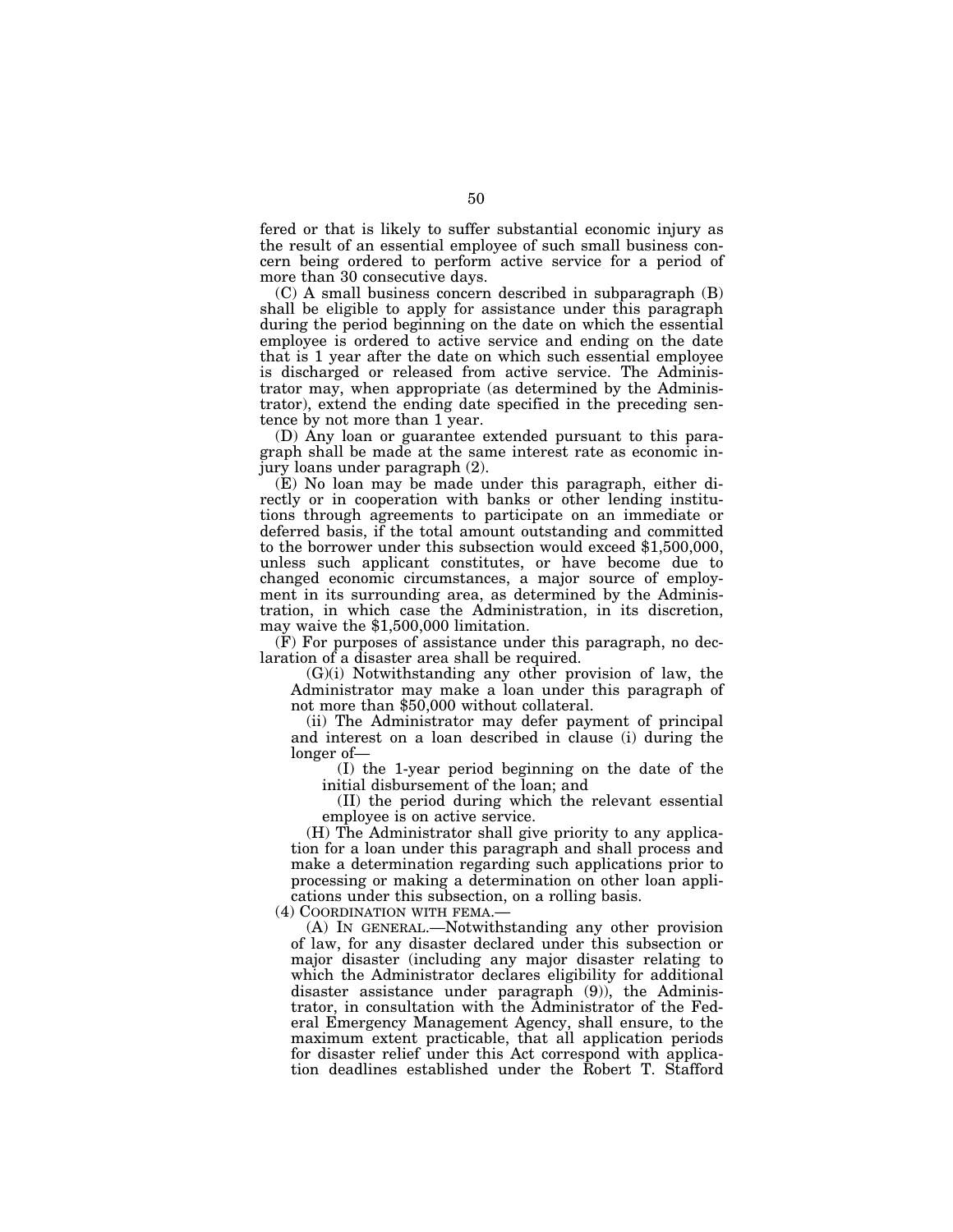Disaster Relief and Emergency Assistance Act (42 U.S.C. 5121 et seq.), or as extended by the President.

(B) DEADLINES.—Notwithstanding any other provision of law, not later than 10 days before the closing date of an application period for a major disaster (including any major disaster relating to which the Administrator declares eligibility for additional disaster assistance under paragraph (9)), the Administrator, in consultation with the Administrator of the Federal Emergency Management Agency, shall submit to the Committee on Small Business and Entrepreneurship of the Senate and the Committee on Small Business of the House of Representatives a report that includes—

(i) the deadline for submitting applications for assistance under this Act relating to that major disaster;

(ii) information regarding the number of loan applications and disbursements processed by the Administrator relating to that major disaster for each day during the period beginning on the date on which that major disaster was declared and ending on the date of that report; and

(iii) an estimate of the number of potential applicants that have not submitted an application relating to that major disaster.

(5) PUBLIC AWARENESS OF DISASTERS.—If a disaster is declared under this subsection or the Administrator declares eligibility for additional disaster assistance under paragraph (9), the Administrator shall make every effort to communicate through radio, television, print, and web-based outlets, all relevant information needed by disaster loan applicants, including—

(A) the date of such declaration;

(B) cities and towns within the area of such declaration;

(C) loan application deadlines related to such disaster;

(D) all relevant contact information for victim services available through the Administration (including links to small business development center websites);

(E) links to relevant Federal and State disaster assistance websites, including links to websites providing information regarding assistance available from the Federal Emergency Management Agency;

(F) information on eligibility criteria for Administration loan programs, including where such applications can be found; and

(G) application materials that clearly state the function of the Administration as the Federal source of disaster loans for homeowners and renters.

(6) AUTHORITY FOR QUALIFIED PRIVATE CONTRACTORS.—

(A) DISASTER LOAN PROCESSING.—The Administrator may enter into an agreement with a qualified private contractor, as determined by the Administrator, to process loans under this subsection in the event of a major disaster (including any major disaster relating to which the Administrator declares eligibility for additional disaster assistance under paragraph (9)), under which the Adminis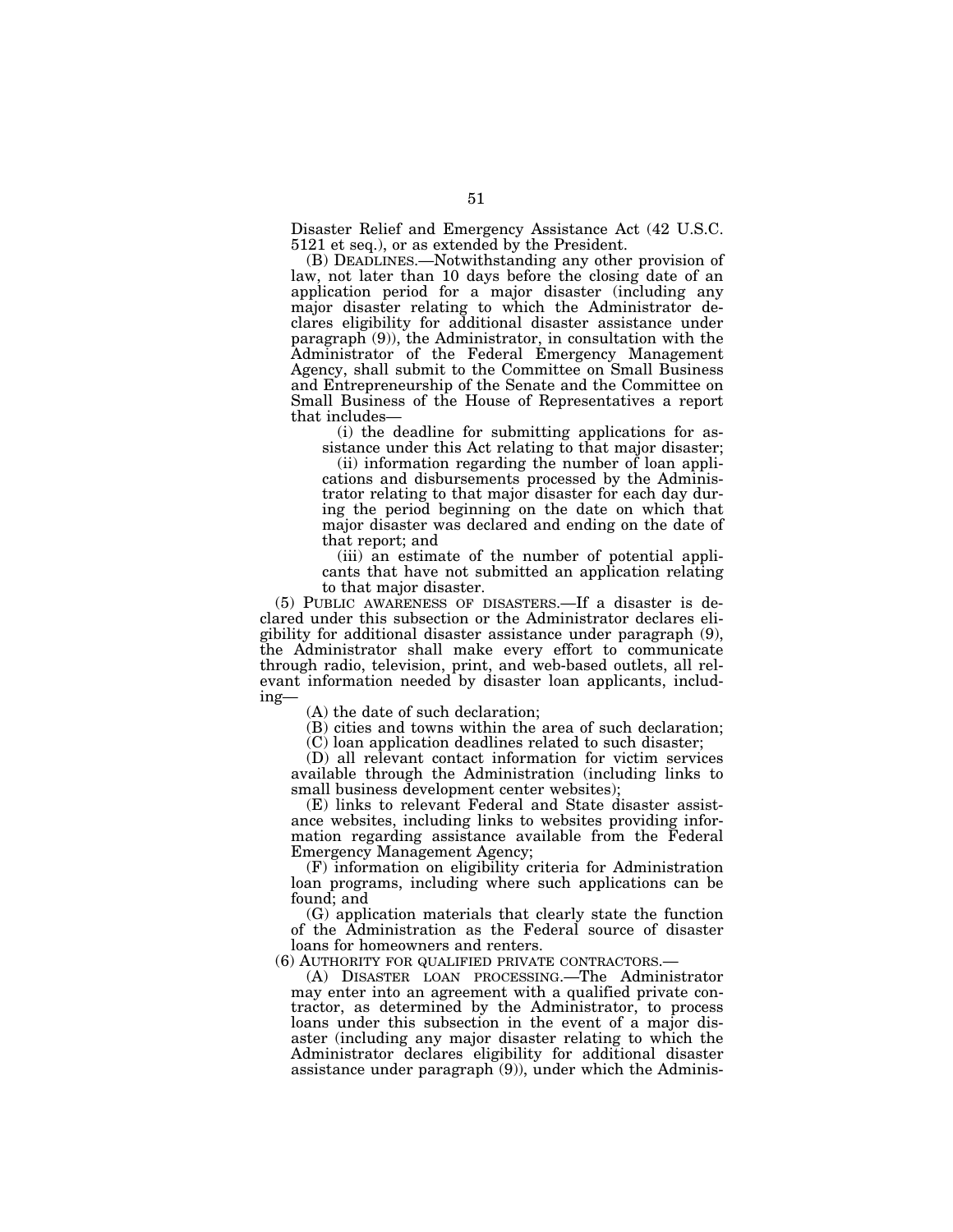trator shall pay the contractor a fee for each loan processed.

(B) LOAN LOSS VERIFICATION SERVICES.—The Administrator may enter into an agreement with a qualified lender or loss verification professional, as determined by the Administrator, to verify losses for loans under this subsection in the event of a major disaster (including any major disaster relating to which the Administrator declares eligibility for additional disaster assistance under paragraph (9)), under which the Administrator shall pay the lender or verification professional a fee for each loan for which such lender or verification professional verifies losses.

(7) DISASTER ASSISTANCE EMPLOYEES.—

(A) IN GENERAL.—In carrying out this section, the Administrator may, where practicable, ensure that the number of full-time equivalent employees—

(i) in the Office of the Disaster Assistance is not fewer than 800; and

(ii) in the Disaster Cadre of the Administration is not fewer than 1,000.

(B) REPORT.—In carrying out this subsection, if the number of full-time employees for either the Office of Disaster Assistance or the Disaster Cadre of the Administration is below the level described in subparagraph (A) for that office, not later than 21 days after the date on which that staffing level decreased below the level described in subparagraph (A), the Administrator shall submit to the Committee on Appropriations and the Committee on Small Business and Entrepreneurship of the Senate and the Committee on Appropriations and Committee on Small Business of the House of Representatives, a report—

(i) detailing staffing levels on that date;

(ii) requesting, if practicable and determined appropriate by the Administrator, additional funds for additional employees; and

(iii) containing such additional information, as determined appropriate by the Administrator.<br>(8) INCREASED LOAN CAPS.—

(8) INCREASED LOAN CAPS.— (A) AGGREGATE LOAN AMOUNTS.—Except as provided in subparagraph (B), and notwithstanding any other provision of law, the aggregate loan amount outstanding and committed to a borrower under this subsection may not exceed \$2,000,000.

(B) WAIVER AUTHORITY.—The Administrator may, at the discretion of the Administrator, increase the aggregate loan amount under subparagraph (A) for loans relating to a disaster to a level established by the Administrator, based on appropriate economic indicators for the region in which that disaster occurred.

(9) DECLARATION OF ELIGIBILITY FOR ADDITIONAL DISASTER

 $(A)$  In GENERAL.—If the President declares a major disaster, the Administrator may declare eligibility for additional disaster assistance in accordance with this paragraph.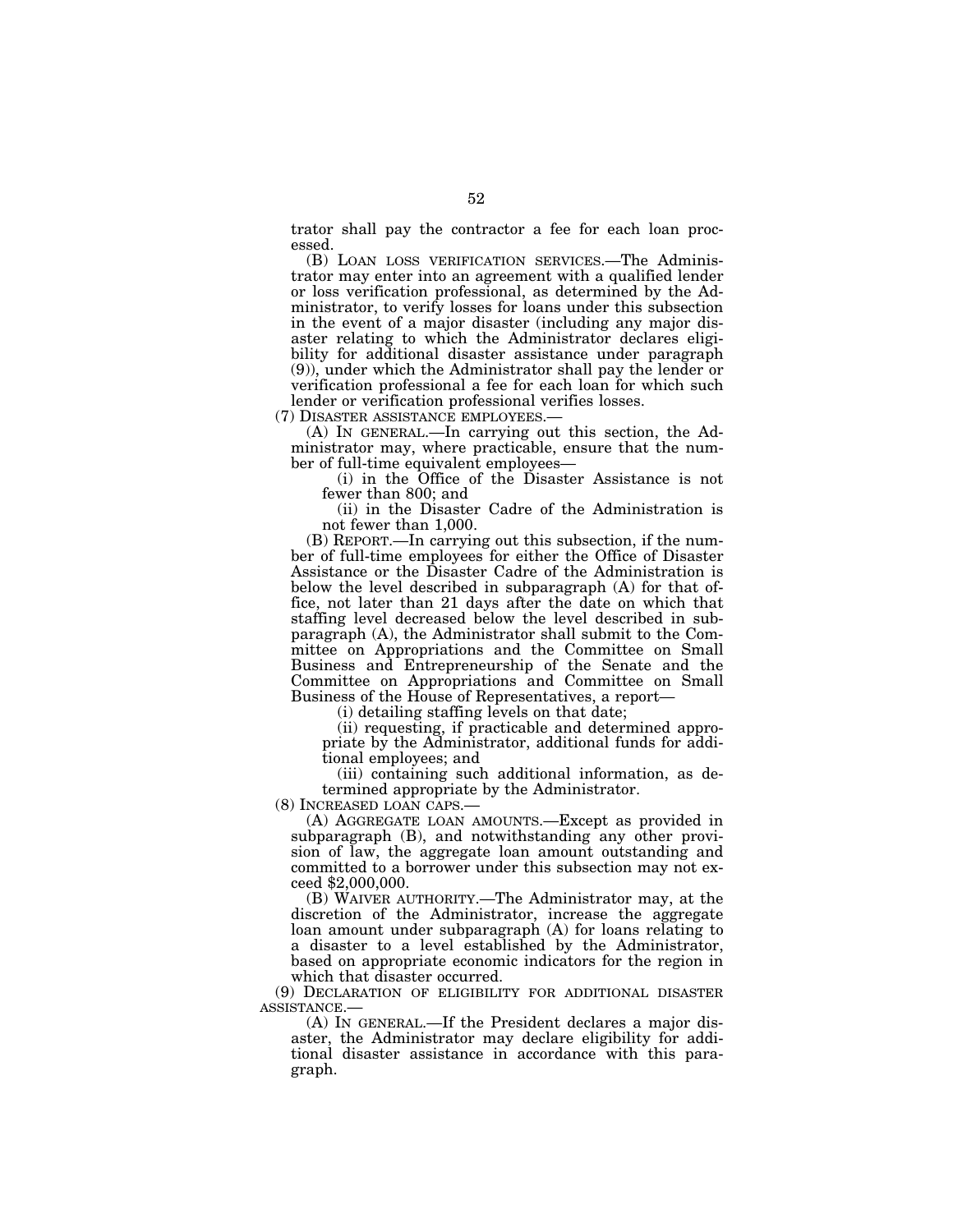(B) THRESHOLD.—A major disaster for which the Administrator declares eligibility for additional disaster assistance under this paragraph shall—

(i) have resulted in extraordinary levels of casualties or damage or disruption severely affecting the population (including mass evacuations), infrastructure, environment, economy, national morale, or government functions in an area;

(ii) be comparable to the description of a catastrophic incident in the National Response Plan of the Administration, or any successor thereto, unless there is no successor to such plan, in which case this clause shall have no force or effect; and

(iii) be of such size and scope that—

(I) the disaster assistance programs under the other paragraphs under this subsection are incapable of providing adequate and timely assistance to individuals or business concerns located within the disaster area; or

(II) a significant number of business concerns outside the disaster area have suffered disasterrelated substantial economic injury as a result of the incident.

(C) ADDITIONAL ECONOMIC INJURY DISASTER LOAN ASSIST-ANCE.—

(i) IN GENERAL.—If the Administrator declares eligibility for additional disaster assistance under this paragraph, the Administrator may make such loans under this subparagraph (either directly or in cooperation with banks or other lending institutions through agreements to participate on an immediate or deferred basis) as the Administrator determines appropriate to eligible small business concerns located anywhere in the United States.

(ii) PROCESSING TIME.—

(I) IN GENERAL.—If the Administrator determines that the average processing time for applications for disaster loans under this subparagraph relating to a specific major disaster is more than 15 days, the Administrator shall give priority to the processing of such applications submitted by eligible small business concerns located inside the disaster area, until the Administrator determines that the average processing time for such applications is not more than 15 days.

(II) SUSPENSION OF APPLICATIONS FROM OUTSIDE DISASTER AREA.—If the Administrator determines that the average processing time for applications for disaster loans under this subparagraph relating to a specific major disaster is more than 30 days, the Administrator shall suspend the processing of such applications submitted by eligible small business concerns located outside the disaster area, until the Administrator determines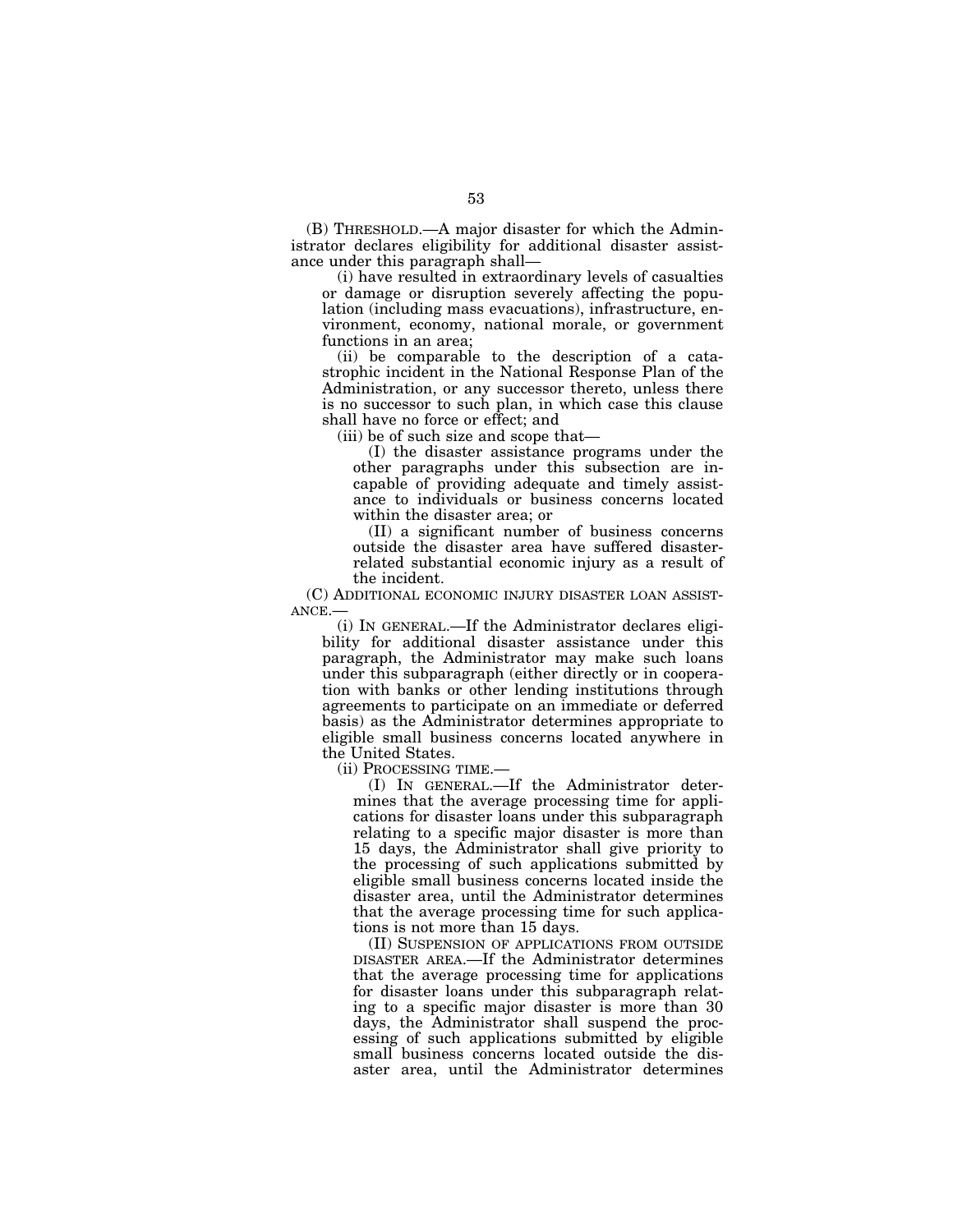that the average processing time for such applications is not more than 15 days.

(iii) LOAN TERMS.—A loan under this subparagraph shall be made on the same terms as a loan under paragraph (2).

(D) DEFINITIONS.—In this paragraph—

(i) the term ''disaster area'' means the area for which the applicable major disaster was declared;

(ii) the term ''disaster-related substantial economic injury'' means economic harm to a business concern that results in the inability of the business concern to—

(I) meet its obligations as it matures;

(II) meet its ordinary and necessary operating expenses; or

(III) market, produce, or provide a product or service ordinarily marketed, produced, or provided by the business concern because the business concern relies on materials from the disaster area or sells or markets in the disaster area; and

(iii) the term "eligible small business concern" means a small business concern—

(I) that has suffered disaster-related substantial economic injury as a result of the applicable major disaster; and

(II)(aa) for which not less than 25 percent of the market share of that small business concern is from business transacted in the disaster area;

(bb) for which not less than 25 percent of an input into a production process of that small business concern is from the disaster area; or

(cc) that relies on a provider located in the disaster area for a service that is not readily available elsewhere.

(10) REDUCING CLOSING AND DISBURSEMENT DELAYS.—The Administrator shall provide a clear and concise notification on all application materials for loans made under this subsection and on relevant websites notifying an applicant that the applicant may submit all documentation necessary for the approval of the loan at the time of application and that failure to submit all documentation could delay the approval and disbursement of the loan.

(11) INCREASING TRANSPARENCY IN LOAN APPROVALS.—The Administrator shall establish and implement clear, written policies and procedures for analyzing the ability of a loan applicant to repay a loan made under this subsection.

(12) ADDITIONAL AWARDS TO SMALL BUSINESS DEVELOPMENT CENTERS, WOMEN'S BUSINESS CENTERS, AND SCORE FOR DIS-ASTER RECOVERY.—

(A) IN GENERAL.—The Administration may provide financial assistance to a small business development center, a women's business center described in section 29, the Service Corps of Retired Executives, or any proposed consortium of such individuals or entities to spur disaster re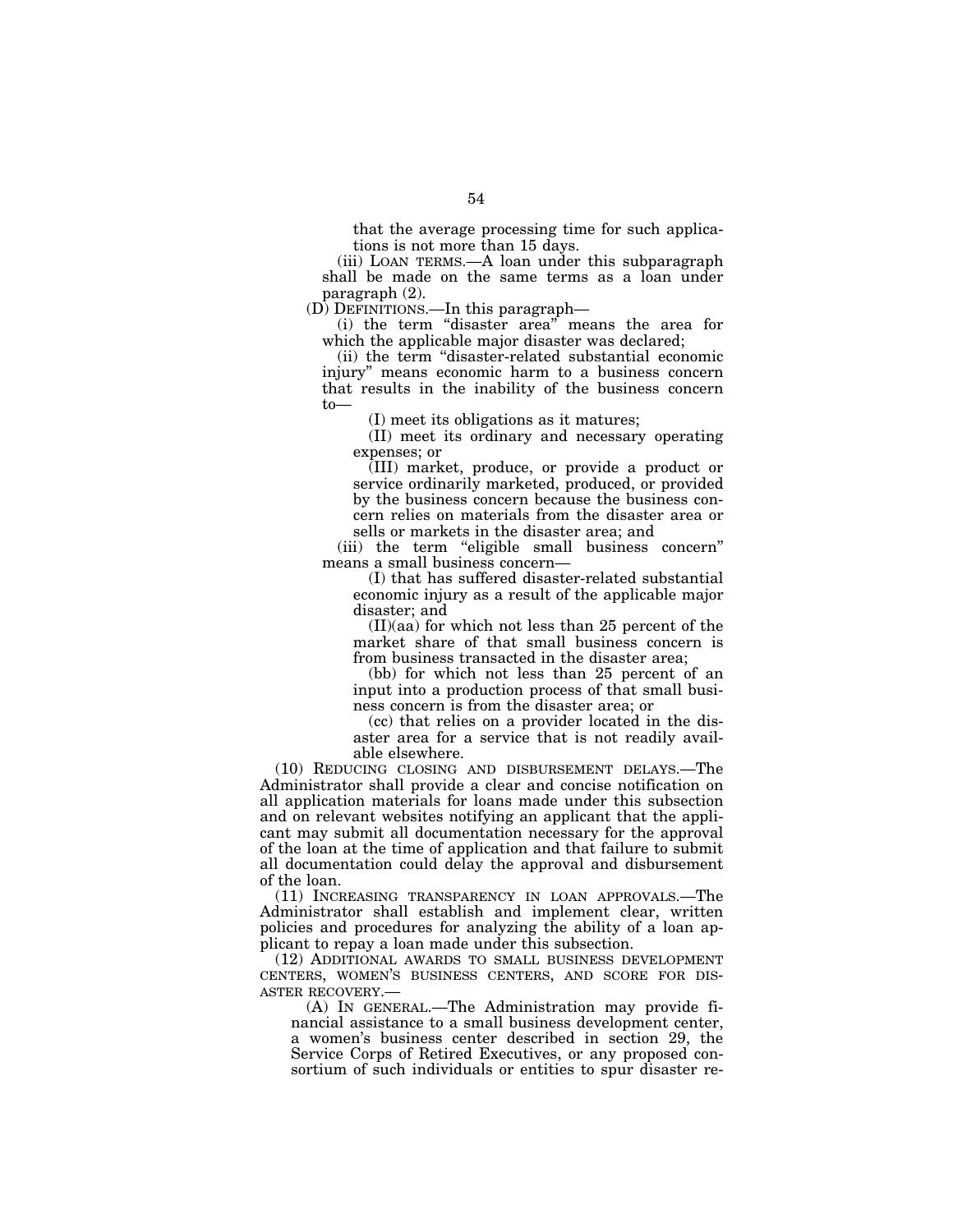covery and growth of small business concerns located in an area for which the President has declared a major disaster.

(B) FORM OF FINANCIAL ASSISTANCE.—Financial assistance provided under this paragraph shall be in the form of a grant, contract, or cooperative agreement.

(C) NO MATCHING FUNDS REQUIRED.—Matching funds shall not be required for any grant, contract, or cooperative agreement under this paragraph.

(D) REQUIREMENTS.—A recipient of financial assistance under this paragraph shall provide counseling, training, and other related services, such as promoting long-term resiliency, to small business concerns and entrepreneurs impacted by a major disaster.

(E) PERFORMANCE.—

(i) IN GENERAL.—The Administrator, in cooperation with the recipients of financial assistance under this paragraph, shall establish metrics and goals for performance of grants, contracts, and cooperative agreements under this paragraph, which shall include recovery of sales, recovery of employment, reestablishment of business premises, and establishment of new small business concerns.

(ii) USE OF ESTIMATES.—The Administrator shall base the goals and metrics for performance established under clause (i), in part, on the estimates of disaster impact prepared by the Office of Disaster Assistance for purposes of estimating loan-making requirements.<br>(F) TERM.—

(i) IN GENERAL.—The term of any grant, contract, or cooperative agreement under this paragraph shall be for not more than 2 years.

(ii) EXTENSION.—The Administrator may make 1 extension of a grant, contract, or cooperative agreement under this paragraph for a period of not more than 1 year, upon a showing of good cause and need for the

extension.<br>(G) EXEMPTION FROM OTHER PROGRAM REQUIREMENTS.— Financial assistance provided under this paragraph is in addition to, and wholly separate from, any other form of assistance provided by the Administrator under this Act.

(H) COMPETITIVE BASIS.—The Administration shall award financial assistance under this paragraph on a competitive basis.

(13) SUPPLEMENTAL ASSISTANCE FOR CONTRACTOR MALFEA-SANCE.—

(A) IN GENERAL.—If a contractor or other person engages in malfeasance in connection with repairs to, rehabilitation of, or replacement of real or personal property relating to which a loan was made under this subsection and the malfeasance results in substantial economic damage to the recipient of the loan or substantial risks to health or safety, upon receiving documentation of the substantial economic damage or the substantial risk to health and safety from an independent loss verifier, and subject to subparagraph (B), the Administrator may increase the amount of the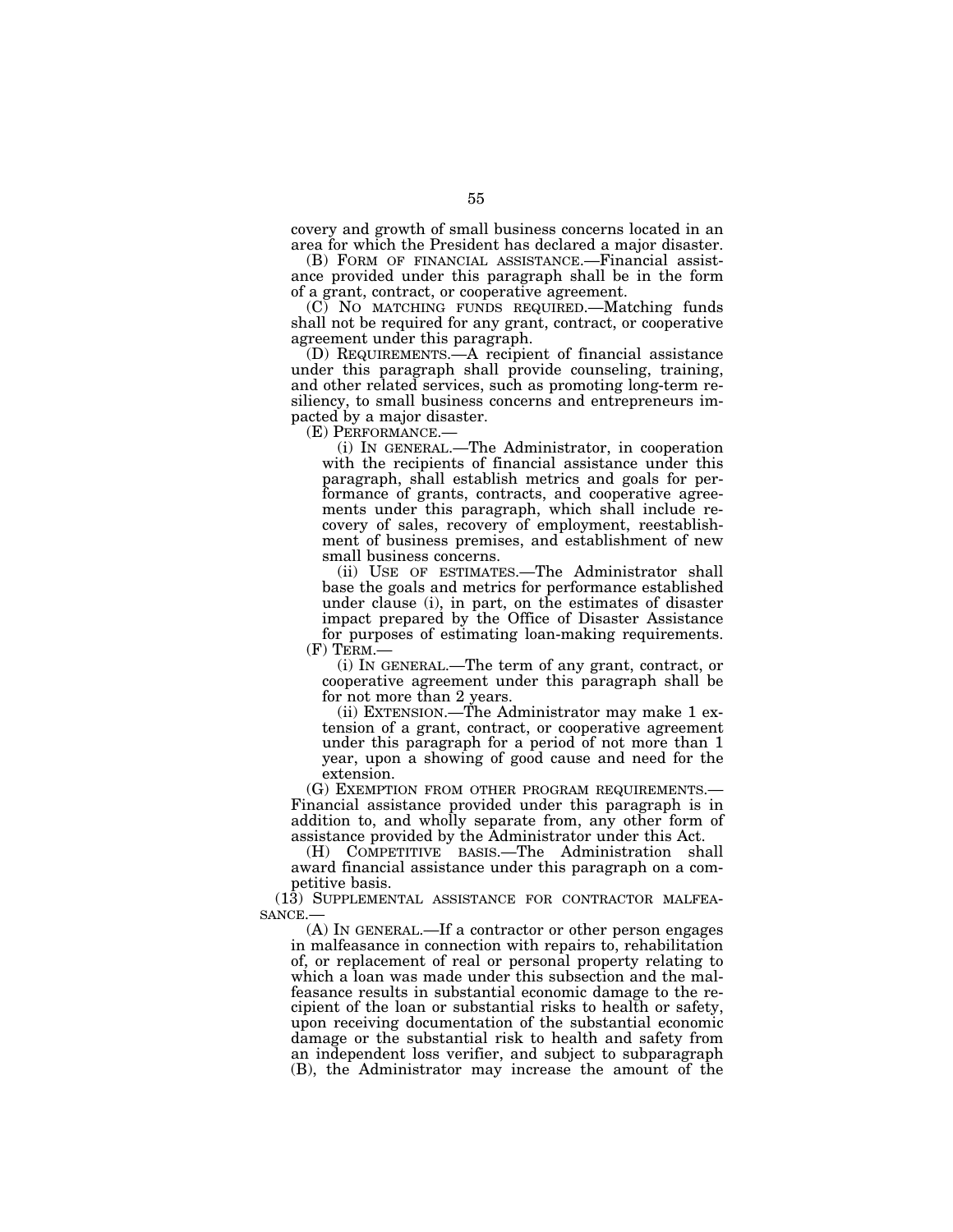loan under this subsection, as necessary for the cost of repairs, rehabilitation, or replacement needed to address the cause of the economic damage or health or safety risk.

(B) REQUIREMENTS.—The Administrator may only increase the amount of a loan under subparagraph (A) upon receiving an appropriate certification from the borrower and person performing the mitigation attesting to the reasonableness of the mitigation costs and an assignment of any proceeds received from the person engaging in the malfeasance. The assignment of proceeds recovered from the person engaging in the malfeasance shall be equal to the amount of the loan under this section. Any mitigation activities shall be subject to audit and independent verification of completeness and cost reasonableness.

(14) BUSINESS RECOVERY CENTERS.—

(A) IN GENERAL.—The Administrator, acting through the district offices of the Administration, shall identify locations that may be used as recovery centers by the Administration in the event of a disaster declared under this subsection or a major disaster.

(B) REQUIREMENTS FOR IDENTIFICATION.—Each district office of the Administration shall—

(i) identify a location described in subparagraph (A) in each county, parish, or similar unit of general local government in the area served by the district office; and

(ii) ensure that the locations identified under subparagraph (A) may be used as a recovery center with-

out cost to the Government, to the extent practicable. (15) INCREASED OVERSIGHT OF ECONOMIC INJURY DISASTER LOANS.—The Administrator shall increase oversight of entities receiving loans under paragraph (2), and may consider—

(A) scheduled site visits to ensure borrower eligibility and compliance with requirements established by the Administrator; and

(B) reviews of the use of the loan proceeds by an entity described in paragraph (2) to ensure compliance with requirements established by the Administrator.

*(16) STATUTE OF LIMITATIONS.—Notwithstanding any other provision of law, any criminal charge or civil enforcement action alleging that a borrower engaged in fraud with respect to a loan made under this subsection in response to COVID–19 during the covered period (as defined in section 1110(a) of the CARES Act) shall be filed not later than 10 years after the offense was committed.* 

No loan under this subsection, including renewals and extensions thereof, may be made for a period or periods exceeding thirty years: *Provided,* That the Administrator may consent to a suspension in the payment of principal and interest charges on, and to an extension in the maturity of, the Federal share of any loan under this subsection for a period not to exceed five years, if (A) the borrower under such loan is a homeowner or a small business concern, (B) the loan was made to enable (i) such homeowner to repair or replace his home, or (ii) such concern to repair or replace plant or equipment which was damaged or destroyed as the result of a dis-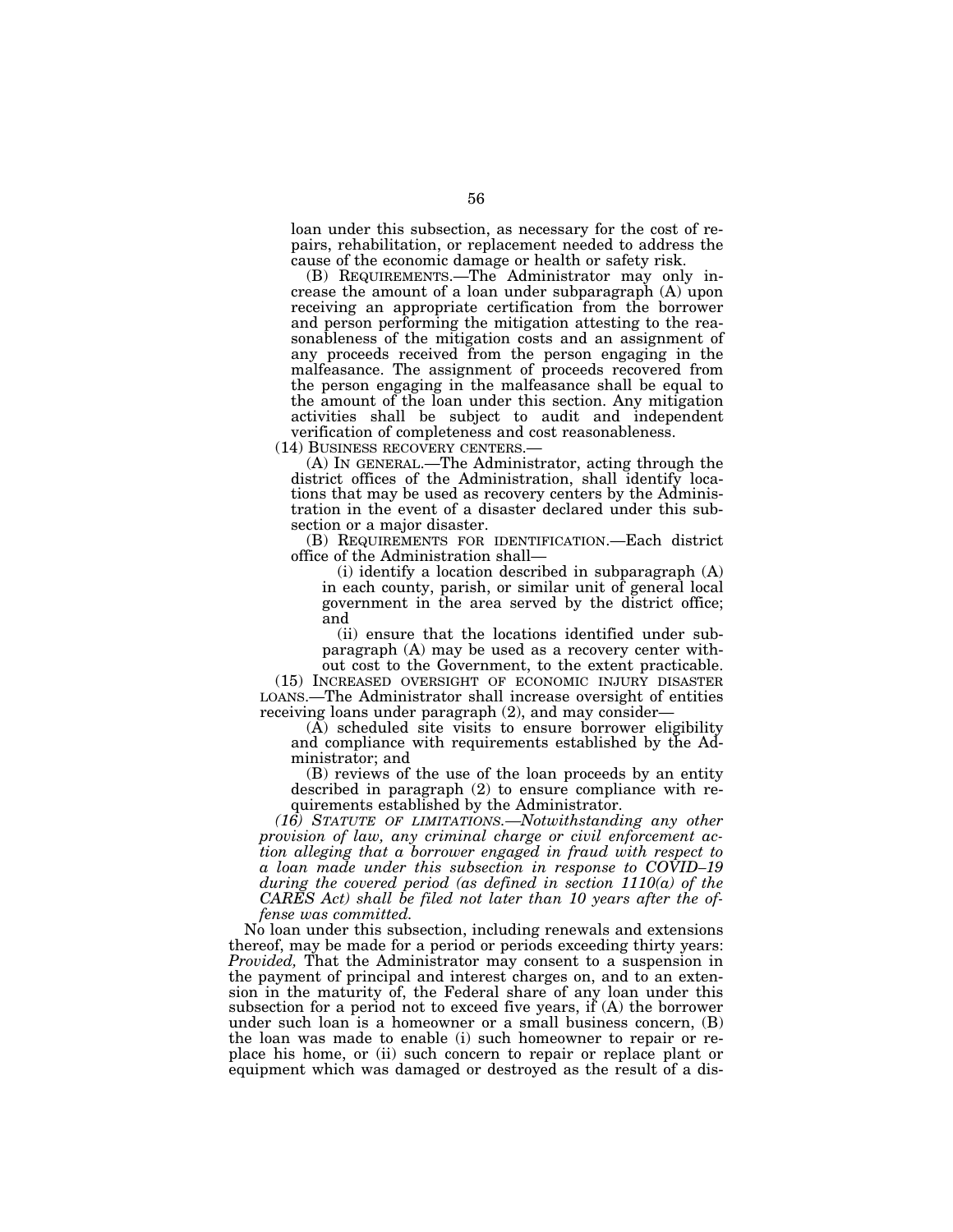aster meeting the requirements of clause (A) or (B) of paragraph (2) of this subsection, and (C) the Administrator determines such action is necessary to avoid severe financial hardship: *Provided further,* That the provisions of paragraph (1) of subsection (d) of this section shall not be applicable to any such loan having a maturity in excess of twenty years. Notwithstanding any other provision of law, and except as provided in subsection (d), the interest rate on the Administration's share of any loan made under subsection (b), shall not exceed the average annual interest rate on all interestbearing obligations of the United States then forming a part of the public debt as computed at the end of the fiscal year next preceding the date of the loan and adjusted to the nearest one-eight of 1 per centum plus one-quarter of 1 per centum: *Provided, however,* That the interest rate for loans made under paragraphs (1) and (2) hereof shall not exceed the rate of interest which is in effect at the time of the occurrence of the disaster. In agreements to participate in loans on a deferred basis under this subsection, such participation by the Administration shall not be in excess of 90 per centum of the balance of the loan outstanding at the time of disbursement. Notwithstanding any other provision of law, the interest rate on the Administration's share of any loan made pursuant to paragraph (1) of this subsection to repair or replace a primary residence and/or replace or repair damaged or destroyed personal property, less the amount of compensation by insurance or otherwise, with respect to a disaster occurring on or after July 1, 1976, and prior to October 1, 1978, shall be: 1 per centum on the amount of such loan not exceeding \$10,000, and 3 per centum on the amount of such loan over \$10,000 but not exceeding \$40,000. The interest rate on the Administration's share of the first \$250,000 of all other loans made pursuant to paragraph (1) of this subsection, with respect to a disaster occurring on or after July 1, 1976, and prior to October 1, 1978, shall be 3 per centum. All repayments of principal on the Administration's share of any loan made under the above provisions shall first be applied to reduce the principal sum of such loan which bears interest at the lower rates provided in this paragraph. The principal amount of any loan made pursuant to paragraph (1) in connection with a disaster which occurs on or after April 1, 1977, but prior to January 1, 1978, may be increased by such amount, but not more than \$2,000, as the Administration determines to be reasonable in light of the amount and nature of loss, damage, or injury sustained in order to finance the installation of insulation in the property which was lost, damaged, or injured, if the uninsured, damaged portion of the property is 10 per centum or more of the market value of the property at the time of the disaster. No later than June 1, 1978, the Administration shall prepare and transmit to the Select Committee on Small Business of the Senate, the Committee on Small Business of the House of Representatives, and the Committee of the Senate and House of Representatives having jurisdiction over measures relating to energy conservation, a report on its activities under this paragraph, including therein an evaluation of the effect of such activities on encouraging the installation of insulation in property which is repaired or replaced after a disaster which is subject to this paragraph, and its recommendations with respect to the continuation, modification, or termination of such activities.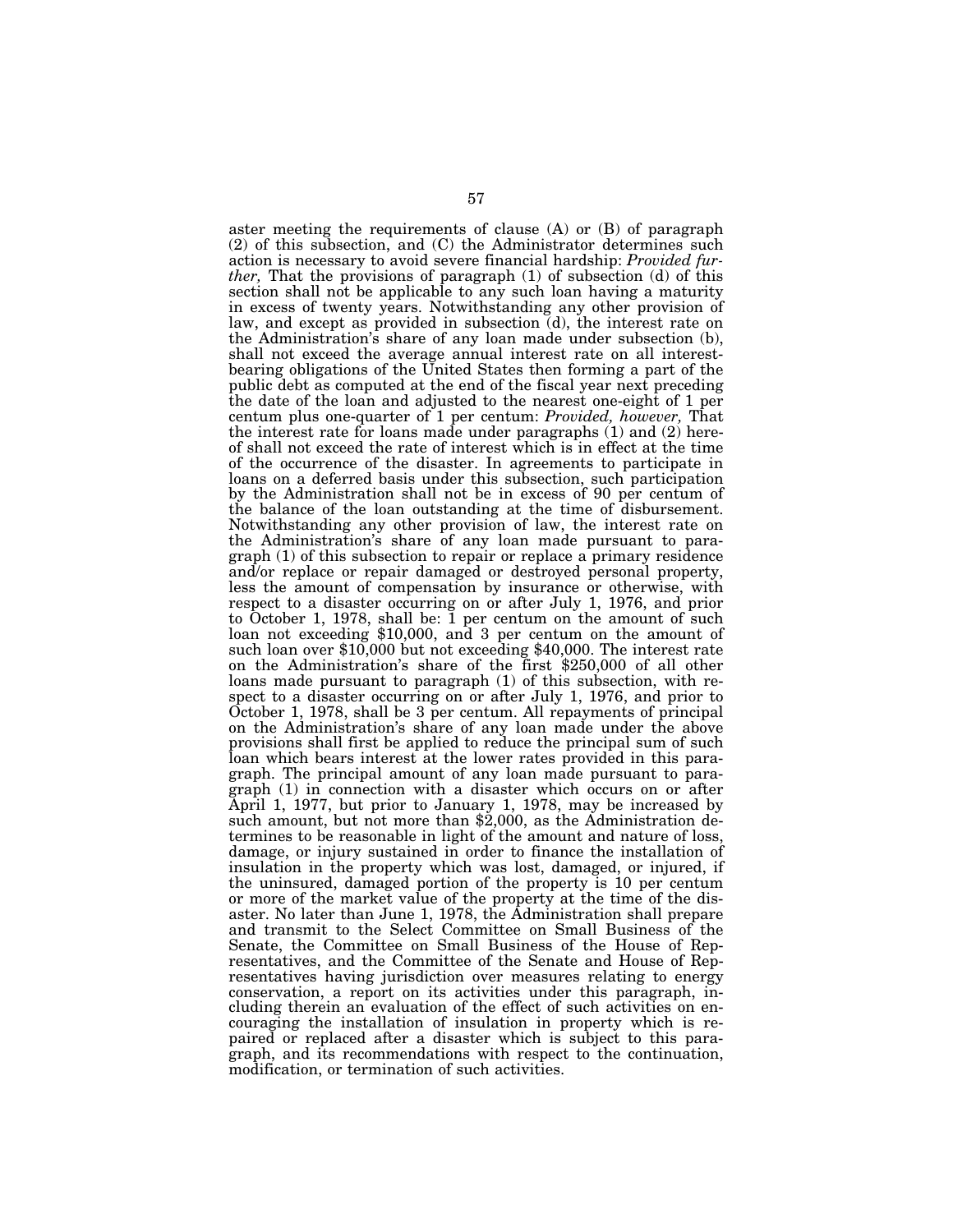In the administration of the disaster loan program under paragraphs (1) and (2) of this subsection, in the case of property loss or damage or injury resulting from a major disaster as determined by the President or a disaster as determined by the Administrator which occurs on or after January 1, 1971, and prior to July 1, 1973, the Small Business Administration, to the extent such loss or damage or injury is not compensated for by insurance or otherwise—

(A) may make any loan for repair, rehabilitation, or replacement of property damaged or destroyed without regard to whether the required financial assistance is otherwise available from private sources;

(B) may, in the case of the total destruction or substantial property damage of a home or business concern, refinance any mortgage or other liens outstanding against the destroyed or damaged property if such project is to be repaired, rehabilitated, or replaced, except that (1) in the case of a business concern, the amount refinanced shall not exceed the amount of the physical loss sustained, and (2) in the case of a home, the amount of each monthly payment of principal and interest on the loan after refinancing under this clause shall be not less than the amount of each such payment made prior to such refinancing;

(C) may, in the case of a loan made under clause (A) or a mortgage or other lien refinanced under clause (B) in connection with the destruction of, or substantial damage to, property owned and used as a residence by an individual who by reason of retirement, disability, or other similar circumstances relies for support on survivor, disability, or retirement benefits under a pension, insurance, or other program, consent to the suspension of the payments of the principal of that loan, mortgage, or lien during the lifetime of that individual and his souse for so long as the Administration determines that making such payments would constitute a substantial hardship;

(D) shall, notwithstanding the provisions of any other law and upon presentation by the applicant of proof of loss or damage or injury and a bona fide estimate of cost of repair, rehabilitation, or replacement, cancel the principal of any loan made to cover a loss or damage or injury resulting from such disaster, except that—

(i) with respect to a loan made in connection with a disaster occurring on or after January 1, 1971 but prior to January 1, 1972, the total amount so canceled shall not exceed \$2,500, and the interest on the balance of the loan shall be at a rate of 3 per centum per annum; and

(ii) with respect to a loan made in connection with a disaster occurring on or after January 1, 1972 but prior to July 1, 1973, the total amount so canceled shall not exceed \$5,000, and the interest on the balance of the loan shall be at a rate of 1 per centum per annum.

With respect to any loan referred to in clause (D) which is outstanding on the date of enactment of this paragraph, the Administrator shall—

(i) make sure change in the interest rate on the balance of such loan as is required under that clause effective as of such date of enactment; and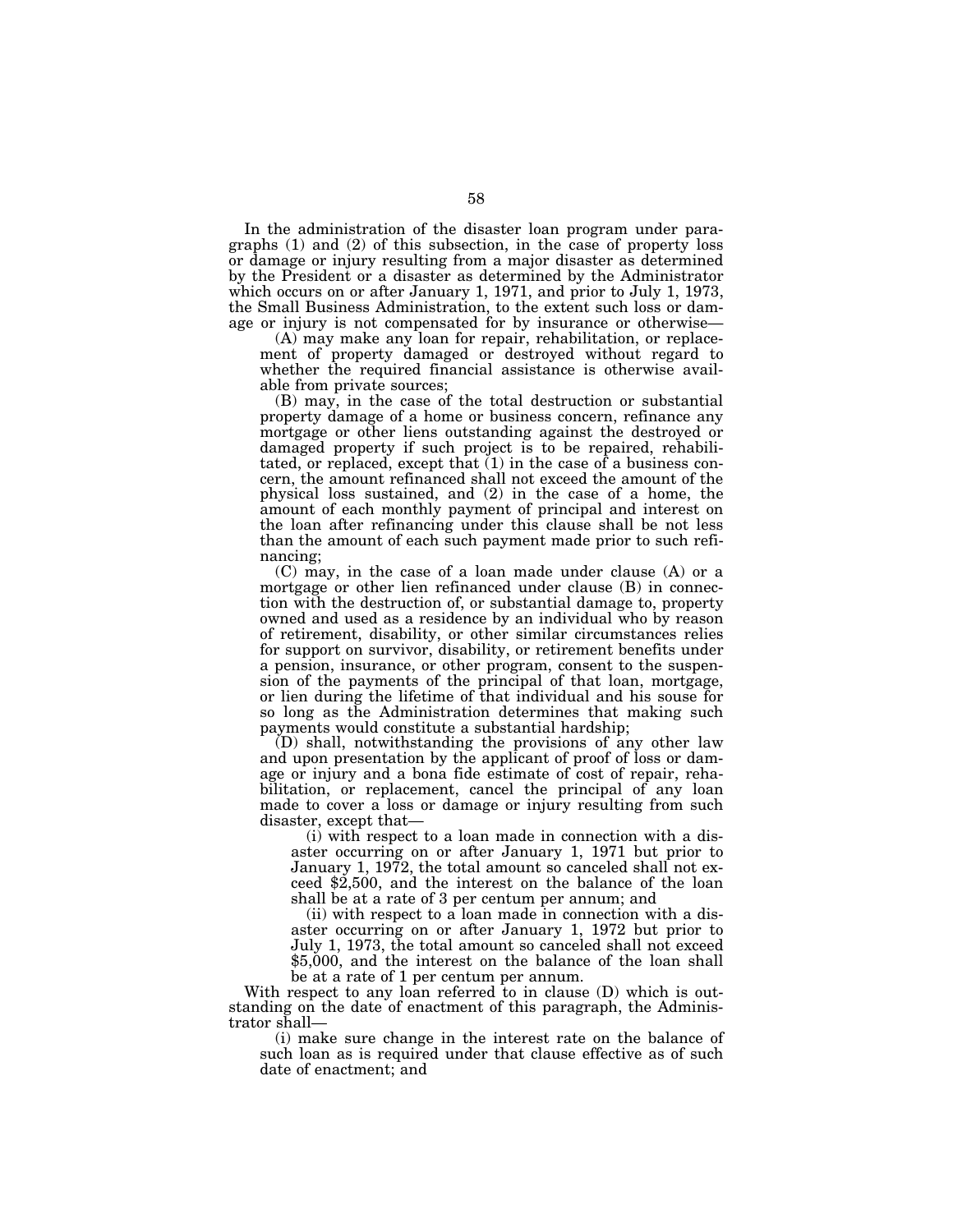(ii) in applying the limitation set forth in that clause with respect to the total amount of such loan which may be canceled, consider as part of the amount so canceled any part of such loan which was previously canceled pursuant to section 231 of the Disaster Relief Act of 1970.

Whoever wrongfully misapplies the proceeds of a loan obtained under this subsection shall be civilly liable to the Administrator in an amount equal to one-and-one-half times the original principal amount of the loan.

(E) A State grant made on or prior to July 1, 1979, shall not be considered compensation for the purpose of applying the provisions of section 312(a) of the Disaster Relief and Emergency Assistance Act to a disaster loan under paragraph (1) (2)of this subsection.

(c) PRIVATE DISASTER LOANS.—

(1) DEFINITIONS.—In this subsection—

(A) the term ''disaster area'' means any area for which the President declared a major disaster relating to which the Administrator declares eligibility for additional disaster assistance under subsection (b)(9), during the period of that major disaster declaration;

(B) the term "eligible individual" means an individual who is eligible for disaster assistance under subsection  $(b)(1)$  relating to a major disaster relating to which the Administrator declares eligibility for additional disaster assistance under subsection (b)(9);

(C) the term "eligible small business concern" means a business concern that is—

(i) a small business concern, as defined under this Act; or

(ii) a small business concern, as defined in section 103 of the Small Business Investment Act of 1958;

(D) the term ''preferred lender'' means a lender participating in the Preferred Lender Program;

(E) the term ''Preferred Lender Program'' has the meaning given that term in subsection  $(a)(2)(C)(ii)$ ; and

 $(F)$  the term "qualified private lender" means any privately-owned bank or other lending institution that—

(i) is not a preferred lender; and

(ii) the Administrator determines meets the criteria established under paragraph (10).

(2) PROGRAM REQUIRED.—The Administrator shall carry out a program, to be known as the Private Disaster Assistance program, under which the Administration may guarantee timely payment of principal and interest, as scheduled, on any loan made to an eligible small business concern located in a disaster area and to an eligible individual.

(3) USE OF LOANS.—A loan guaranteed by the Administrator under this subsection may be used for any purpose authorized under subsection (b).<br>(4) ONLINE APPLICATIONS.

(A) ESTABLISHMENT.— The Administrator may establish, directly or through an agreement with another entity, an online application process for loans guaranteed under this subsection.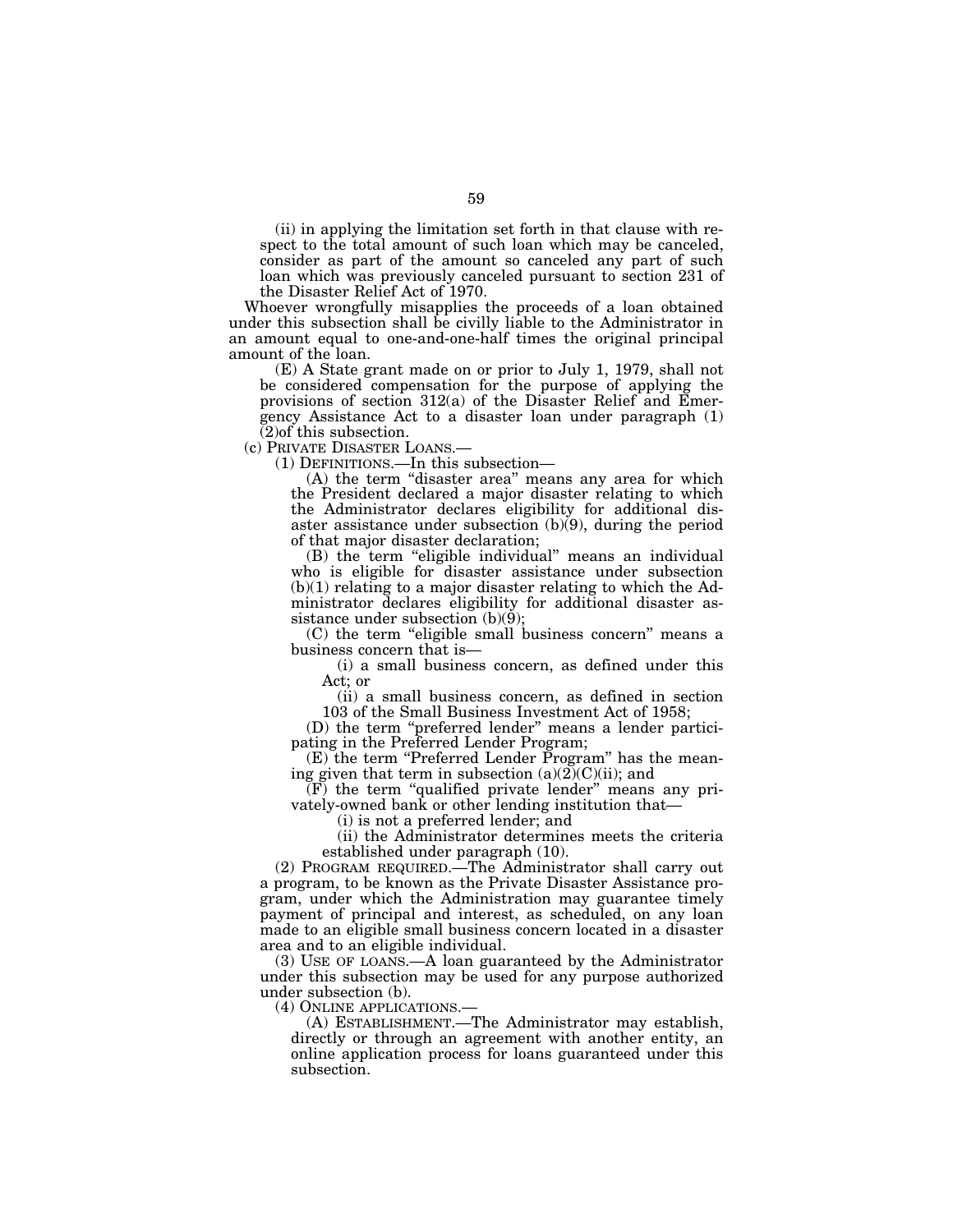(B) OTHER FEDERAL ASSISTANCE.—The Administrator may coordinate with the head of any other appropriate Federal agency so that any application submitted through an online application process established under this paragraph may be considered for any other Federal assistance program for disaster relief.

 $(\tilde{C})$  CONSULTATION.—In establishing an online application process under this paragraph, the Administrator shall consult with appropriate persons from the public and private sectors, including private lenders.<br>(5) MAXIMUM AMOUNTS.—

(A) GUARANTEE PERCENTAGE.—The Administrator may guarantee not more than 85 percent of a loan under this subsection.

(B) LOAN AMOUNT.—The maximum amount of a loan guaranteed under this subsection shall be \$2,000,000.

(6) TERMS AND CONDITIONS.—A loan guaranteed under this subsection shall be made under the same terms and conditions as a loan under subsection (b).

(7) LENDERS.—

(A) IN GENERAL.—A loan guaranteed under this subsection made to—

(i) a qualified individual may be made by a preferred lender; and

(ii) a qualified small business concern may be made by a qualified private lender or by a preferred lender that also makes loans to qualified individuals.

(B) COMPLIANCE.—If the Administrator determines that a preferred lender knowingly failed to comply with the underwriting standards for loans guaranteed under this subsection or violated the terms of the standard operating procedure agreement between that preferred lender and the Administration, the Administrator shall do 1 or more of the following:

(i) Exclude the preferred lender from participating in the program under this subsection.

(ii) Exclude the preferred lender from participating in the Preferred Lender Program for a period of not more than 5 years.

 $(8)$  FEES.

(A) IN GENERAL.—The Administrator may not collect a guarantee fee under this subsection.

(B) ORIGINATION FEE.—The Administrator may pay a qualified private lender or preferred lender an origination fee for a loan guaranteed under this subsection in an amount agreed upon in advance between the qualified private lender or preferred lender and the Administrator.

(9) DOCUMENTATION.—A qualified private lender or preferred lender may use its own loan documentation for a loan guaranteed by the Administrator under this subsection, to the extent authorized by the Administrator. The ability of a lender to use its own loan documentation for a loan guaranteed under this subsection shall not be considered part of the criteria for becoming a qualified private lender under the regulations promulgated under paragraph (10).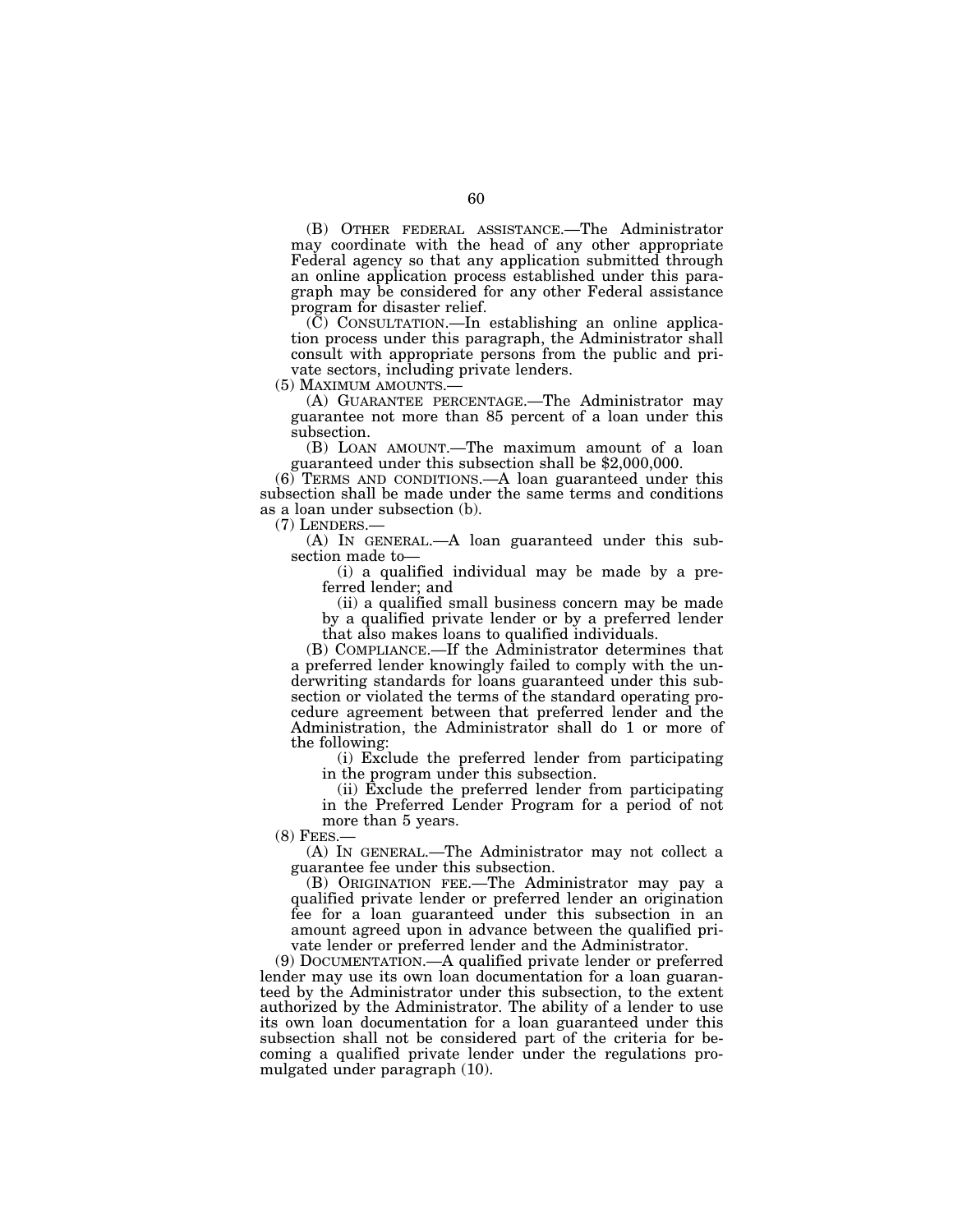(10) IMPLEMENTATION REGULATIONS.— (A) IN GENERAL.—Not later than 1 year after the date of enactment of the Small Business Disaster Response and Loan Improvements Act of 2008, the Administrator shall issue final regulations establishing permanent criteria for qualified private lenders.

(B) REPORT TO CONGRESS.—Not later than 6 months after the date of enactment of the Small Business Disaster Response and Loan Improvements Act of 2008, the Administrator shall submit a report on the progress of the regulations required by subparagraph (A) to the Committee on Small Business and Entrepreneurship of the Senate and the Committee on Small Business of the House of Representatives.

(11) AUTHORIZATION OF APPROPRIATIONS.—

(A) IN GENERAL.—Amounts necessary to carry out this subsection shall be made available from amounts appropriated to the Administration to carry out subsection (b).

(B) AUTHORITY TO REDUCE INTEREST RATES AND OTHER TERMS AND CONDITIONS.—Funds appropriated to the Administration to carry out this subsection, may be used by the Administrator to meet the loan terms and conditions specified in paragraph (6).

(12) PURCHASE OF LOANS.—The Administrator may enter into an agreement with a qualified private lender or preferred

lender to purchase any loan guaranteed under this subsection. (d)(1) The Administration may further extend the maturity of or renew any loan made pursuant to this section, or any loan transferred to the Administration pursuant to Reorganization Plan Numbered 2 of 1954, or Reorganization Plan Numbered 1 of 1957, for additional periods not to exceed ten years beyond the period stated therein, if such extension or renewal will aid in the orderly liquidation of such loan.

(2) During any period in which principal and interest charges are suspended on the Federal share of any loan, as provided in subsection (b), the Administrator shall, upon the request of any person, firm, or corporation having a participation in such loan, purchase such participation, or assume the obligation of the borrower, for the balance of such period, to make principal and interest payments on the non-Federal share of such loan: *Provided,* That no such payments shall be made by the Administrator in behalf of any borrower unless (i) the Administrator determines that such action is necessary in order to avoid a default, and (ii) the borrower agrees to make payments to the Administration in an agreegate amount equal to the amount paid in its behalf by the Administrator, in such manner and at such time (during or after the term of the loan) as the Administrator shall determine having due regard to the purposes sought to be achieved by this paragraph.

(3) With respect to a disaster occurring on or after October 1, 1978, and prior the effective date of this Act, on the Administration's share of loans made pursuant to paragraph (1) of subsection (b)—

(A) if the loan proceeds are to repair or replace a primary residence and/or repair or replace damaged or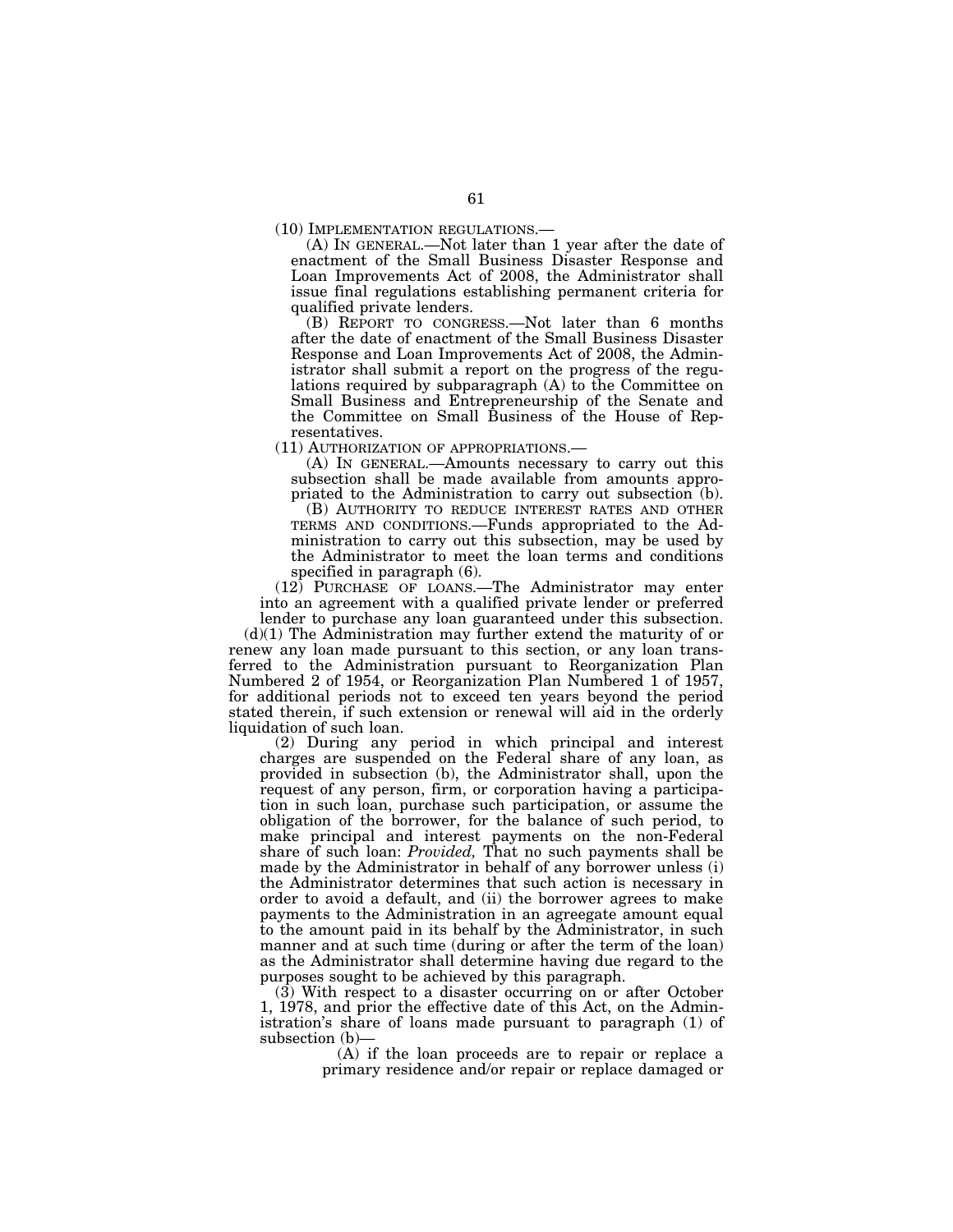destroyed personal property, the interest rate shall be 3 percent on the first \$55,000 of such loan;

(B) if the loan proceeds are to repair or replace property damaged or destroyed and if the applicant is a business concern which is unable to obtain sufficient credit elsewhere, the interest rate shall be as determined by the Administration, but not in excess of 5 percent per annum; and

(C) if the loan proceeds are to repair or replace property damaged or destroyed and if the applicant is a business concern which is able to obtain sufficient credit elsewhere, the interest rate shall not exceed the current average market yield on outstanding marketable obligations of the United States with remaining periods to maturity comparable to the average maturities of such loans and adjusted to the nearest one-eight of 1 percent, and an additional amount as determined by the Administration, but not to exceed 1 percent: *Provided,* That three years after such loan is fully disbursed and every two years thereafter for the term of the loan, if the Administration determines that the borrower is able to obtain a loan from one-Federal sources at reasonable rates and terms for loans of similar purposes and periods of time, the borrower shall, upon request by the Administration, apply for and accept such a loan in sufficient amount to repay the Administration: *Provided further,* That no loan under subsection (b)(1) shall be made, either directly or in cooperation with banks or other lending institutions through agreements to participate on an immediate or deferred basis, if the total amount outstanding and committed to the borrower under such subsection would exceed \$500,000 for each disaster, unless an applicant constitutes a major source of employment in an area suffering a disaster, in which case the Administration, in its discretion, may waive the \$500,000 limitation.

(4) Notwithstanding the provisions of any other law, the interest rate on the Federal share of any loan made under subsection (b) shall be—

(A) in the case of a homeowner unable to secure credit elsewhere, the rate prescribed by the Administration but not more than one-half the rate determined by the Secretary of the Treasury taking into consideration the current average market yield on outstanding marketable obligations of the United States with remaining periods to maturity comparable to the average maturities of such loans plus an additional charge of not to exceed 1 per centum per annum as determined by the Administrator, and adjusted to the nearest one-eight of 1 per centum but not to exceed 8 per centum per annum;

(B) in the case of a homeowner able to secure credit elsewhere, the rate prescribed by the Administration but not more than the rate determined by the Secretary of the Treasury taking into consideration the current average market yield on outstanding marketable obligations of the United States with remaining periods to maturity comparable to the average maturities of such loans plus an ad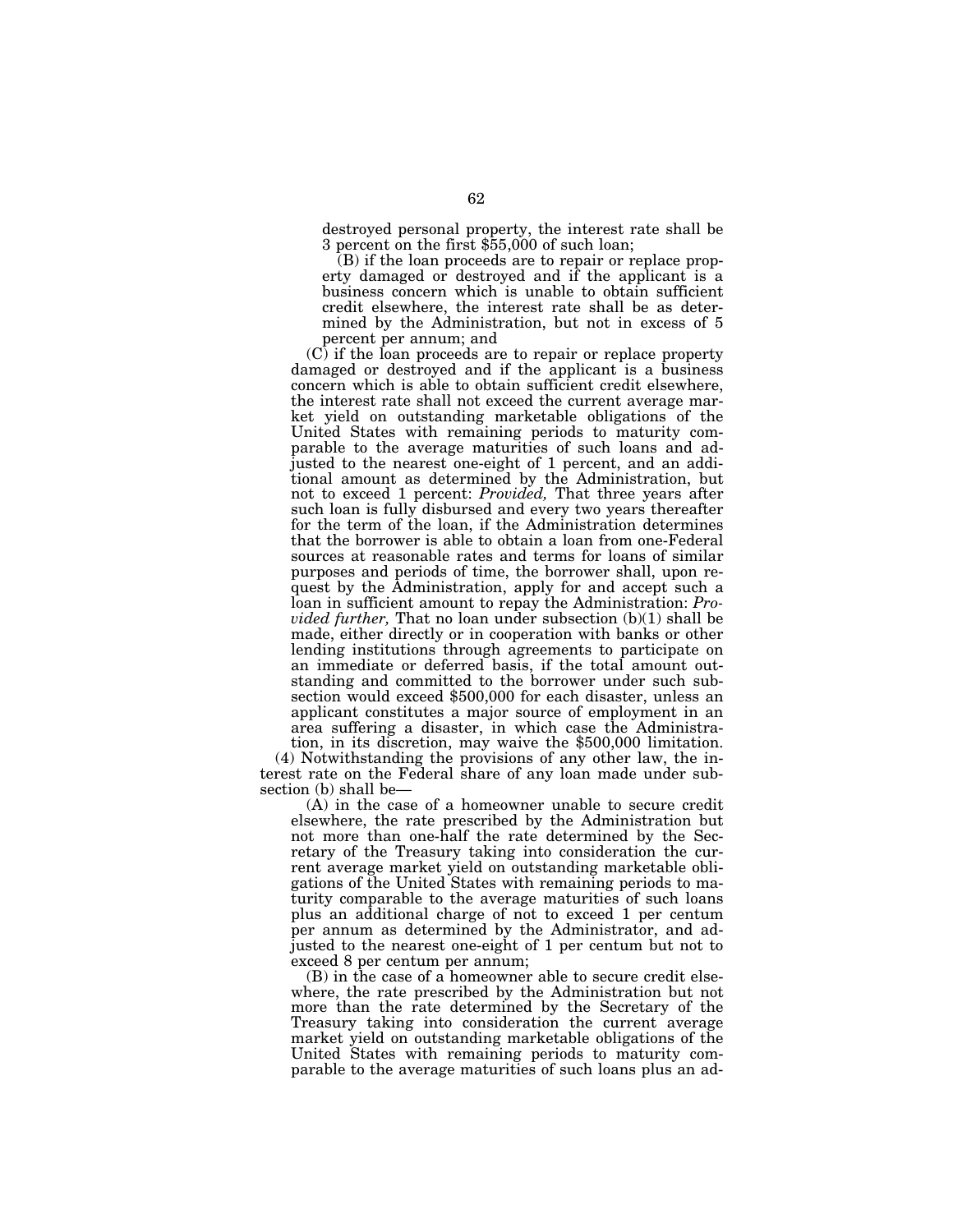ditional charge of not to exceed 1 per centum per annum as determined by the Administrator, and adjusted to the nearest one-eighth of 1 per centum;

(C) in the case of a business concern unable to obtain credit elsewhere, not to exceed 8 per centum per annum;

(D) in the case of a business concern able to obtain credit elsewhere, the rate prescribed by the Administration but not in excess of the rate prevailing in private market for similar loans and not more than the rate prescribed by the Administration as the maximum interest rate for deferred participation (guaranteed) loans under section 7(a) of this Act. Loans under this subparagraph shall be limited to a maximum term of three years.

(5) Notwithstanding the provisions of any other law, the interest rate on the Federal share of any loan made under subsection  $(b)(1)$  and  $(b)(2)$  on account of a disaster commencing on or after October 1, 1982, shall be—

(A) in the case of a homeowner unable to secure credit elsewhere, the rate prescribed by the Administration but not more than one-half the rate determined by the Secretary of the Treasury taking into consideration the current average market yield on outstanding marketable obligations of the United States with remaining periods to maturity comparable to the average maturities of such loan plus an additional charge of not to exceed 1 per centum per annum as determined by the Administrator, and adjusted to the nearest one-eighth of 1 per centum, but not to exceed 4 per centum per annum;

(B) in the case of a homeowner, able to secure credit elsewhere, the rate prescribed by the Administration but not more than the rate determined by the Secretary of the Treasury taking into consideration the current average market yield on outstanding marketable obligations of the United States with remaining periods to maturity comparable to the average maturities of such loans plus an additional charge of not to exceed 1 per centum per annum as determined by the Administrator, and adjusted to the nearest one-eighth of 1 per centum, but not to exceed 8 per centum per annum;

(C) in the case of a business, private nonprofit organization, or other concern, including agricultural cooperatives, unable to obtain credit elsewhere, not to exceed  $\overline{4}$  per centum per annum;

(D) in the case of a business concern able to obtain credit elsewhere, the rate prescribed by the Administration but not in excess of the lowest of (i) the rate prevailing in the private market for similar loans, (ii) the rate prescribed by the Administration as the maximum interest rate for deferred participation (guaranteed) loans under section 7(a) of this Act, or (iii) 8 per centum per annum. Loans under this subparagraph shall be limited to a maximum term of 7 years.

(6) Notwithstanding the provisions of any other law, such loans, subject to the reductions required by subparagraphs (A) and  $(B)$  of paragraph  $7(b)(1)$ , shall be in amounts equal to 100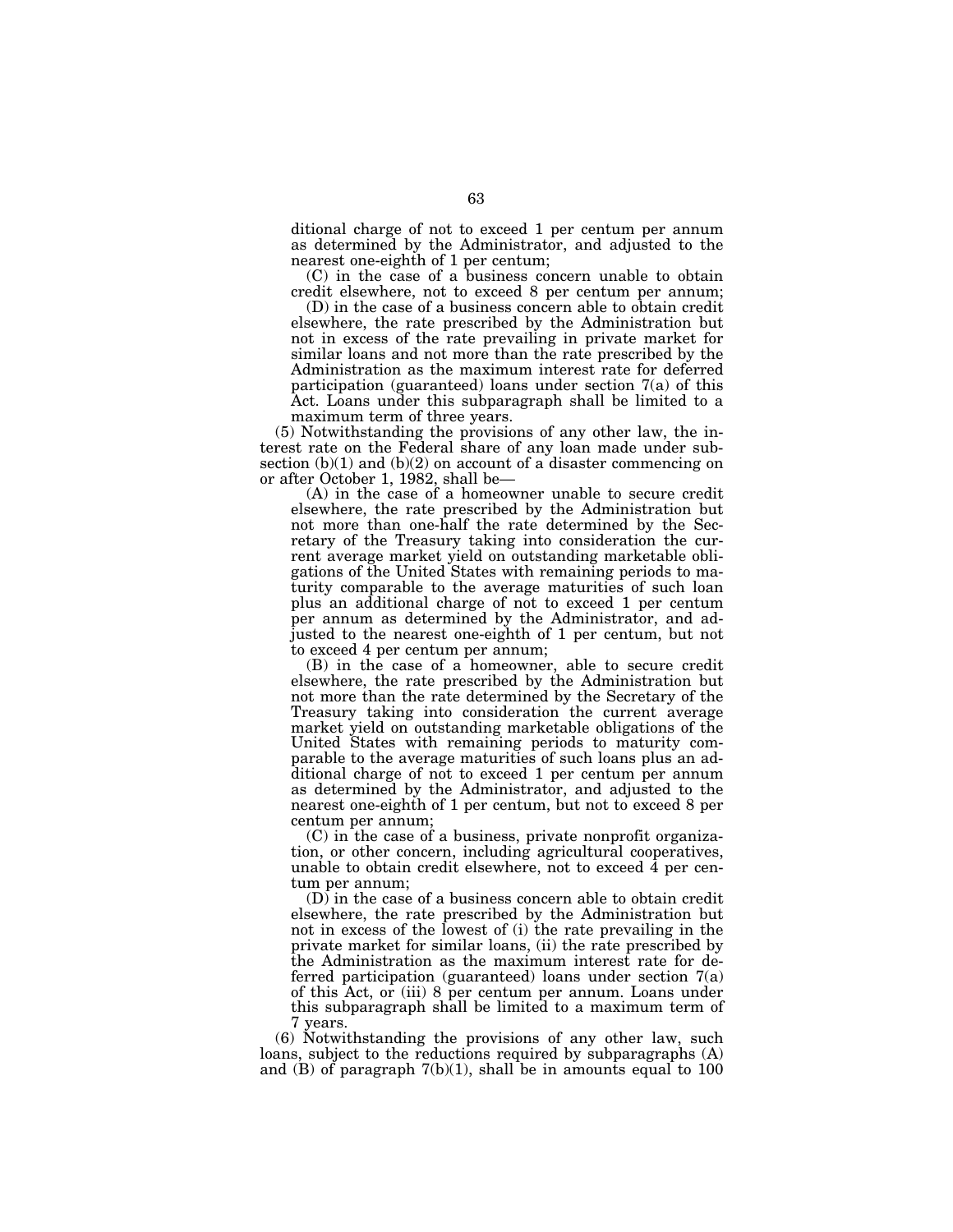per centum of loss. The interest rate for loans made under paragraphs 7(b)(1) and (2), as determined pursuant to paragraph (5), shall be the rate of interest which is in effect on the date of the disaster commenced: *Provided,* That no loan under paragraphs 7(b) (1) and (2) shall be made, either directly or in cooperation with banks or other lending institutions through agreements to participate on an immediate or deferred (guaranteed) basis, if the total amount outstanding and committed to the borrower under subsection 7(b) would exceed \$500,000 for each disaster unless an applicant constitutes a major source of employment in an area suffering a disaster, in which case the Administration, in its discretion, may waive the \$500,000 limitation: *Provided further,* That the Administration, subject to the reductions required by subparagraphs  $(A)$  and  $(B)$  of paragraph  $7(b)(1)$ , shall not reduce the amount of eligibility for any homeowner on account of loss of real estate to less than \$100,000 for each disaster nor for any homeowner or lessee on account of loss of personal property to less than \$20,000 for each disaster, such sums being in addition to any eligible refinancing: *Provided further,* That the Administration shall not require collateral for loans of \$25,000 or less (or such higher amount as the Administrator determines appropriate in the event of a disaster) which are made under paragraph (1) of subsection (b): *Provided further*, That the Administrator, in obtaining the best available collateral for a loan of not more than \$200,000 under paragraph (1) or (2) of subsection (b) relating to damage to or destruction of the property of, or economic injury to, a small business concern, shall not require the owner of the small business concern to use the primary residence of the owner as collateral if the Administrator determines that the owner has other assets of equal quality and with a value equal to or greater than the amount of the loan that could be used as collateral for the loan: *Provided further*, That nothing in the preceding proviso may be construed to reduce the amount of collateral required by the Administrator in connection with a loan described in the preceding proviso or to modify the standards used to evaluate the quality (rather than the type) of such collateral. Employees of concerns sharing a common business premises shall be aggregated in determining "major source of employment" status for nonprofit applicants owning such premises.

With respect to any loan which is outstanding on the date of enactment of this paragraph and which was made on account of a disaster commencing on or after October 1, 1982, the Administrator shall made such change in the interest rate on the balance of such loan as is required herein effective as of the date of enactment.

**[**Note: Effective on November 25, 2022, section 2102(b) of Public Law 114–88 (as amended) provides for amendments to the third proviso of section  $7(d)(6)$ . Upon such date, paragraph  $(6)$  will read as follows:**]** 

*(6) Notwithstanding the provisions of any other law, such loans, subject to the reductions required by subparagraphs (A) and (B) of paragraph 7(b)(1), shall be in amounts equal to 100*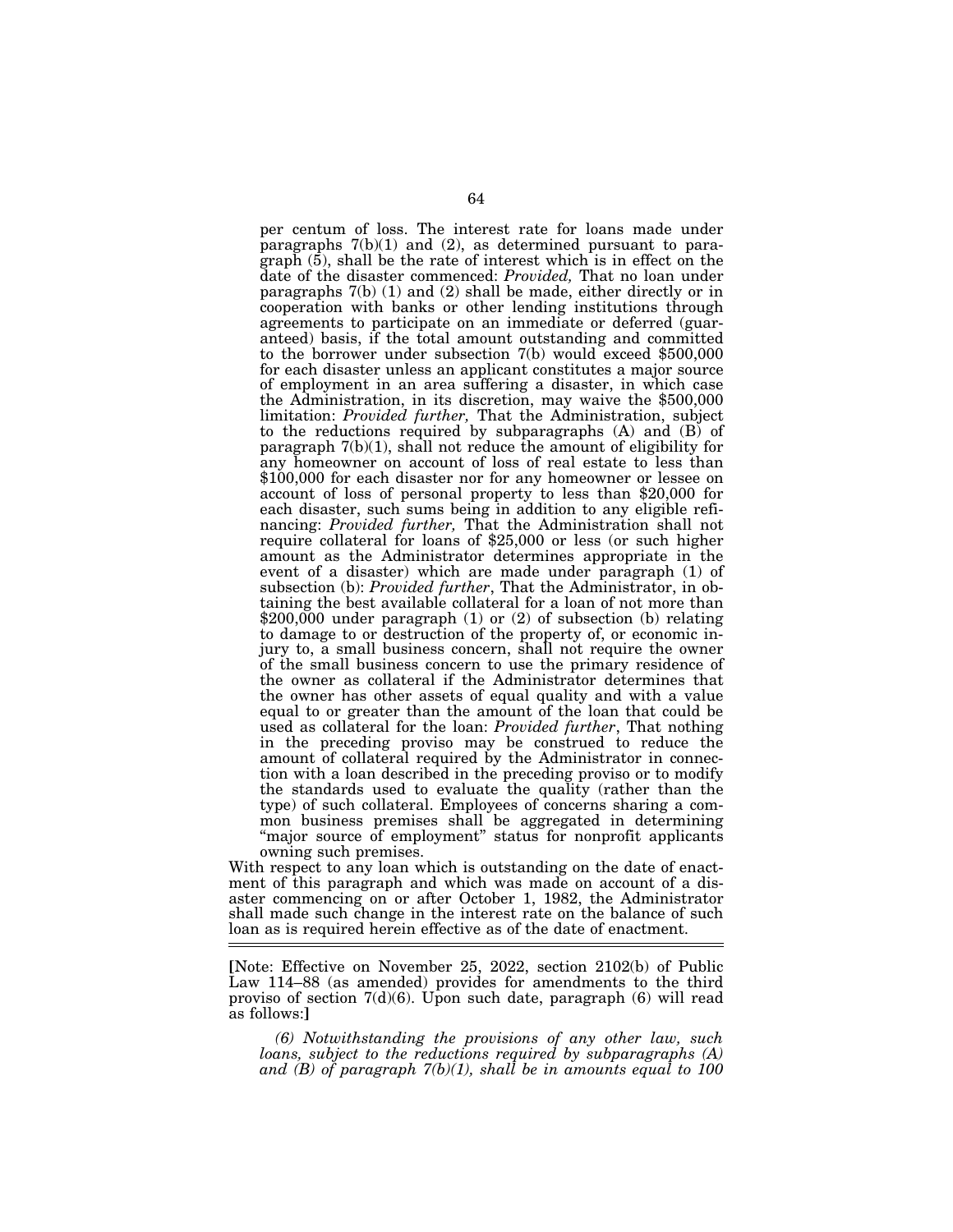*per centum of loss. The interest rate for loans made under paragraphs 7(b)(1) and (2), as determined pursuant to paragraph (5), shall be the rate of interest which is in effect on the date of the disaster commenced: Provided, That no loan under paragraphs 7(b) (1) and (2) shall be made, either directly or in cooperation with banks or other lending institutions through agreements to participate on an immediate or deferred (guaranteed) basis, if the total amount outstanding and committed to the borrower under subsection 7(b) would exceed \$500,000 for each disaster unless an applicant constitutes a major source of employment in an area suffering a disaster, in which case the Administration, in its discretion, may waive the \$500,000 limitation: Provided further, That the Administration, subject to the reductions required by subparagraphs (A) and (B) of paragraph 7(b)(1), shall not reduce the amount of eligibility for any homeowner on account of loss of real estate to less than \$100,000 for each disaster nor for any homeowner or lessee on account of loss of personal property to less than \$20,000 for each disaster, such sums being in addition to any eligible refinancing: Provided further, That the Administration shall not require collateral for loans of \$14,000 or less (or such higher amount as the Administrator determines appropriate in the event of a major disaster) which are made under paragraph (1) of subsection (b): Provided further, That the Administrator, in obtaining the best available collateral for a loan of not more than \$200,000 under paragraph (1) or (2) of subsection (b) relating to damage to or destruction of the property of, or economic injury to, a small business concern, shall not require the owner of the small business concern to use the primary residence of the owner as collateral if the Administrator determines that the owner has other assets of equal quality and with a value equal to or greater than the amount of the loan that could be used as collateral for the loan: Provided further, That nothing in the preceding proviso may be construed to reduce the amount of collateral required by the Administrator in connection with a loan described in the preceding proviso or to modify the standards used to evaluate the quality (rather than the type) of such collateral. Employees of concerns sharing a common business premises shall be aggregated in determining ''major source of employment'' status for nonprofit applicants owning such premises.* 

*With respect to any loan which is outstanding on the date of enactment of this paragraph and which was made on account of a disaster commencing on or after October 1, 1982, the Administrator shall made such change in the interest rate on the balance of such loan as is required herein effective as of the date of enactment.* 

<sup>(7)</sup> The Administration shall not withhold disaster assistance pursuant to this paragraph to nurseries who are victims of drought disasters. As used in section  $7(b)(2)$  the term "an area affected by a disaster'' includes any county, or county contiguous thereto, determined to be a disaster by the President, the Secretary of Agriculture or the Administrator of the Small Business Administration. (8) DISASTER LOANS FOR SUPERSTORM SANDY.—

<sup>(</sup>A) IN GENERAL.—Notwithstanding any other provision of law, and subject to the same requirements and proce-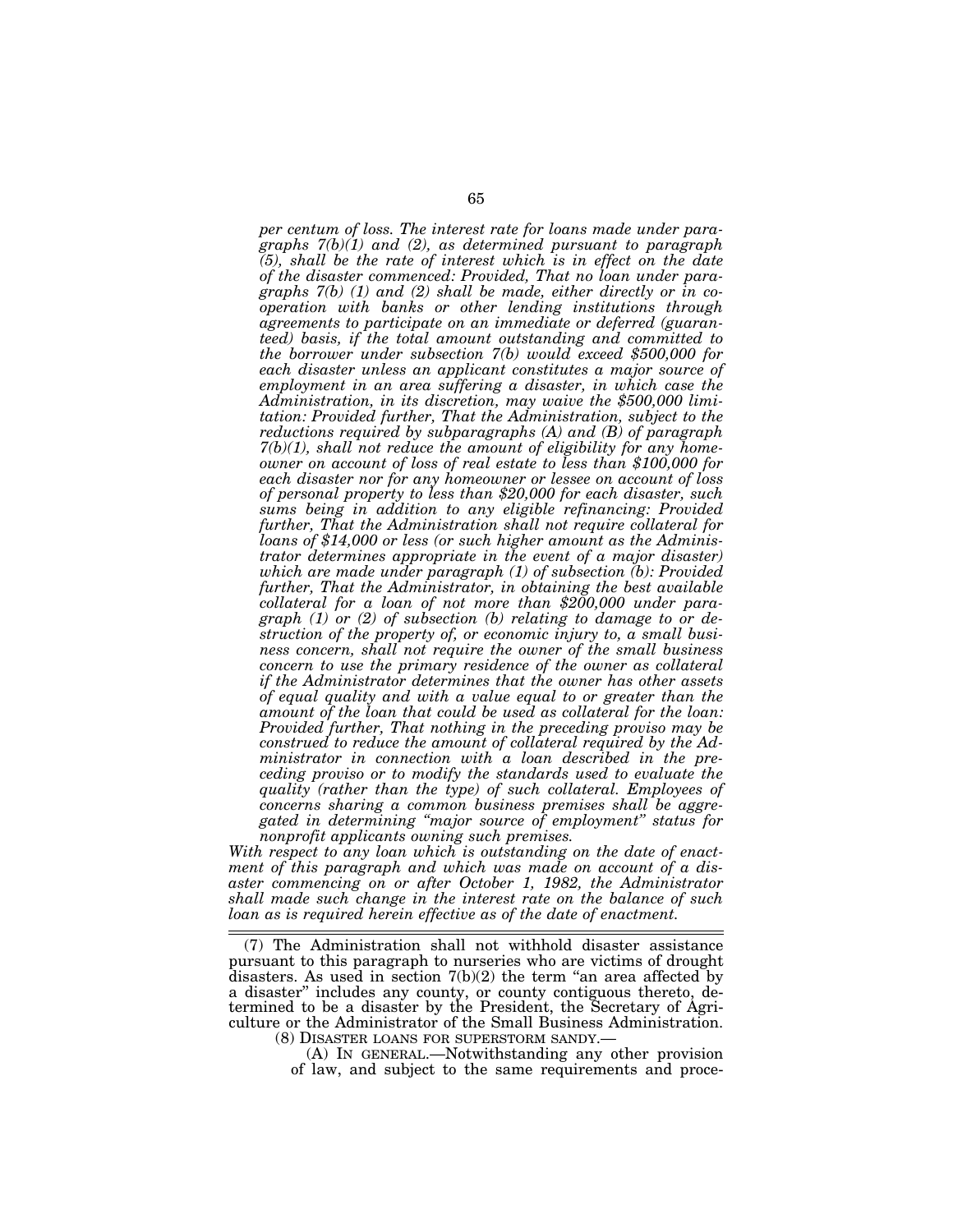dures that are used to make loans pursuant to subsection (b), a small business concern, homeowner, nonprofit entity, or renter that was located within an area and during the time period with respect to which a major disaster was declared by the President under section 401 of the Robert T. Stafford Disaster Relief and Emergency Assistance Act (42 U.S.C. 5170) by reason of Superstorm Sandy may apply to the Administrator—

(i) for a loan to repair, rehabilitate, or replace property damaged or destroyed by reason of Superstorm Sandy; or

(ii) if such a small business concern has suffered substantial economic injury by reason of Superstorm Sandy, for a loan to assist such a small business concern.

(B) TIMING.—The Administrator shall select loan recipients and make available loans for a period of not less than 1 year after the date on which the Administrator carries out this authority.

(C) INSPECTOR GENERAL REVIEW.—Not later than 6 months after the date on which the Administrator begins carrying out this authority, the Inspector General of the Administration shall initiate a review of the controls for ensuring applicant eligibility for loans made under this paragraph.

(e) The Administration shall not fund any Small Business Development Center or any variation thereof, except as authorized in section 21 of this Act.

(f) ADDITIONAL REQUIREMENTS FOR 7(b) LOANS.—

(1) INCREASED DEFERMENT AUTHORIZED.—

(A) IN GENERAL.—In making loans under subsection (b), the Administrator may provide, to the person receiving the loan, an option to defer repayment on the loan.

(B) PERIOD.—The period of a deferment under subparagraph (A) may not exceed 4 years.

(g) NET EARNINGS CLAUSES PROHIBITED FOR 7(b) LOANS.—In making loans under subsection (b), the Administrator shall not require the borrower to pay any non-amortized amount for the first five years after repayment begins.

(e) [RESERVED].

(f) [RESERVED].

 $(h)(1)$  The Administration also is empowered, where other financial assistance is not available on reasonable terms, to make such loans (either directly or in cooperation with Banks or other lending institutions through agreements to participate on an immediate or deferred basis) as the Administration may determine to be necessary or appropriate—

(A) to assist any public or private organization—

(i) which is organized under the laws of the United States or of any State, operated in the interest of handicapped individuals, the net income of which does not inure in whole or in part to the benefit of any shareholder or other individual;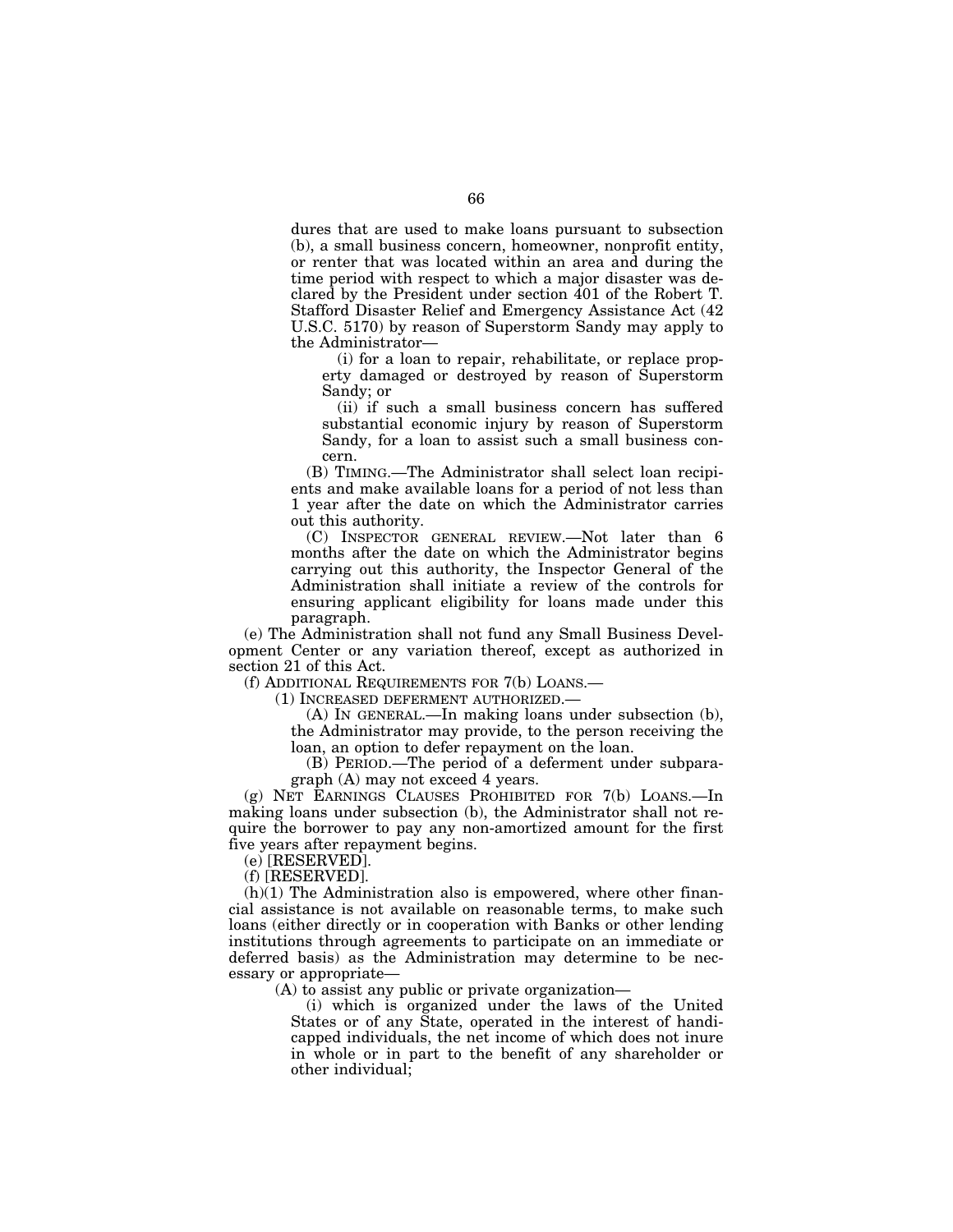(ii) which complies with any applicable occupational health and safety standard prescribed by the Secretary of Labor; and

(iii) which, in the production of commodities and in the provision of services during any fiscal year in which it receives financial assistance under this subsection, employs handicapped individuals for not less than 75 per centum of the man-hours required for the production or provision of the commodities or services; or

(B) to assist any handicapped individual in establishing, ac-

quiring, or operating a small business concern.<br>(2) The Administration's share of any loan made under this subsection shall not exceed \$350,000, nor may any such loan be made if the total amount outstanding and committed (by participation or otherwise) to the borrower from the business loan and investment fund established by section  $4(c)(1)(B)$  of this Act would exceed \$350,000. In agreements to participate in loans on a deferred basis under this subsection, the Administration's participation may total 100 per centum of the balance of the loan at the time of disbursement. The Administration's share of any loan made under this subsection shall bear interest at the rate of 3 per centum per annum. The maximum term of any such loan, including extensions and renewals thereof, may not exceed fifteen years. All loans made under this subsection shall be of such sound value or so secured as reasonably to assure repayment: *Provided, however,* That any reasonable doubt shall be resolved in favor of the applicant.

(3) For purposes of this subsection, the term ''handicapped individual'' means a person who has a physical, mental, or emotional impairment, defect, ailment, disease, or disability of a permanent nature which in any way limits the selection of any type of employment for which the person would otherwise be qualified or qualifiable.

(i)(1) The Administration also is empowered to make, participate (on an immediate basis) in, or guarantee loans, repayable in not more than fifteen years, to any small business concern, or to any qualified person seeking to establish such a concern, when it determines that such loans will further the policies established in section 2(b) of this Act, with particular emphasis on the preservation or establishment of small business concerns located in urban or rural areas with high proportions of unemployed or low-income individuals, or owned by low-income individuals: *Provided, however,*  That no such loans shall be made, participated in, or guaranteed if the total of such Federal assistance to a single borrower outstanding at any one time would exceed \$100,000. The Administration may defer payments on the principal of such loans for a grace period and use such other methods as it deems necessary and appropriate to assure the successful establishment and operation of such concern. The Administration may, in its discretion, as a condition of such financial assistance, require that the borrower take steps to improve his management skills by participating in a management training program approved by the Administration: *Provided, however,* That any management training program so approved must be of sufficient scope and duration to provide reasonable opportunity for the individuals served to develop entrepreneurial and managerial self-sufficiency.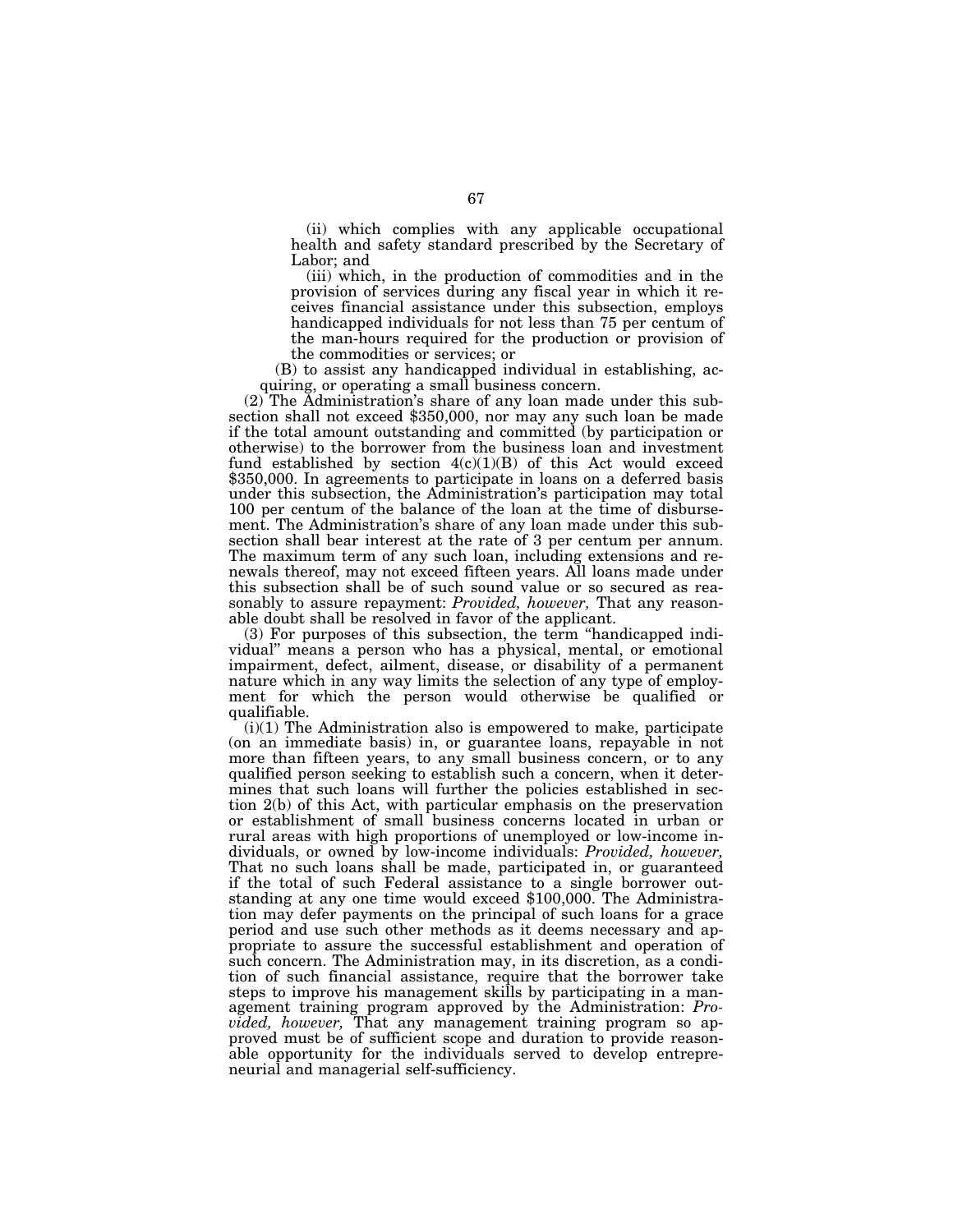(2) The Administration shall encourage, as far as possible, the participation of the private business community in the program of assistance to such concerns, and shall seek to stimulate new private lending activities to such concerns through the use of the loan guarantees, participations in loans, and pooling arrangements authorized by this subsection.

(3) To insure an equitable distribution between urban and rural areas for loans between \$3,500 and \$100,000 made under this subsection, the Administration is authorized to use the agencies and agreements and delegations developed under title III of the Economic Opportunity Act of 1964, as amended, as it shall determine necessary.

(4) The Administration shall provide for the continuing evaluation of programs under this subsection, including full information on the location, income characteristics, and types of businesses and individuals assisted, and on new private lending activity stimulated, and the results of such evaluation together with recommendations shall be included in the report required by section  $10(a)$  of this Act.

(5) Loans made pursuant to this subsection (including immediate participation in and guarantees of such loans) shall have such terms and conditions as the Administration shall determine, subject to the following limitations—

(A) there is reasonable assurance of repayment of the loan;

(B) the financial assistance is not otherwise available on reasonable terms from private sources or other Federal, State, or local programs;

(C) the amount of the loan, together with other funds available, is adequate to assure completion of the project or achievement of the purposes for which the loan is made;

(D) the loan bears interest at a rate not less than (i) a rate determined by the Secretary of the Treasury, taking into consideration the average market yield on outstanding Treasury obligations of comparable maturity, plus (ii) such additional charge, if any, toward covering other costs of the program as the Administration may determine to be consistent with its purposes: *Provided, however,* That the rate of interest charged on loans made in redevelopment areas designated under the Public Works and Economic Development Act of 1965 (42 U.S.C. 3108 et seq.) shall not exceed the rate currently applicable to new loans made under section 201 of that Act (42 U.S.C. 3142); and

(E) fees not in excess of amounts necessary to cover administrative expenses and probable losses may be required on loan guarantees.

(6) The Administration shall take such steps as may be necessary to insure that, in any fiscal year, at least 50 per centum of the amounts loaned or guaranteed pursuant to this subsection are allotted to small business concerns located in urban areas identified by the Administration as having high concentrations of unemployed or low-income individuals or to small business concerns owned by low-income individuals. The Administration shall define the meaning of low income as it applies to owners of small business concerns eligible to be assisted under this subsection.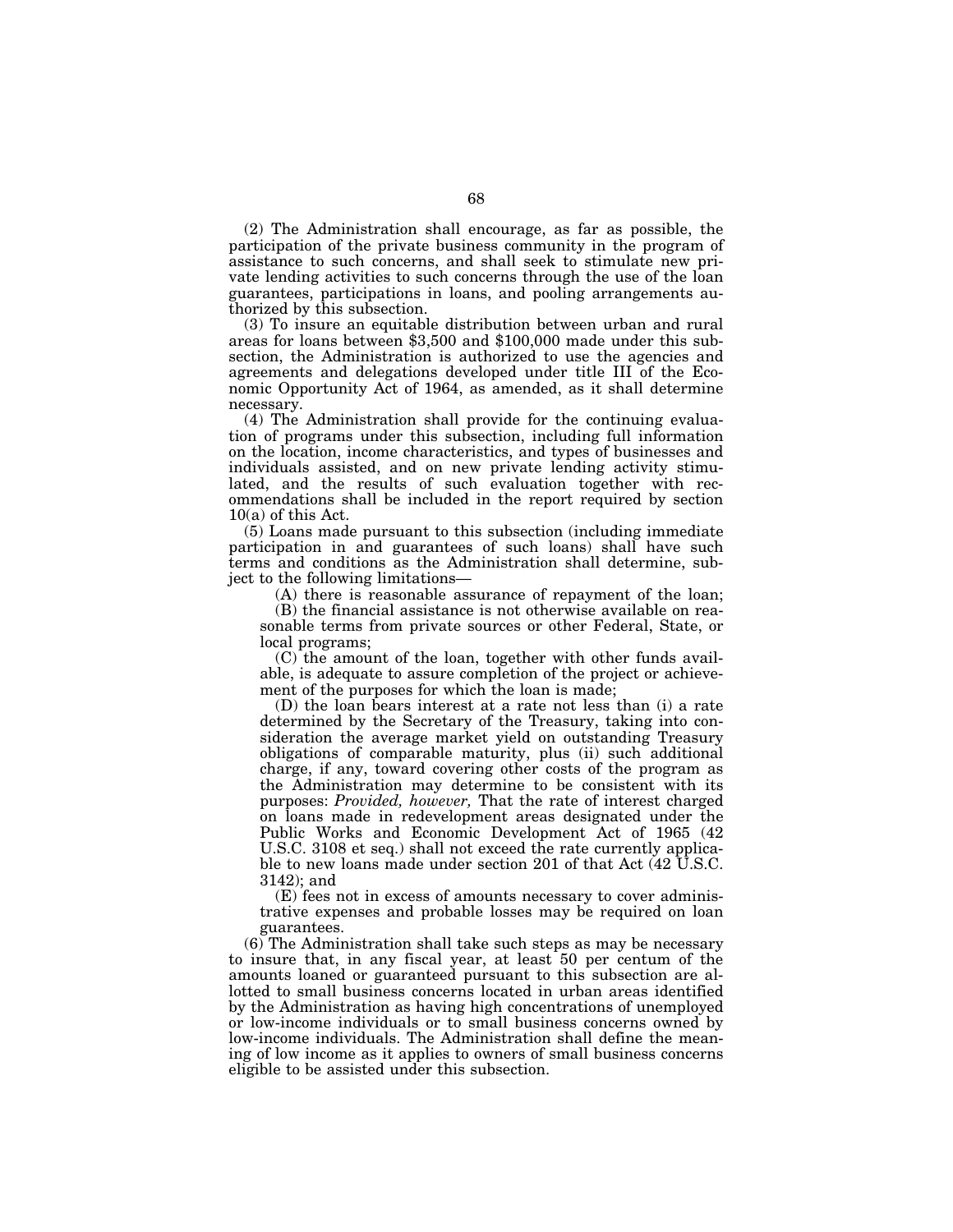(7) No financial assistance shall be extended pursuant to this subsection when the Administration determines that the assistance will be used in relocating establishments from one area to another if such relocation would result in an increase in unemployment in the area of original location.

 $(j)(1)$  the Administration shall provide financial assistance to public or private organizations to pay all or part of the cost of projects designated to provide technical or management assistance to individuals or enterprises eligible for assistance under sections  $7(i)$ ,  $7(j)(10)$ , and  $8(a)$  of this Act, with special attention to small businesses located in areas of high concentration of unemployed or low-income individuals, to small businesses eligible to receive contracts pursuant to section 8(a) of this Act.

(2) Financial assistance under this subsection may be provided for projects, including, but not limited to—

(A) planning and research, including feasibility studies and market research;

(B) the identification and development of new business opportunities;

(C) the furnishing of centralized services with regard to public services and Federal Government programs including programs authorized under sections  $7(i)$ ,  $(7)(j)(10)$ , and  $8(a)$  of this Act;

(D) the establishment and strengthening of business service agencies, including trade associations and cooperative; and

(E) the furnishing of business counseling, management training, and legal and other related services, with special emphasis on the development of management training programs using the resources of the business community, including the development of management training opportunities in existing business, and with emphasis in all cases upon providing management training of sufficient scope and duration to develop entrepreneurial and managerial self-sufficiency on the part of the individuals served.

(3) The Administration shall encourage the placement of subcontracts by businesses with small business concerns located in area of high concentration of unemployed or low-income individuals, with small businesses owned by low-income individuals, and with small businesses eligible to receive contracts pursuant to section 8(a) of this Act. The Administration may provide incentives and assistance to such businesses that will aid in the training and upgrading of potential subcontractors or other small business concerns eligible for assistance under section  $7(i)$ ,  $7(j)$ , and  $8(a)$ , of this Act.

(4) The Administration shall give preference to projects which promote the ownership, participation in ownership, or management of small businesses owned by low-income individuals and small businesses eligible to receive contracts pursuant to section 8(a) of this Act.

(5) The financial assistance authorized for projects under this subsection includes assistance advanced by grant, agreement, or contract.

(6) The Administration is authorized to make payments under grants and contracts entered into under this subsection in lump sum or installments, and in advance or by way of reimbursement,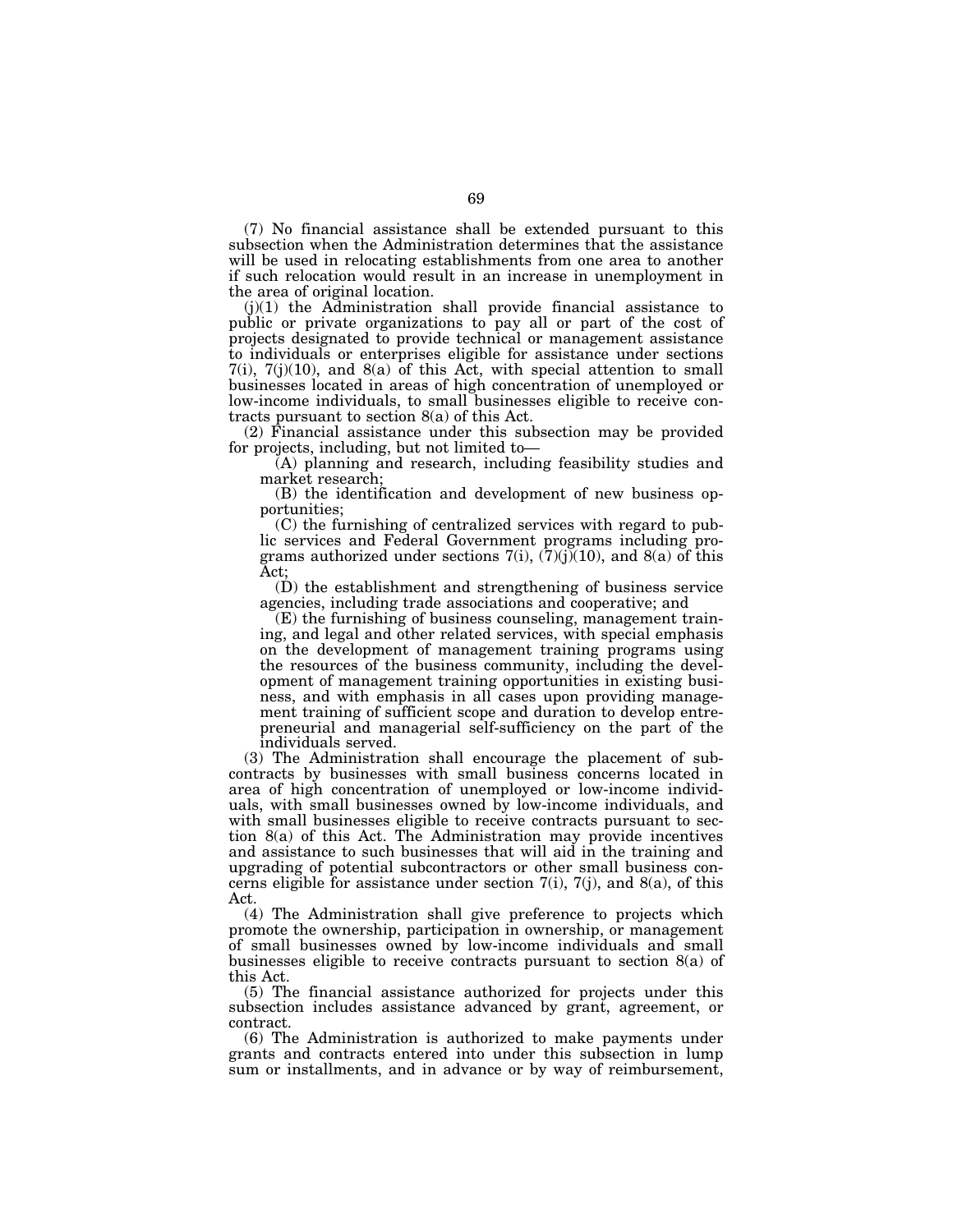and in the case of grants, with necessary adjustments on account of overpayments or underpayments.

(7) To the extent feasible, services under this subsection shall be provided in a location which is easily accessible to the individuals and small business concerns served.

(9) The Administration shall take such steps as may be necessary and appropriate, in coordination and cooperation with the heads of other Federal departments and agencies, to insure that contracts, subcontracts, and deposits made by the Federal Government or with programs aided with Federal funds are placed in such way as to further the purposes of sections  $7(i)$ ,  $7(j)$ , and  $8(a)$  of this Act.

(10) There is established with the Administration a small business and capital ownership development program (hereinafter referred to as the "Program") which shall provide assistance exclusively for small business concerns eligible to receive contracts pursuant to section 8(a) of this Act. The program, and all other services and activities authorized under section 7(j) and 8(a) of this Act, shall be managed by the Associate Administrator for Minority Small Business and Capital Ownership Development under the supervision of, and responsible to, the Administrator.

(A) The Program shall—

(i) assist small business concerns participating in the Program (either through public or private organizations) to develop and maintain comprehensive business plans which set forth the Program Participant's specific business targets, objectives, and goals developed and maintained in conformity with subparagraph (D).

(ii) provide for such other nonfinancial services as deemed necessary for the establishment, preservation, and growth of small business concerns participating in the Program, including but not limited to (I) loan packaging, (II) financing counseling, (III) accounting and bookkeeping assistance, (IV) marketing assistance, and (V) management assistance;

(iii) assist small business concerns participating in the Program to obtain equity and debt financing;

(iv) establish regular performance monitoring and reporting systems for small business concerns participating in the Program to assure compliance with their business plans;

(v) analyze and report the causes of success and failure of small business concerns participating in the Program; and

(vi) provide assistance necessary to help small business concerns participating in the Program to procure surety bonds, with such assistance including, but not limited to, (I) the preparation of application forms required to receive a surety bond, (II) special management and technical assistance designed to meet the specific needs of small business concerns participating in the Program and which have received or are applying to receive a surety bond, and (III) guarantee from the Administration pursuant to title IV, part B of the Small Business Investment Act of 1958.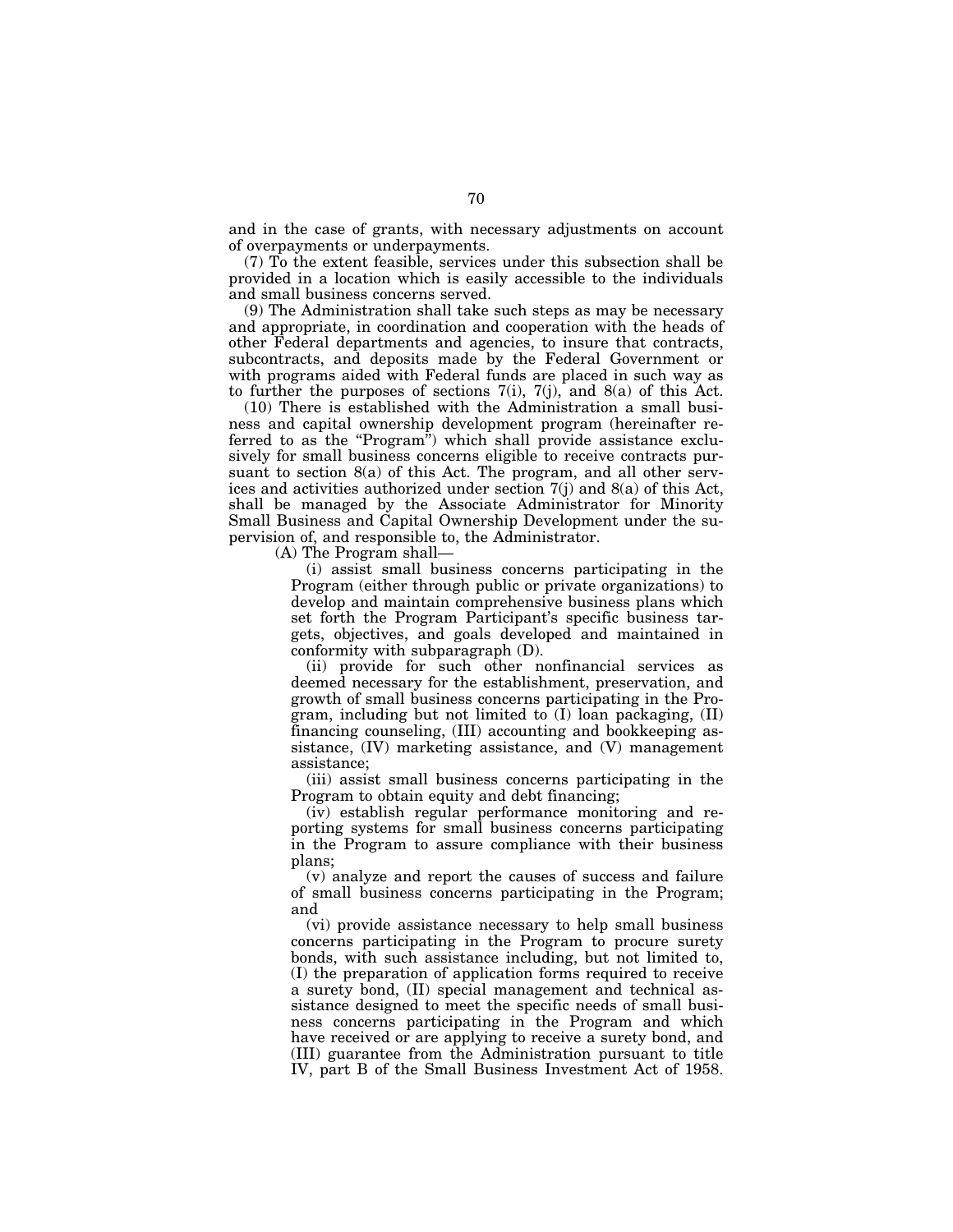(B) Small business concerns eligible to receive contracts pursuant to section 8(a) of this Act shall participate in the Program.

(C)(i) A small business concern participating in any program or activity conducted under the authority of this paragraph or eligible for the award of contracts pursuant to section 8(a) on September 1, 1988, shall be permitted continued participation and eligibility in such program or activity for a period of time which is the greater of—

(I) 9 years less the number of years since the award of its first contract pursuant to section 8(a); or

(II) its original fixed program participation term (plus any extension thereof) assigned prior to the effective date of this paragraph plus eighteen months.

(ii) Nothing contained in this subparagraph shall be deemed to prevent the Administration from instituting a termination or graduation pursuant to subparagraph  $(F)$  or  $(H)$  for issues unrelated to the expiration of any time period limitation.

(D)(i) Promptly after certification under paragraph (11) a Program Participant shall submit a business plan (hereinafter referred to as the plan'') as described in clause (ii) of this subparagraph for review by the Business Opportunity Specialist assigned to assist such Program Participant. The plan may be a revision of a preliminary business plan submitted by the Program Participant or required by the Administration as a part of the application for certification under this section and shall be designed to result in the Program Participant eliminating the conditions or circumstances upon which the Administration determined eligibility pursuant to section  $8(a)(6)$ . Such plan, and subsequent modifications submitted under clause (iii) of this subparagraph, shall be approved by the business opportunity specialist prior to the Program Participant being eligible for award of a contract pursuant to section 8(a).

(ii) The plans submitted under this subparagraph shall include the following:

(I) An analysis of market potential, competitive environment, and other business analyses estimating the Program Participant's prospects for profitable operations during the term of program participation and after graduation.

(II) An analysis of the Program Participant's strengths and weaknesses with particular attention to correcting any financial, managerial, technical, or personnel conditions which are likely to impede the small business concern from receiving contracts other than those awarded under section 8(a).

(III) Specific targets, objectives, and goals, for the business development of the Program Participant during the next and succeeding years utilizing the results of the analyses conducted pursuant to subclauses (I) and (II).

(IV) A transition management plan outlining specific steps to assure profitable business operations after graduation (to be incorporated into the Program Par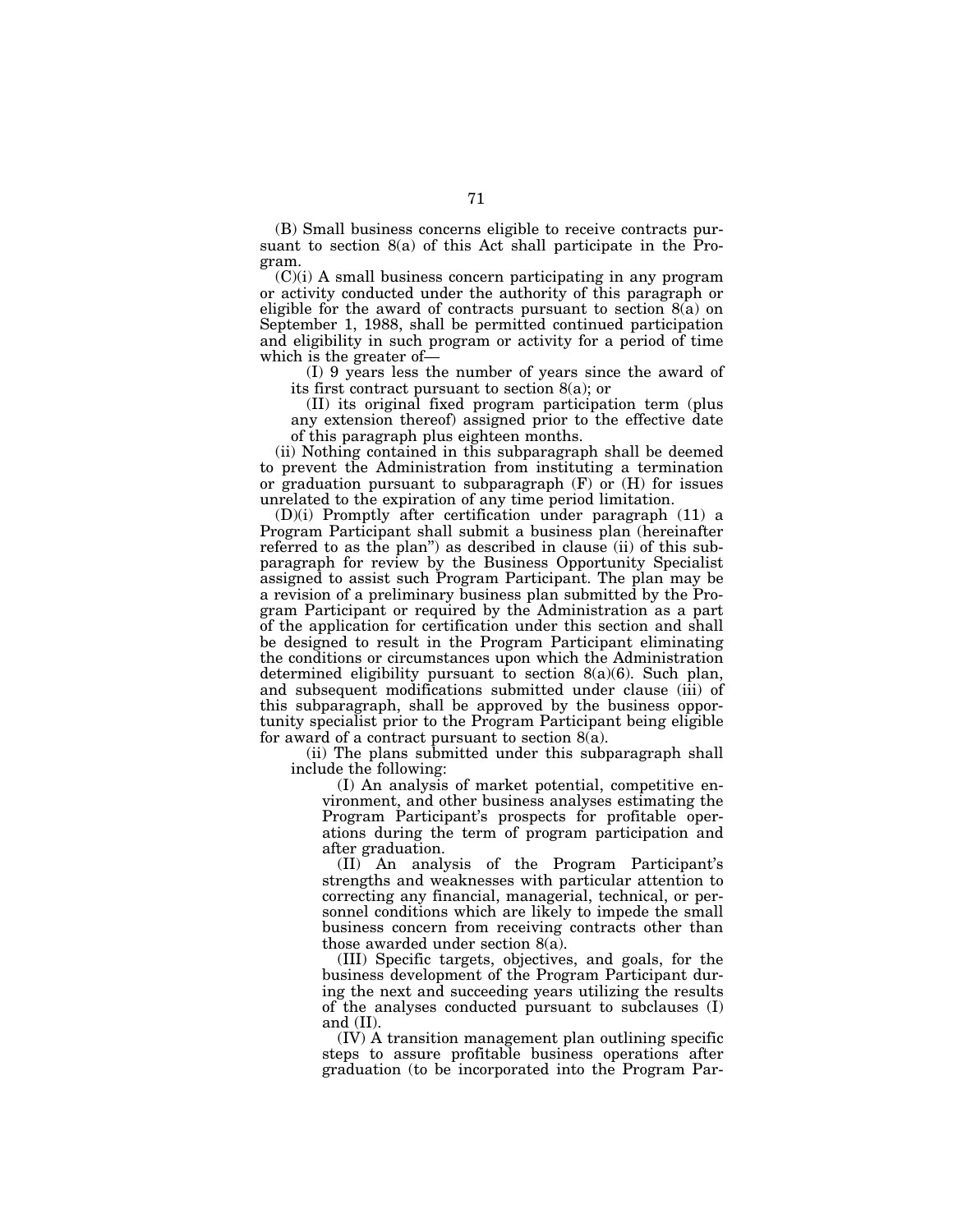ticipant's plan during the first year of the transitional stage of Program participation).

(V) Estimates of contract awards pursuant to section 8(a) and from other sources, which the Program Participant will require to meet the specific targets, objectives, and goals for the years covered by its plan. The estimates established shall be consistent with the provisions of subparagraph (I) and section 8(a).

(iii) Each Program Participant shall annually review its currently approved plan with its Business Opportunity Specialist and modify such plan as may be appropriate. Any modified plan shall be submitted to the Administration for approval. The currently approved plan shall be considered valid until such time as a modified plan is approved by the Business Opportunity Specialist. Annual reviews pertaining to years in the transitional stage of program participation shall require, as appropriate, a written verification that such Program Participant has complied with the requirements of subparagraph (I) relating to attaining business activity from sources other than contracts awarded pursuant to section 8(a).

(iv) Each Program Participant shall annually forecast its needs for contract awards under section 8(a) for the next program year and the succeeding program year during the review of its business plan, conducted pursuant to clause (iii). Such forecast shall be known as the section  $8(a)$  contract support level and shall be included in the Program Participant's business plan. Such forecast shall include—

(I) the aggregate dollar value of contract support to be sought on a noncompetitive basis under section 8(a), reflecting compliance with the requirements of subparagraph (I) relating to attaining business activity from sources other than contracts awarded pursuant to section 8(a),

(II) the types of contract opportunities being sought, identified by Standard Industrial Classification (SIC) Code or otherwise,

(III) an estimate of the dollar value of contract support to be sought on a competitive basis, and

(IV) such other information as may be requested by the Business Opportunity Specialist to provide effective business development assistance to the Program Participant.

(E) A small business concern participating in the program conducted under the authority of this paragraph and eligible for the award of contracts pursuant to section 8(a) shall be denied all such assistance if such concern—

(i) voluntarily elects not to continue participation;

(ii) completes the period of Program participation as prescribed by paragraph  $(15)$ ;

(iii) is terminated pursuant to a termination proceeding conducted in accordance with section 8(a)(9); or

(iv) is graduated pursuant to a graduation proceeding conducted in accordance with section 8(a)(9).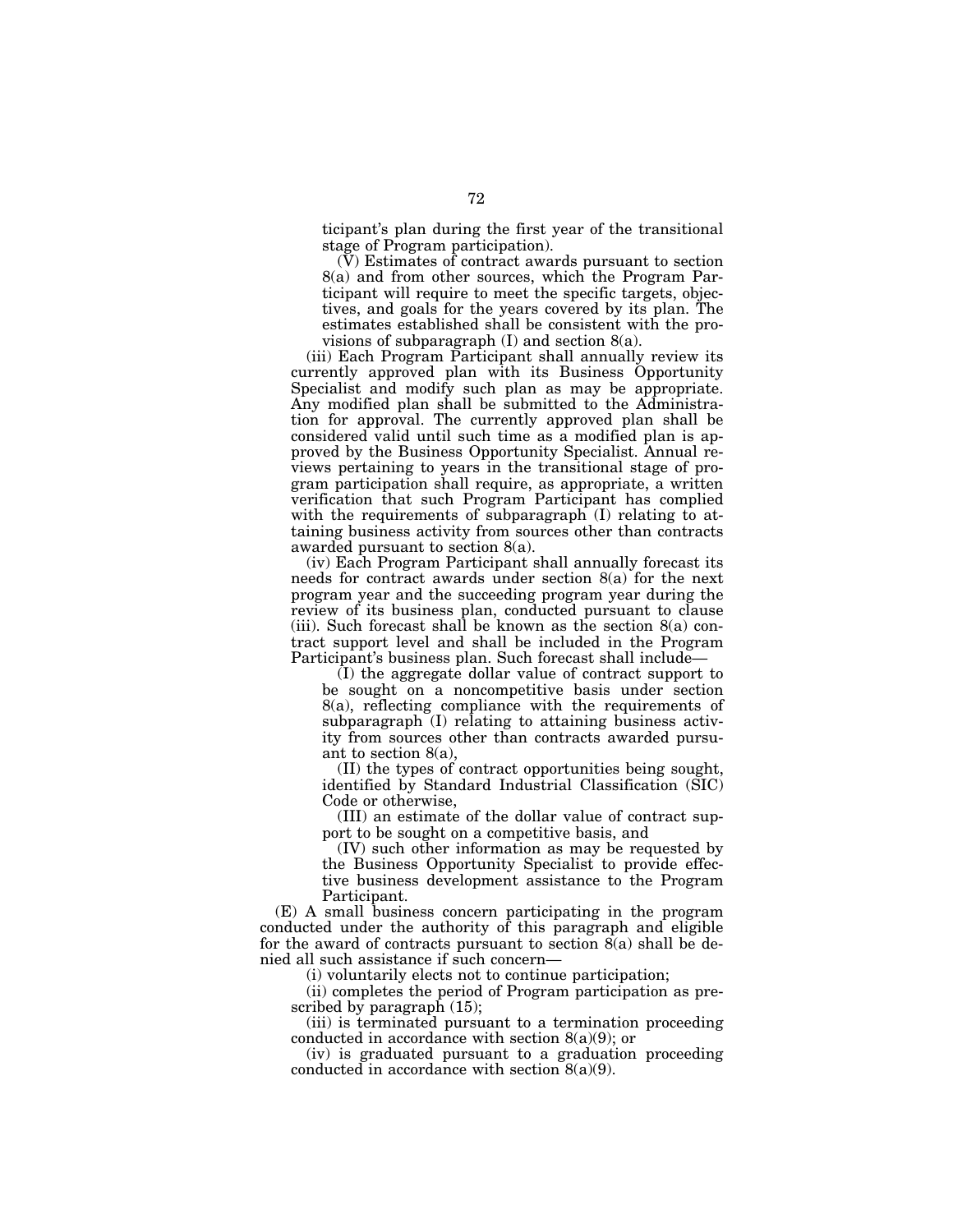$(F)$  For the purposes of section and  $8(a)$ , the terms "terminated'' or ''termination'' means the total denial or suspension of assistance under this paragraph or under section 8(a) prior to the graduation of the participating small business concern or prior to the expiration of the maximum program participation in term. An action for termination shall be based upon good cause, including—

(i) the failure by such concern to maintain its eligibility for Program participation;

(ii) the failure of the concern to engage in business practices that will promote its competitiveness within a reasonable period of time as evidenced by, among other indicators, a pattern of unjustified delinquent performance or terminations for default with respect to contracts awarded under the authority of section  $8(a)$ ;

(iii) a demonstrated pattern of failing to make required submissions or responses to the Administration in a timely manner;

(iv) the willful violation of any rule or regulation of the Administration pertaining to material issues;

(v) the debarment of the concern or its disadvantaged owners by any agency pursuant to subpart 9.4 of title 48, Code of Federal Regulations (or any successor regulation); or

(vi) the conviction of the disadvantaged owner or an officer of the concern for any offense indicating a lack of business integrity including any conviction for embezzlement, theft, forgery, bribery, falsification or violation of section 16. For purposes of this clause, no termination action shall be taken with respect to a disadvantaged owner solely because of the conviction of an officer of the concern (who is other than a disadvantaged owner) unless such owner conspired with, abetted, or otherwise knowingly acquiesced in the activity or omission that was the basis of such officer's conviction.

(G) The Director of the Division may initiate a termination proceeding by recommending such action to the Associate Administrator for Minority Small Business and Capital Ownership Development. Whenever the Associate Administrator, or a designee of such officer, determines such termination is appropriate, within 15 days after making such a determination the Program Participant shall be provided a written notice of intent to terminate, specifying the reasons for such action. No Program Participant shall be terminated from the Program pursuant to subparagraph (F) without first being afforded an opportunity for a hearing in accordance with section  $8(a)(9)$ .

 $(H)$  For the purposes of sections  $7(j)$  and  $8(a)$  the term "graduated'' or ''graduation'' means that the Program Participant is recognized as successfully completing the program by substantially achieving the targets, objectives, and goals contained in the concern's business plan thereby demonstrating its ability to compete in the marketplace without assistance under this section or section 8(a).

(I)(i) During the developmental stage of its participation in the Program, a Program Participant shall take all reasonable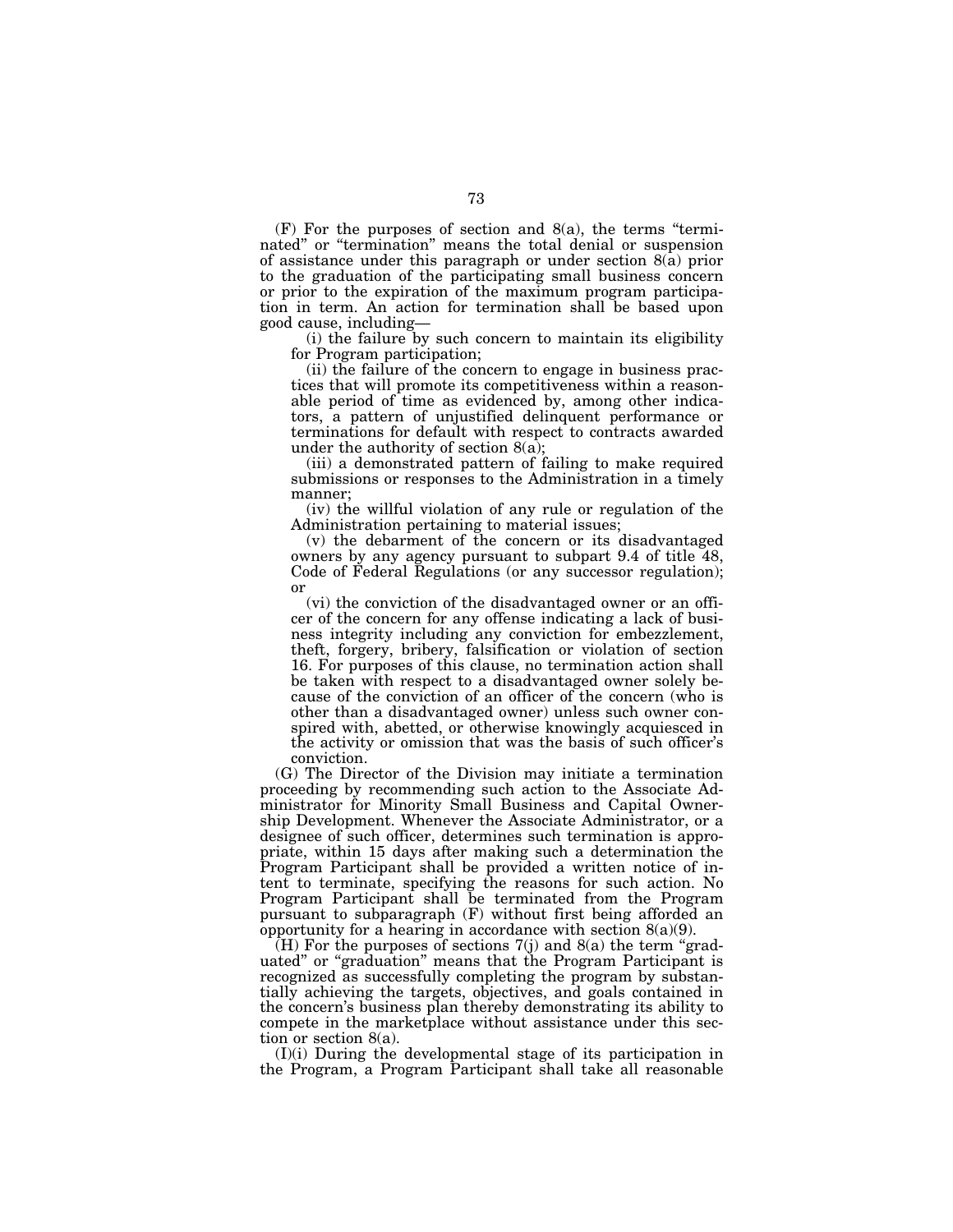efforts within its control to attain the targets contained in its business plan for contracts awarded other than pursuant to section  $8(a)$  (hereinafter referred to as "business activity targets.''). Such efforts shall be made a part of the business plan and shall be sufficient in scope and duration to satisfy the Administration that the Program Participant will engage a reasonable marketing strategy that will maximize its potential to achieve its business activity targets.

(ii) During the transitional stage of the Program a Program Participant shall be subject to regulations regarding business activity targets that are promulgated by the Administration pursuant to clause (iii);

(iii) The regulations referred to in clause (ii) shall:

(I) establish business activity targets applicable to Program Participants during the fifth year and each succeeding year of Program Participation; such targets, for such period of time, shall reflect a reasonably consistent increase in contracts awarded other than pursuant to section 8(a), expressed as a percentage of total sales; when promulgating business activity targets the Administration may establish modified targets for Program Participants that have participated in the Program for a period of longer than four years on the effective date of this subparagraph;

(II) require a Program Participant to attain its business activity targets;

(III) provide that, before the receipt of any contract to be awarded pursuant to section 8(a), the Program Participant (if it is in the transitional stage) must certify that it has complied with the regulations promulgated pursuant to subclause (II), or that it is in compliance with such remedial measures as may have been ordered pursuant to regulations issued under subclause (V);

(IV) require the Administration to review each Program Participant's performance regarding attainment of business activity targets during periodic reviews of such Participant's business plan; and

(V) authorize the Administration to take appropriate remedial measures with respect to a Program Participant that has failed to attain a required business activity target for the purpose of reducing such Participant's dependence on contracts awarded pursuant to section 8(a); such remedial actions may include, but are not limited to assisting the Program Participant to expand the dollar volume of its competitive business activity or limiting the dollar volume of contracts awarded to the Program Participant pursuant to section 8(a); except for actions that would constitute a termination, remedial measures taken pursuant to this subclause shall not be reviewable pursuant to section 8(a)(9).

(J)(i) The Administration shall conduct an evaluation of a Program Participant's eligibility for continued participation in the Program whenever it receives specific and credible information alleging that such Program Participant no longer meets the requirements for Program eligibility. Upon making a find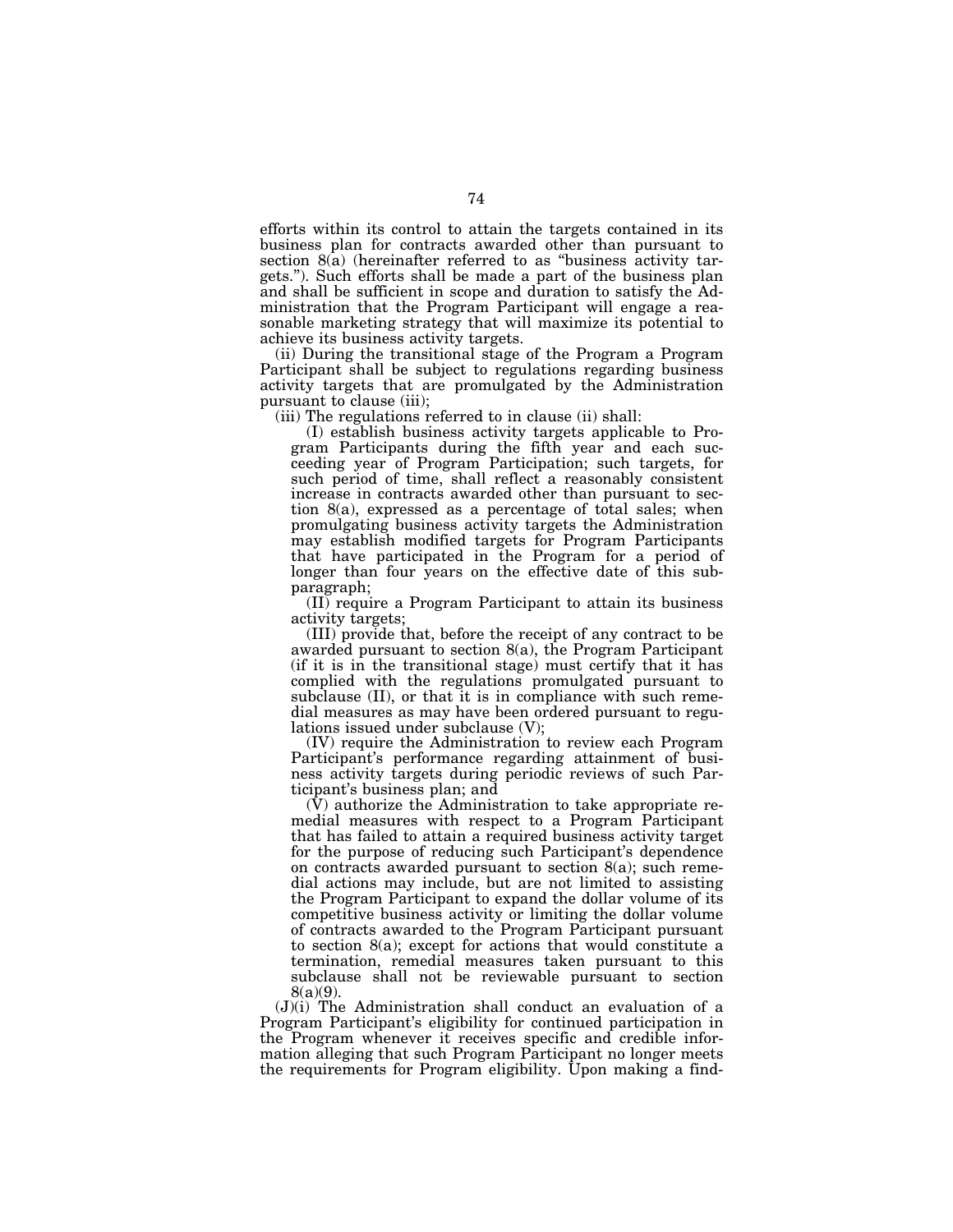ing that a Program Participant is no longer eligible, the Administration shall initiate a termination proceeding in accordance with subparagraph (F). A Program Participant's eligibility for award of any contract under the authority of section  $8(a)$ may be suspended pursuant to subpart 9.4 of title 48, Code of Federal Regulations (or any successor regulation).

(ii)(I) Except as authorized by subclauses (II) or (III), no award shall be made pursuant to section 8(a) to a concern other than a small business concern.

(II) In determining the size of a small business concern owned by a socially and economically disadvantaged Indian tribe (or a wholly owned business entity of such tribe), each firm's size shall be independently determined without regard to its affiliation with the tribe, any entity of the tribal government, or any other business enterprise owned by the tribe, unless the Administrator determines that one or more such tribally owned business concerns have obtained, or are likely to obtain, a substantial unfair competitive advantage within an industry category.

(III) Any joint venture established under the authority of section 602(b) of Public Law 100–656, the ''Business Opportunity Development Reform Act of 1988'', shall be eligible for award of a contract pursuant to section 8(a).

(11)(A) The Associate Administrator for Minority Small Business and Capital Ownership Development shall be responsible for coordinating and formulating policies relating to Federal assistance to small business concerns eligible for assistance under section 7(i) of this Act and small business concerns eligible to receive contracts pursuant to section 8(a) of this Act.

(B)(i) Except as provided in clause (iii), no individual who was determined pursuant to section 8(a) to be socially and economically disadvantaged before the effective date of this subparagraph shall be permitted to assert such disadvantage with respect to any other concern making application for certification after such effective date.

(ii) Except as provided in clause (iii), any individual upon whom eligibility is based pursuant to section  $8(a)(4)$ shall be permitted to assert such eligibility for only one small business concern.

(iii) A socially and economically disadvantaged Indian tribe may own more than one small business concern eligible for assistance pursuant to section  $7(j)(10)$  and section  $8(a)$  if-

(I) the Indian tribe does not own another firm in the same industry which has been determined to be eligible to receive contracts under this program, and

(II) the individuals responsible for the management and daily operations of the concern do not manage more than two Program Participants.

(C) No concern, previously eligible for the award of contracts pursuant to section  $\hat{8(a)}$ , shall be subsequently recertified for program participation if its prior participation in the program was concluded for any of the reasons described in paragraph  $(10)(E)$ .

(D) A concern eligible for the award of contracts pursuant to this subsection shall remain eligible for such contracts if there is a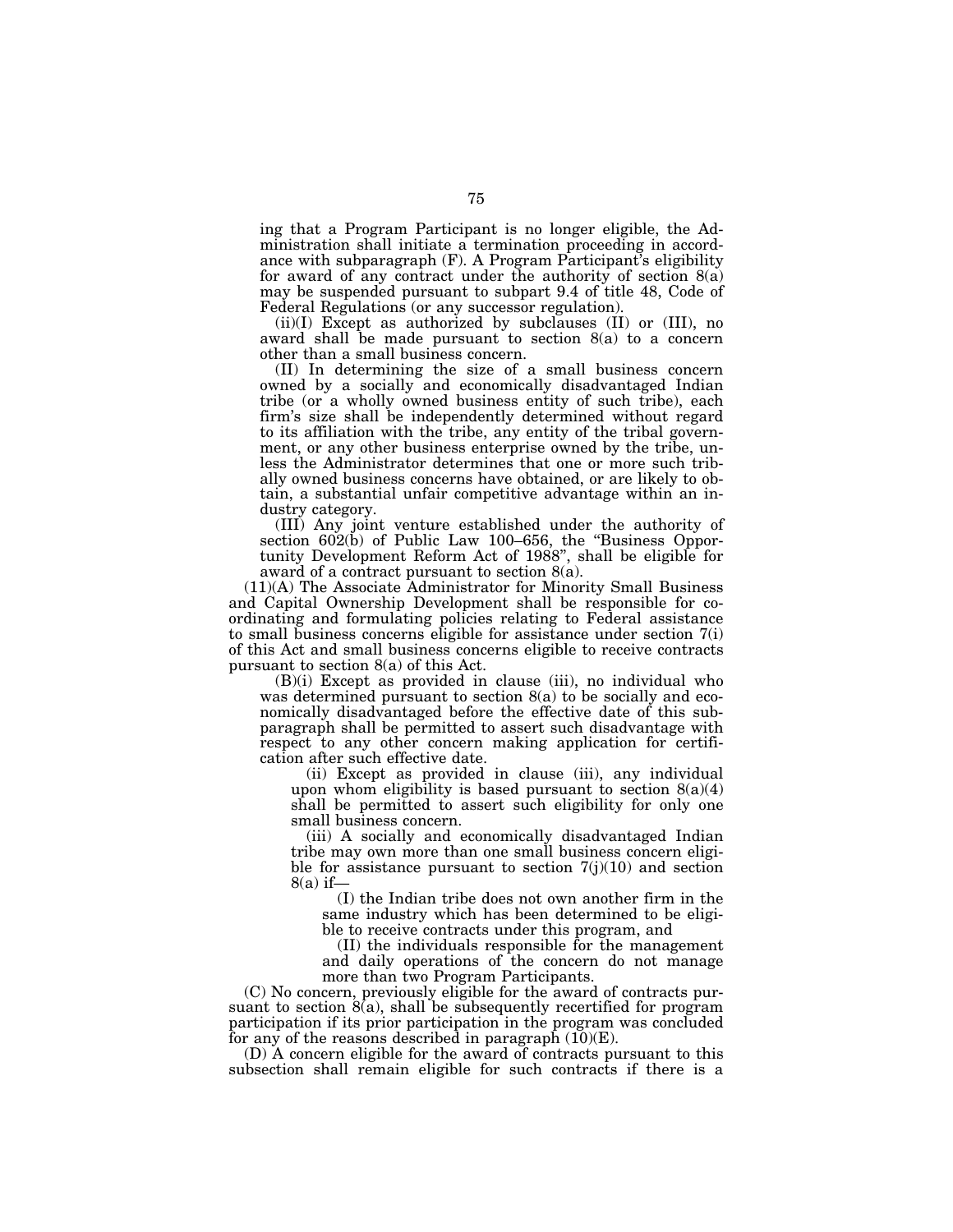transfer of ownership and control (as defined pursuant to section  $8(a)(4)$  to individuals who are determined to be socially and economically disadvantaged pursuant to section 8(a). In the event of such a transfer, the concern, if not terminated or graduated, shall be eligible for a period of continued participation in the program not to exceed the time limitations prescribed in paragraph (15).

(E) There is established a Division of Program Certification and Eligibility (hereinafter referred to in this paragraph as the Division") that shall be made part of the Office of Minority Small Business and Capital Ownership Development. The Division shall be headed by a Director who shall report directly to the Associate Administrator for Minority Small Business and Capital Ownership Development. The Division shall establish field offices within such regional offices of the Administration as may be necessary to perform efficiently its functions and responsibilities.

 $(F)$  Subject to the provisions of section  $8(a)(9)$ , the functions and responsibility of the Division are to—

(i) receive, review and evaluate applications for certification pursuant to paragraphs  $(4)$ ,  $(5)$ ,  $(6)$  and  $(7)$  of section  $8(a)$ ;

(ii) advise each program applicant within 15 days after the receipt of an application as to whether such application is complete and suitable for evaluation and, if not, what matters must be rectified;

(iii) render recommendations on such applications to the Associate Administrator for Minority Small Business and Capital Ownership Development;

(iv) review and evaluate financial statements and other submissions from concerns participating in the program established by paragraph (10) to ascertain continued eligibility to receive subcontracts pursuant to section  $8(a)$ ;

(v) make a request for the initiation of termination or graduation proceedings, as appropriate, to the Associate Administrator for Minority Small Business and Capital Ownership Development;

(vi) make recommendations to the Associate Administrator for Minority Small Business and Capital Ownership Development concerning protests from applicants that have been denied program admission;

(vii) decide protests regarding the status of a concern as a disadvantaged concern for purposes of any program or activity conducted under the authority of subsection (d) of section 8, or any other provision of Federal law that references such subsection for a definition of program eligibility; and

(viii) implement such policy directives as may be issued by the Associate Administrator for Minority Small Business and Capital Ownership Development pursuant to subparagraph (I) regarding, among other things, the geographic distribution of concerns to be admitted to the program and the industrial make-up of such concerns.

(G) An applicant shall not be denied admission into the program established by paragraph (10) due solely to a determination by the Division that specific contract opportunities are unavailable to assist in the development of such concern unless—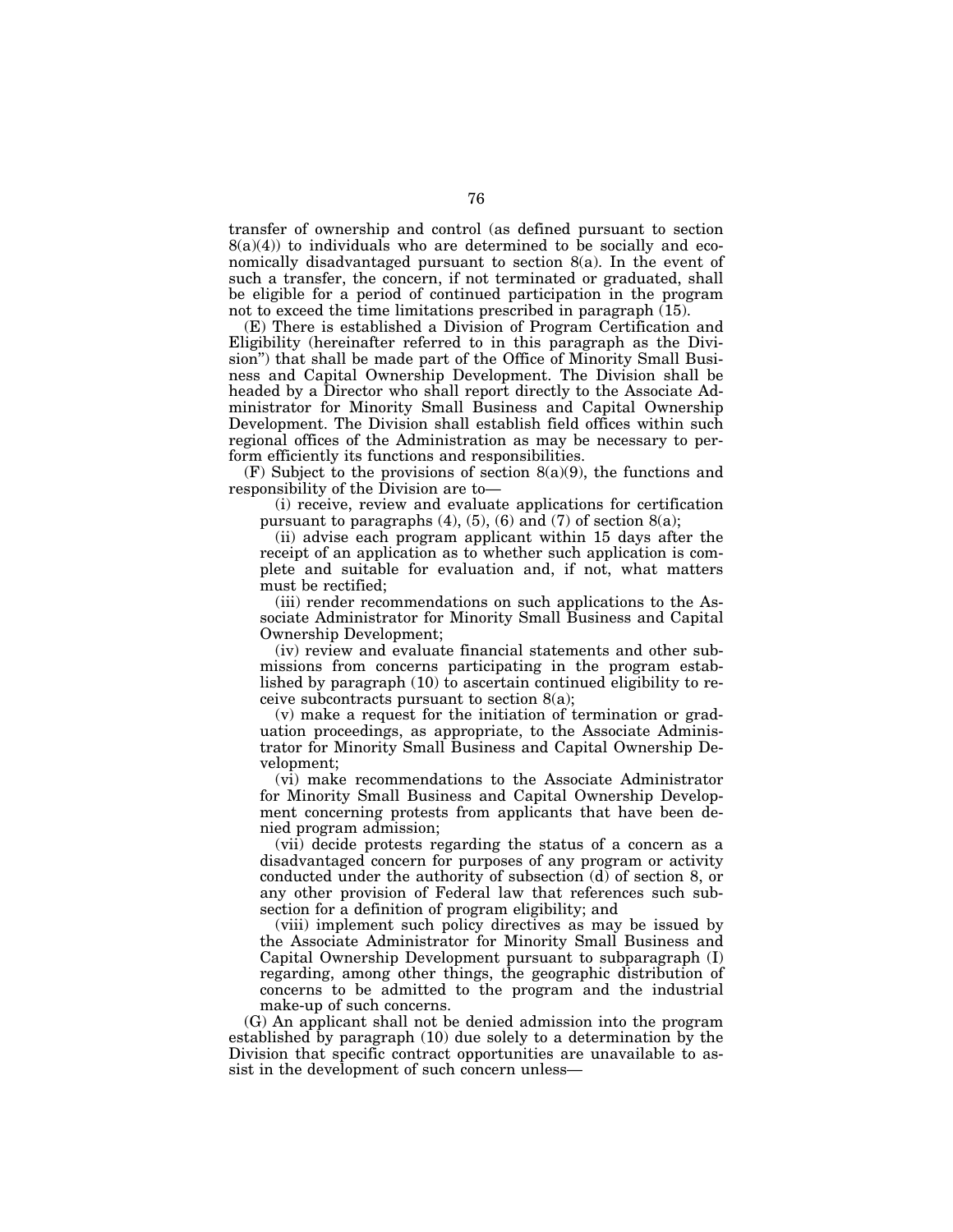(i) the Government has not previously procured and is unlikely to procure the types of products or services offered by the concern; or

(ii) the purchases of such products or services by the Federal Government will not be in quantities sufficient to support the developmental needs of the applicant and other Program Participants providing the same or similar items or services.

 $(H)$  Not later than 90 days after receipt of a completed application for Program certification, the Associate Administrator for Minority Small Business and Capital Ownership Development shall certify a small business concern as a Program Participant or shall deny such application.

(I) Thirty days before the conclusion of each fiscal year, the Director of the Division shall review all concerns that have been admitted into the Program during the preceding 12-month period. The review shall ascertain the number of entrants, their geographic distribution and industrial classification. The Director shall also estimate the expected growth of the Program during the next fiscal year and the number of additional Business Opportunity Specialists, if any, that will be needed to meet the anticipated demand for the Program. The findings and conclusions of the Director shall be reported to the Associate Administrator for Minority Small Business and Capital Ownership Development by September 30 of each year. Based on such report and such additional data as may be relevant, the Associate Administrator shall, by October 31 of each year, issue policy and program directives applicable to such fiscal year that—

(i) establish priorities for the solicitation of program applications from underrepresented regions and industry categories;

(ii) assign staffing levels and allocate other program resources as necessary to meet program needs; and

(iii) establish priorities in the processing and admission of new Program Participants as may be necessary to achieve an equitable geographic distribution of concerns and a distribution of concerns across all industry categories in proportions needed to increase significantly contract awards to small business concerns owned and controlled by socially and economically disadvantaged individuals. When considering such increase the Administration shall give due consideration to those industrial categories where Federal purchases have been substantial but where the participation rate of such concerns has been limited.

(12)(A) The Administration shall segment the Capital Ownership Development Program into two stages: a developmental stage; and a transitional stage.

(B) The developmental stage of program participation shall be designed to assist the concern in its effort to overcome its economic disadvantage by providing such assistance as may be necessary and appropriate to access its markets and to strengthen its financial and managerial skills.

(C) The transitional stage of program participation shall be designed to overcome, insofar as practicable, the remaining elements of economic disadvantage and to prepare such concern for graduation from the program.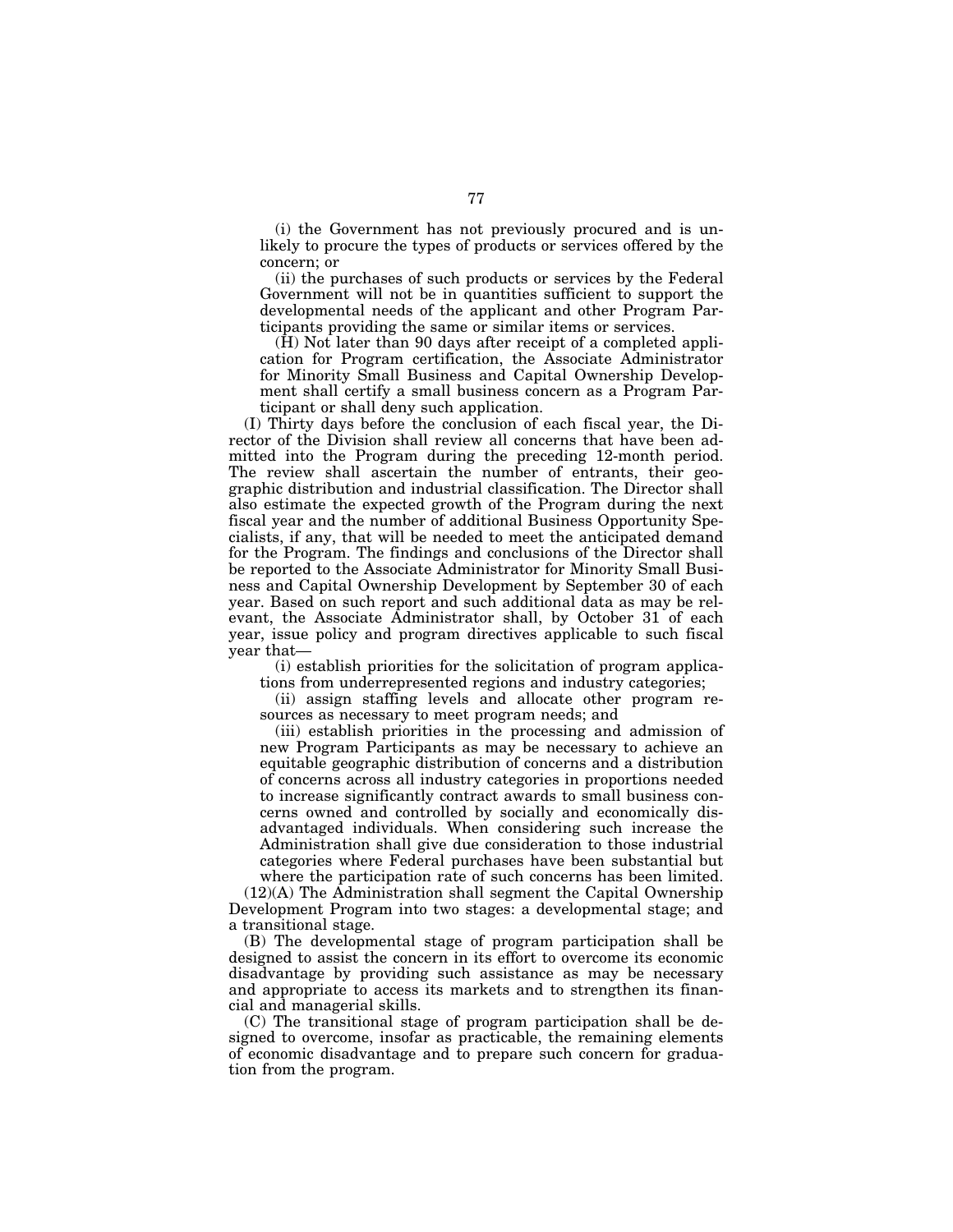(13) A Program Participant, if otherwise eligible, shall be qualified to receive the following assistance during the stages of program participation specified in paragraph 12:

 $(A)$  Contract support pursuant to section  $8(a)$ .

(B) Financial assistance pursuant to section  $7(a)(20)$ .

(C) A maximum of two exemptions from the requirements of section  $1(a)$  of the Act entitled  $^t$ An Act providing conditions for the purchase of supplies and the making of contracts by the United States, and for other purposes'', approved June 30, 1936 (49 Stat. 2036), which exemptions shall apply only to contracts awarded pursuant to section (8)(a) and shall only be used to allow for contingent agreements by a small business concern to acquire the machinery, equipment, facilities, or labor needed to perform such contracts. No exemption shall be made pursuant to this subparagraph if the contract to which it pertains has an anticipated value in excess of \$10,000,000. This subparagraph shall cease to be effective on October 1, 1992.

(D) A maximum of five exemptions from the requirements of the Act entitled ''An Act requiring contracts for the construction, alteration and repair of any public building or public work of the United States to be accompanied by a performance bond protecting the United States and by an additional bond for the protection of persons furnishing material and labor for the construction, alteration, or repair of said public buildings or public works'', approved August 24, 1935 (49 Stat. 793), which exemptions shall apply only to contracts awarded pursuant to section 8(a), except that, such exemptions may be granted under this subparagraph only if—

(i) the Administration finds that such concern is unable to obtain the requisite bond or bonds from a surety and that no surety is willing to issue a bond subject to the guarantee provision of title IV of the Small Business Investment Act of 1958 (15 U.S.C. 692 et seq.);

(ii) the Administration and the agency providing the contracting opportunity have provided for the protection of persons furnishing materials or labor to the Program Participant by arranging for the direct disbursement of funds due to such persons by the procuring agency or through any bank the deposits of which are insured by the Federal Deposit Insurance Corporation; and

(iii) the contract to which it pertains does not exceed \$3.000,000 in amount. This subparagraph shall cease to be effective on October 1, 1994.

(E) Financial assistance whereby the Administration may purchase in whole or in part, and on behalf of such concerns, skills training or upgrading for employees or potential employees of such concerns. Such assistance may be made without regard to section 18(a). Assistance may be made by direct payment to the training provider or by reimbursing the Program Participant or the Participant's employee, if such reimbursement is found to be reasonable and appropriate. For purposes of this subparagraph the term ''training provider'' shall mean an institution of higher education, a community or vocational college, or an institution eligible to provide skills training or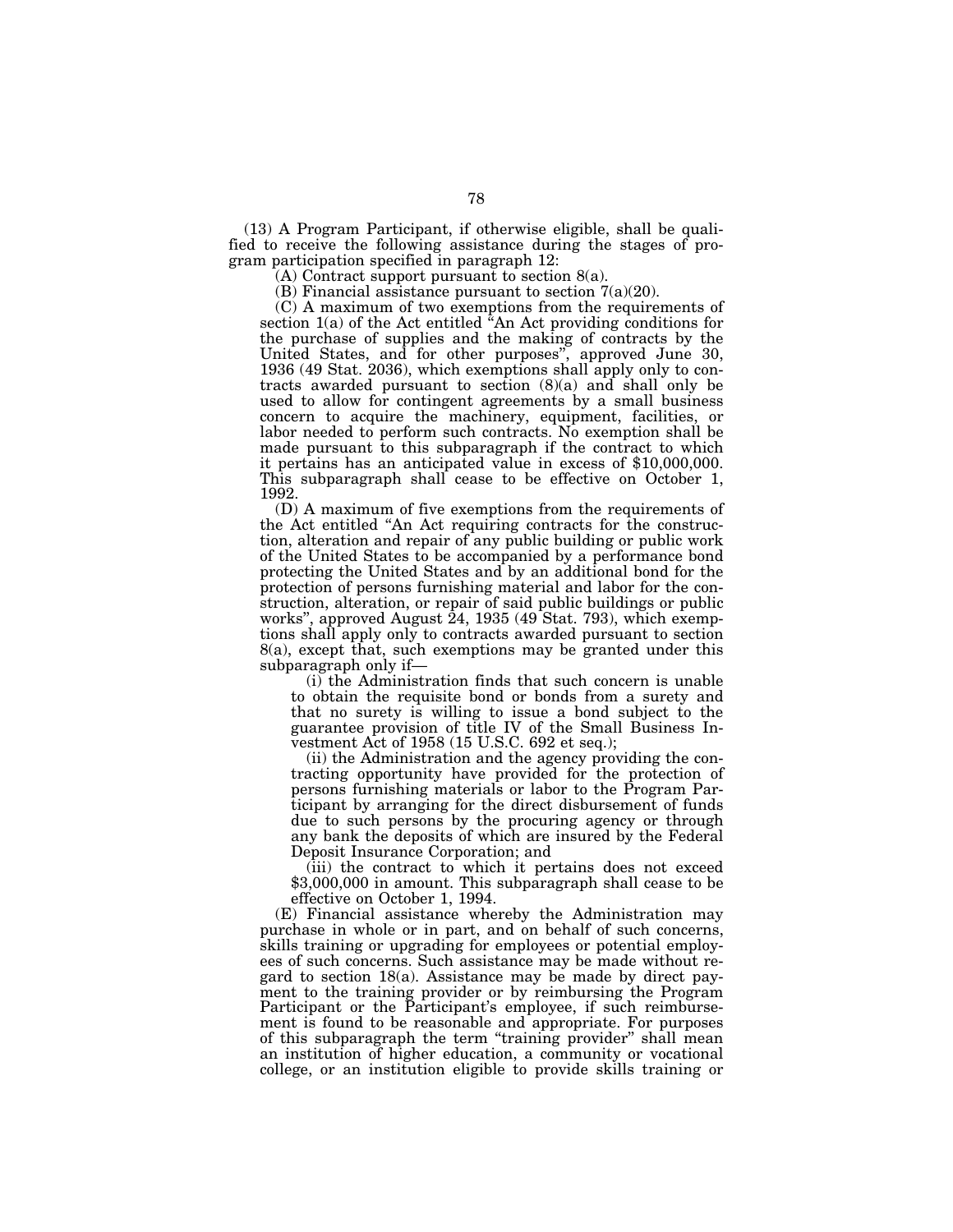upgrading under title I of the Workforce Innovation and Opportunity Act. The Administration shall, in consultation with the Secretary of Labor, promulgate rules and regulations to implement this subparagraph that establish acceptable training and upgrading performance standards and provide for such monitoring or audit requirements as may be necessary to ensure the integrity of the training effort. No financial assistance shall be granted under the subparagraph unless the Administrator determines that—

(i) such concern has documented that it has first explored the use of existing cost-free or cost-subsidized training programs offered by public and private sector agencies working with programs of employment and training and economic development;

(ii) no more than five employees or potential employees of such concern are recipients of any benefits under this subparagraph at any one time;

(iii) no more than \$2,500 shall be made available for any one employee or potential employee;

(iv) the length of training or upgrading financed by this subparagraph shall be no less than one month nor more than six months;

(v) such concern has given adequate assurance it will employ the trainee or upgraded employee for at least six months after the training or upgrading financed by this subparagraph has been completed and each trainee or upgraded employee has provided a similar assurance to remain within the employ of such concern for such period; if such concern, trainee, or upgraded employee breaches this agreement, the Administration shall be entitled to and shall make diligent efforts to obtain from the violating party the repayment of all funds expended on behalf of the violating party, such repayment shall be made to the Administration together with such interest and costs of collection as may be reasonable; the violating party shall be barred from receiving any further assistance under this subparagraph;

(vi) the training to be financed may take place either at such concern's facilities or at those of the training provider; and

(vii) such concern will maintain such records as the Administration deems appropriate to ensure that the provisions of this paragraph and any other applicable law have not been violated.

(F)(i) The transfer of technology or surplus property owned by the United States to such a concern. Activities designed to effect such transfer shall be developed in cooperation with the heads of Federal agencies and shall include the transfer by grant, license, or sale of such technology or property to such a concern. Such property may be transferred to Program Participants on a priority basis. Technology or property transferred under this subparagraph shall be used by the concern during the normal conduct of its business operation and shall not be sold or transferred to any other party (other than the Govern-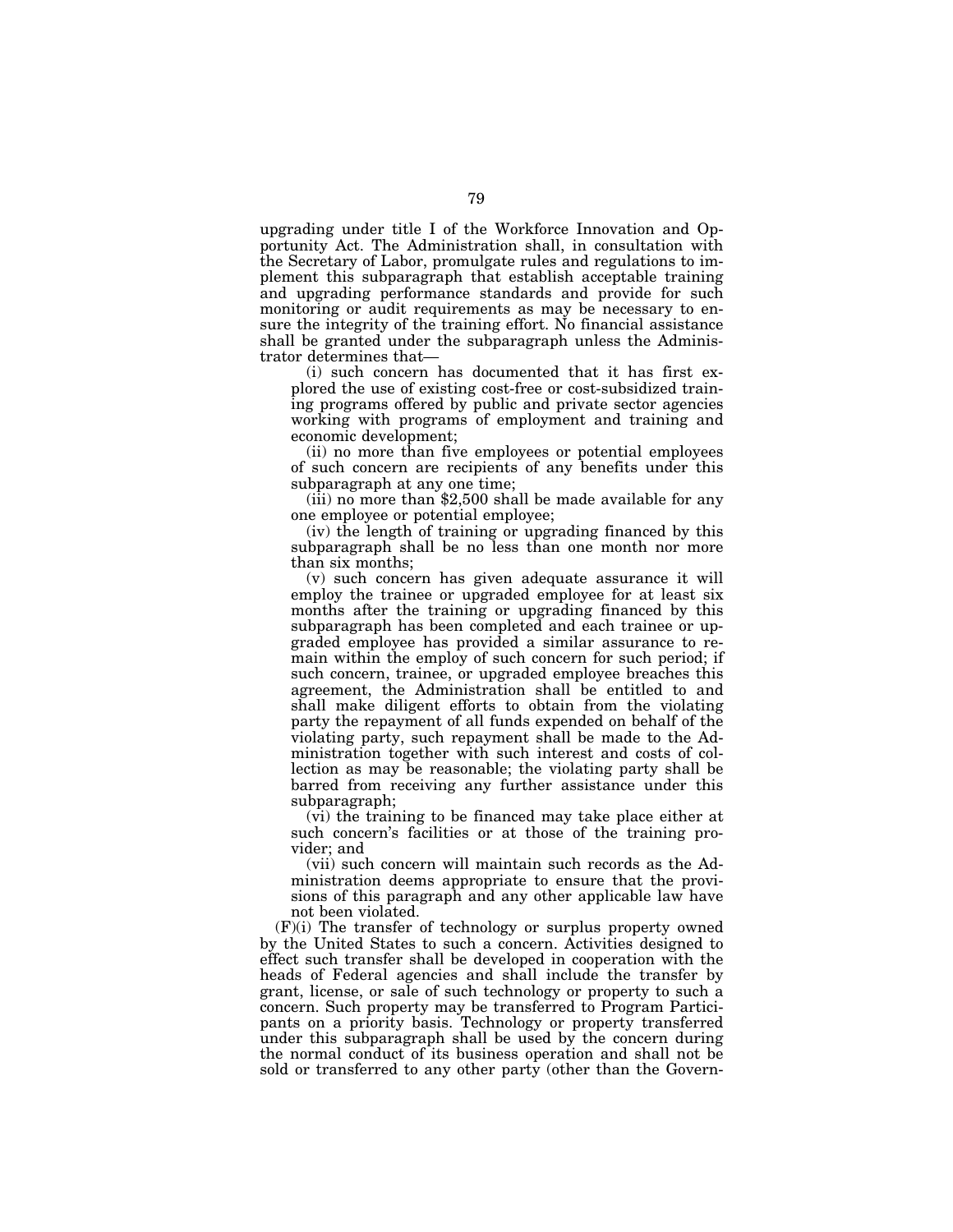ment) during such concern's term of participation in the Program and for one year thereafter.

 $(ii)(I)$  In this clause-

(aa) the term ''covered period'' means the 2-year period beginning on the date on which the President declared the applicable major disaster; and

(bb) the term "disaster area" means the area for which the President has declared a major disaster, during the covered period.

(II) The Administrator may transfer technology or surplus property under clause (i) on a priority basis to a small business concern located in a disaster area if—

(aa) the small business concern meets the requirements for such a transfer, without regard to whether the small business concern is a Program Participant; and

(bb) for a small business concern that is a Program Participant, on and after the date on which the President declared the applicable major disaster, the small business concern has not received property under this subparagraph on the basis of the status of the small business concern as a Program Participant.

(III) For any transfer of property under this clause to a small business concern, the terms and conditions shall be the same as a transfer to a Program Participant, except that the small business concern shall agree not to sell or transfer the property to any party other than the Federal Government during the covered period.

(IV) A small business concern that receives a transfer of property under this clause may not receive a transfer of property under clause (i) during the covered period.

(V) If a small business concern sells or transfers property in violation of the agreement described in subclause (III), the Administrator may initiate proceedings to prohibit the small business concern from receiving a transfer of property under this clause or clause (i), in addition to any other remedy available to the Administrator.

 $(iii)(I)$  In this clause, the term "covered period" means-

(aa) in the case of a Puerto Rico business, the period beginning on August 13, 2018, and ending on the date on which the Oversight Board established under section 2121 of title 48 terminates; and

(bb) in the case of a covered territory business, the period beginning on the date of the enactment of this item and ending on the date that is 4 years after such date of enactment.

(II) The Administrator may transfer technology or surplus property under clause (i) to a Puerto Rico business or a covered territory business if either such business meets the requirements for such a transfer, without regard to whether either such business is a Program Participant.

(G) Training assistance whereby the Administration shall conduct training sessions to assist individuals and enterprises eligible to receive contracts under section 8(a) in the develop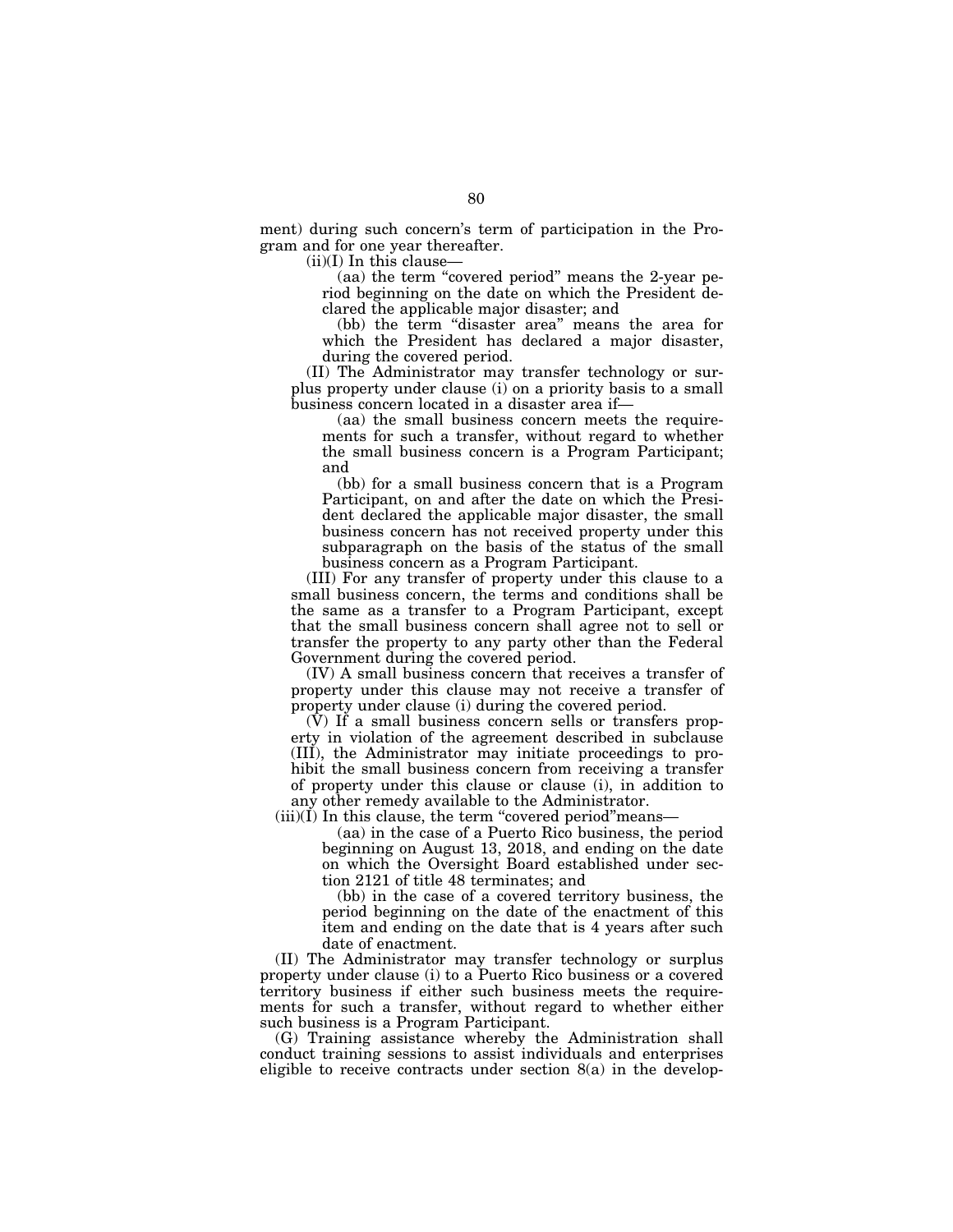ment of business principles and strategies to enhance their ability to successfully compete for contracts in the marketplace.

(H) Joint ventures, leader-follower arrangements, and teaming agreements between the Program Participant and other Program Participants and other business concerns with respect to contracting opportunities for the research, development, full-scale engineering or production of major systems. Such activities shall be undertaken on the basis of programs developed by the agency responsible for the procurement of the major system, with the assistance of the Administration.

(I) Transitional management business planning training and technical assistance.

(J) Program Participants in the developmental stage of Program participation shall be eligible for the assistance provided by subparagraphs  $(A)$ ,  $(B)$ ,  $(C)$ ,  $(D)$ ,  $(E)$ ,  $(F)$ , and  $(G)$ .

(14) Program Participants in the transitional stage of Program participation shall be eligible for the assistance provided by subparagraphs  $(A)$ ,  $(B)$ ,  $(F)$ ,  $(\overline{G})$ ,  $(H)$ , and  $(I)$  of paragraph  $(13)$ .

 $(15)$  Subject to the provisions of paragraph  $(10)(C)$ , a small business concern may receive developmental assistance under the Program and contracts under section 8(a) for a total period of not longer than nine years, measured from the date of its certification under the authority of such section, of which—

(A) no more than four years may be spent in the developmental stage of Program Participation; and

(B) no more than five years may be spent in the transitional stage of Program Participation.

 $(16)(\overline{A})$  The Administrator shall develop and implement a process for the systematic collection of data on the operations of the Program established pursuant to paragraph (10).

(B) Not later than April 30 of each year, the Administrator shall submit a report to the Congress on the Program that shall include the following:

(i) The average personal net worth of individuals who own and control concerns that were initially certified for participation in the Program during the immediately preceding fiscal year. The Administrator shall also indicate the dollar distribution of net worths, at \$50,000 increments, of all such individuals found to be socially and economically disadvantaged. For the first report required pursuant to this paragraph the Administrator shall also provide the data specified in the preceding sentence for all eligible individuals in the Program as of the effective date of this paragraph.

(ii) A description and estimate of the benefits and costs that have accrued to the economy and the Government in the immediately preceding fiscal year due to the operations of those business concerns that were performing contracts awarded pursuant to section 8(a).

(iii) A compilation and evaluation of those business concerns that have exited the Program during the immediately preceding three fiscal years. Such compilation and evaluation shall detail the number of concerns actively engaged in business operations, those that have ceased or substantially curtailed such operations, including the reasons for such actions, and those concerns that have been acquired by other firms or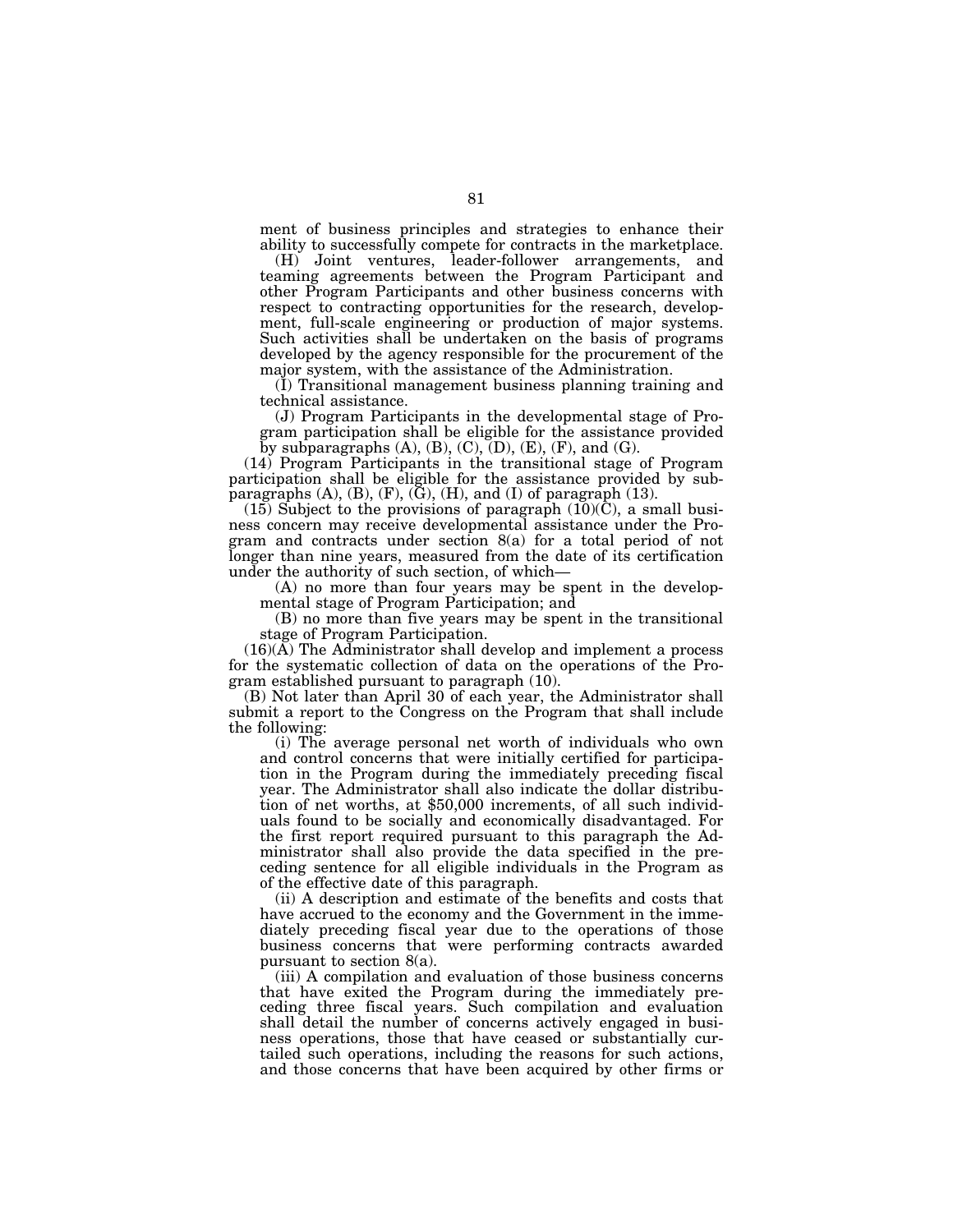organizations owned and controlled by other than socially and economically disadvantaged individuals. For those businesses that have continued operations after they exited from the Program, the Administrator shall also separately detail the benefits and costs that have accrued to the economy during the immediately preceding fiscal year due to the operations of such concerns.

(iv) A listing of all participants in the Program during the preceding fiscal year identifying, by State and by Region, for each firm: the name of the concern, the race or ethnicity, and gender of the disadvantaged owners, the dollar value of all contracts received in the preceding year, the dollar amount of advance payments received by each concern pursuant to contracts awarded under section 8(a), and a description including (if appropriate) an estimate of the dollar value of all benefits received pursuant to paragraphs (13) and (14) and section 7(a)(20) during such year.

(v) The total dollar value of contracts and options awarded during the preceding fiscal year pursuant to section 8(a) and such amount expressed as a percentage of total sales of (I) all firms participating in the Program during such year; and (II) of firms in each of the nine years of program participation.

(vi) A description of such additional resources or program authorities as may be required to provide the types of services needed over the next two-year period to service the expected portfolio of firms certified pursuant to section 8(a).

(vii) The total dollar value of contracts and options awarded pursuant to section 8(a), at such dollar increments as the Administrator deems appropriate, for each four digit standard industrial classification code under which such contracts and options were classified.

(C) The first report required by subparagraph (B) shall pertain to fiscal year 1990.

(k) In carrying out its functions under subsections 7(i), 7(j), and 8(a) of this Act, the Administration is authorized—

(1) to utilize, with their consent, the services and facilities of Federal agencies without reimbursement, and, with the consent of any State or political subdivision of a State, accept and utilize the services and facilities of such State or subdivision without reimbursement;

(2) to accept, in the name of the Administration, and employ or dispose of in furtherance of the purposes of this Act, any money or property, real, personal, or mixed, tangible, or intangible, received by gift, device, bequest, or otherwise;

(3) to accept voluntary and uncompensated services, notwithstanding the provisions of section 3679(b) of the Revised Statutes (31 U.S.C. 655(b)); and

(4) to employ experts and consultants or organizations thereof as authorized by section 15 of the Administrative Expenses Act of 1946 (5 U.S.C. 55a), except that no individual may be employed under the authority of this subsection for more than one hundred days in any fiscal year; to compensate individuals so employed at rates not in excess of the daily equivalent of the highest rate payable under section 5332 of title 5, United States Code, including traveltime; and to allow them, while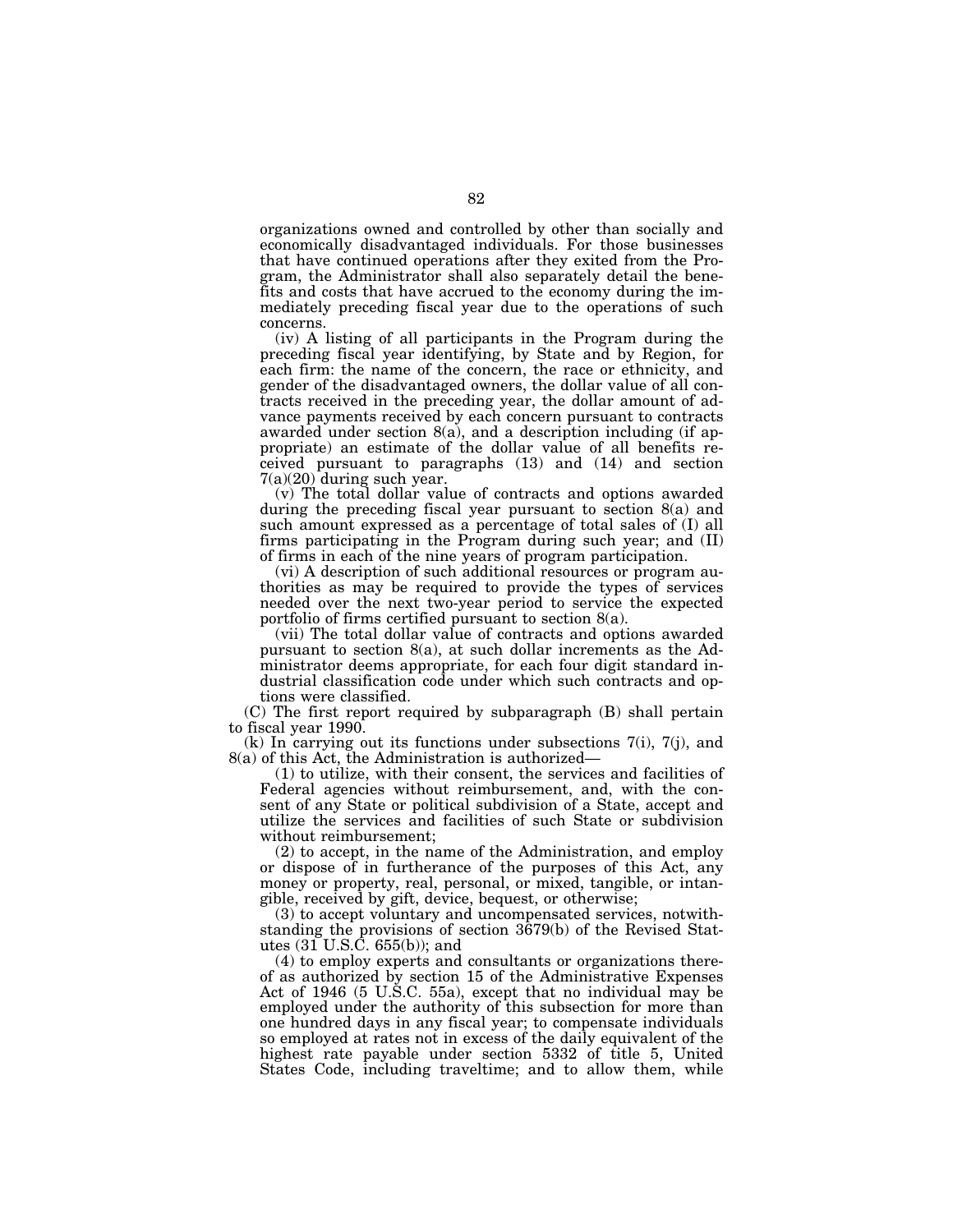away from their homes or regular places of business, travel expenses (including per diem in lieu of subsistence) a authorized by section 5 of such Act (5 U.S.C. 73b–2) for persons in the Government service employed intermittently, while so employed: *Provided, however,* That contracts for such employment may be renewed annually.

(I) SMALL BUSINESS INTERMEDIARY LENDING PILOT PROGRAM.—

(1) DEFINITIONS.—In this subsection—<br>(A) the term "eligible intermediary"-

(i) means a private, nonprofit entity that—

(I) seeks or has been awarded a loan from the Administrator to make loans to small business concerns under this subsection; and

(II) has not less than 1 year of experience making loans to startup, newly established, or growing small business concerns; and

(ii) includes—

(I) a private, nonprofit community development corporation;

(II) a consortium of private, nonprofit organizations or nonprofit community development corporations; and

(III) an agency of or nonprofit entity established by a Native American Tribal Government; and

(B) the term "Program" means the small business intermediary lending pilot program established under paragraph (2).

(2) ESTABLISHMENT.—There is established a 3-year small business intermediary lending pilot program, under which the Administrator may make direct loans to eligible intermediaries, for the purpose of making loans to startup, newly established, and growing small business concerns.

(3) PURPOSES.—The purposes of the Program are—

(A) to assist small business concerns in areas suffering from a lack of credit due to poor economic conditions or changes in the financial market; and

(B) to establish a loan program under which the Administrator may provide loans to eligible intermediaries to enable the eligible intermediaries to provide loans to startup, newly established, and growing small business concerns for working capital, real estate, or the acquisition of materials, supplies, or equipment.

(4) LOANS TO ELIGIBLE INTERMEDIARIES.—

(A) APPLICATION.—Each eligible intermediary desiring a loan under this subsection shall submit an application to the Administrator that describes—

(i) the type of small business concerns to be assisted; (ii) the size and range of loans to be made;

(iii) the interest rate and terms of loans to be made;

(iv) the geographic area to be served and the economic, poverty, and unemployment characteristics of the area;

(v) the status of small business concerns in the area to be served and an analysis of the availability of credit; and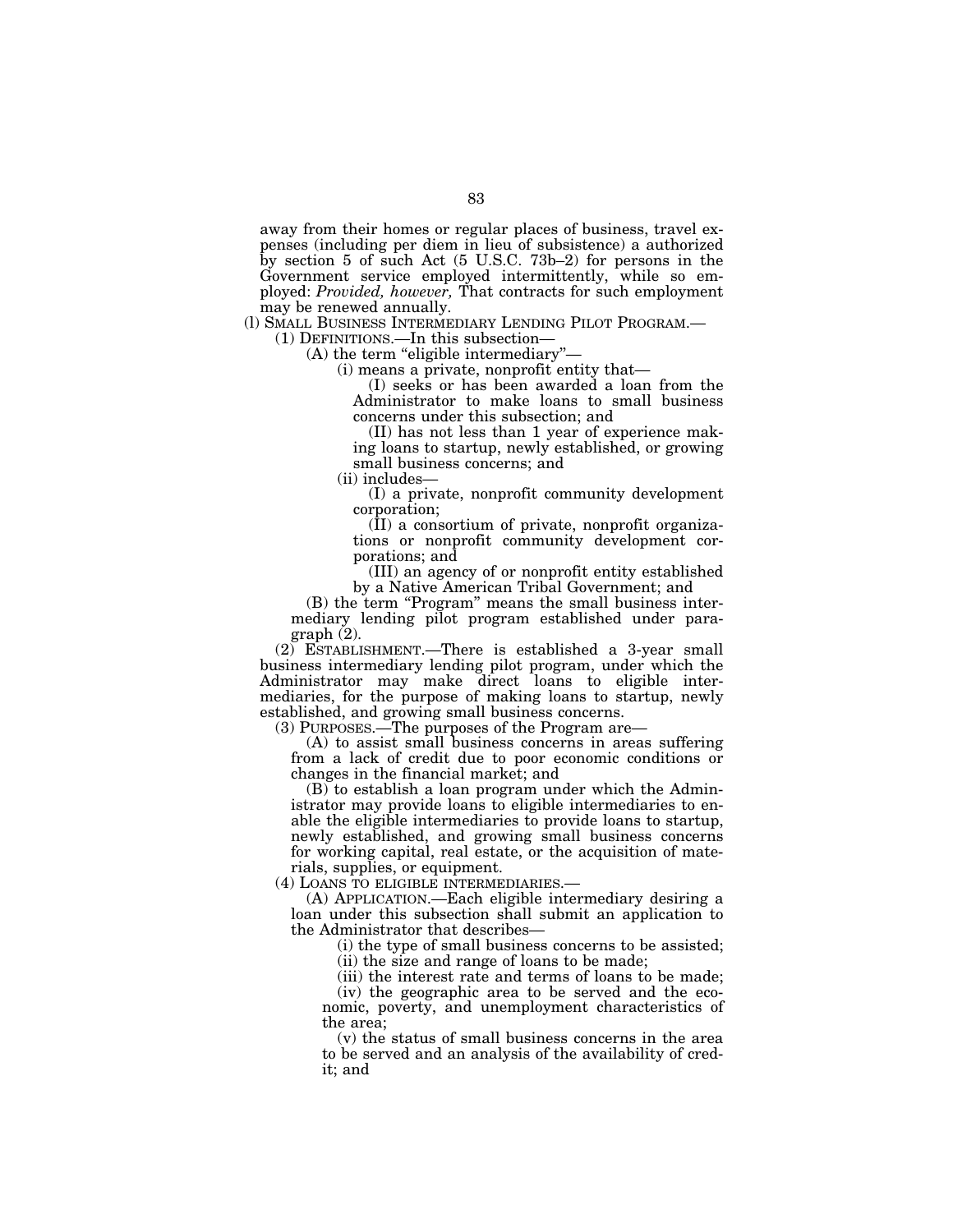(vi) the qualifications of the applicant to carry out this subsection.

(B) LOAN LIMITS.—No loan may be made to an eligible intermediary under this subsection if the total amount outstanding and committed to the eligible intermediary by the Administrator would, as a result of such loan, exceed \$1,000,000 during the participation of the eligible intermediary in the Program.

(C) LOAN DURATION.—Loans made by the Administrator under this subsection shall be for a term of 20 years.

(D) APPLICABLE INTEREST RATES.—Loans made by the Administrator to an eligible intermediary under the Program shall bear an annual interest rate equal to 1.00 percent.

(E) FEES; COLLATERAL.—The Administrator may not charge any fees or require collateral with respect to any loan made to an eligible intermediary under this subsection.

(F) DELAYED PAYMENTS.—The Administrator shall not require the repayment of principal or interest on a loan made to an eligible intermediary under the Program during the 2-year period beginning on the date of the initial disbursement of funds under that loan.

(G) MAXIMUM PARTICIPANTS AND AMOUNTS.—During each of fiscal years 2011, 2012, and 2013, the Administrator may make loans under the Program—

(i) to not more than 20 eligible intermediaries; and

(ii) in a total amount of not more than \$20,000,000. (5) LOANS TO SMALL BUSINESS CONCERNS.—

(A) IN GENERAL.—The Administrator, through an eligible intermediary, shall make loans to startup, newly established, and growing small business concerns for working capital, real estate, and the acquisition of materials, supplies, furniture, fixtures, and equipment.

(B) MAXIMUM LOAN.—An eligible intermediary may not make a loan under this subsection of more than \$200,000 to any 1 small business concern.

(C) APPLICABLE INTEREST RATES.—A loan made by an eligible intermediary to a small business concern under this subsection, may have a fixed or a variable interest rate, and shall bear an interest rate specified by the eligible intermediary in the application of the eligible intermediary for a loan under this subsection.

(D) REVIEW RESTRICTIONS.—The Administrator may not review individual loans made by an eligible intermediary to a small business concern before approval of the loan by the eligible intermediary.

(6) TERMINATION.—The authority of the Administrator to make loans under the Program shall terminate 3 years after the date of enactment of the Small Business Job Creation and Access to Capital Act of 2010.

(m) MICROLOAN PROGRAM.—

(1)(A) PURPOSES.—The purposes of the Microloan Program are—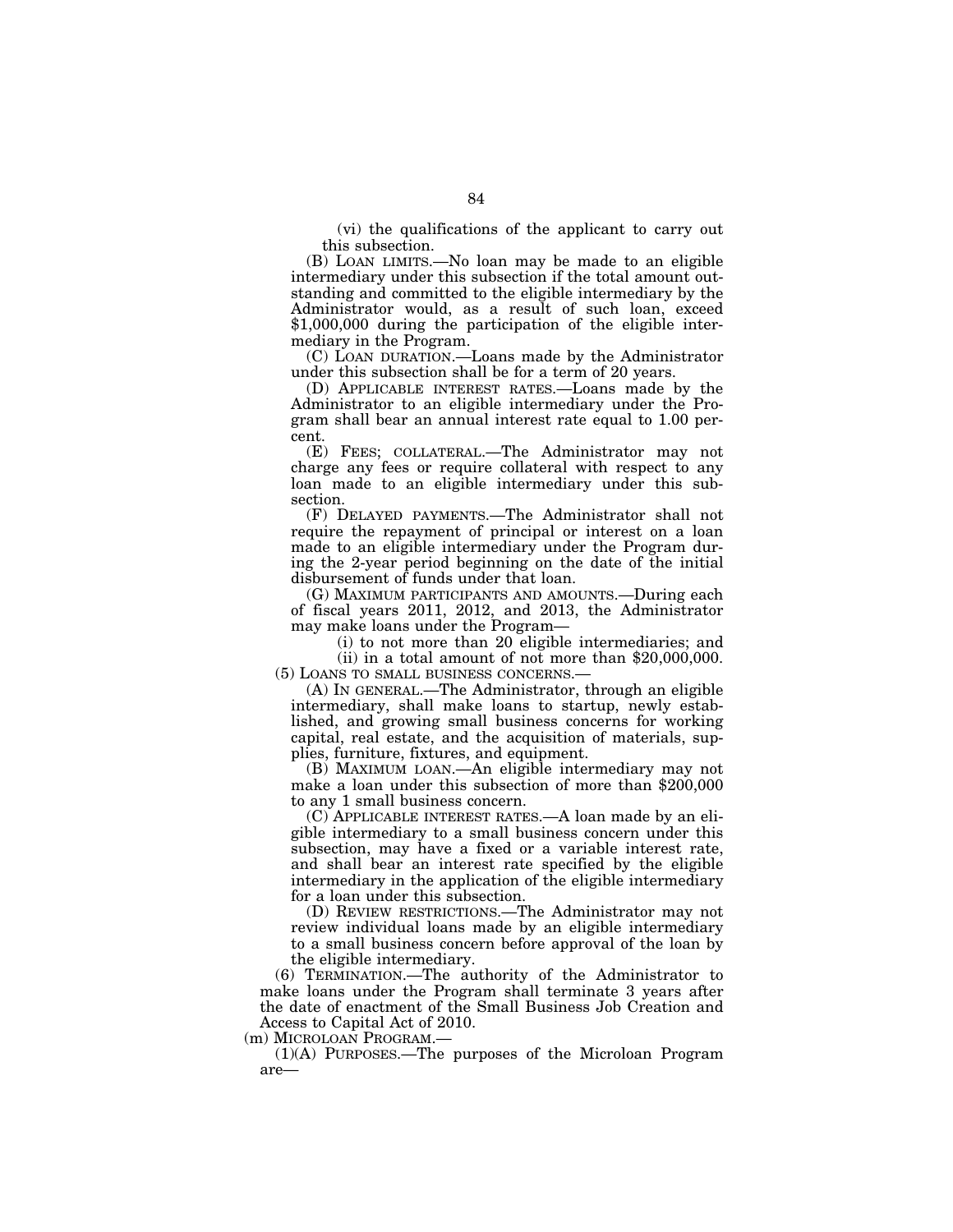(i) to assist women, low-income, veteran (within the meaning of such term under section  $3(q)$ ), and minority entrepreneurs and business owners and other individuals possessing the capability to operate successful business concerns;

(ii) to assist small business concerns in those areas suffering from a lack of credit due to economic downturns;

(iii) to establish a microloan program to be administered by the Small Business Administration—

(I) to make loans to eligible intermediaries to enable such intermediaries to provide small-scale loans, particularly loans in amounts averaging not more than \$10,000, to startup, newly established, or growing small business concerns for working capital or the acquisition of materials, supplies, or equipment;

(II) to make grants to eligible intermediaries that, together with non-Federal matching funds, will enable such intermediaries to provide intensive marketing, management, and technical assistance to microloan borrowers;

(III) to make grants to eligible nonprofit entities that, together with non-Federal matching funds, will enable such entities to provide intensive marketing, management, and technical assistance to assist low-income entrepreneurs and other low-income individuals obtain private sector financing for their businesses, with or without loan guarantees; and

(IV) to report to the Committees on Small Business of the Senate and the House of Representatives on the effectiveness of the microloan program and the advisability and feasibility of implementing such a program nationwide; and

(iv) to establish a welfare-to-work microloan initiative, which shall be administered by the Administration, in order to test the feasibility of supplementing the technical assistance grants provided under clauses (ii) and (iii) of subparagraph  $(B)$  to individuals who are receiving assistance under the State program funded under part A of title IV of the Social Security Act (42 U.S.C. 601 et seq.), or under any comparable State funded means tested program of assistance for low-income individuals, in order to adequately assist those individuals in—

(I) establishing small businesses; and

(II) eliminating their dependence on that assistance. (B) ESTABLISHMENT.—There is established a microloan program, under which the Administration may—

(i) make direct loans to eligible intermediaries, as provided under paragraph (3), for the purpose of making short-term, fixed interest rate microloans to startup, newly established, and growing small business concerns under paragraph (6);

(ii) in conjunction with such loans and subject to the requirements of paragraph (4), make grants to such intermediaries for the purpose of providing intensive marketing, management, and technical assistance to small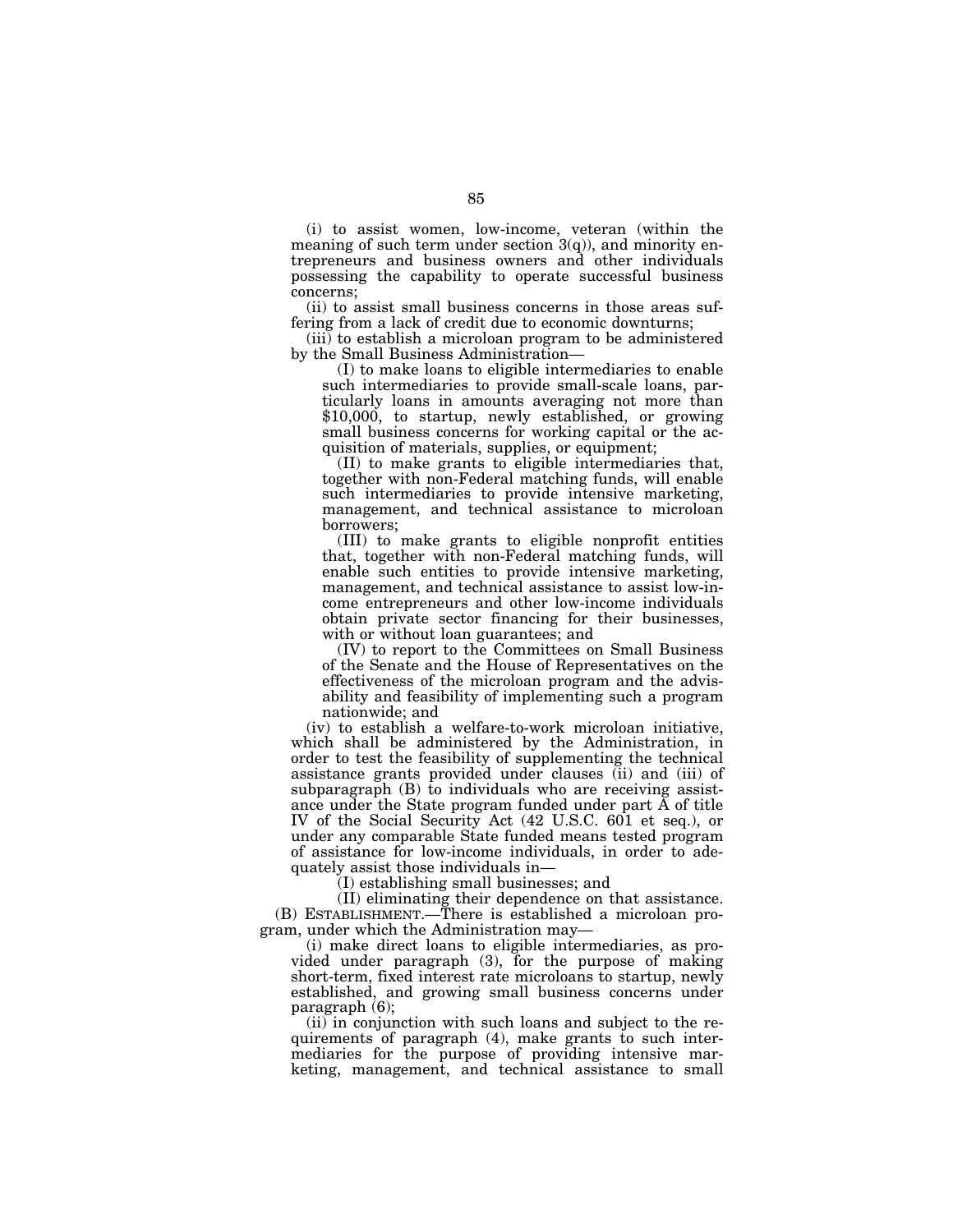business concerns that are borrowers under this subsection; and

(iii) subject to the requirements of paragraph (5), make grants to nonprofit entities for the purpose of providing marketing, management, and technical assistance to lowincome individuals seeking to start or enlarge their own businesses, if such assistance includes working with the grant recipient to secure loans in amounts not to exceed \$50,000 from private sector lending institutions, with or without a loan guarantee from the nonprofit entity.

(2) ELIGIBILITY FOR PARTICIPATION.—An intermediary shall be eligible to receive loans and grants under subparagraphs  $(B)(i)$  and  $(B)(ii)$  of paragraph  $(1)$  if it—

(A) meets the definition in paragraph (10); and

(B) has at least 1 year of experience making microloans to startup, newly established, or growing small business concerns and providing, as an integral part of its microloan program, intensive marketing, management, and technical assistance to its borrowers.

(3) LOANS TO INTERMEDIARIES.—

(A) INTERMEDIARY APPLICATIONS.—(i) IN GENERAL.—As part of its application for a loan, each intermediary shall submit a description to the Administration of—

(I) the type of businesses to be assisted;

(II) the size and range of loans to be made;

(III) the geographic area to be served and its economic, proverty, and unemployment characteristics;

(IV) the status of small business concerns in the area to be served and an analysis of their credit and technical assistance needs;

(V) any marketing, management, and technical assistance to be provided in connection with a loan made under this subsection;

(VI) the local economic credit markets, including the costs associated with obtaining credit locally;

(VII) the qualifications of the applicant to carry out the purpose of this subsection; and

(VIII) any plan to involve other technical assistance providers (such as counselors from the Service Corps of Retired Executives or small business development centers) or private sector lenders in assisting selected business concerns.

(ii) SELECTION OF INTERMEDIARIES.—In selecting intermediaries to participate in the program established under this subsection, the Administration shall give priority to those applicants that provide loans in amounts averaging not more than \$10,000.

(B) INTERMEDIARY CONTRIBUTION.—As a condition of any loan made to an intermediary under subparagraph (B)(i) of paragraph (1), the Administrator shall require the intermediary to contribute not less than 15 percent of the loan amount in cash from non-Federal sources.

(C) LOAN LIMITS.—Notwithstanding subsection (a)(3), no loan shall be made under this subsection if the total amount outstanding and committed to one intermediary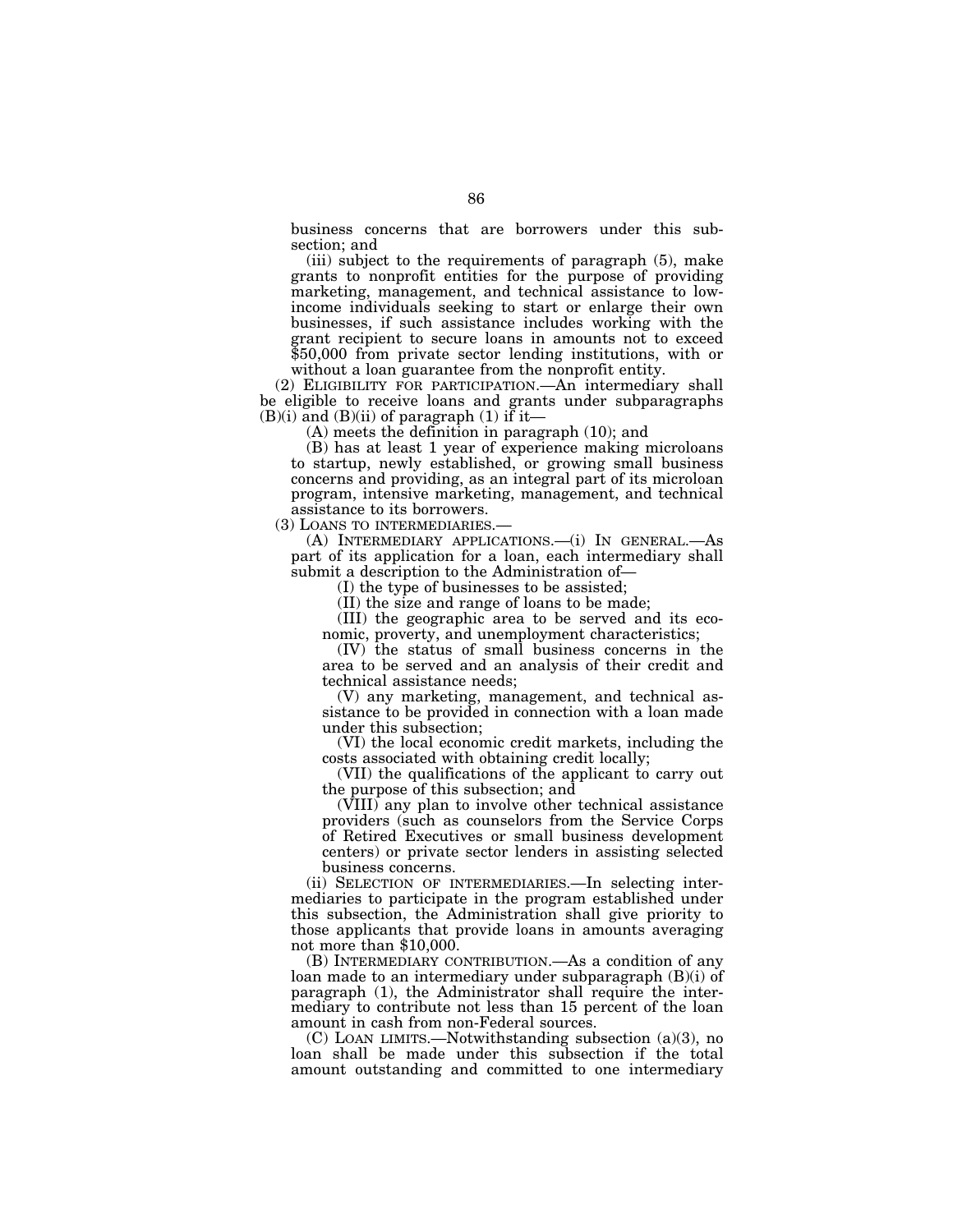(excluding outstanding grants) from the business loan and investment fund established by this Act would, as a result of such loan, exceed \$750,000 in the first year of such intermediary's participation in the program, \$7,000,000 (in the aggregate) in the remaining years of the intermediary's participation in the program, and \$3,000,000 in any of those remaining years.

(D)(i) IN GENERAL.—The Administrator shall, by regulation, require each intermediary to establish a loan loss reserve fund, and to maintain such reserve fund until all obligations owed to the Administration under this subsection are repaid.

(ii) LEVEL OF LOAN LOSS RESERVE FUND.—

(I) IN GENERAL.—Subject to subclause (III), the Administrator shall require the loan loss reserve fund of an intermediary to be maintained at a level equal to 15 percent of the outstanding balance of the notes receivable owed to the intermediary.

(II) REVIEW OF LOAN LOSS RESERVE.—After the initial 5 years of an intermediary's participation in the program authorized by this subsection, the Administrator shall, at the request of the intermediary, conduct a review of the annual loss rate of the intermediary. Any intermediary in operation under this subsection prior to October 1, 1994, that requests a reduction in its loan loss reserve shall be reviewed based on the most recent 5-year period preceding the request.

(III) REDUCTION OF LOAN LOSS RESERVE.—Subject to the requirements of clause IV, the Administrator may reduce the annual loan loss reserve requirement of an intermediary to reflect the actual average loan loss rate for the intermediary during the preceding 5-year period, except that in no case shall the loan loss reserve be reduced to less than 10 percent of the outstanding balance of the notes receivable owed to the intermediary.

(IV) REQUIREMENTS.—The Administrator may reduce the annual loan loss reserve requirement of an intermediary only if the intermediary demonstrates to the satisfaction of the Administrator that—

(aa) the average annual loss rate for the intermediary during the preceding 5-year period is less than 15 percent; and

(bb) that no other factors exist that may impair the ability of the intermediary to repay all obligations owed to the Administration under this subsection.

(E) UNAVAILABILITY OF COMPARABLE CREDIT.—An intermediary may make a loan under this subsection of more than \$20,000 to a small business concern only if such small business concern demonstrates that it is unable to obtain credit elsewhere at comparable interest rates and that it has good prospects for success. In no case shall an intermediary make a loan under this subsection of more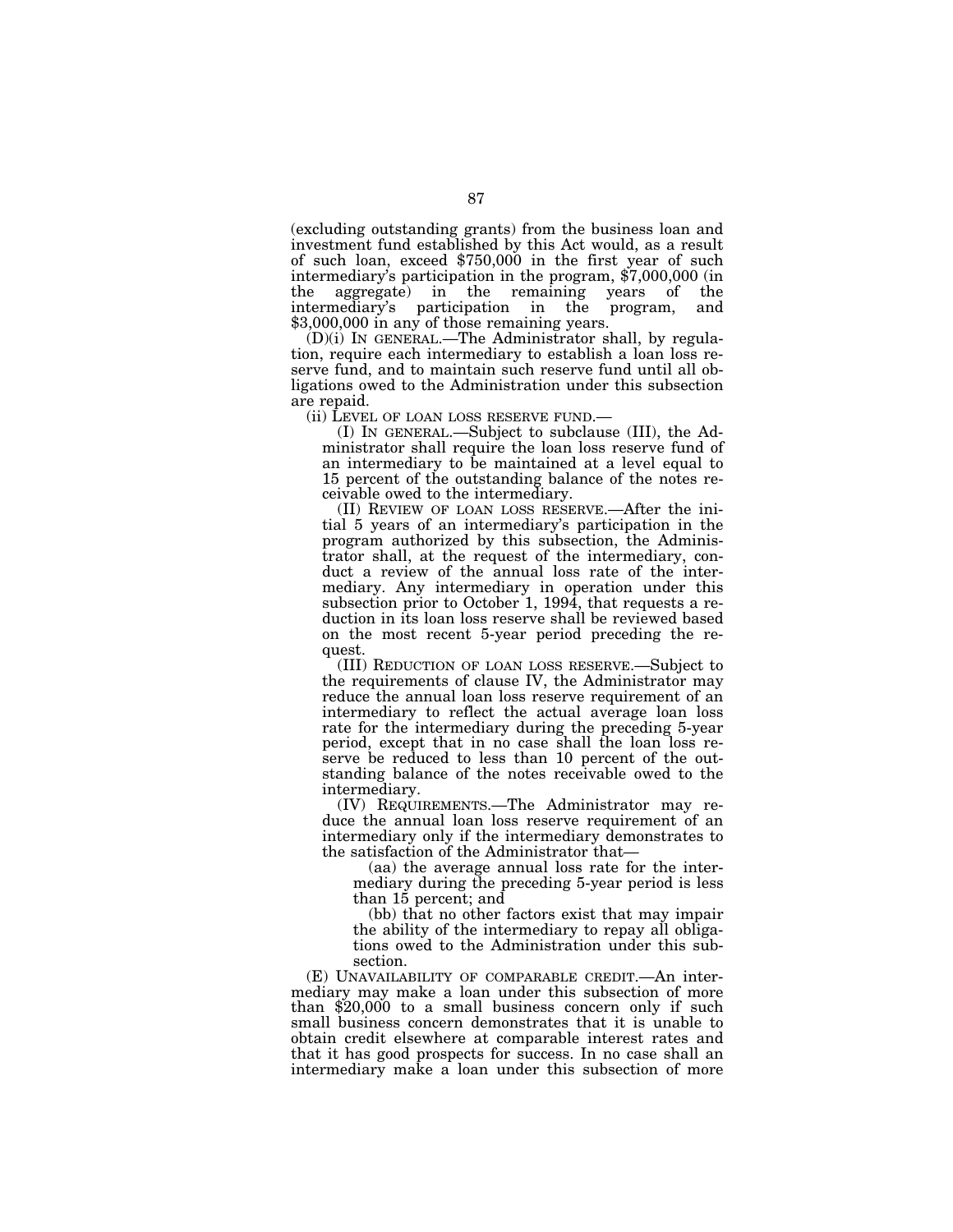than \$50,000, or have outstanding or committed to any 1 borrower more than \$50,000.<br>(F) LOAN DURATION; INTEREST RATES.—

(i) LOAN DURATION.—Loans made by the Administration under this subsection shall be for a term of 10 years.

(ii) APPLICABLE INTEREST RATES.—Except as provided in clause (iii), loans made by the Administration under this subsection to an intermediary shall bear an interest rate equal to 1.25 percentage points below the rate determined by the Secretary of the Treasury for obligations of the United States with a period of maturity of 5 years, adjusted to the nearest one-eighth of 1 percent.

(iii) RATES APPLICABLE TO CERTAIN SMALL LOANS.— Loans made by the Administration to an intermediary that makes loans to small business concerns and entrepreneurs averaging not more than \$7,500, shall bear an interest rate that is 2 percentage points below the rate determined by the Secretary of the Treasury for obligations of the United States with a period of maturity of 5 years, adjusted to the nearest one-eighth of 1 percent.

(iv) RATES APPLICABLE TO MULTIPLE SITES OR OF- FICES.—The interest rate prescribed in clause (ii) or (iii) shall apply to each separate loan-making site or office of 1 intermediary only if such site or office meets the requirements of that clause.

(v) RATE BASIS.—The applicable rate of interest under this paragraph shall—

(I) be applied retroactively for the first year of an intermediary's participation in the program, based upon the actual lending practices of the intermediary as determined by the Administration prior to the end of such year; and

(II) be based in the second and subsequent years of an intermediary's participation in the program, upon the actual lending practices of the intermediary during the term of the intermediary during the term of the intermediary's participation in the program.

(vii) COVERED INTERMEDIARIES.—The interest rates prescribed in this subparagraph shall apply to all loans made to intermediaries under this subsection on or after October 28, 1991.

(G) DELAYED PAYMENTS.—The Administration shall not require repayment of interest or principal of a loan made to an intermediary under this subsection during the first year of the loan.

(H) FEES; COLLATERAL.—Except as provided in subparagraphs (B) and (D), the Administration shall not charge any fees or require collateral other than an assignment of the notes receivable of the microloans with respect to any loan made to an intermediary under this subsection.

(4) MARKETING, MANAGEMENT AND TECHNICAL ASSISTANCE GRANTS TO INTERMEDIARIES.—Grants made in accordance with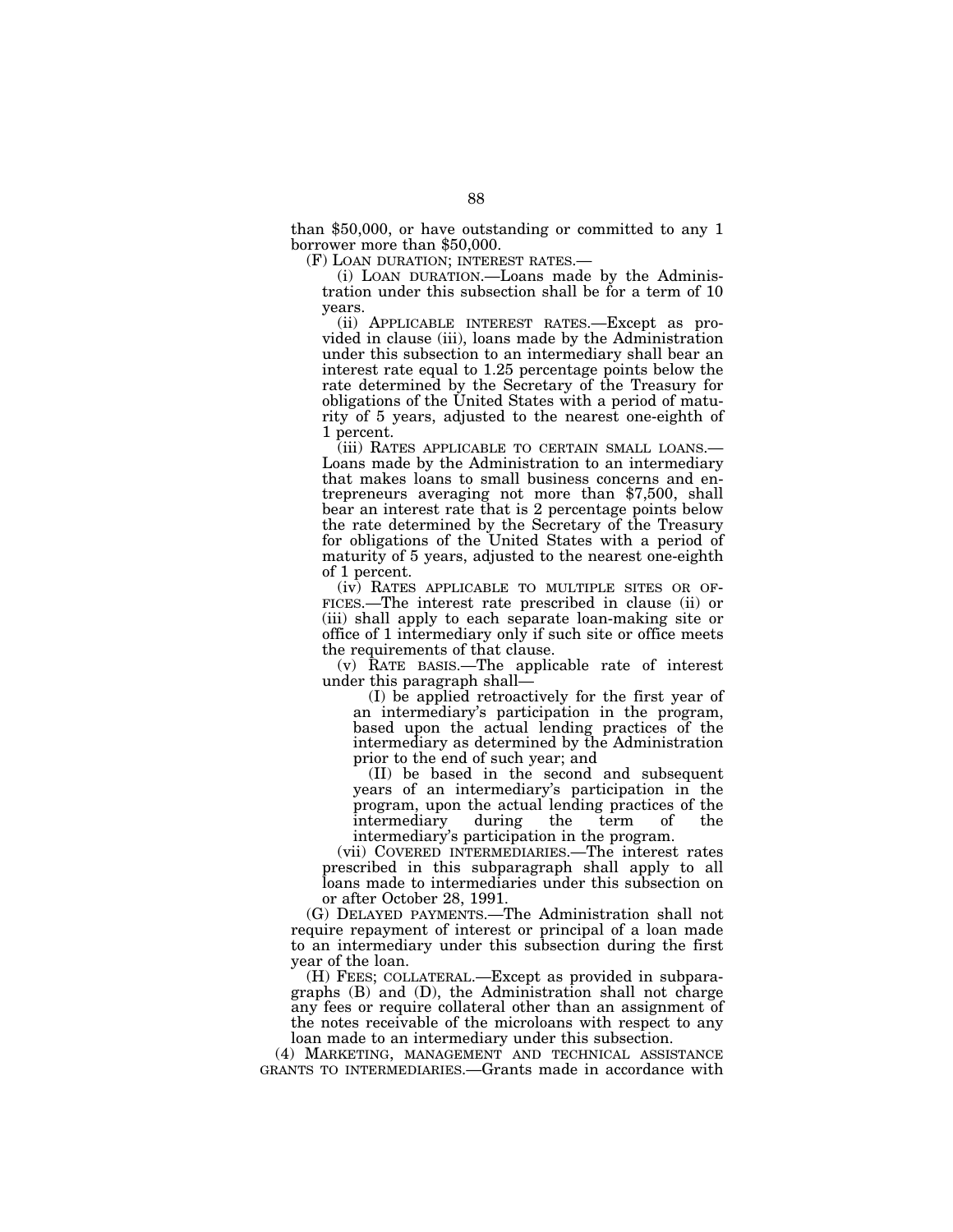subparagraph  $(B)(ii)$  of paragraph  $(1)$  shall be subject to the following requirements:

(A) GRANT AMOUNTS.—Except as otherwise provided in subparagraphs (C) and (G) and subject to subparagraph (B), each intermediary that receives a loan under subparagraph (B)(i) of paragraph (1) shall be eligible to receive a grant to provide marketing, management, and technical assistance to small business concerns that are borrowers under this subsection. Except as provided in subparagraphs (C) and (G), each intermediary meeting the requirements of subparagraph (B) may receive a grant of not more than 25 percent of the total outstanding balance of loans made to it under this subsection.

(B) CONTRIBUTION.—As a condition of a grant made under subparagraph (A), the Administrator shall require the intermediary to contribute an amount equal to 25 percent of the amount of the grant, obtained solely from non-Federal sources. In addition to cash or other direct funding, the contribution may include indirect costs or in-kind contributions paid for under non-Federal programs.

(C) ADDITIONAL TECHNICAL ASSISTANCE GRANTS FOR MAK-<br>ING CERTAIN LOANS.—<br>(i) IN GENERAL.—In addition to grants made under

subparagraph (A) or (G), each intermediary shall be eligible to receive a grant equal to 5 percent of the total outstanding balance of loans made to the intermediary under this subsection if—

(I) the intermediary provides not less than 25 percent of its loans to small business concerns located in or owned by 1 or more residents of an economically distressed area; or

(II) the intermediary has a portfolio of loans made under this subsection—

(aa) that averages not more than \$10,000 during the period of the intermediary's participation in the program; or

(bb) of which not less than 25 percent is serving rural areas during the period of the intermediary's participation in the program.

(ii) PURPOSES.—A grant awarded under clause (i) may be used to provide marketing, management, and technical assistance to small business concerns that are borrowers under this subsection.

(iii) CONTRIBUTION EXCEPTION.—The contribution requirements in subparagraph (B) do not apply to grants made under this subparagraph.

(D) ELIGIBILITY FOR MULTIPLE SITES OR OFFICES.—The eligibility for a grant described in subparagraph  $(A)$ , or  $(C)$ shall be determined separately for each loan-making site or office of 1 intermediary.

(E) ASSISTANCE TO CERTAIN SMALL BUSINESS CONCERNS.—

(i) IN GENERAL.—Each intermediary may expend an amount not to exceed 50 percent of the grant funds received under paragraph  $(1)(B)(ii)$  to provide informa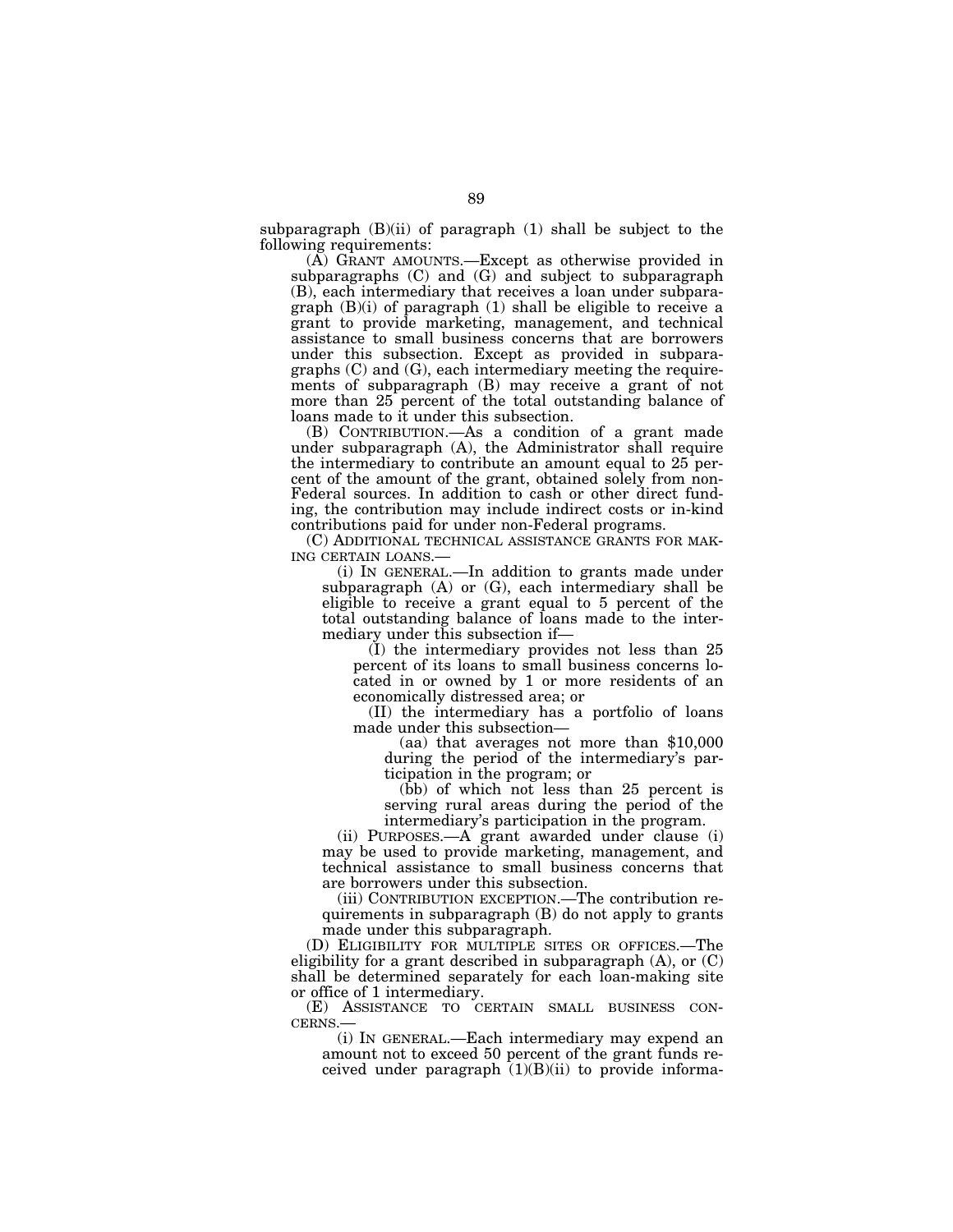tion and technical assistance to small business concerns that are prospective borrowers under this subsection.

(ii) TECHNICAL ASSISTANCE.—An intermediary may expend not more than 50 percent of the funds received under paragraph  $(1)(B)(ii)$  to enter into third party contracts for the provision of technical assistance.

(F) SUPPLEMENTAL GRANT.—

(i) IN GENERAL.—The Administration may accept any funds transferred to the Administration from other departments or agencies of the Federal Government to make grants in accordance with this subparagraph and section 202(b) of the Small Business Reauthorization Act of 1997 to participating intermediaries and technical assistance providers under paragraph (5), for use in accordance with clause (iii) to provide additional technical assistance and related services to recipients of assistance under a State program described in paragraph  $(1)(A)(iv)$  at the time they initially apply for assistance under this subparagraph.

(ii) ELIGIBLE RECIPIENTS; GRANT AMOUNTS.—In making grants under this subparagraph, the Administration may select, from among participating intermediaries and technical assistance providers described in clause (i), not more than 20 grantees in fiscal year 1998, not more than 25 grantees in fiscal year 1999, and not more than 30 grantees in fiscal year 2000, each of whom may receive a grant under this subparagraph in an amount not to exceed \$200,000 per year.

(iii) USE OF GRANT AMOUNTS.—Grants under this subparagraph—

(I) are in addition to other grants provided under this subsection and shall not require the contribution of matching amounts as a condition of eligibility; and

(II) may be used by a grantee—

(aa) to pay or reimburse a portion of child care and transportation costs of recipients of assistance described in clause (i), to the extent such costs are not otherwise paid by State block grants under the Child Care Development Block Grant Act of 1990 (42 U.S.C. 9858 et seq.) or under part A of title IV of the Social Security Act (42 U.S.C. 601 et seq.); and

(bb) for marketing, management, and technical assistance to recipients of assistance described in clause (i).

(iv) MEMORANDUM OF UNDERSTANDING.—Prior to accepting any transfer of funds under clause (i) from a department or agency of the Federal Government, the Administration shall enter into a Memorandum of Understanding with the department or agency, which shall—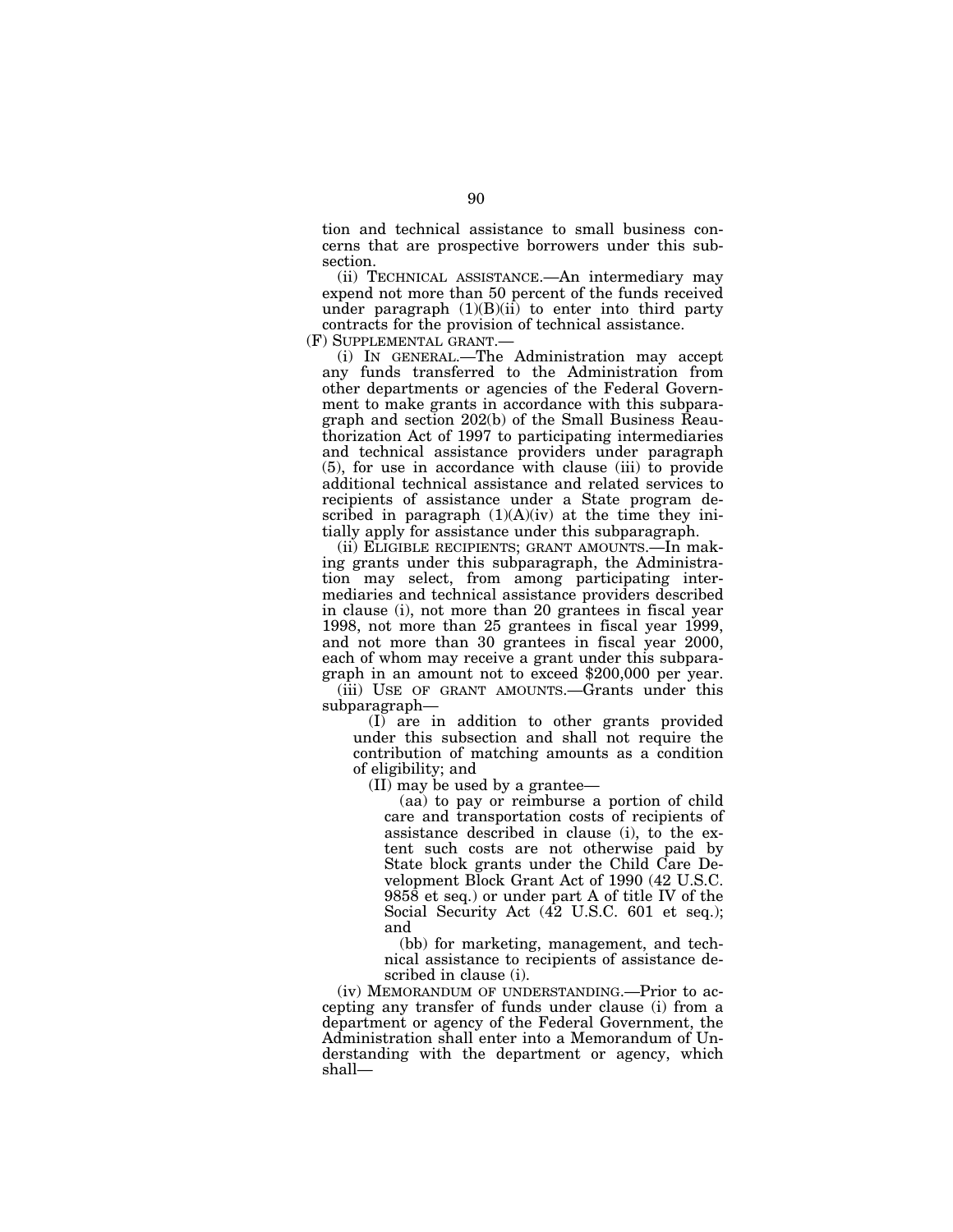(I) specify the terms and conditions of the grants under this subparagraph; and

(II) provide for appropriate monitoring of expenditures by each grantee under this subparagraph and each recipient of assistance described in clause (i) who receives assistance from a grantee under this subparagraph, in order to ensure compliance with this subparagraph by those grantees and recipients of assistance.

(G) GRANT AMOUNTS BASED ON APPROPRIATIONS.—In any fiscal year in which the amount appropriated to make grants under subparagraph (A) is sufficient to provide to each intermediary that receives a loan under paragraph  $(1)(B)(i)$  a grant of not less than 25 percent of the total outstanding balance of loans made to the intermediary under this subsection, the Administration shall make a grant under subparagraph (A) to each intermediary of not less than 25 percent and not more than 30 percent of that total outstanding balance for the intermediary.

(5) PRIVATE SECTOR BORROWING TECHNICAL ASSISTANCE GRANTS.—Grants made in accordance with subparagraph  $(B)(iii)$  of paragraph  $(1)$  shall be subject to the following requirements:

(A) GRANT AMOUNTS.—Subject to the requirements of subparagraph (B), the Administration may make not more than 55 grants annually, each in amounts not to exceed \$200,000 for the purposes specified in subparagraph  $(B)(iii)$  of paragraph  $(1)$ .

(B) CONTRIBUTION.—As a condition of any grant made under subparagraph (A), the Administration shall require the grant recipient to contribute an amount equal to 20 percent of the amount of the grant, obtained solely from non-Federal sources. In addition to cash or other direct funding, the contribution may include indirect costs or inkind contributions paid for under non-Federal programs.

(6) LOANS TO SMALL BUSINESS CONCERNS FROM ELIGIBLE

(A) IN GENERAL.—An eligible intermediary shall make short-term, fixed rate loans to startup, newly established, and growing small business concerns from the funds made available to it under subparagraph  $(B)(i)$  of paragraph  $(1)$ for working capital and the acquisition of materials, supplies, furniture, fixtures, and equipment.

(B) PORTFOLIO REQUIREMENT.—To the extent practicable, each intermediary that operates a microloan program under this subsection shall maintain a microloan portfolio with an average loan size of not more than \$15,000.

(C) INTEREST LIMIT.—Notwithstanding any provision of the laws of any State or the constitution of any State pertaining to the rate or amount of interest that may be charged, taken, received, or reserved on a loan, the maximum rate of interest to be charged on a microloan funded under this subsection shall not exceed the rate of interest applicable to a loan made to an intermediary by the Administration—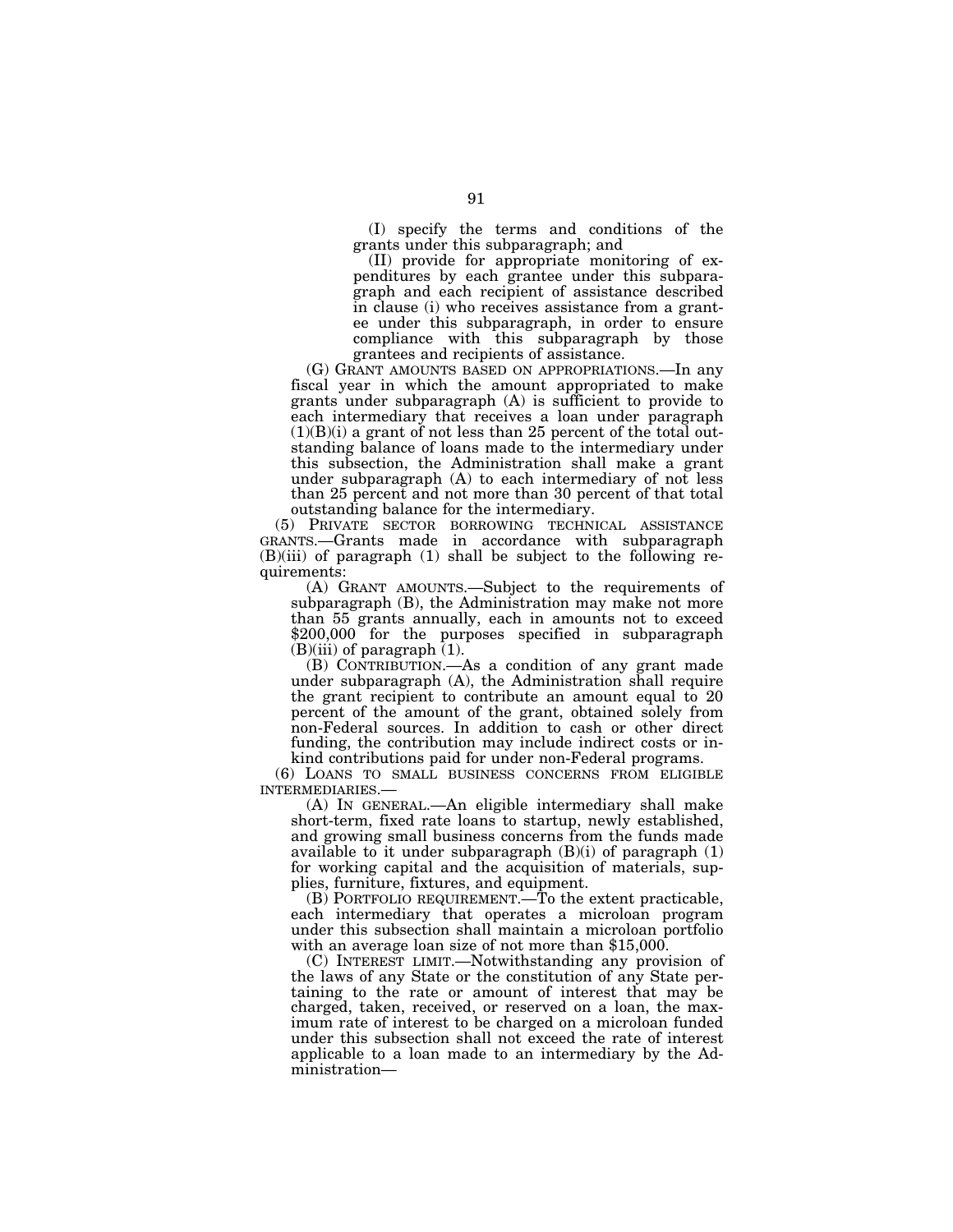(i) in the case of a loan of more than \$7,500 made by the intermediary to a small business concern or en-

trepreneur by more than 7.75 percentage points; and (ii) in the case of a loan of not more than \$7,500 made by the intermediary to a small business concern or entrepreneur by more than 8.5 percentage points.

(D) REVIEW RESTRICTION.—The Administration shall not review individual microloans made by intermediaries prior to approval.

(E) ESTABLISHMENT OF CHILD CARE OR TRANSPORTATION BUSINESSES.—In addition to other eligible small businesses concerns, borrowers under any program under this subsection may include individuals who will use the loan proceeds to establish for-profit or nonprofit child care establishments or businesses providing for-profit transportation services.

(7) PROGRAM FUNDING FOR MICROLOANS.—

(A) NUMBER OF PARTICIPANTS.—Under the program authorized by this subsection, the Administration may fund, on a competitive basis, not more than 300 intermediaries. (B) ALLOCATION.— (i) MINIMUM ALLOCATION.—Subject to the avail-

ability of appropriations, of the total amount of new loan funds made available for award under this subsection in each fiscal year, the Administration shall make available for award in each State (including the District of Columbia, the Commonwealth of Puerto Rico, the United States Virgin Islands, Guam, and American Samoa) an amount equal to the sum of—

(I) the lesser of—

(aa) \$800,000; or

(bb)  $\frac{1}{55}$  of the total amount of new loan funds made available for award under this subsection for that fiscal year; and

(II) any additional amount, as determined by the Administration.

(ii) REDISTRIBUTION.—If, at the beginning of the third quarter of a fiscal year, the Administration determines that any portion of the amount made available to carry out this subsection is unlikely to be made available under clause (i) during that fiscal year, the Administration may make that portion available for award in any one or more States (including the District of Columbia, the Commonwealth of Puerto Rico, the United States Virgin Islands, Guam, and American Samoa) without regard to clause (i).

(8) EQUITABLE DISTRIBUTION OF INTERMEDIARIES.—In approving microloan program applicants and providing funding to intermediaries under this subsection, the Administration shall select and provide funding to such intermediaries as will ensure appropriate availability of loans for small businesses in all industries located throughout each State, particularly those located in urban and in rural areas.

(9) GRANTS FOR MANAGEMENT, MARKETING, TECHNICAL AS-SISTANCE, AND RELATED SERVICES.—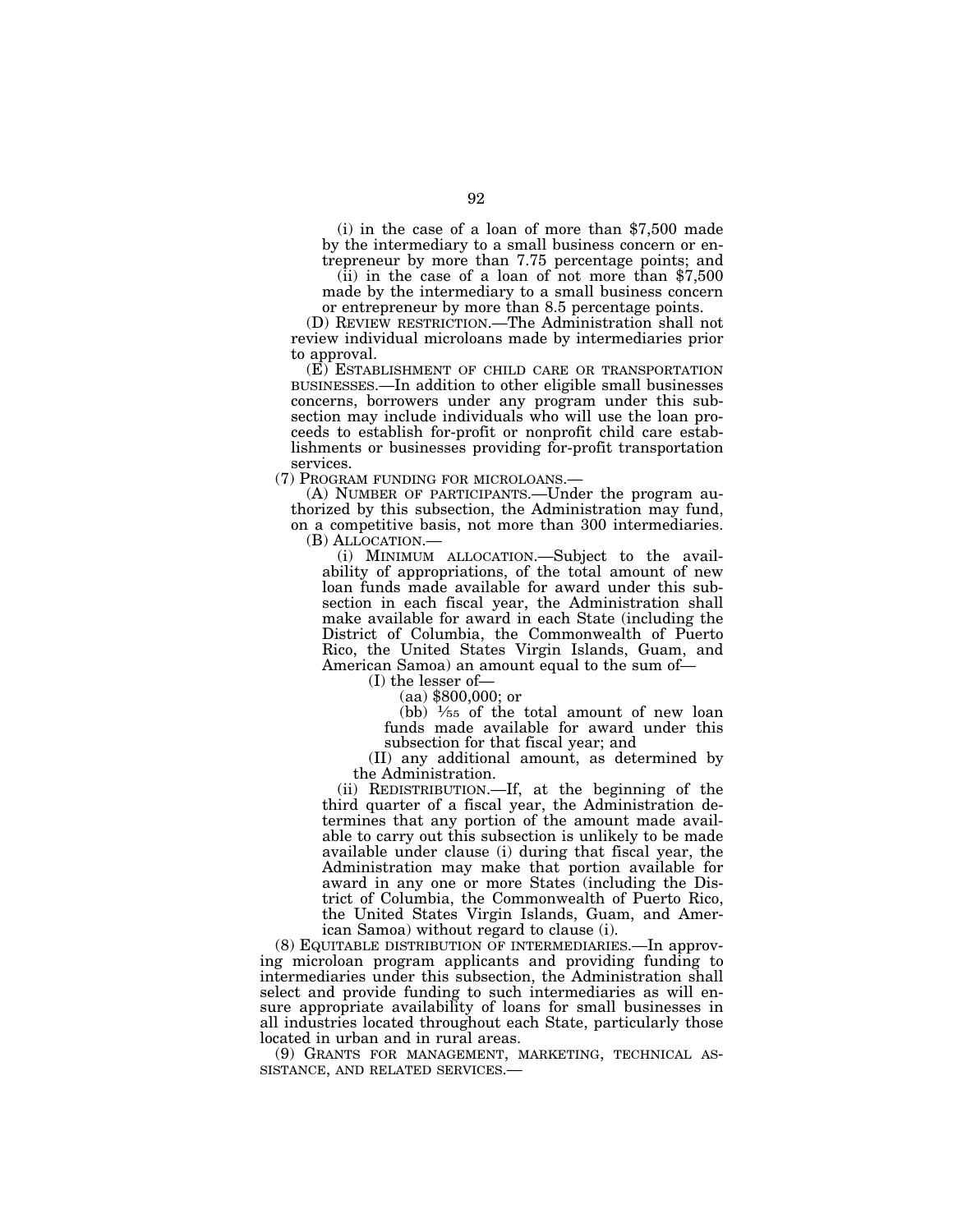(A) IN GENERAL.—The Administration may procure technical assistance for intermediaries participating in the Microloan Program to ensure that such intermediaries have the knowledge, skills, and understanding of microlending practices necessary to operate successful microloan programs.

(B) ASSISTANCE AMOUNT.—The Administration shall transfer 7 percent of its annual appropriation for loans and loan guarantees under this subsection to the Administration's Salaries and Expense Account for the specific purpose of providing 1 or more technical assistance grants to experienced microlending organizations and national and regional nonprofit organizations that have demonstrated experience in providing training support for microenterprise development and financing. to achieve the purpose set forth in subparagraph (A).

(C) WELFARE-TO-WORK MICROLOAN INITIATIVE.—Of amounts made available to carry out the welfare-to-work microloan initiative under paragraph  $(1)(A)(iv)$  in any fiscal year, the Administration may use not more than 5 percent to provide technical assistance, either directly or through contractors, to welfare-to-work microloan initiative grantees, to ensure that, as grantees, they have the knowledge, skills, and understanding of microlending and welfare-to-work transition, and other related issues, to operate a successful welfare-to-work microloan initiative.

(10) REPORT TO CONGRESS.—On November 1, 1995, the Administration shall submit to the Committees on Small Business of the Senate and the House of Representatives a report, including the Administration's evaluation of the effectiveness of the first  $3\frac{1}{2}$  years of the microloan program and the following:

(A) the numbers and locations of the intermediaries funded to conduct microloan programs;

(B) the amounts of each loan and each grant to intermediaries;

(C) a description of the matching contributions of each intermediary;

(D) the numbers and amounts of microloans made by the intermediaries to small business concern borrowers;

(E) the repayment history of each intermediary;

(F) a description of the loan portfolio of each intermediary including the extent to which it provides microloans to small business concerns in rural areas; and

(G) any recommendations for legislative changes that would improve program operations.

(11) DEFINITIONS.—For purposes of this subsection—

(A) the term ''intermediary'' means—

(i) a private, nonprofit entity;

(ii) a private, nonprofit community development corporation;

(iii) a consortium of private, nonprofit organizations or nonprofit community development corporations;

(iv) a quasi-governmental economic development entity (such as a planning and development district),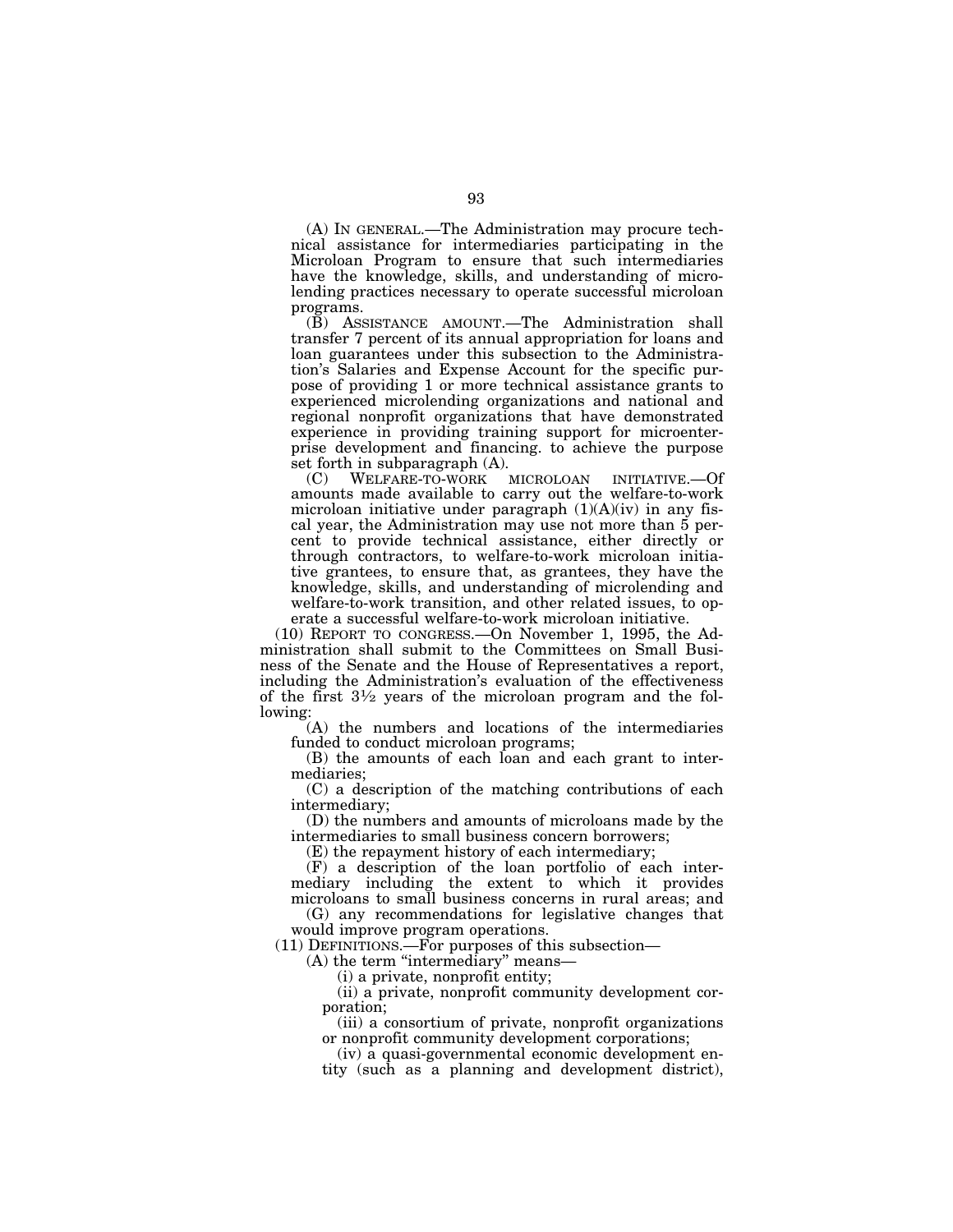other than a State, county, municipal government, or any agency thereof, if—

(I) no application is received from an eligible nonprofit organization; or

(II) the Administration determines that the needs of a region or geographic area are not adequately served by an existing, eligible nonprofit organization that has submitted an application; or

(v) an agency of or nonprofit entity established by a Native American Tribal Government,

that seeks to borrow or has borrowed funds from the Administration to make microloans to small business concerns under this subsection;

(B) the term "microloan" means a short-term, fixed rate loan of not more than \$50,000, made by an intermediary to a startup, newly established, or growing small business concern;

(C) the term ''rural area'' means any political subdivision or unincorporated area—

(i) in a nonmetropolitan county (as defined by the Secretary of Agriculture) or its equivalent thereof; or

(ii) in a metropolitan county or its equivalent that has a resident population of less than 20,000 if the Small Business Administration has determined such political subdivision or area to be rural.

(D) the term "economically distressed area", as used in paragraph (4), means a county or equivalent division of local government of a State in which the small business concern is located, in which, according to the most recent data available from the Bureau of the Census, Department of Commerce, not less than 40 percent of residents have an annual income that is at or below the poverty level.

(12) DEFERRED PARTICIPATION LOAN PILOT.—In lieu of making direct loans to intermediaries as authorized in paragraph  $(1)(B)$ , during fiscal years 1998 through 2000, the Administration may, on a pilot program basis, participate on a deferred basis of not less than 90 percent and not more than 100 percent on loans made to intermediaries by a for-profit or nonprofit entity or by alliances of such entities, subject to the following conditions:

(A) NUMBER OF LOANS.—In carrying out this paragraph, the Administration shall not participate in providing financing on a deferred basis to more than 10 intermediaries in urban areas or more than 10 intermediaries in rural areas.

(B) TERM OF LOANS.—The term of each loan shall be 10 years. During the first year of the loan, the intermediary shall not be required to repay any interest or principal. During the second through fifth years of the loan, the intermediary shall be required to pay interest only. During the sixth through tenth years of the loan, the intermediary shall be required to make interest payments and fully amortize the principal.

(C) INTEREST RATE.—The interest rate on each loan shall be the rate specified by paragraph  $(3)(F)$  for direct loans.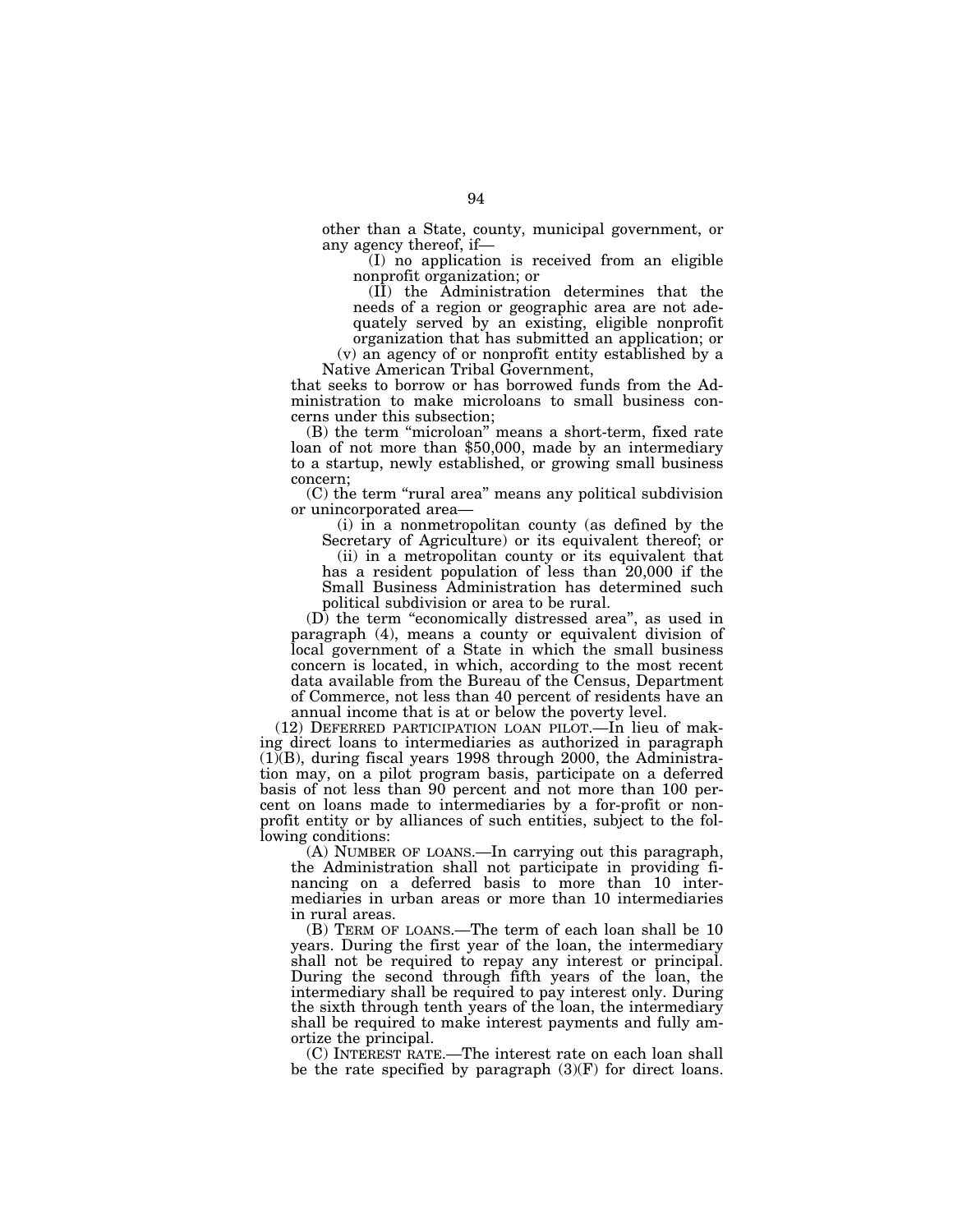(13) EVALUATION OF WELFARE-TO-WORK MICROLOAN INITIA-TIVE.—On January 31, 1999, and annually thereafter, the Administration shall submit to the Committees on Small Business of the House of Representatives and the Senate a report on any monies distributed pursuant to paragraph (4)(F).

(n) REPAYMENT DEFERRED FOR ACTIVE SERVICE RESERVISTS.—

(1) DEFINITIONS.—In this subsection:

(A) ACTIVE SERVICE.—The term ''active service'' has the meaning given that term in section  $101(d)(3)$  of title 10, United States Code.

(B) ELIGIBLE RESERVIST.—The term ''eligible reservist'' means a member of a reserve component of the Armed Forces ordered to perform active service for a period of more than 30 consecutive days.

(C) ESSENTIAL EMPLOYEE.—The term ''essential employee'' means an individual who is employed by a small business concern and whose managerial or technical expertise is critical to the successful day-to-day operations of that small business concern.

(D) QUALIFIED BORROWER.—The term ''qualified borrower'' means—

(i) an individual who is an eligible reservist and who received a direct loan under subsection (a) or (b) before being ordered to active service; or

(ii) a small business concern that received a direct loan under subsection (a) or (b) before an eligible reservist, who is an essential employee, was ordered to active service.

(2) DEFERRAL OF DIRECT LOANS.—

(A) IN GENERAL.—The Administration shall, upon written request, defer repayment of principal and interest due on a direct loan made under subsection (a) or (b), if such loan was incurred by a qualified borrower.

(B) PERIOD OF DEFERRAL.—The period of deferral for repayment under this paragraph shall begin on the date on which the eligible reservist is ordered to active service and shall terminate on the date that is 180 days after the date such eligible reservist is discharged or released from active service.

(C) INTEREST RATE REDUCTION DURING DEFERRAL.—Notwithstanding any other provision of law, during the period of deferral described in subparagraph (B), the Administration may, in its discretion, reduce the interest rate on any loan qualifying for a deferral under this paragraph.

(3) DEFERRAL OF LOAN GUARANTEES AND OTHER FINANCINGS.—The Administration shall—

(A) encourage intermediaries participating in the program under subsection (m) to defer repayment of a loan made with proceeds made available under that subsection, if such loan was incurred by a small business concern that is eligible to apply for assistance under subsection  $(b)(3)$ ; and

(B) not later than 30 days after the date of the enactment of this subsection, establish guidelines to—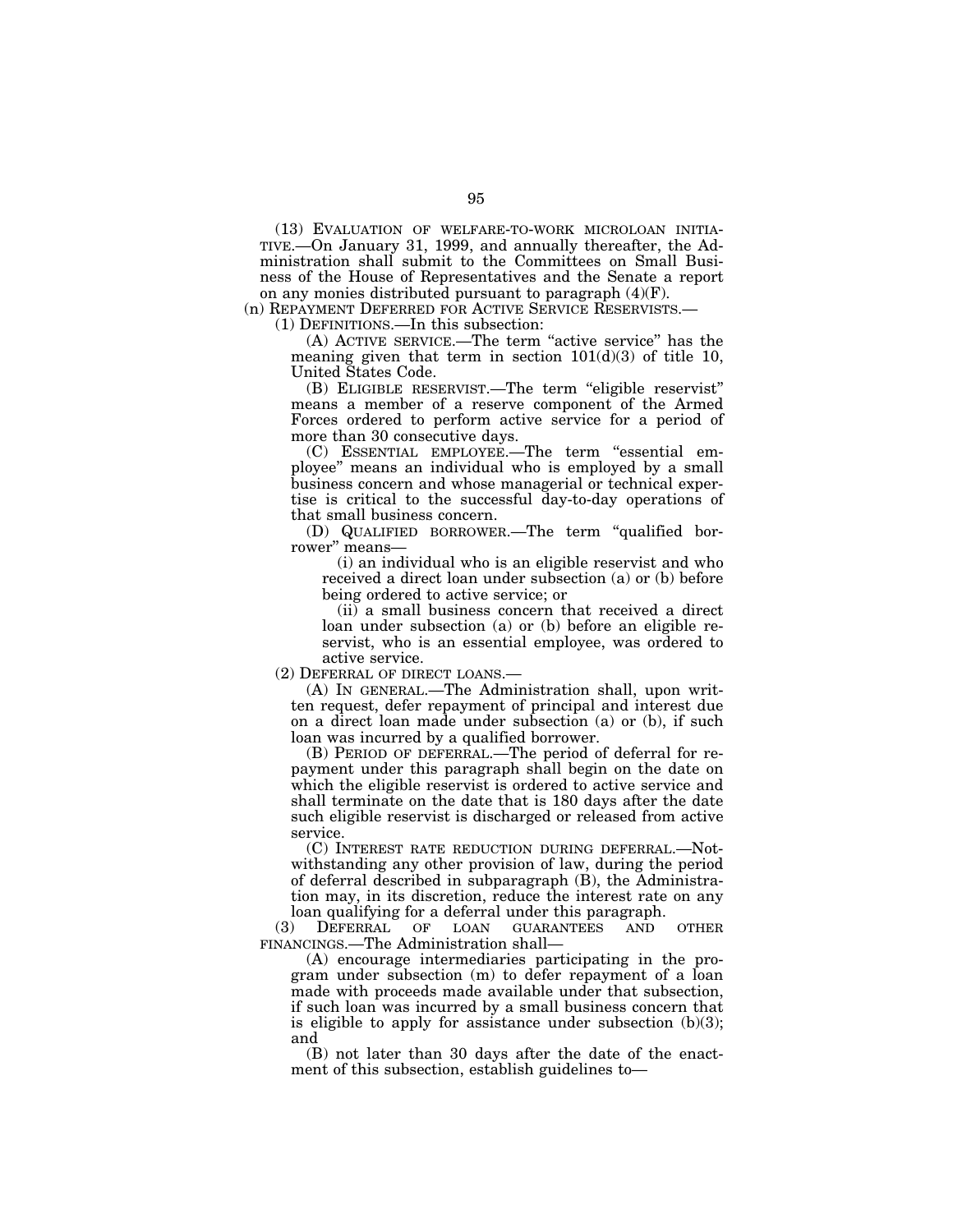(i) encourage lenders and other intermediaries to defer repayment of, or provide other relief relating to, loan guarantees under subsection (a) and financings under section 504 of the Small Business Investment Act of 1958 that were incurred by small business concerns that are eligible to apply for assistance under subsection (b)(3), and loan guarantees provided under subsection (m) if the intermediary provides relief to a small business concern under this paragraph; and

(ii) implement a program to provide for the deferral of repayment or other relief to any intermediary providing relief to a small business borrower under this paragraph.

### **CARES ACT**

\* \* \* \* \* \* \*

\* \* \* \* \* \* \*

# **DIVISION A—KEEPING WORKERS PAID AND EMPLOYED, HEALTH CARE SYS-TEM ENHANCEMENTS, AND ECO-NOMIC STABILIZATION**

### **TITLE I—KEEPING AMERICAN WORKERS PAID AND EMPLOYED ACT**

\* \* \* \* \* \* \*

#### **SEC. 1110. EMERGENCY EIDL GRANTS.**

(a) DEFINITIONS.—In this section—

(1) the term ''covered period'' means the period beginning on January 31, 2020 and ending on December 31, 2021; and

(2) the term ''eligible entity'' means—

(A) a business with not more than 500 employees;

(B) any individual who operates under a sole proprietorship, with or without employees, or as an independent contractor;

(C) a cooperative with not more than 500 employees;

(D) an ESOP (as defined in section 3 of the Small Business Act (15 U.S.C. 632)) with not more than 500 employees;

(E) a tribal small business concern, as described in section 31(b)(2)(C) of the Small Business Act (15 U.S.C.  $657a(b)(2)(C)$ , with not more than 500 employees; or

(F) an agricultural enterprise (as defined in section 18(b) of the Small Business Act (15 U.S.C. 647(b)) with not more than 500 employees.

(b) ELIGIBLE ENTITIES.—During the covered period, in addition to small business concerns, private nonprofit organizations, and small agricultural cooperatives, an eligible entity shall be eligible for a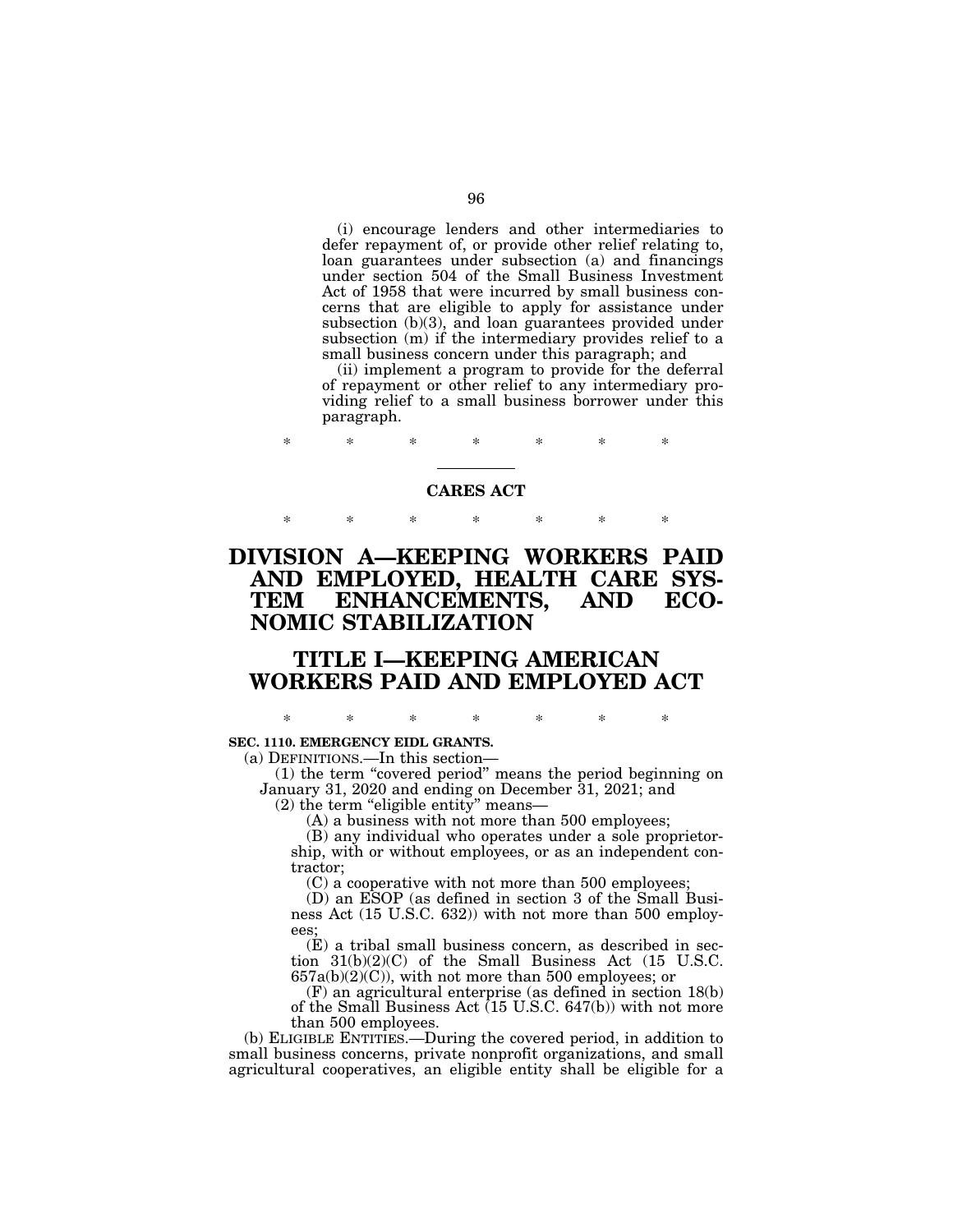loan made under section 7(b)(2) of the Small Business Act (15 U.S.C. 636(b)(2)).

(c) TERMS; CREDIT ELSEWHERE.—With respect to a loan made under section 7(b)(2) of the Small Business Act (15 U.S.C.  $636(b)(2)$  in response to COVID-19 during the covered period, the Administrator shall waive—<br>(1) any rules related the personal guarantee on advances and

loans of not more than \$200,000 during the covered period for all applicants;

 $(2)$  the requirement that an applicant needs to be in business for the 1-year period before the disaster, except that no waiver may be made for a business that was not in operation on January 31, 2020; and

(3) the requirement in the flush matter following subparagraph (E) of section 7(b)(2) of the Small Business Act (15 U.S.C.  $636(b)(2)$ , as so redesignated by subsection (f) of this

section, that an applicant be unable to obtain credit elsewhere. (d) APPROVAL AND ABILITY TO REPAY FOR SMALL DOLLAR LOANS.—With respect to a loan made under section  $7(b)(2)$  of the Small Business Act (15 U.S.C. 636(b)(2)) in response to COVID-19 during the covered period, the Administrator may—

(1) approve an applicant—

(A) based solely on the credit score of the applicant; or (B) by using alternative appropriate methods to determine an applicant's ability to repay; and

(2) use information from the Department of the Treasury to confirm that—

(A) an applicant is eligible to receive such a loan; or

(B) the information contained in an application for such a loan is accurate.

(e) EMERGENCY GRANT.— (1) IN GENERAL.—

(A) ADVANCES.—During the covered period, an entity included for eligibility in subsection (b), including small business concerns, private nonprofit organizations, and small agricultural cooperatives, that applies for a loan under section  $7(b)(2)$  of the Small Business Act (15 U.S.C. 636(b)(2)) in response to COVID-19 may request that the Administrator provide an advance that is, subject to paragraph (3), in the amount requested by such applicant to such applicant.

(B) TIMING.—With respect to each request submitted to the Administrator under subparagraph  $(A)$ , the Administrator shall, not later than 21 days after the date on which the Administrator receives the request—

(i) verify whether the entity is an entity that is eligible for a loan made under section 7(b)(2) of the Small Business Act (15 U.S.C. 636(b)(2)) during the covered period, as described in subsection (b);

(ii) if the Administrator, under clause (i), verifies that the entity submitting the request is an entity that is eligible, as described in that clause, provide the advance requested by the entity; and

(iii) with respect to an entity that the Administrator determines is not entitled to receive an advance under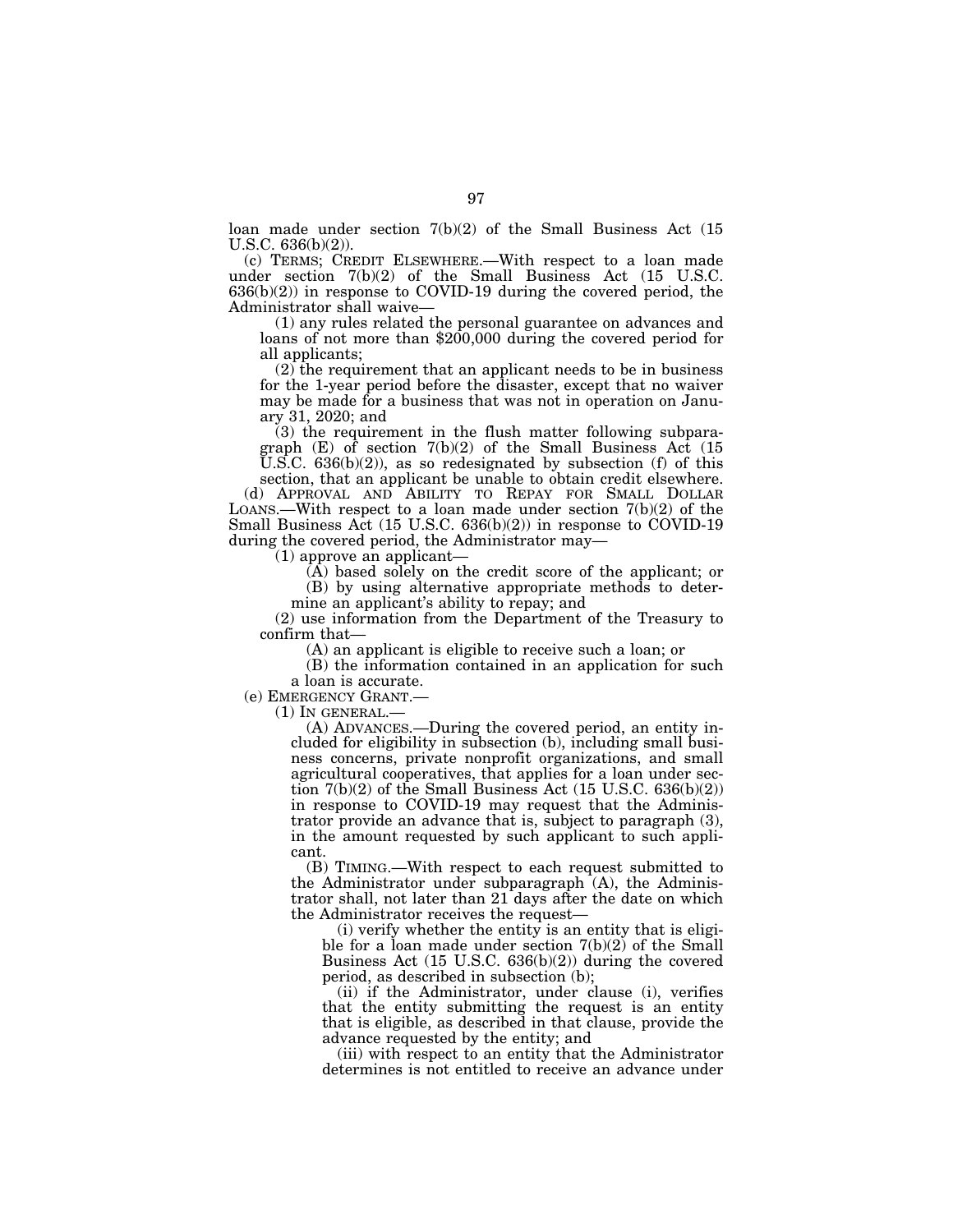this subsection, provide the entity with a notification explaining why the Administrator reached that determination.

(2) VERIFICATION.—Before disbursing amounts under this subsection, the Administrator shall verify that the applicant is an eligible entity by accepting a self-certification from the applicant under penalty of perjury pursuant to section 1746 of title 28 United States Code.

(3) AMOUNT.—The amount of an advance provided under this subsection shall be not more than \$10,000.

(4) USE OF FUNDS.—An advance provided under this subsection may be used to address any allowable purpose for a loan made under section 7(b)(2) of the Small Business Act (15 U.S.C. 636(b)(2)), including—

(A) providing paid sick leave to employees unable to work due to the direct effect of the COVID-19;

(B) maintaining payroll to retain employees during business disruptions or substantial slowdowns;

(C) meeting increased costs to obtain materials unavailable from the applicant's original source due to interrupted supply chains;

(D) making rent or mortgage payments; and

(E) repaying obligations that cannot be met due to revenue losses.

(5) REPAYMENT.—An applicant shall not be required to repay any amounts of an advance provided under this subsection, even if subsequently denied a loan under section 7(b)(2) of the Small Business Act (15 U.S.C. 636(b)(2)).

(7) AUTHORIZATION OF APPROPRIATIONS.—There is authorized to be appropriated to the Administration \$40,000,000,000 to carry out this subsection.

(8) TERMINATION.—The authority to carry out grants under this subsection shall terminate on December 31, 2021.

*(9) STATUTE OF LIMITATIONS.—Notwithstanding any other provision of law, any criminal charge or civil enforcement action alleging that a borrower engaged in fraud with respect to the use of an advance received under this subsection shall be filed not later than 10 years after the offense was committed.* 

(f) EMERGENCIES INVOLVING FEDERAL PRIMARY RESPONSIBILITY QUALIFYING FOR SBA ASSISTANCE.—Section 7(b)(2) of the Small Business Act (15 U.S.C. 636(b)(2)) is amended—

 $(1)$  in subparagraph  $(A)$ , by striking "or" at the end;

 $(2)$  in subparagraph  $(B)$ , by striking "or" at the end;

 $(3)$  in subparagraph  $(C)$ , by striking "or" at the end;

(4) by redesignating subparagraph (D) as subparagraph (E);

(5) by inserting after subparagraph (C) the following:

 $E^2(D)$  an emergency involving Federal primary responsibility determined to exist by the President under the section 501(b) of the Robert T. Stafford Disaster Relief and Emergency Assistance Act (42 U.S.C. 5191(b)); or''; and

 $(6)$  in subparagraph  $(E)$ , as so redesignated–

(A) by striking "or  $(C)$ " and inserting " $(C)$ , or  $(D)$ ";

(B) by striking ''disaster declaration'' each place it appears and inserting ''disaster or emergency declaration'';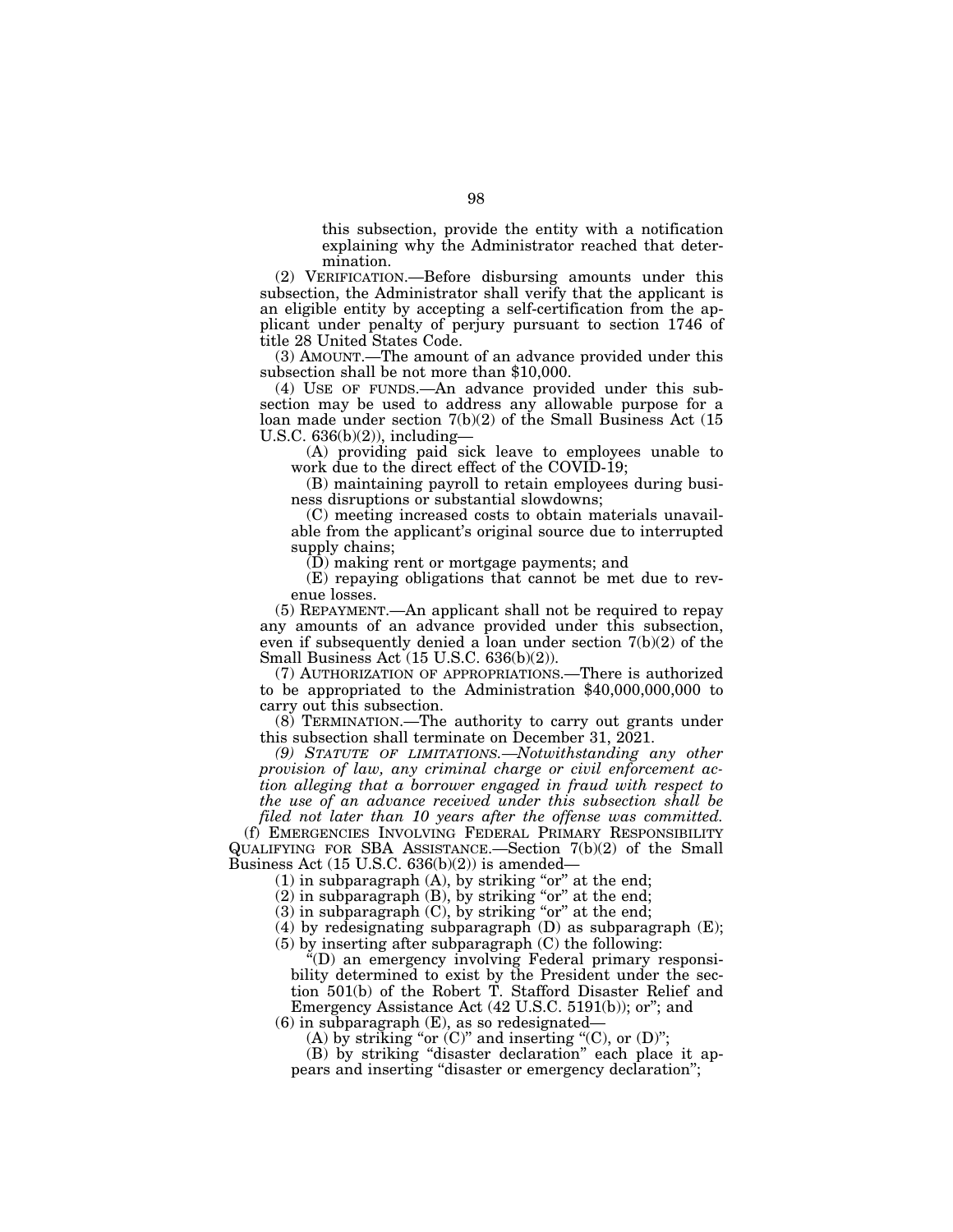(C) by striking ''disaster has occurred'' and inserting ''disaster or emergency has occurred'';

(D) by striking ''such disaster'' and inserting ''such disaster or emergency''; and

(E) by striking ''disaster stricken'' and inserting "disaster- or emergency-stricken"; and

 $(7)$  in the flush matter following subparagraph  $(E)$ , as so redesignated, by striking the period at the end and inserting the following: '': Provided further, That for purposes of subparagraph (D), the Administrator shall deem that such an emergency affects each State or subdivision thereof (including counties), and that each State or subdivision has sufficient economic damage to small business concerns to qualify for assistance under this paragraph and the Administrator shall accept applications for such assistance immediately.''.

**ECONOMIC AID TO HARD-HIT SMALL BUSINESSES, NONPROFITS, AND VENUES ACT** 

\* \* \* \* \* \* \*

\* \* \* \* \* \* \*

## **DIVISION N—ADDITIONAL CORONAVIRUS RESPONSE AND RELIEF**

\* \* \* \* \* \* \*

## **TITLE III—CONTINUING THE PAYCHECK PROTECTION PROGRAM AND OTHER SMALL BUSINESS SUPPORT**

\* \* \* \* \* \* \* **SEC. 331. TARGETED EIDL ADVANCE FOR SMALL BUSINESS CON-TINUITY, ADAPTATION, AND RESILIENCY.** 

(a) DEFINITIONS.—In this section:

(1) AGRICULTURAL ENTERPRISE.—The term ''agricultural enterprise'' has the meaning given the term in section 18(b) of the Small Business Act (15 U.S.C. 647(b)).

(2) COVERED ENTITY.—The term ''covered entity''—

(A) means an eligible entity that—

(i) applies for a loan under section  $7(b)(2)$  of the Small Business Act (15 U.S.C. 636(b)(2)) during the covered period, including before the date of enactment of this Act;

(ii) is located in a low-income community;

(iii) has suffered an economic loss of greater than 30 percent; and

(iv) employs not more than 300 employees; and

(B) except with respect to an entity included under section 123.300(c) of title 13, Code of Federal Regulations, or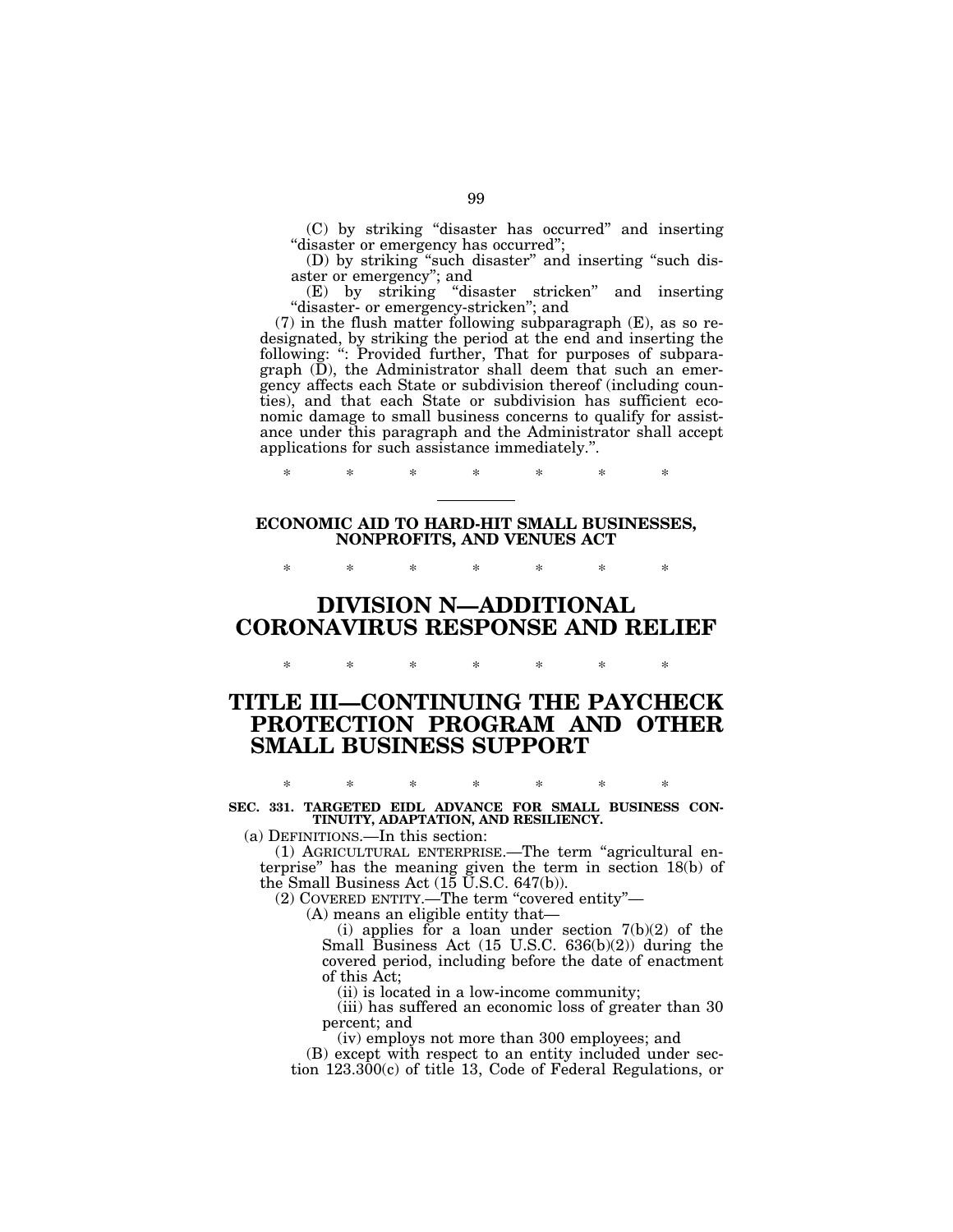any successor regulation, does not include an agricultural enterprise.

(3) COVERED PERIOD.—The term ''covered period'' has the meaning given the term in section 1110(a)(1) of the CARES Act  $(15 \text{ U.S.C. } 9009(a)(1))$ , as amended by section 332 of this Act.

(4) ECONOMIC LOSS.—The term ''economic loss'' means, with respect to a covered entity—

(A) the amount by which the gross receipts of the covered entity declined during an 8-week period between March 2, 2020, and December 31, 2021, relative to a comparable 8-week period immediately preceding March 2, 2020, or during 2019; or

(B) if the covered entity is a seasonal business concern, such other amount determined appropriate by the Administrator.

(5) ELIGIBLE ENTITY.—The term ''eligible entity'' means an entity that, during the covered period, is eligible for a loan made under section 7(b)(2) of the Small Business Act (15 U.S.C. 636(b)(2)), as described in section 1110(b) of the CARES Act (15 U.S.C. 9009(b)).

(6) LOW-INCOME COMMUNITY.—The term ''low-income community'' has the meaning given the term in section 45D(e) of the Internal Revenue Code of 1986.

(b) ENTITLEMENT TO FULL AMOUNT.—

(1) IN GENERAL.—Subject to paragraph (2), a covered entity, after submitting a request to the Administrator that the Administrator verifies under subsection (c), shall receive a total of \$10,000 under section 1110(e) of the CARES Act (15 U.S.C.  $9009(e)$ , without regard to whether-

(A) the applicable loan for which the covered entity applies or applied under section 7(b)(2) of the Small Business Act  $(15 \text{ U.S.C. } 636(b)(2))$  is or was approved;

(B) the covered entity accepts or accepted the offer of the Administrator with respect to an approved loan described in subparagraph (A); or

(C) the covered entity has previously received a loan under section 7(a)(36) of the Small Business Act (15 U.S.C. 636(a)(36)).

(2) EFFECT OF PREVIOUSLY RECEIVED AMOUNTS.—

(A) IN GENERAL.—With respect to a covered entity that received an emergency grant under section 1110(e) of the CARES Act (15 U.S.C. 9009(e)) before the date of enactment of this Act, the amount of the payment that the covered entity shall receive under this subsection (after satisfaction of the procedures required under subparagraph (B)) shall be the difference between \$10,000 and the amount of that previously received grant.

(B) PROCEDURES.—If the Administrator receives a request under paragraph (1) from a covered entity described in subparagraph  $(A)$  of this paragraph, the Administrator shall, not later than 21 days after the date on which the Administrator receives the request—

(i) perform the verification required under subsection (c);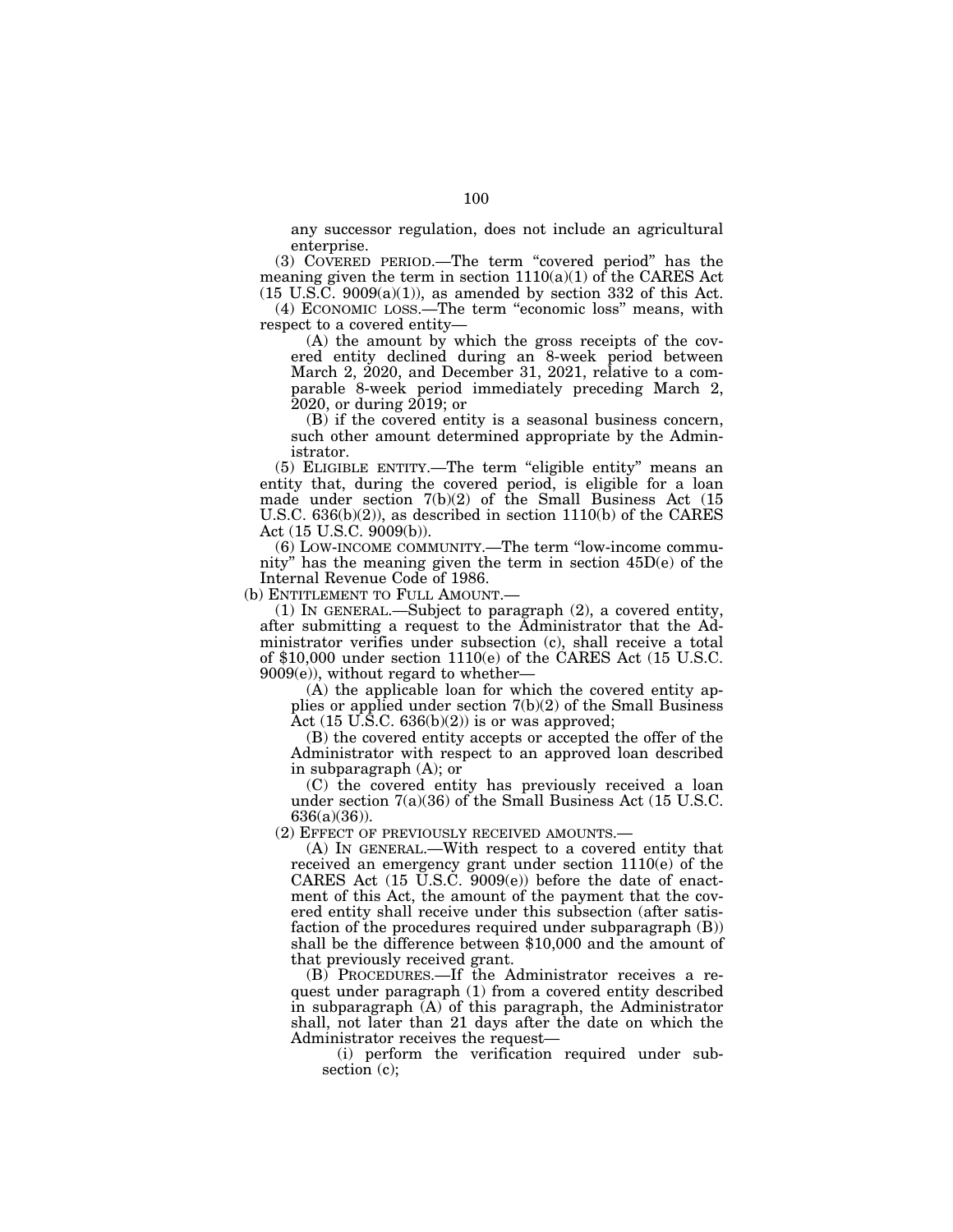(ii) if the Administrator, under subsection (c), verifies that the entity is a covered entity, provide to the covered entity a payment in the amount described in subparagraph (A); and

(iii) with respect to a covered entity that the Administrator determines is not entitled to a payment under this section, provide the covered entity with a notification explaining why the Administrator reached that determination.

(C) RULE OF CONSTRUCTION.—Nothing in this paragraph may be construed to require any entity that received an emergency grant under section 1110(e) of the CARES Act  $(15 \text{ U.S.C. } 9009(e))$  before the date of enactment of this Act to repay any amount of that grant.

(c) VERIFICATION.—In carrying out this section, the Administrator shall require any information, including any tax records, from an entity submitting a request under subsection (b) that the Administrator determines to be necessary to verify that the entity is a covered entity, without regard to whether the entity has previously submitted such information to the Administrator.

(d) ORDER OF PROCESSING.—The Administrator shall process and approve requests for payments under subsection (b) in the order that the Administrator receives the requests, except that the Administrator shall give—

(1) first priority to covered entities described in subsection  $(b)(2)(A)$ ; and

(2) second priority to covered entities that have not received emergency grants under section 1110(e) of the CARES Act (15 U.S.C.  $9009(e)$ , as of the date on which the Administrator receives such a request, because of the unavailability of funding to carry out such section 1110(e).

(e) APPLICABILITY.—In addition to any other restriction imposed under this section, any eligibility restriction applicable to a loan made under section 7(b)(2) of the Small Business Act (15 U.S.C. 636(b)(2)), including any restriction under section 123.300 or 123.301 of title 13, Code of Federal Regulations, or any successor regulation, shall apply with respect to funding provided under this section.

(f) NOTIFICATION REQUIRED.—The Administrator shall provide notice to each of the following entities stating that the entity may be eligible for a payment under this section if the entity satisfies the requirements under clauses (ii), (iii), and (iv) of subsection  $(a)(2)(\overrightarrow{A})$ :

(1) Each entity that received an emergency grant under section 1110(e) of the CARES Act (15 U.S.C. 9009(e)) before the date of enactment of this Act.

(2) Each entity that, before the date of enactment of this Act—

 $(A)$  applied for a loan under section  $7(b)(2)$  of the Small Business Act (15 U.S.C. 636(b)(2)); and

(B) did not receive an emergency grant under section  $1110(e)$  of the CARES Act  $(15 \text{ U.S.C. } 9009(e))$  because of the unavailability of funding to carry out such section 1110(e).